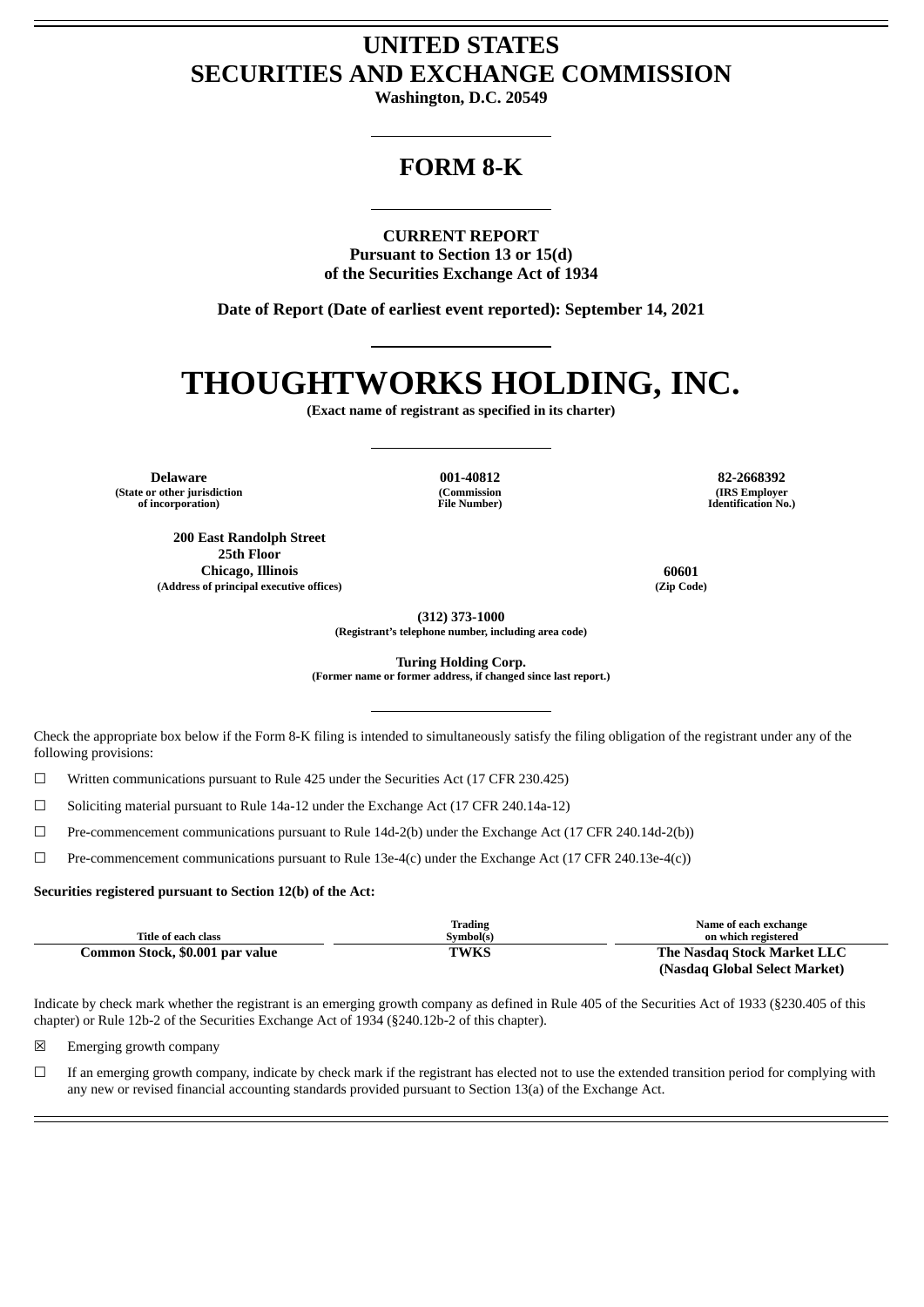## **Item 5.03 Amendments to Articles of Incorporation or Bylaws; Change in Fiscal Year.**

On September 16, 2021, Turing Holding Corp., now Thoughtworks Holding, Inc. (the "Company") filed an amended and restated certificate of incorporation (the "Fourth Amended and Restated Certificate") with the Secretary of State of the State of Delaware and adopted amended and restated bylaws (the "Third Amended and Restated Bylaws"), each of which became effective substantially concurrently with the consummation of the Company's initial public offering of shares of its common stock (the "IPO") on September 17, 2021.

Please see the descriptions of the Fourth Amended and Restated Certificate and the Third Amended and Restated Bylaws in the section titled "Description of Capital Stock" in the Company's final prospectus, dated September 16, 2021, filed pursuant to Rule 424(b) under the Securities Act of 1933, as amended (the "Securities Act"), relating to the Registration Statement on Form S-1, as amended, filed on August 20, 2021 (File No. 333-258985).

The foregoing descriptions of the Fourth Amended and Restated Certificate and the Third Amended and Restated Bylaws do not purport to be complete and are qualified in their entirety by reference to the full text full text of the Fourth Amended and Restated Certificate and Third Amended and Restated Bylaws, which are filed as Exhibits 3.1 and 3.2 hereto and are incorporated herein by reference.

## **Item 8.01 Other Events.**

On September 14, 2021, the Company priced the IPO at an offering price to the public of \$21.00 per share (the "IPO Price").

On September 14, 2021, in connection with the pricing of the IPO, the Company entered into an underwriting agreement (the "Underwriting Agreement") with Goldman Sachs & Co. LLC and J.P. Morgan Securities LLC, as representatives of the several underwriters identified therein (the "Underwriters"), pursuant to which the Company agreed to offer and sell 16,429,964 shares of its common stock and certain selling stockholders agreed to offer and sell an aggregate of 20,412,142 shares of their common stock (collectively, the "Firm Shares") at the IPO Price. Certain of the selling stockholders granted the Underwriters a 30-day option to purchase up to an additional 5,526,315 shares of Common Stock (the "Option Shares"), which was exercised by the Underwriters in full. The Company made certain customary representations, warranties and covenants and agreed to indemnify the Underwriters against (or contribute to the payment of) certain liabilities, including liabilities under the Securities Act. The foregoing description of the Underwriting Agreement does not purport to be complete and is qualified in its entirety by reference to the full text of such agreement, which is filed hereto as Exhibit 1.1.

On September 17, 2021, the IPO closed, and the selling stockholders and the Company delivered both the Firm Shares and the Option Shares, as applicable, to the Underwriters.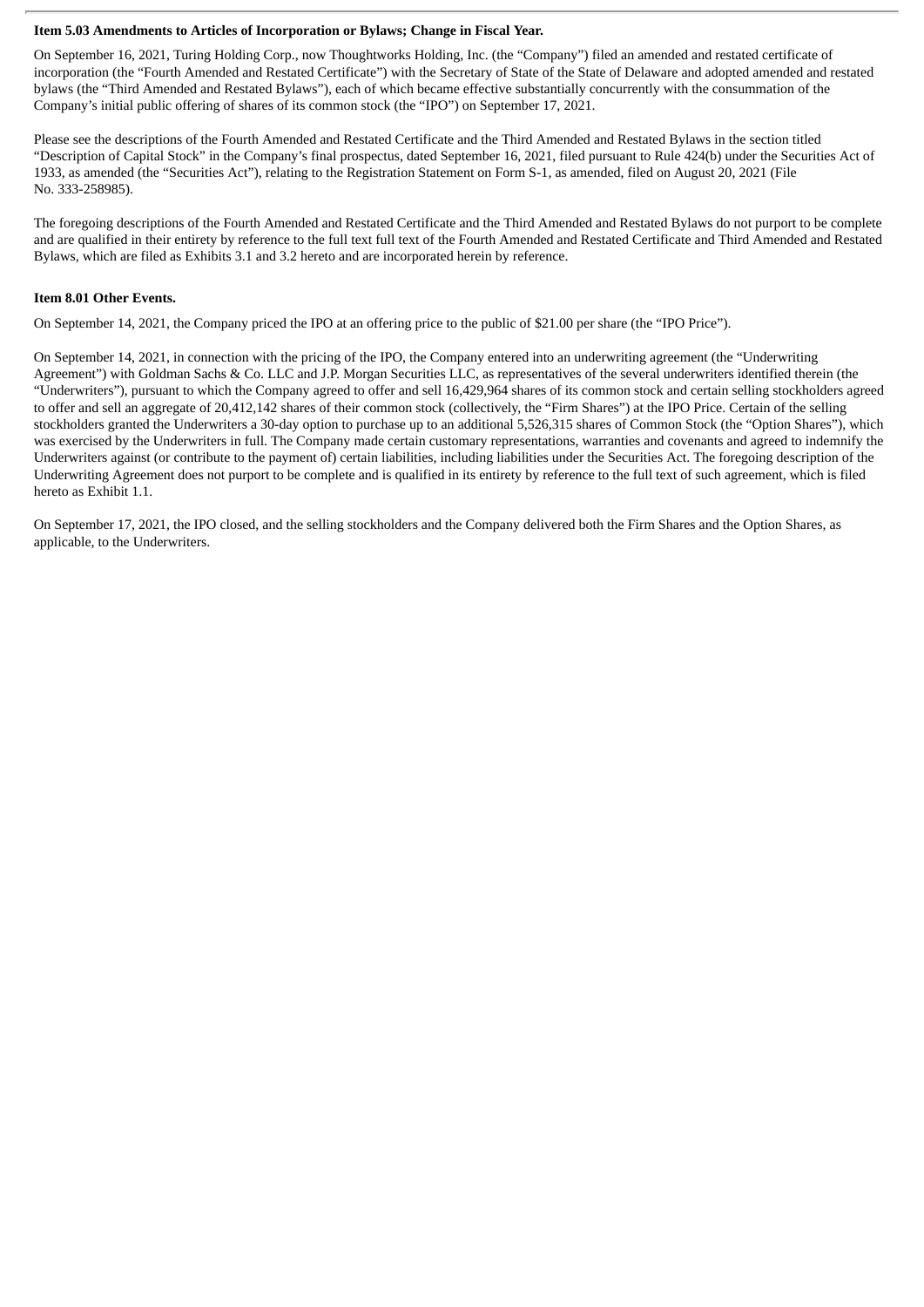# **Item 9.01 Financial Statements and Exhibits.**

(d) Exhibits.

| <b>Exhibit No.</b> | <b>Description of Exhibit</b>                                   |
|--------------------|-----------------------------------------------------------------|
| 1.1                | <b>Underwriting Agreement</b>                                   |
| 3.1                | <b>Fourth Amended and Restated Certificate of Incorporation</b> |
| 3.2                | <b>Third Amended and Restated Bylaws</b>                        |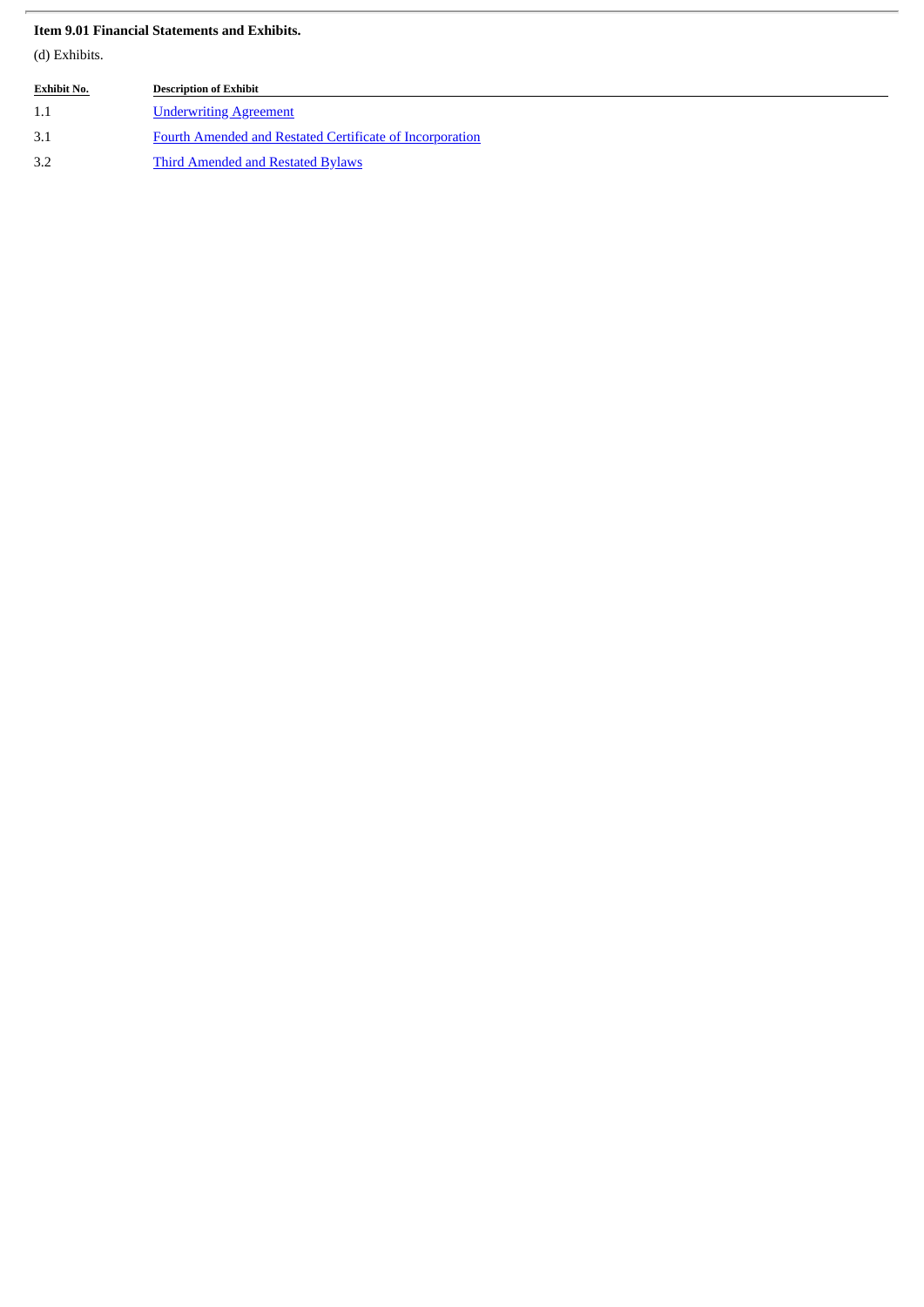Pursuant to the requirements of the Securities Exchange Act of 1934, the registrant has duly caused this report to be signed on its behalf by the undersigned hereunto duly authorized.

THOUGHTWORKS HOLDING, INC.

/s/ Ramona Mateiu

Name: Ramona Mateiu<br>Title: Chief Legal Offi Chief Legal Officer and Chief Compliance Officer

Date: September 20, 2021 By: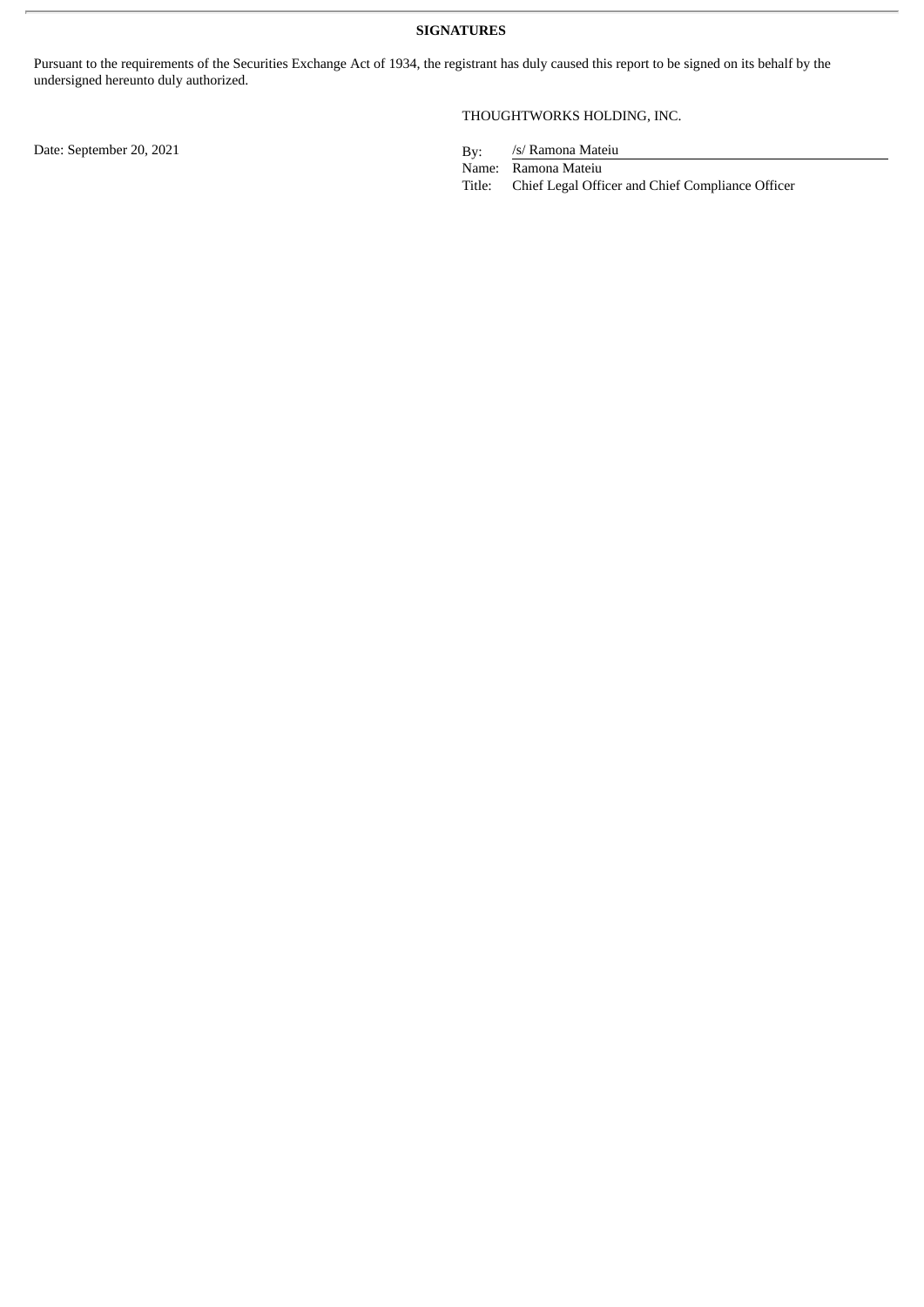#### **Turing Holding Corp.**

#### **36,842,106 Shares of Common Stock**

#### **Underwriting Agreement**

September 14, 2021

<span id="page-4-0"></span>Goldman Sachs & Co. LLC and J.P. Morgan Securities LLC As representatives (the "Representatives") of the several Underwriters named in Schedule I hereto,

c/o Goldman Sachs & Co. LLC 200 West Street New York, New York 10282

c/o J.P. Morgan Securities LLC 383 Madison Avenue New York, New York 10179

Ladies and Gentlemen:

Turing Holding Corp., a Delaware corporation (the "Company"), proposes, subject to the terms and conditions stated in this agreement (this "Agreement"), to issue and sell to the Underwriters named in Schedule I hereto (the "Underwriters") an aggregate of 16,429,964 shares of common stock, par value \$0.001 per share ("Stock"), of the Company and the selling stockholders of the Company named in Schedule II hereto (the "Selling Stockholders") propose, subject to the terms and conditions stated in this Agreement, to sell to the Underwriters an aggregate of 20,412,142 shares and, at the election of the Underwriters, up to 5,526,315 additional shares of Stock. The aggregate of 36,842,106 shares to be sold by the Company and the Selling Stockholder is herein called the "Firm Shares" and the aggregate of 5,526,315 additional shares to be sold by the Selling Stockholders is herein called the "Optional Shares". The Firm Shares and the Optional Shares that the Underwriters elect to purchase pursuant to Section 2 hereof are herein collectively called the "Shares".

1. (a) The Company represents and warrants to, and agrees with, each of the Underwriters that:

(i) A registration statement on Form S–1 (File No. 333-258985) (the "Initial Registration Statement") in respect of the Shares has been filed with the Securities and Exchange Commission (the "Commission"); the Initial Registration Statement and any post-effective amendment thereto, each in the form heretofore delivered to the Representatives, have been declared effective by the Commission in such form; other than a registration statement, if any, increasing the size of the offering (a "Rule 462(b) Registration Statement"), filed pursuant to Rule 462(b) under the Securities Act of 1933, as amended (the "Act"), which became effective upon filing, no other document with respect to the Initial Registration Statement has been filed with the Commission; and no stop order suspending the effectiveness of the Initial Registration Statement, any posteffective amendment thereto or the Rule 462(b) Registration Statement, if any, has been issued and, to the Company's knowledge, no proceeding for that purpose has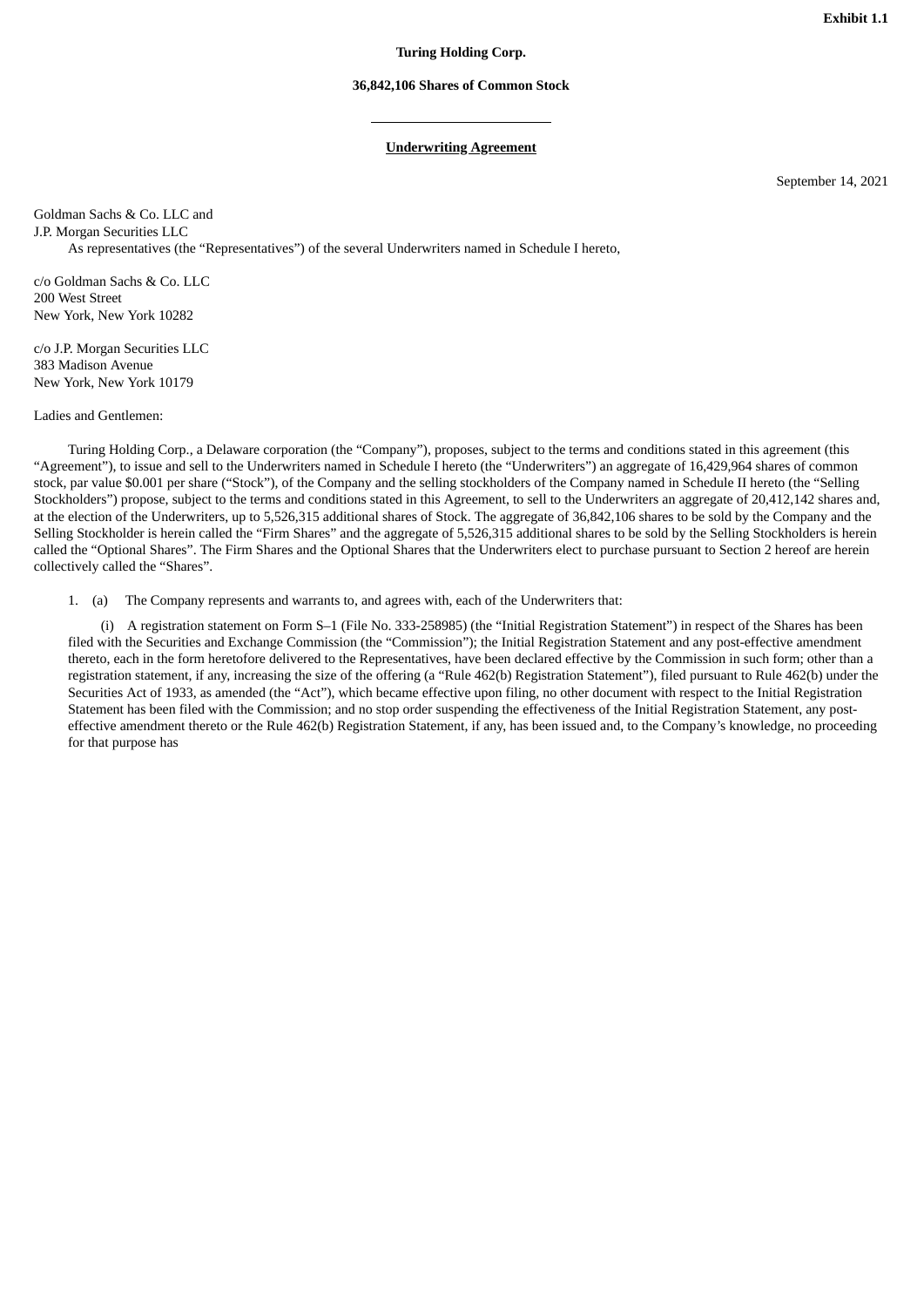been initiated or threatened by the Commission (any preliminary prospectus included in the Initial Registration Statement or filed with the Commission pursuant to Rule 424(a) under the Act is hereinafter called a "Preliminary Prospectus"; the various parts of the Initial Registration Statement and the Rule 462(b) Registration Statement, if any, including all exhibits thereto and including the information contained in the form of final prospectus filed with the Commission pursuant to Rule 424(b) under the Act in accordance with Section 5(a) hereof and deemed by virtue of Rule 430A under the Act to be part of the Initial Registration Statement at the time it was declared effective, each as amended at the time such part of the Initial Registration Statement became effective or such part of the Rule 462(b) Registration Statement, if any, became or hereafter becomes effective, are hereinafter collectively called the "Registration Statement"; the Preliminary Prospectus relating to the Shares that was included in the Registration Statement immediately prior to the Applicable Time (as defined in Section 1(a)(iii) hereof) is hereinafter called the "Pricing Prospectus"; such final prospectus, in the form first filed pursuant to Rule 424(b) under the Act, is hereinafter called the "Prospectus"; any oral or written communication with potential investors undertaken in reliance on Section 5(d) of the Act or Rule 163B under the Act is hereinafter called a "Testing-the-Waters Communication"; any Testing-the-Waters Communication that is a written communication within the meaning of Rule 405 under the Act is hereinafter called a "Written Testing-the-Waters Communication"; and any "issuer free writing prospectus" as defined in Rule 433 under the Act relating to the Shares is hereinafter called an "Issuer Free Writing Prospectus");

(ii) (A) No order preventing or suspending the use of any Preliminary Prospectus or any Issuer Free Writing Prospectus has been issued by the Commission, and (B) each Preliminary Prospectus, at the time of filing thereof, conformed in all material respects to the requirements of the Act and the rules and regulations of the Commission thereunder, and did not contain an untrue statement of a material fact or omit to state a material fact required to be stated therein or necessary to make the statements therein, in the light of the circumstances under which they were made, not misleading; provided, however, that this representation and warranty shall not apply to any statements or omissions made in reliance upon and in conformity with the Underwriter Information (as defined in Section  $9(c)$  of this Agreement);

(iii) For the purposes of this Agreement, the "Applicable Time" is 5:00 p.m. (Eastern time) on the date of this Agreement; the Pricing Prospectus, as supplemented by the information listed on Schedule III(c) hereto, taken together (collectively, the "Pricing Disclosure Package"), as of the Applicable Time, did not, and as of each the Time of Delivery (as defined in Section 4(a) of this Agreement) will not, include any untrue statement of a material fact or omit to state any material fact necessary in order to make the statements therein, in the light of the circumstances under which they were made, not misleading; and each Issuer Free Writing Prospectus and each Written Testing-the-Waters Communication does not conflict with the information contained in the Registration Statement, the Pricing Prospectus or the Prospectus, and each Issuer Free Writing Prospectus and each Written Testing-the-Waters Communication, as supplemented by and taken together with the Pricing Disclosure Package, as of the Applicable Time, did not, and as of each Time of Delivery, will not, include any untrue statement of a material fact or omit to state any material fact necessary in order to make the statements therein, in the light of the circumstances under which they were made, not misleading; provided, however, that this representation and warranty shall not apply to statements or omissions made in reliance upon and in conformity with the Underwriter Information;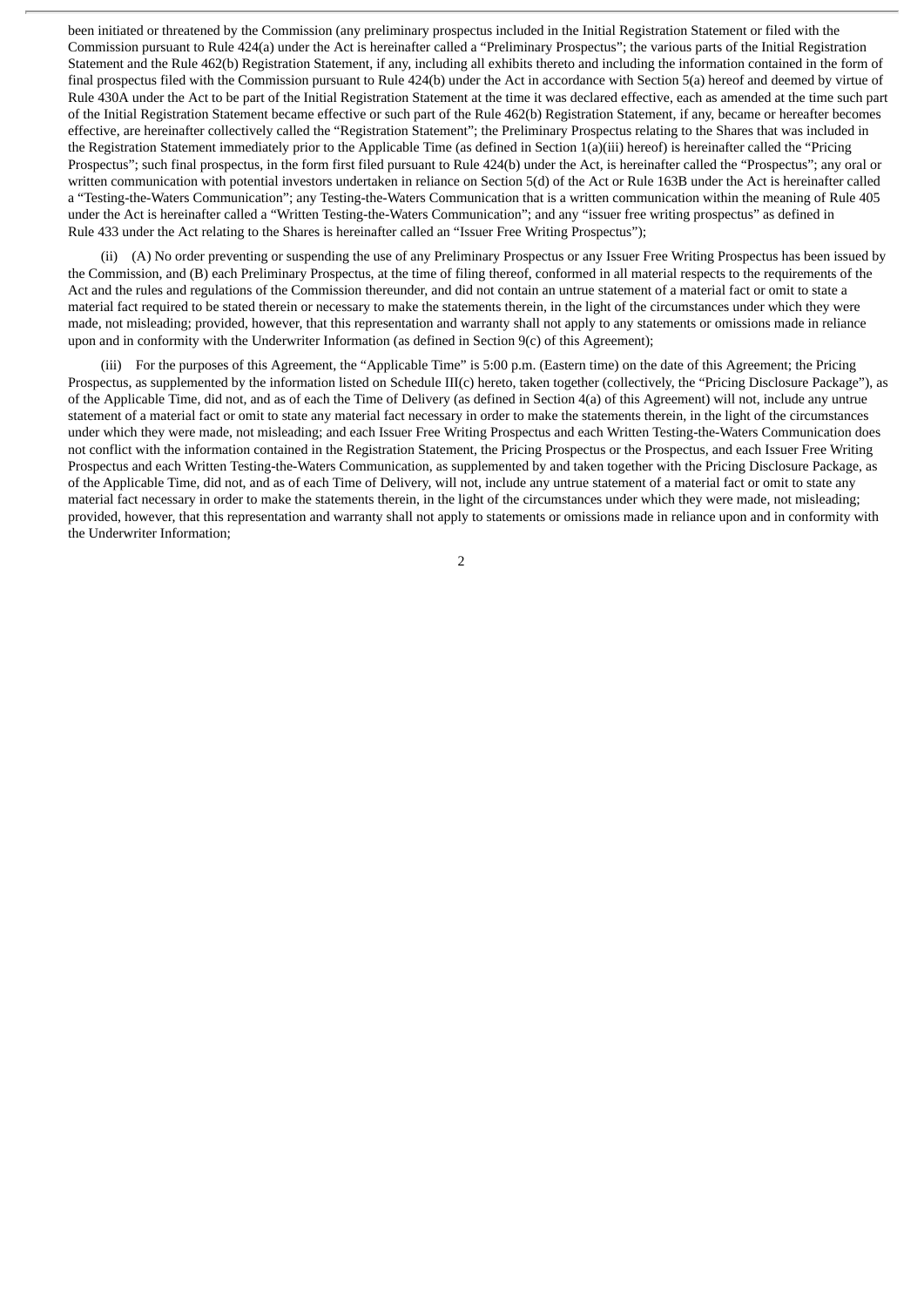(iv) No documents were filed with the Commission since the Commission's close of business on the business day immediately prior to the date of this Agreement and prior to the execution of this Agreement, except as set forth in Schedule III(b) hereto;

(v) The Registration Statement conforms, and the Prospectus and any further amendments or supplements to the Registration Statement and the Prospectus will conform in all material respects to the requirements of the Act and the rules and regulations of the Commission thereunder and do not and will not, as of the applicable effective date as to each part of the Registration Statement, as of the applicable filing date as to the Prospectus and any amendment or supplement thereto, and as of each Time of Delivery, contain an untrue statement of a material fact or omit to state a material fact required to be stated therein or necessary to make the statements therein not misleading; provided, however, that this representation and warranty shall not apply to any statements or omissions made in reliance upon and in conformity with the Underwriter Information;

(vi) Neither the Company nor any of its subsidiaries has, since the date of the latest audited financial statements included in the Pricing Prospectus, (i) sustained any material loss or interference with its business, taken as a whole, from fire, explosion, flood or other calamity, whether or not covered by insurance, or from any labor dispute or court or governmental action, order or decree or (ii) entered into any transaction or agreement (whether or not in the ordinary course of business) that is material to the Company and its subsidiaries taken as a whole or incurred any liability or obligation, direct or contingent, that is material to the Company and its subsidiaries taken as a whole, in each case otherwise than as set forth or contemplated in the Pricing Prospectus; and, since the respective dates as of which information is given in the Registration Statement and the Pricing Prospectus, there has not been (x) any change in the capital stock (other than as a result of (i) the exercise or settlement (including any "net" or "cashless" exercises or settlements), if any, of stock options, restricted stock units, incentive units or other equity awards or the award, if any, of stock options, restricted stock, restricted stock units, incentive units or other equity awards in the ordinary course of business pursuant to the Company's equity plans that are described in the Pricing Prospectus and the Prospectus or (ii) the issuance, if any, of stock upon the exercise or conversion of Company securities as described in the Pricing Prospectus and the Prospectus) or, except as disclosed in or contemplated by the Pricing Prospectus and the Prospectus, long-term debt of the Company or any of its subsidiaries or (y) any Material Adverse Effect (as defined below); as used in this Agreement, "Material Adverse Effect" shall mean any material adverse change or effect, or any development involving a prospective material adverse change or effect, in or affecting (i) the business, properties, general affairs, management, financial position, stockholders' equity or results of operations of the Company and its subsidiaries, taken as a whole, except as set forth or contemplated in the Pricing Prospectus, or (ii) the ability of the Company to perform its obligations under this Agreement, including the issuance and sale of the Shares;

(vii) The Company and its subsidiaries have good and marketable title in fee simple to all real property and good and marketable title to all material personal property owned by them, in each case free and clear of all liens, encumbrances and defects except such as are described in the Pricing Prospectus or such as would not, individually or in the aggregate, reasonably be expected to have a Material Adverse Effect; and any real property and buildings held under lease by the Company and its subsidiaries are held by them under, to the Company's knowledge, valid, subsisting and enforceable leases (subject to the effects of (A) bankruptcy, insolvency, fraudulent conveyance, fraudulent transfer, reorganization, moratorium or other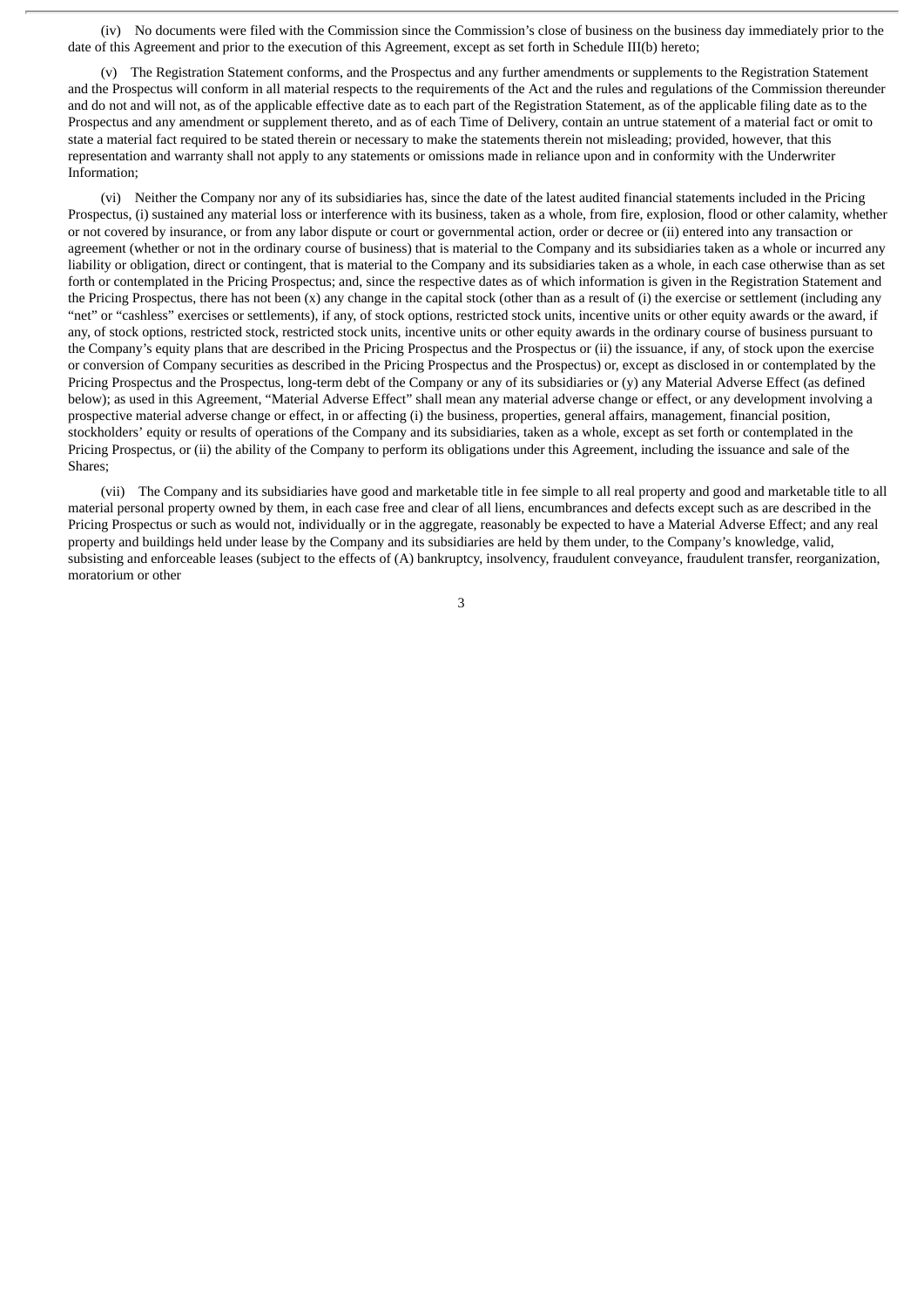similar laws relating to or affecting the rights or remedies of creditors generally; (B) the application of general principles of equity (including without limitation, concepts of materiality, reasonableness, good faith and fair dealing, regardless of whether enforcement is considered in proceedings at law or in equity); and (C) applicable law and public policy with respect to rights to indemnity and contribution) with such exceptions as would not, individually or in the aggregate, reasonably be expected to have a Material Adverse Effect;

(viii) The Company and each of its subsidiaries has been (i) duly organized and is validly existing and in good standing under the laws of its jurisdiction of organization, with power and authority (corporate and other) to own its properties and conduct its business as described in the Pricing Prospectus, and (ii) duly qualified as a foreign corporation for the transaction of business and is in good standing under the laws of each other jurisdiction in which it owns or leases properties or conducts any business so as to require such qualification, except, in the case of this clause (ii), where the failure to be so qualified, validly existing or in good standing would not, individually or in the aggregate, reasonably be expected to have a Material Adverse Effect; and each subsidiary of the Company that is a "significant subsidiary" as defined in Rule 1-02 of Regulation S-X under the Act has been listed in the Registration Statement;

(ix) The Company has an authorized capitalization as set forth in the Pricing Prospectus and all of the issued shares of capital stock of the Company, including the Shares to be sold by the Selling Stockholders, have been duly and validly authorized and issued and are fully paid and non-assessable and conform, in all material respects, to the description of the Stock contained in the Pricing Disclosure Package and the Prospectus; and all of the issued shares of capital stock of each subsidiary of the Company have been duly and validly authorized and issued, are fully paid and non-assessable and (except, in the case of any foreign subsidiary, for directors' qualifying shares) are owned directly or indirectly by the Company, free and clear of all material liens, encumbrances, equities or claims, except for such liens or encumbrances described in the Pricing Prospectus and the Prospectus;

(x) The Shares to be issued and sold by the Company have been duly and validly authorized and, when issued and delivered against payment therefor as provided herein, will be duly and validly issued and fully paid and non-assessable and will conform, in all material respects, to the description of the Stock contained in the Pricing Disclosure Package and the Prospectus; and the issuance of the Shares is not subject to any preemptive or similar rights;

(xi) The issue and sale of the Shares to be sold by the Company and the compliance by the Company with this Agreement and the consummation of the transactions contemplated in this Agreement and the Pricing Prospectus will not conflict with or result in a breach or violation of any of the terms or provisions of, or constitute a default under, (A) any indenture, mortgage, deed of trust, loan agreement, lease or other agreement or instrument to which the Company or any of its subsidiaries is a party or by which the Company or any of its subsidiaries is bound or to which any of the property or assets of the Company or any of its subsidiaries is subject, (B) the certificate of incorporation or bylaws of the Company or the certificate of incorporation or bylaws (or other applicable organizational document) of any of its subsidiaries, or (C) any statute or any judgment, order, rule or regulation of any court or governmental agency or body having jurisdiction over the Company or any of its subsidiaries or any of their properties, except, in the case of clauses (A) and (C) for such conflicts, defaults, breaches, or violations that would not, individually or in the aggregate, reasonably be expected to have a Material Adverse Effect; and no consent, approval, authorization, order, registration or qualification of or with any such court or governmental agency or body is required for the issue of the Shares to be sold by the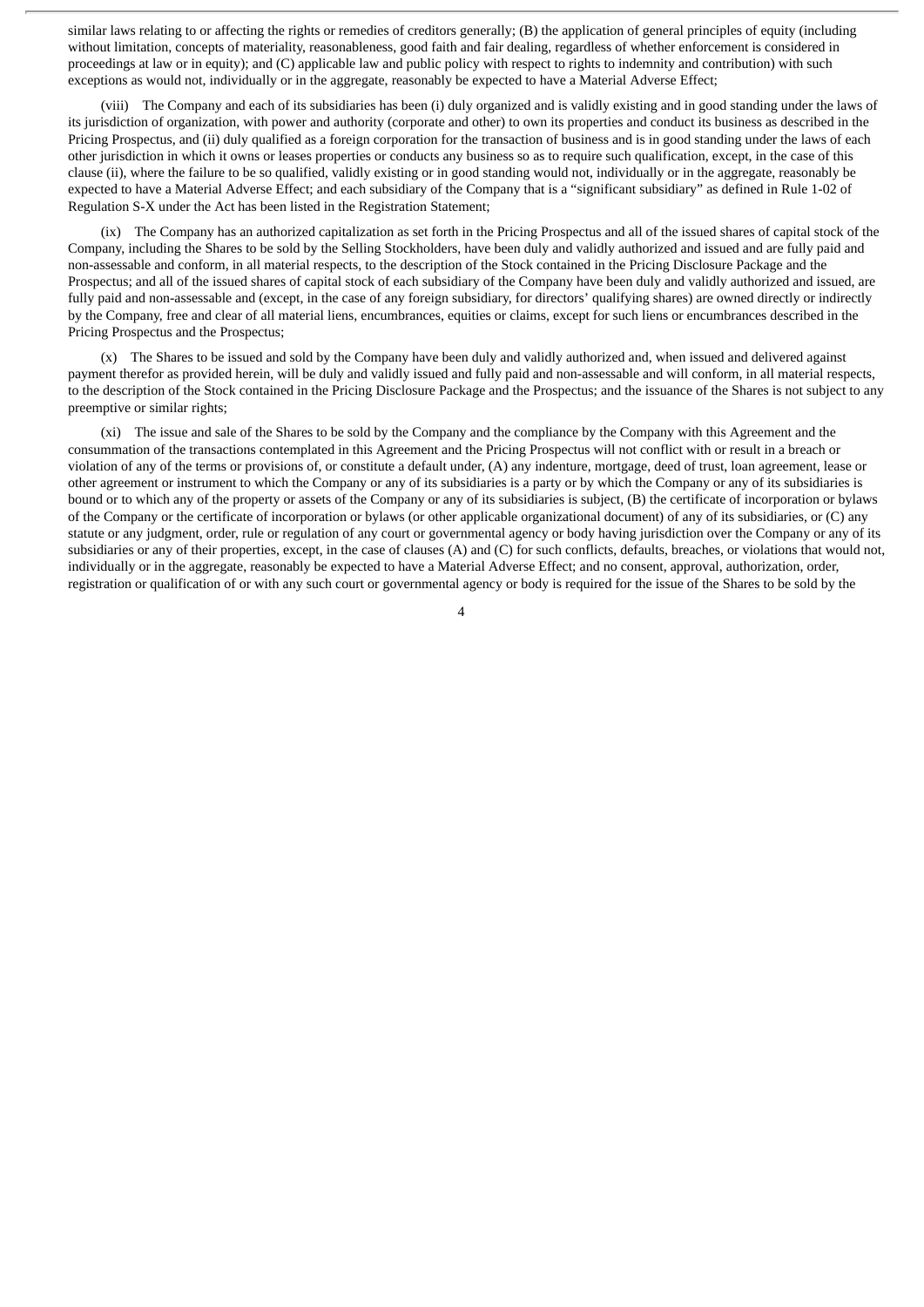Company, the issuance by the Company of the Shares to be issued upon the exercise of the Options (as defined below) and the sale of the Shares or the consummation by the Company of the transactions contemplated by this Agreement, except such as have been obtained under the Act, the approval by the Financial Industry Regulatory Authority ("FINRA") of the underwriting terms and arrangements, the approval for listing of the Shares on the Exchange (as defined below) and such consents, approvals, authorizations, orders, registrations or qualifications as may be required under state securities or Blue Sky laws in connection with the purchase and distribution of the Shares by the Underwriters;

(xii) Neither the Company nor any of its subsidiaries is (i) in violation of its certificate of incorporation or bylaws (or other applicable organizational document), (ii) in violation of any statute or any judgment, order, rule or regulation of any court or governmental agency or body having jurisdiction over the Company or any of its subsidiaries or any of their properties, or (iii) in default in the performance or observance of any obligation, agreement, covenant or condition contained in any indenture, mortgage, deed of trust, loan agreement, lease or other agreement or instrument to which it is a party or by which it or any of its properties may be bound, except, in the case of the foregoing clauses (ii) and (iii), for such defaults as would not, individually or in the aggregate, reasonably be expected to have a Material Adverse Effect;

(xiii) The statements set forth in the Pricing Prospectus and the Prospectus under the caption "Description of Capital Stock", insofar as they purport to constitute a summary of the terms of the Stock, under the caption "Material U.S. Federal Income Tax Considerations for Non-U.S. Holders of Common Stock", and under the caption "Underwriting", insofar as they purport to describe the provisions of the laws and documents referred to therein, are accurate, complete and fair in all material respects;

(xiv) Other than as set forth in the Pricing Prospectus, there are no legal or governmental proceedings pending to which the Company or any of its subsidiaries or, to the Company's knowledge, any officer or director of the Company is a party or of which any property or assets of the Company or any of its subsidiaries or, to the Company's knowledge, any officer or director of the Company is the subject which, if determined adversely to the Company or any of its subsidiaries (or such officer or director), would, individually or in the aggregate, reasonably be expected to have a Material Adverse Effect; and, to the Company's knowledge, no such proceedings are threatened or contemplated by governmental authorities or others;

(xv) The Company is not and, immediately after giving effect to the offering and sale of the Shares and the application of the proceeds thereof, would not be an "investment company" required to be registered as such under the Investment Company Act of 1940, as amended (the "Investment Company Act");

(xvi) At the time of filing the Initial Registration Statement and any post-effective amendment thereto, at the earliest time thereafter that the Company or any offering participant made a bona fide offer (within the meaning of Rule 164(h)(2) under the Act) of the Shares, and at the date hereof, the Company was not and is not an "ineligible issuer," as defined in Rule 405 under the Act;

(xvii) Ernst & Young, LLP, which has audited certain financial statements of the Company and its subsidiaries, are independent public accountants as required by the Act and the rules and regulations of the Commission thereunder;

(xviii) The Company maintains a system of internal control over financial reporting (as such term is defined in Rule 13a-15(f) under the Securities Exchange Act of 1934, as amended (the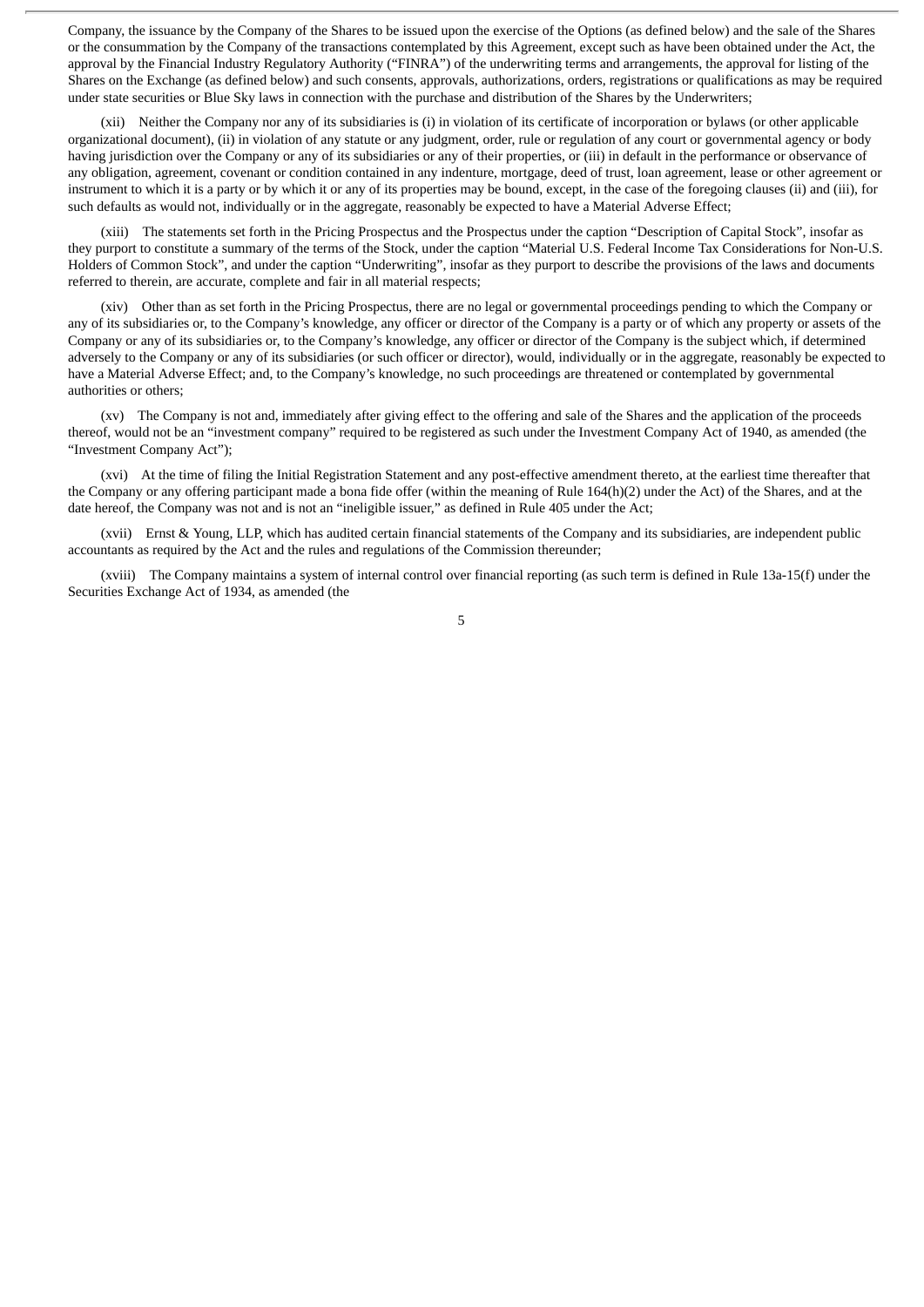"Exchange Act")) that (i) complies with the requirements of the Exchange Act, (ii) has been designed by the Company's principal executive officer and principal financial officer, or under their supervision, to provide reasonable assurance regarding the reliability of financial reporting and the preparation of financial statements for external purposes in accordance with generally accepted accounting principles and (iii) is sufficient to provide reasonable assurance that (A) transactions are executed in accordance with management's general or specific authorization, (B) transactions are recorded as necessary to permit preparation of financial statements in conformity with generally accepted accounting principles and to maintain accountability for assets, (C) access to assets is permitted only in accordance with management's general or specific authorization and (D) the recorded accountability for assets is compared with the existing assets at reasonable intervals and appropriate action is taken with respect to any differences; and except as disclosed in the Pricing Prospectus, the Company's internal control over financial reporting is effective and the Company is not aware of any material weaknesses in its internal control over financial reporting;

(xix) Except as disclosed in the Pricing Prospectus, since the date of the latest audited financial statements included in the Pricing Prospectus, there has been no change in the Company's internal control over financial reporting that has materially and adversely affected, or is reasonably likely to materially and adversely affect, the Company's internal control over financial reporting;

(xx) The Company maintains disclosure controls and procedures (as such term is defined in Rule 13a-15(e) under the Exchange Act) that comply with the requirements of the Exchange Act; such disclosure controls and procedures have been designed to ensure that material information relating to the Company and its subsidiaries is made known to the Company's principal executive officer and principal financial officer by others within those entities; and such disclosure controls and procedures are effective;

(xxi) This Agreement has been duly authorized, executed and delivered by the Company;

(xxii) None of the Company or any of its subsidiaries nor, to the knowledge of the Company, any director, officer, agent, employee, affiliate or other person associated with or acting on behalf of the Company or any of its subsidiaries has in the last five years (i) made, offered, promised or authorized any unlawful contribution, gift, entertainment or other unlawful expense (or taken any act in furtherance thereof); (ii) made, offered, promised or authorized any direct or indirect unlawful payment; in each case in violation of, nor has otherwise (iii) violated or is in violation of any provision of the Foreign Corrupt Practices Act of 1977, the Bribery Act 2010 of the United Kingdom or any other applicable anti-bribery or anti-corruption law;

(xxiii) The operations of the Company and its subsidiaries are and have been conducted in the last five years in compliance with the requirements of applicable anti-money laundering laws, including, but not limited to, the Bank Secrecy Act of 1970, as amended by the USA PATRIOT ACT of 2001, and the rules and regulations promulgated thereunder, and the anti-money laundering laws of the various jurisdictions in which the Company and its subsidiaries conduct business (collectively, the "Money Laundering Laws") and no action, suit or proceeding by or before any court or governmental agency, authority or body or any arbitrator involving the Company or any of its subsidiaries with respect to the Money Laundering Laws is pending or, to the knowledge of the Company, threatened;

(xxiv) None of the Company or any of its subsidiaries nor, to the knowledge of the Company, any director, officer, agent, employee or affiliate of the Company or any of its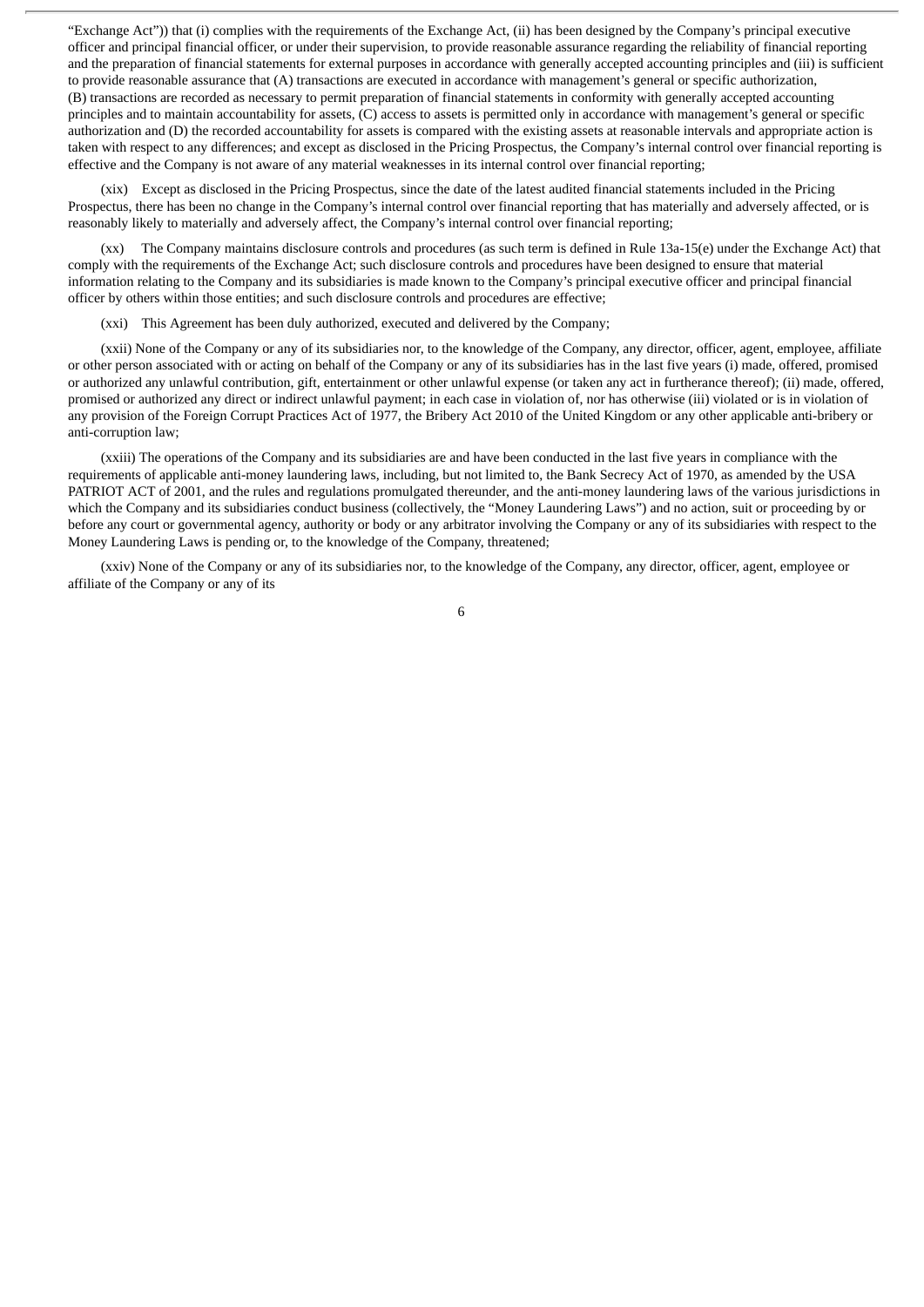subsidiaries is currently the subject or the target of any sanctions administered or enforced by the U.S. Government, including, without limitation, the Office of Foreign Assets Control of the U.S. Department of the Treasury ("OFAC"), or the U.S. Department of State and including, without limitation, the designation as a "specially designated national" or "blocked person," the European Union, Her Majesty's Treasury, the United Nations Security Council, or other relevant sanctions authority (collectively, "Sanctions"), nor is the Company or any of its subsidiaries located, organized, or resident in a country or territory that is itself the subject or target of Sanctions, and the Company will not directly or, knowingly, indirectly use the proceeds of the offering of the Shares hereunder, or lend, contribute or otherwise make available such proceeds to any subsidiary, joint venture partner or other person or entity (i) to fund or facilitate any activities of or business with any person, or in any country or territory, that, at the time of such funding, is the subject or the target of Sanctions or (ii) in any other manner that will result in a violation by any person (including any person participating in the transaction, whether as underwriter, advisor, investor or otherwise) of Sanctions;

(xxv) The financial statements included in the Registration Statement, the Pricing Prospectus and the Prospectus, together with the related schedules and notes, present fairly, in all material respects, the financial position of the Company and its subsidiaries at the dates indicated and the statement of operations, stockholders' equity and cash flows of the Company and its subsidiaries for the periods specified; said financial statements have been prepared in conformity with U.S. generally accepted accounting principles ("GAAP") applied on a consistent basis throughout the periods involved. The supporting schedules, if any, present fairly, in all material respects and in accordance with GAAP the information required to be stated therein. The summary financial information included in the Registration Statement, the Pricing Prospectus and the Prospectus present fairly, in all material respects, the information shown therein and have been (except as indicated therein) compiled on a basis consistent with that of the audited financial statements included therein. Except as included therein, no historical or pro forma financial statements or supporting schedules are required to be included in the Registration Statement, the Pricing Prospectus or the Prospectus under the Act or the rules and regulations promulgated thereunder. All disclosures contained in the Registration Statement, the Pricing Prospectus and the Prospectus regarding "non-GAAP financial measures" (as such term is defined by the rules and regulations of the Commission) comply in all material respects with Regulation G of the Exchange Act and Item 10 of Regulation S-K of the Act, to the extent applicable. The summary pro forma condensed net income and earnings per share information included in the Registration Statement, the Pricing Disclosure Package and the Prospectus comply in all material respects with the applicable requirements of the Act and the rules and regulations of the Commission thereunder and presents fairly, in all material respects, the information contained therein, has been prepared in accordance with Article 11 of Regulation S-X of the Commission and has been properly presented on the basis described in the Registration Statement, the Pricing Disclosure Package and the Prospectus, and the assumptions used in the preparation thereof are reasonable and the adjustments used therein are appropriate to give effect to the transactions and circumstances referred to therein;

(xxvi) From the time of initial confidential submission of a registration statement relating to the Shares with the Commission through the date hereof, the Company has been and is an "emerging growth company" as defined in Section 2(a)(19) of the Act (an "Emerging Growth Company");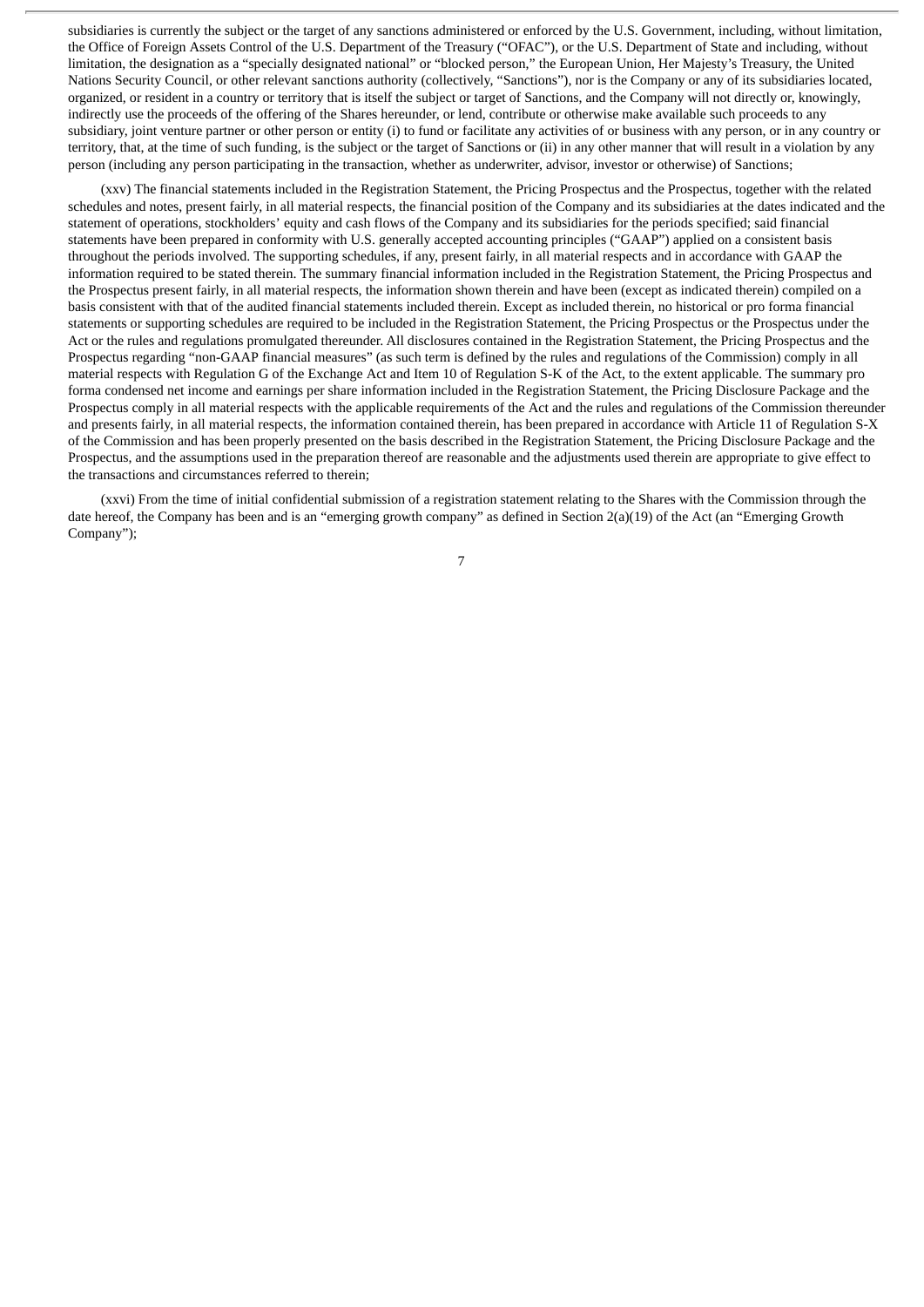(xxvii) Except as would not, individually or in the aggregate, reasonably be expected to have a Material Adverse Effect, (A) the Company and its subsidiaries own or have a valid right to use all patents, inventions, copyrights, know how (including trade secrets and other unpatented and/or unpatentable proprietary or confidential information, systems or procedures), trademarks, service marks and trade names and all other worldwide intellectual property and proprietary rights (including all registrations and applications for registration of, and all goodwill associated with, any of the foregoing) (collectively, "Intellectual Property Rights"), in each case, to the extent used in or reasonably necessary to the conduct of their respective businesses as now conducted by them; (B) the Intellectual Property Rights owned by the Company and its subsidiaries and, to the Company's knowledge, the Intellectual Property Rights exclusively licensed to the Company and its subsidiaries, are subsisting and, to the Company's knowledge, any such Intellectual Property Rights that have been registered are valid and enforceable, and there is no pending or, to the Company's knowledge, threatened action, suit, proceeding or written claim by others against the Company or its subsidiaries challenging the validity, scope or enforceability of, or any rights of the Company or any of its subsidiaries in, any such Intellectual Property Rights, except for office actions or similar communications in connection with the ordinary course prosecution of any such Intellectual Property Rights; (C) neither the Company nor any of its subsidiaries has received any pending claim or pending notice alleging any infringement, misappropriation or other violation of Intellectual Property Rights of a third party by the Company or its subsidiaries; (D) to the Company's knowledge, no third party is infringing, misappropriating or otherwise violating, or has infringed, misappropriated or otherwise violated, any Intellectual Property Rights owned by the Company or any of its subsidiaries; (E) to the Company's knowledge, neither the Company nor any of its subsidiaries infringes, misappropriates or otherwise violates, or has infringed, misappropriated or otherwise violated any Intellectual Property Rights of any third party; (F) all employees or contractors engaged in the development of Intellectual Property Rights currently used in or reasonably necessary to the conduct of the businesses of the Company and its subsidiaries, on behalf of the Company or any of its subsidiaries have executed an invention assignment agreement whereby such employees or contractors presently assign all of their right, title and interest in and to such Intellectual Property Rights to the Company or its applicable subsidiary, and to the Company's knowledge, no such agreement has been breached or violated; and (G) the Company and its subsidiaries use, and have used, reasonable efforts to maintain the confidentiality of all Intellectual Property Rights owned by the Company and its subsidiaries the value of which to the Company or any of its subsidiaries is contingent upon maintaining the confidentiality thereof, and to the Company's knowledge, no such Intellectual Property Rights have been disclosed other than to employees, representatives and agents of the Company or any of its subsidiaries or other persons, all of whom are bound by written confidentiality agreements or legally binding professional responsibilities;

(xxviii) Except as would not, individually or in the aggregate, reasonably be expected to have a Material Adverse Effect, (A) the Company and each of its subsidiaries have complied and are presently in compliance with all its internal and external privacy policies, its contractual obligations, applicable laws, statutes, judgments, orders, rules and regulations of any court or arbitrator or other governmental or regulatory authority and any other legal obligations, in each case, to the extent binding on the Company and its subsidiaries and relating to the collection, use, transfer, import, export, storage, protection, disposal and disclosure by the Company or any of its subsidiaries of, to the extent protected by applicable law or otherwise governed by a legal obligation of the Company or any of its subsidiaries, personal or personally identifiable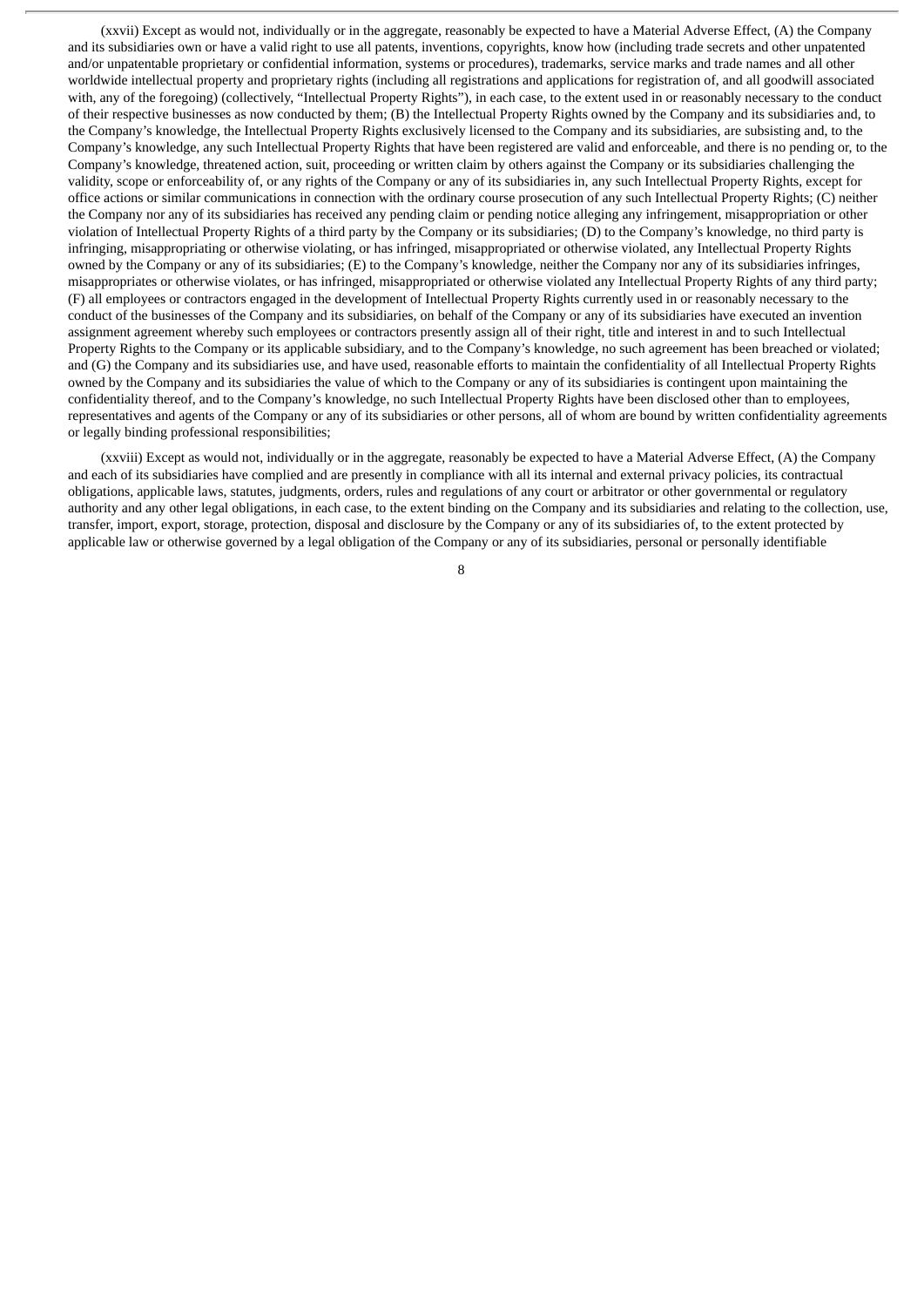data or information or other regulated personal information ("Data Security Obligations", and such data and information, "Personal Data"); (B) the Company and its subsidiaries have not received any written pending claim of or written pending complaint regarding non-compliance with any Data Security Obligation by the Company or any of its subsidiaries; and (C) there is no action, suit or proceeding by or before any court or governmental agency, authority or body pending or, to the Company's knowledge, threatened against the Company or its subsidiaries, alleging non-compliance with any Data Security Obligations by the Company or any of its subsidiaries;

(xxix) Except as would not, individually or in the aggregate, reasonably be expected to have a Material Adverse Effect, the Company and its subsidiaries' respective information technology assets and equipment, computers, information technology systems, networks, hardware, software, websites, applications, data and databases (including Personal Data and the confidential data and information of their respective customers, employees, suppliers, vendors and any third party data maintained, processed or stored by or on behalf of the Company and its subsidiaries) used in connection with the operation of the Company's and its subsidiaries' respective businesses ("IT Systems and Data") are adequate for, and operate and perform as required in connection with, the operation of the business of the Company and its subsidiaries as currently conducted, free and clear of all bugs, errors, defects, Trojan horses, time bombs, malware and other corruptants. Except as would not, individually or in the aggregate, reasonably be expected to have a Material Adverse Effect, the Company and each of its subsidiaries have taken reasonable steps to protect the IT Systems and Data, and without limiting the foregoing, the Company and its subsidiaries have used reasonable efforts to establish and maintain, and have established, maintained, implemented and complied with, reasonable information technology, information security, cyber security and data protection controls, policies and procedures designed to protect against and prevent breach, loss, misappropriation, or unauthorized distribution, use, access, disablement, destruction or modification, or other compromise or misuse of or relating to any IT Systems and Data ("Breach"). To the knowledge of the Company, there has been no such Breach and the Company and its subsidiaries have no knowledge of any event that would reasonably be expected to result in any such Breach, except for such Breach that would not, individually or in the aggregate, reasonably be expected to have a Material Adverse Effect;

(xxx) The Offering Reorganization Transactions, as defined in the Preliminary Prospectus and the Pricing Prospectus, have or, at or prior to the Time of Delivery will have, been consummated on terms substantially consistent with those described in such Preliminary Prospectus and Pricing Prospectus;

(xxxi) The unissued Shares issuable upon the exercise of options (the "Options") to be exercised by certain of the Selling Stockholders (the "Optionholders") have been duly authorized by the Company and validly and reserved for issuance, and at the time of delivery to the Underwriters with respect to such Shares, such Shares will be issued and delivered in accordance with the provisions of the option agreements between the Company and such Selling Stockholders pursuant to which such Options were granted (the "Option Agreements") and will be validly issued, fully paid and non-assessable and will conform to the description thereof in the Registration Statement, the Preliminary Prospectus and Pricing Prospectus; and

(xxxii) The Options were duly authorized and issued pursuant to the Option Agreements and constitute valid and binding obligations of the Company and the Optionholders are entitled to the benefits provided by the Option Agreements; the Option Agreements were duly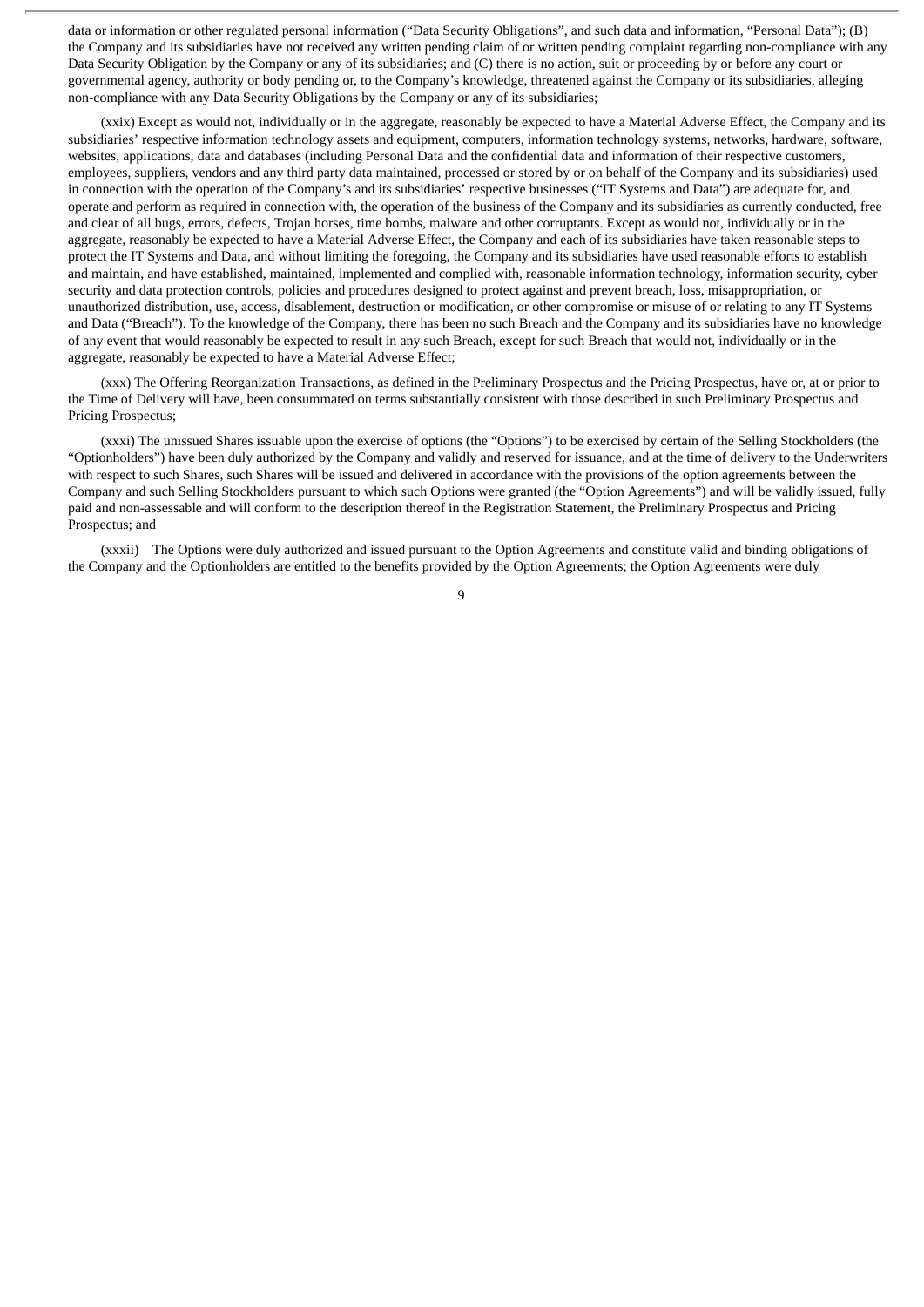authorized, executed and delivered and constitute valid and legally binding agreements enforceable against the Company in accordance with their terms except as enforceability may be limited by applicable bankruptcy, insolvency or similar laws affecting creditors' rights generally or by equitable principles relating to enforceability; and the Options and the Option Agreements conform to the descriptions thereof in the Registration Statement, the Preliminary Prospectus and Pricing Prospectus.

(b) Each Selling Stockholder, severally and not jointly, represents and warrants to, and agrees with, each of the Underwriters and the Company that:

(i) All consents, approvals, authorizations, orders, registrations or qualifications necessary for the execution and delivery by the Selling Stockholder of this Agreement, and for the sale and delivery of the Shares to be sold by the Selling Stockholder hereunder, have been obtained; except for such consents, approvals, authorizations and orders as may be required under state or non-US securities or Blue Sky laws in connection with the purchase and distribution of the Shares by the Underwriters, the approval of the underwriting terms and arrangements by FINRA or the approval for listing on the Nasdaq Global Select Market (the "Exchange") and except where the failure to obtain any such consent, approval, authorization, order, registration or qualification would not reasonably be expected, individually or in the aggregate, to have a material adverse effect on the ability of such Selling Stockholder to consummate the transactions contemplated by this Agreement; and such Selling Stockholder has full right, power and authority to enter into this Agreement and to sell, assign, transfer and deliver the Shares to be sold by the Selling Stockholder hereunder;

(ii) The sale of the Shares to be sold by the Selling Stockholder hereunder and the compliance by the Selling Stockholder with this Agreement and the consummation of the transactions herein and therein contemplated will not conflict with or result in a breach or violation of any of the terms or provisions of, or constitute a default under, any statute, indenture, mortgage, deed of trust, loan agreement, lease or other agreement or instrument to which the Selling Stockholder is a party or by which the Selling Stockholder is bound or to which any of the property or assets of the Selling Stockholder is subject, nor will such action result in any violation of the provisions of the organizational documents of the Selling Stockholder or any statute or any judgment, order, rule or regulation of any court or governmental agency or body having jurisdiction over the Selling Stockholder or any of its subsidiaries or any property or assets of the Selling Stockholder, except for any such conflict, breach, violation or default that would not, individually or in the aggregate, affect the validity of the Shares to be sold by the Selling Stockholder or reasonably be expected to materially impair the ability of the Selling Stockholder to consummate the transactions contemplated by this Agreement; and no consent, approval, authorization, order, registration or qualification of or with any such court or governmental body or agency is required for the performance by the Selling Stockholder of its obligations under this Agreement and the consummation by the Selling Stockholder of the transactions contemplated by this Agreement in connection with the Shares to be sold by the Selling Stockholder hereunder, except the registration under the Act of the Shares, the approval of the underwriting terms and arrangements by FINRA or the approval for listing on the Exchange and such consents, approvals, authorizations, orders, registrations or qualifications as have been obtained or may be required under state or non-US securities or Blue Sky laws in connection with the purchase and distribution of the Shares by the Underwriters, or such that, if not obtained, would not, individually or in the aggregate, affect the validity of the Shares to be sold by the Selling Stockholder or reasonably be expected to materially adversely affect the ability of the Selling Stockholder to consummate the transactions contemplated by this Agreement;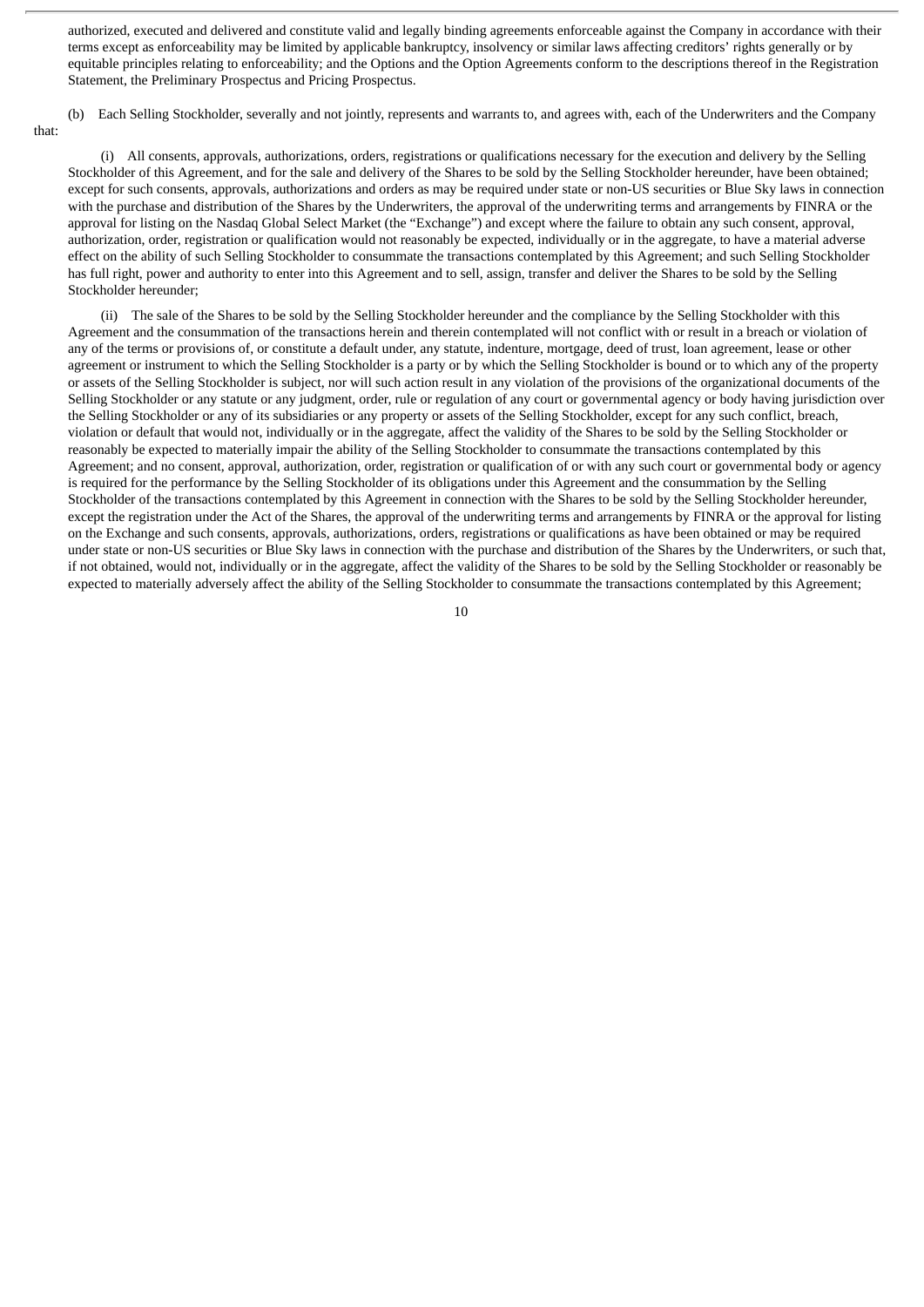(iii) The Selling Stockholder has, and immediately prior to each Time of Delivery (as defined in Section 4(a) hereof) the Selling Stockholder will have, good and valid title to, or a valid "security entitlement" within the meaning of Section 8-501 of the New York Uniform Commercial Code in respect of, the Shares to be sold by the Selling Stockholder hereunder at such Time of Delivery, free and clear of all liens, encumbrances, equities or claims other than those set forth in the custody agreement, between the Selling Shareholders (other than Turing EquityCo II L.P.) and American Stock Transfer & Trust Company, LLC, as custodian, dated September 14, 2021 (the "Custody Agreement"); and, upon delivery of such Shares and payment therefor pursuant hereto, good and valid title to such Shares, free and clear of all liens, encumbrances, equities or claims, will pass to the several Underwriters;

(iv) On or prior to the date of the Pricing Prospectus, the Selling Stockholder has executed and delivered to the Underwriters an agreement substantially in the form of Annex II hereto;

(v) The Selling Stockholder has not taken and will not take, directly or indirectly, any action that is designed to or that has constituted or might reasonably be expected to cause or result in stabilization or manipulation of the price of any security of the Company to facilitate the sale or resale of the Shares;

(vi) To the extent that any statements or omissions made in the Registration Statement, any Preliminary Prospectus, the Prospectus or any amendment or supplement thereto are made in reliance upon and in conformity with written information furnished to the Company and the Representatives in writing by the Selling Stockholder pursuant to Items 7 and 11(m) of Form S–1 expressly for use therein (the "Selling Stockholders Information"), such Registration Statement and Preliminary Prospectus did, and the Prospectus and any further amendments or supplements to the Registration Statement and the Prospectus will, when they become effective or are filed with the Commission, as the case may be, conform in all material respects to the requirements of the Act and the rules and regulations of the Commission thereunder and not contain any untrue statement of a material fact or omit to state any material fact required to be stated therein or necessary to make the statements therein not misleading it being understood and agreed for the purposes of this Agreement, the Selling Stockholders Information for such Selling Stockholder consists only of (A) such Selling Stockholder's legal name, address and Stock beneficially owned by such Selling Stockholder before and after the offering contemplated hereby and (B) the other information with respect to such Selling Stockholder (excluding percentages) which appear under the caption "Principal and Selling Stockholders" in the Preliminary Prospectus;

(vii) The Selling Stockholder will deliver to the Representatives prior to or at the First Time of Delivery a properly completed and executed United States Treasury Department Form W-9 (or other applicable form or statement specified by Treasury Department regulations in lieu thereof);

(viii) Certificates in negotiable or book-entry form representing all of the Shares to be sold by the Selling Stockholder hereunder other than any such Shares to be issued upon the exercise of Options, have been, and each Selling Stockholder who is selling Shares upon the exercise of Options represents and warrants that duly completed and executed irrevocable Option exercise notices, in the forms specified by the relevant Option Agreement, with respect to all of the Shares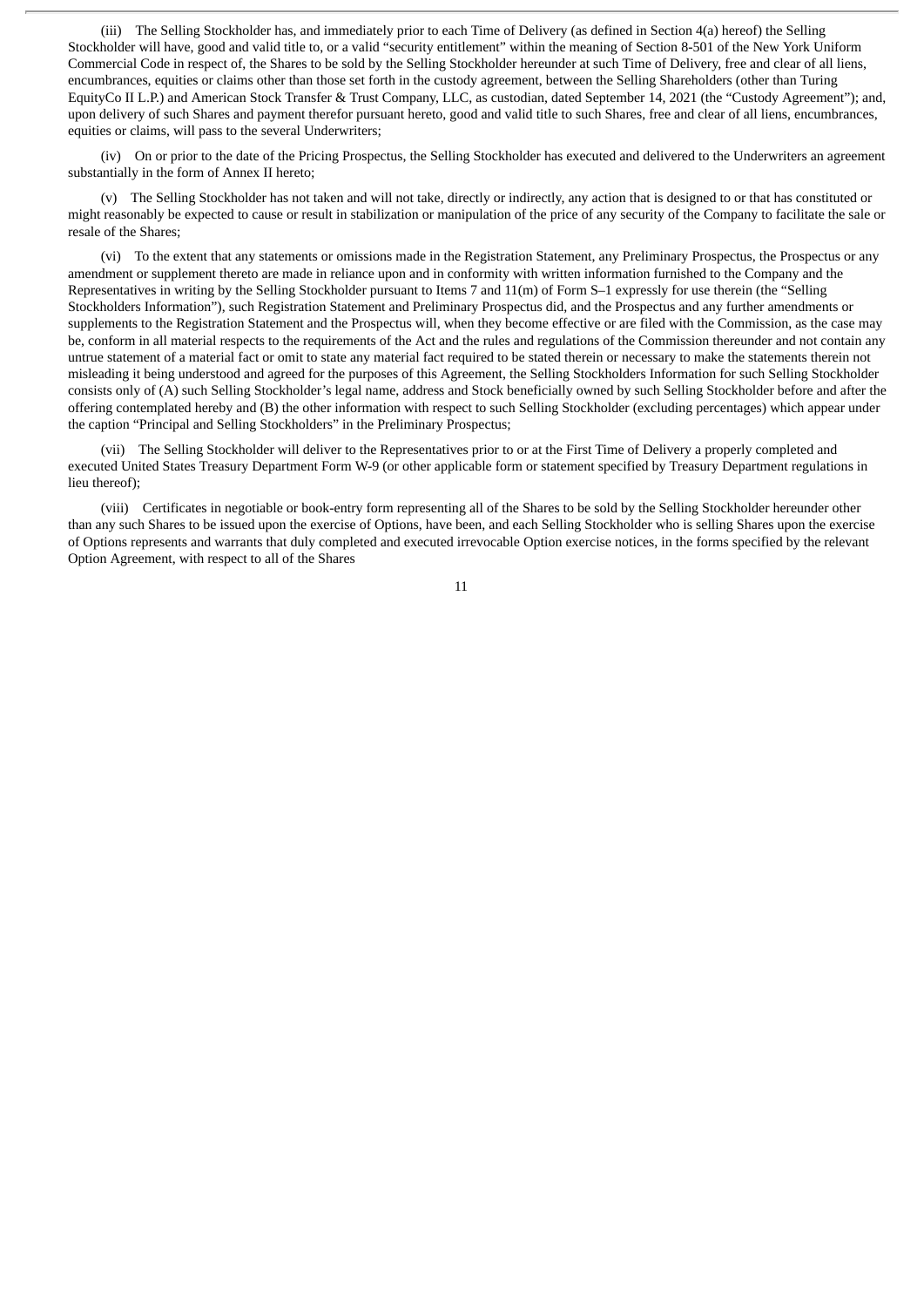to be sold by such Selling Stockholders hereunder have been, placed in custody under the Custody Agreement or, in the case of Turing EquityCo II L.P., a customary custody agreement relating to such Shares, in each case duly executed and delivered by such Selling Stockholder to American Stock Transfer & Trust Company, LLC, as custodian (the "Custodian"), and that such Selling Stockholder (other than Turing EquityCo II L.P.) has duly executed and delivered Powers of Attorney, in the form heretofore furnished to you, appointing Guo Xiao, Erin Cummins and Ramona Mathieu, and each of them, as such Selling Stockholder's Attorneys-in-fact (the "Attorneys-in-Fact" or any one of them the "Attorney-in Fact") with authority to execute and deliver this Agreement on behalf of such Selling Stockholder, to determine the purchase price to be paid by the Underwriters to the Selling Stockholders as provided herein, to authorize the delivery of the Shares to be sold by such Selling Stockholder hereunder, to authorize (if applicable) the exercise of the Options to be exercised with respect to the Shares to be sold by such Selling Stockholder hereunder and otherwise to act on behalf of such Selling Stockholder in connection with the transactions contemplated by this Agreement and the Custody Agreement.

(ix) The Shares represented by the certificates, book-entries or the irrevocable Option exercise notice, in either case held in custody for such Selling Stockholder, are subject to the interests of the Underwriters hereunder, and that the arrangements made by such Selling Stockholder for such custody, and the appointment by such Selling Stockholder of the Attorneys-in-Fact, are to that extent irrevocable. Such Selling Stockholder specifically agrees that the obligations of such Selling Stockholder hereunder shall not be terminated by operation of law, whether by the death or incapacity of any individual Selling Stockholder, or, in the case of an estate or trust, by the death or incapacity of any executor or trustee or the termination of such estate or trust, or in the case of a partnership, corporation or similar organization, by the dissolution of such partnership, corporation or organization, or by the occurrence of any other event. If any individual Selling Stockholder or any such executor or trustee should die or become incapacitated, or if any such estate or trust should be terminated, or if any such partnership, corporation or similar organization should be dissolved, or if any other such event should occur, before the delivery of the Shares hereunder, certificates or book-entries representing such Shares shall be delivered by or on behalf of such Selling Stockholder in accordance with the terms and conditions of this Agreement and the Custody Agreement or any other customary custody agreement, and actions taken by the Attorneys-in-Fact pursuant to the Powers of Attorney shall be as valid as if such death, incapacity, termination, dissolution or other event had not occurred, regardless of whether or not the Custodian, the Attorneys-in-Fact, or any of them, shall have received notice of such death, incapacity, termination, dissolution or other event;

(x) The Selling Stockholder will not directly or indirectly use the proceeds of the offering of the Shares hereunder, or lend, contribute or otherwise make available such proceeds to any subsidiary, joint venture partner or other person or entity, (i) to fund or facilitate any activities of or business with any person, or in any country or territory, that, at the time of such funding, is the subject or the target of comprehensive Sanctions, or in any other manner that will result in a violation by any person (including any person participating in the transaction, whether as underwriter, advisor, investor or otherwise) of Sanctions, or (ii) in furtherance of an offer, payment, promise to pay, or authorization of the payment or giving of money, or anything else of value, to any person in violation of any Money Laundering Laws or any applicable anti-bribery or anti-corruption laws; and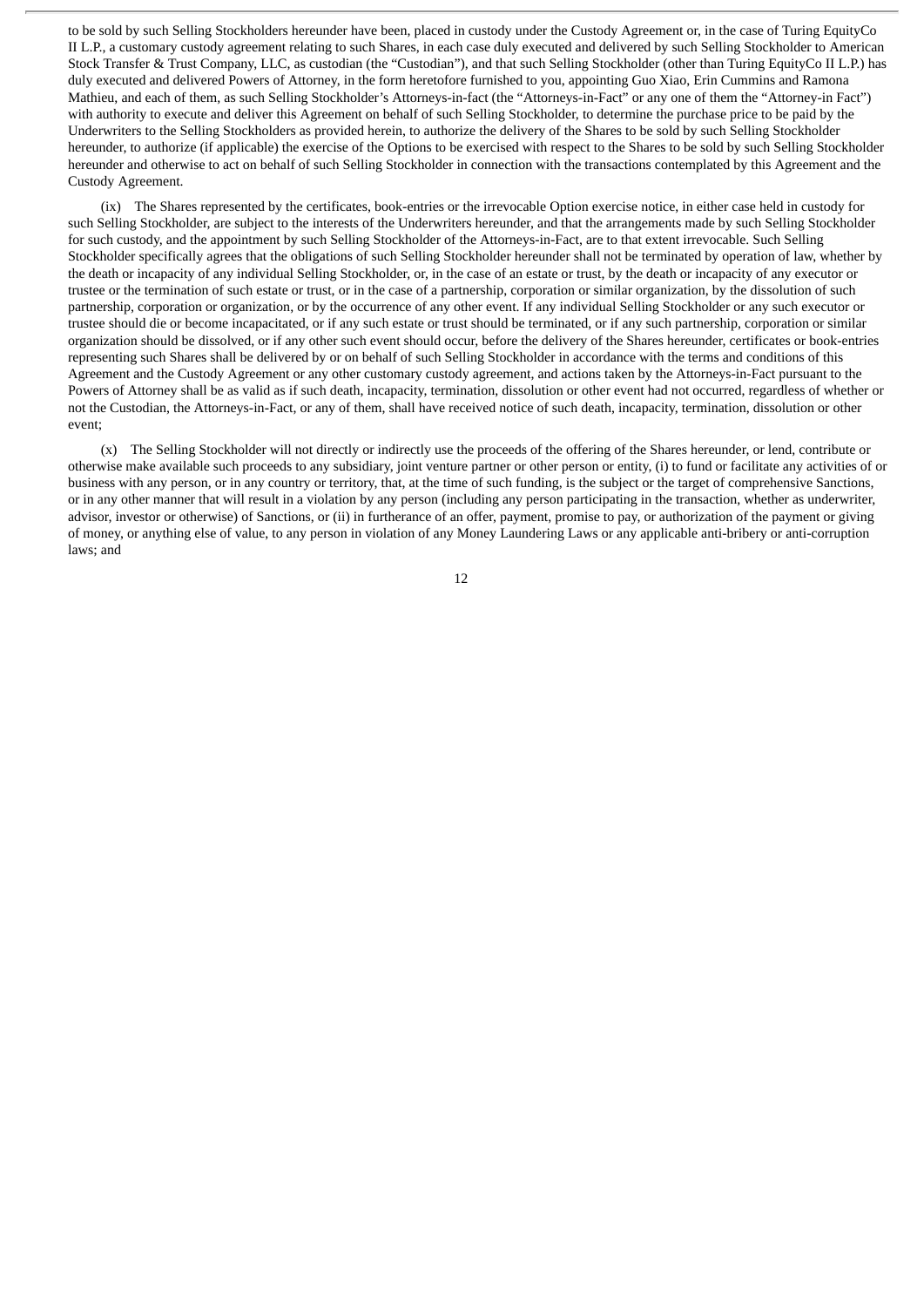(xi) Such Selling Stockholder (other than Turing EquityCo II L.P.) is not prompted by any material information concerning the Company or any of its subsidiaries that is not disclosed in the Pricing Prospectus to sell its Shares pursuant to this Agreement.

2. Subject to the terms and conditions herein set forth, (a) the Company and each Selling Stockholder agree, severally and not jointly, to sell to each of the Underwriters, and each of the Underwriters agrees, severally and not jointly, to purchase from the Company and the Selling Stockholder, at a purchase price per share of \$19.845, the number of Firm Shares (to be adjusted by the Representatives so as to eliminate fractional shares) determined by multiplying the aggregate number of Firm Shares to be sold by the Company and the Selling Stockholder as set forth opposite their respective names in Schedule II hereto by a fraction, the numerator of which is the aggregate number of Firm Shares to be purchased by such Underwriter as set forth opposite the name of such Underwriter in Schedule I hereto and the denominator of which is the aggregate number of Firm Shares to be purchased by all of the Underwriters from the Company and the Selling Stockholder hereunder and (b) in the event and to the extent that the Underwriters shall exercise the election to purchase Optional Shares as provided below, the Selling Stockholder, as and to the extent indicated in Schedule II hereto agrees to sell to each of the Underwriters, and each of the Underwriters agrees, severally and not jointly, to purchase from the Selling Stockholder, at the purchase price per share set forth in clause (a) of this Section 2 (provided that the purchase price per Optional Share shall be reduced by an amount per share equal to any dividends or distributions declared by the Company and payable on the Firm Shares but not payable on the Optional Shares), that portion of the number of Optional Shares as to which such election shall have been exercised (to be adjusted by the Representatives so as to eliminate fractional shares) determined by multiplying such number of Optional Shares by a fraction the numerator of which is the maximum number of Optional Shares which such Underwriter is entitled to purchase as set forth opposite the name of such Underwriter in Schedule I hereto and the denominator of which is the maximum number of Optional Shares that all of the Underwriters are entitled to purchase hereunder.

The Selling Stockholder, as and to the extent indicated in Schedule II hereto, hereby grants to the Underwriters the right to purchase at their election up to 5,526,315 Optional Shares, at the purchase price per share set forth in the paragraph above, for the sole purpose of covering sales of shares in excess of the number of Firm Shares (provided that the purchase price per Optional Share shall be reduced by an amount per share equal to any dividends or distributions declared by the Company and payable on the Firm Shares but not payable on the Optional Shares). Any such election to purchase Optional Shares shall be made in proportion to the maximum number of Optional Shares to be sold by the Selling Stockholder as set forth in Schedule II hereto. Any such election to purchase Optional Shares may be exercised only by written notice from the Representatives to the Company and the Selling Stockholder, given within a period of 30 calendar days after the date of this Agreement and setting forth the aggregate number of Optional Shares to be purchased and the date on which such Optional Shares are to be delivered, as determined by the Representatives but in no event earlier than the First Time of Delivery (as defined in Section 4(a) hereof) or, unless the Representatives and the Company and the Selling Stockholder otherwise agree in writing, earlier than two or later than ten business days after the date of such notice.

3. Upon the authorization by the Representatives of the release of the Firm Shares, the several Underwriters propose to offer the Firm Shares for sale upon the terms and conditions set forth in the Prospectus.

4. (a) The Shares to be purchased by each Underwriter hereunder, in definitive or book-entry form, and in such authorized denominations and registered in such names as the Representatives may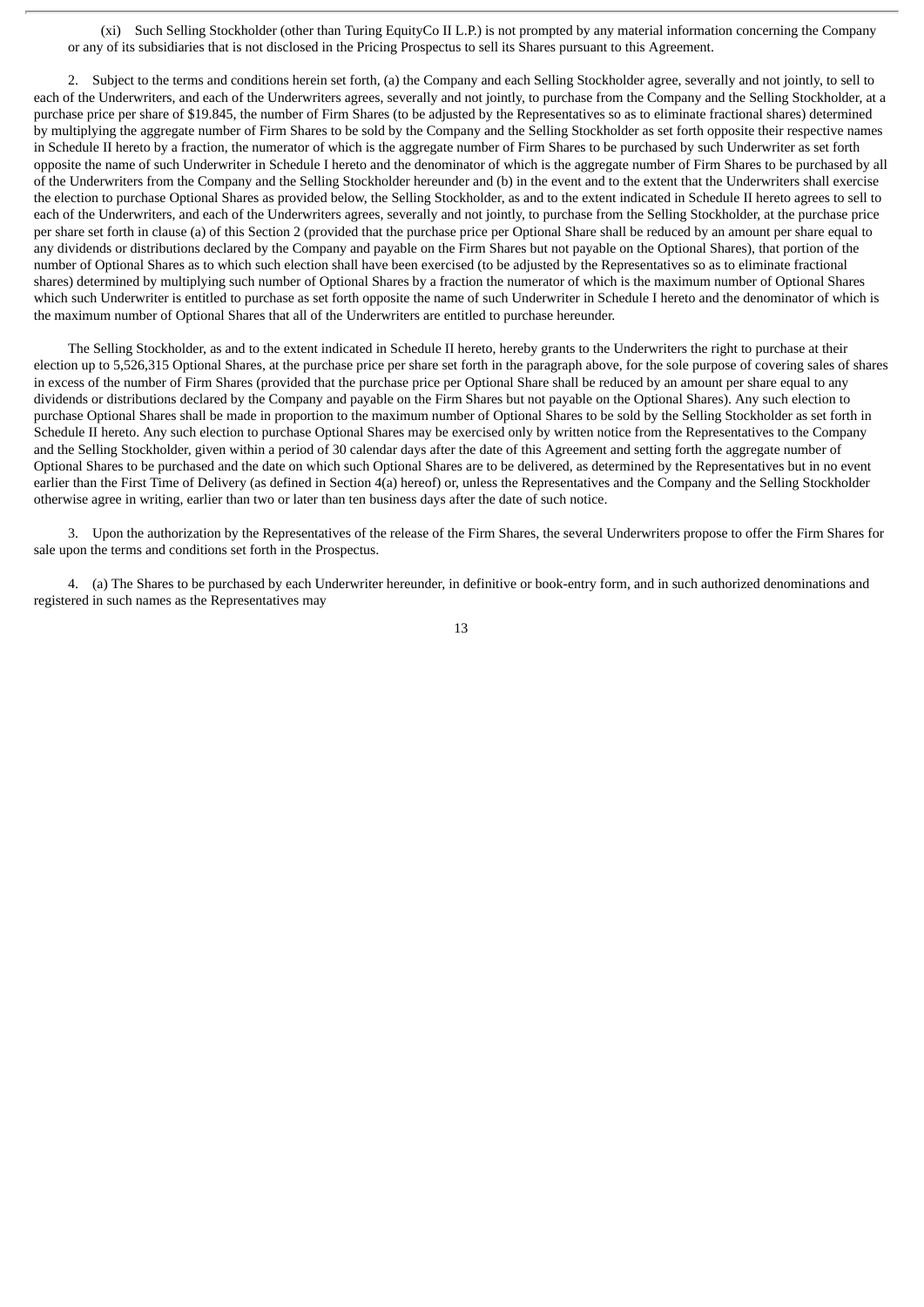request upon at least forty-eight hours' prior notice to the Company and the Selling Stockholders shall be delivered by or on behalf of the Company and the Selling Stockholders to the Representatives, through the facilities of the Depository Trust Company ("DTC"), for the account of such Underwriter, against payment by or on behalf of such Underwriter of the purchase price therefor by wire transfer of Federal (same-day) funds to the account specified by the Company with respect to the Shares purchased from the Company, to the accounts specified by Turing EquityCo II, L.P. with respect to the Shares purchased from Turing EquityCo II, L.P., and to the account specified by the Custodian, with respect to Shares purchased from the Selling Stockholders, in each case to the Representatives at least forty-eight hours in advance. The time and date of such delivery and payment shall be, with respect to the Firm Shares, 9:30 a.m., New York time, on September 17, 2021 or such other time and date as the Representatives, the Company and the Selling Stockholders may agree upon in writing, and, with respect to the Optional Shares, 9:30 a.m., New York time, on the date specified by the Representatives in each written notice given by the Representatives of the Underwriters' election to purchase such Optional Shares, or such other time and date as the Representatives, the Selling Stockholders may agree upon in writing. Such time and date for delivery of the Firm Shares is herein called the "First Time of Delivery", each such time and date for delivery of the Optional Shares, if not the First Time of Delivery, is herein called the "Second Time of Delivery", and each such time and date for delivery is herein called a "Time of Delivery".

(b) The documents to be delivered at each Time of Delivery by or on behalf of the parties hereto pursuant to Section 8 hereof, including the cross receipt for the Shares and any additional documents requested by the Underwriters pursuant to Section 8(m) hereof will be delivered at the offices of Davis Polk & Wardwell LLP located at 450 Lexington Avenue, New York, NY 10017 (the "Closing Location"), and the Shares will be delivered at the Designated Office, all at such Time of Delivery. A meeting will be held at the Closing Location at 3:00 p.m., New York City time, on the New York Business Day next preceding such Time of Delivery, at which meeting the final drafts of the documents to be delivered pursuant to the preceding sentence will be available for review by the parties hereto. For the purposes of this Section 4, "New York Business Day" shall mean each Monday, Tuesday, Wednesday, Thursday and Friday which is not a day on which banking institutions in New York are generally authorized or obligated by law or executive order to close.

(c) Each of the Company and each Selling Stockholder acknowledges and agrees that the Representatives and the other Underwriters are acting solely in the capacity of an arm's length contractual counterparty to the Company and the Selling Stockholders with respect to the offering of Shares contemplated hereby (including in connection with determining the terms of the offering) and not as a financial advisor or a fiduciary to, or an agent of, the Company, the Selling Stockholders or any other person. Additionally, neither the Representatives nor any other Underwriter is advising the Company, the Selling Stockholders or any other person as to any legal, tax, investment, accounting or regulatory matters in any jurisdiction. The Company and the Selling Stockholders shall consult with their own advisors concerning such matters and each shall be responsible for making its own independent investigation and appraisal of the transactions contemplated hereby, and neither the Representatives nor any other Underwriter shall have any responsibility or liability to the Company or the Selling Stockholders with respect thereto. Any review by the Representatives and the other Underwriters of the Company, the transactions contemplated hereby or other matters relating to such transactions will be performed solely for the benefit of the Representatives and the other Underwriters and shall not be on behalf of the Company or the Selling Stockholders. Moreover, the Selling Stockholders acknowledge and agree that, although the Representatives may be required or choose to provide the Selling Stockholders with certain Regulation Best Interest and Form CRS disclosures in connection with the offering, the Representatives and the other Underwriters are not making a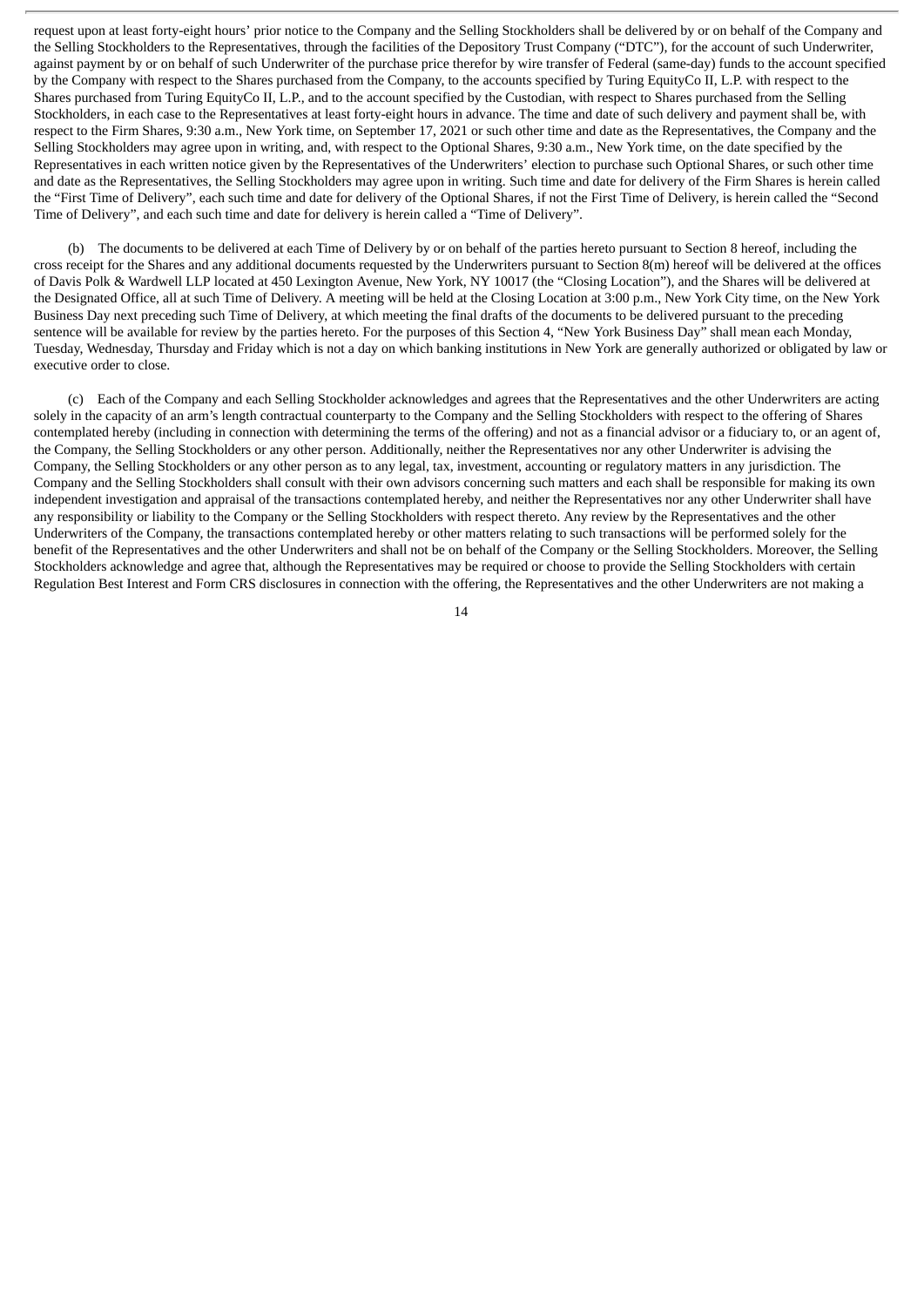recommendation to any Selling Stockholder to participate in the offering, enter into a "lock-up" agreement, or sell any Shares at the price determined in the offering, and nothing set forth in such disclosures is intended to suggest that the Representatives or any Underwriter is making such a recommendation.

5. The Company agrees with each of the Underwriters:

(a) To prepare the Prospectus in a form approved by the Representatives and to file such Prospectus pursuant to Rule 424(b) under the Act not later than the Commission's close of business on the second business day following the execution and delivery of this Agreement, or, if applicable, such earlier time as may be required by Rule 430A(a)(3) under the Act; to make no further amendment or any supplement to the Registration Statement or the Prospectus prior to the last Time of Delivery which shall be disapproved by the Representatives promptly after reasonable notice thereof; to advise the Representatives, promptly after it receives notice thereof, of the time when any amendment to the Registration Statement has been filed or becomes effective or any amendment or supplement to the Prospectus has been filed and to furnish the Representatives with copies thereof; to file promptly all material required to be filed by the Company with the Commission pursuant to Rule 433(d) under the Act; to advise the Representatives, promptly after it receives notice thereof, of the issuance by the Commission of any stop order or of any order preventing or suspending the use of any Preliminary Prospectus or other prospectus in respect of the Shares, of the suspension of the qualification of the Shares for offering or sale in any jurisdiction, of the initiation or threatening of any proceeding for any such purpose, or of any request by the Commission for the amending or supplementing of the Registration Statement or the Prospectus or for additional information; and, in the event of the issuance of any stop order or of any order preventing or suspending the use of any Preliminary Prospectus or other prospectus or suspending any such qualification, to promptly use its best efforts to obtain the withdrawal of such order;

(b) Promptly from time to time to take such action as the Representatives may reasonably request to qualify the Shares for offering and sale under the securities laws of such jurisdictions as the Representatives may request and to comply with such laws so as to permit the continuance of sales and dealings therein in such jurisdictions for as long as may be necessary to complete the distribution of the Shares, provided that in connection therewith the Company shall not be required to qualify as a foreign corporation (where not otherwise required) or to file a general consent to service of process in any jurisdiction (where not otherwise required);

(c) Prior to 10:00 a.m., New York City time, on the New York Business Day next succeeding the date of this Agreement and from time to time, to furnish the Underwriters with written and electronic copies of the Prospectus in New York City in such quantities as the Representatives may reasonably request, and, if the delivery of a prospectus (or in lieu thereof, the notice referred to in Rule 173(a) under the Act) is required at any time prior to the expiration of nine months after the time of issue of the Prospectus in connection with the offering or sale of the Shares and if at such time any event shall have occurred as a result of which the Prospectus as then amended or supplemented would include an untrue statement of a material fact or omit to state any material fact necessary in order to make the statements therein, in the light of the circumstances under which they were made when such Prospectus (or in lieu thereof, the notice referred to in Rule 173(a) under the Act) is delivered, not misleading, or, if for any other reason it shall be necessary during such same period to amend or supplement the Prospectus in order to comply with the Act, to notify the Representatives and upon their request to prepare and furnish without charge to each Underwriter and to any dealer in securities as many written and electronic copies as the Representatives may from time to time reasonably request of an amended Prospectus or a supplement to the Prospectus which will correct such statement or omission or effect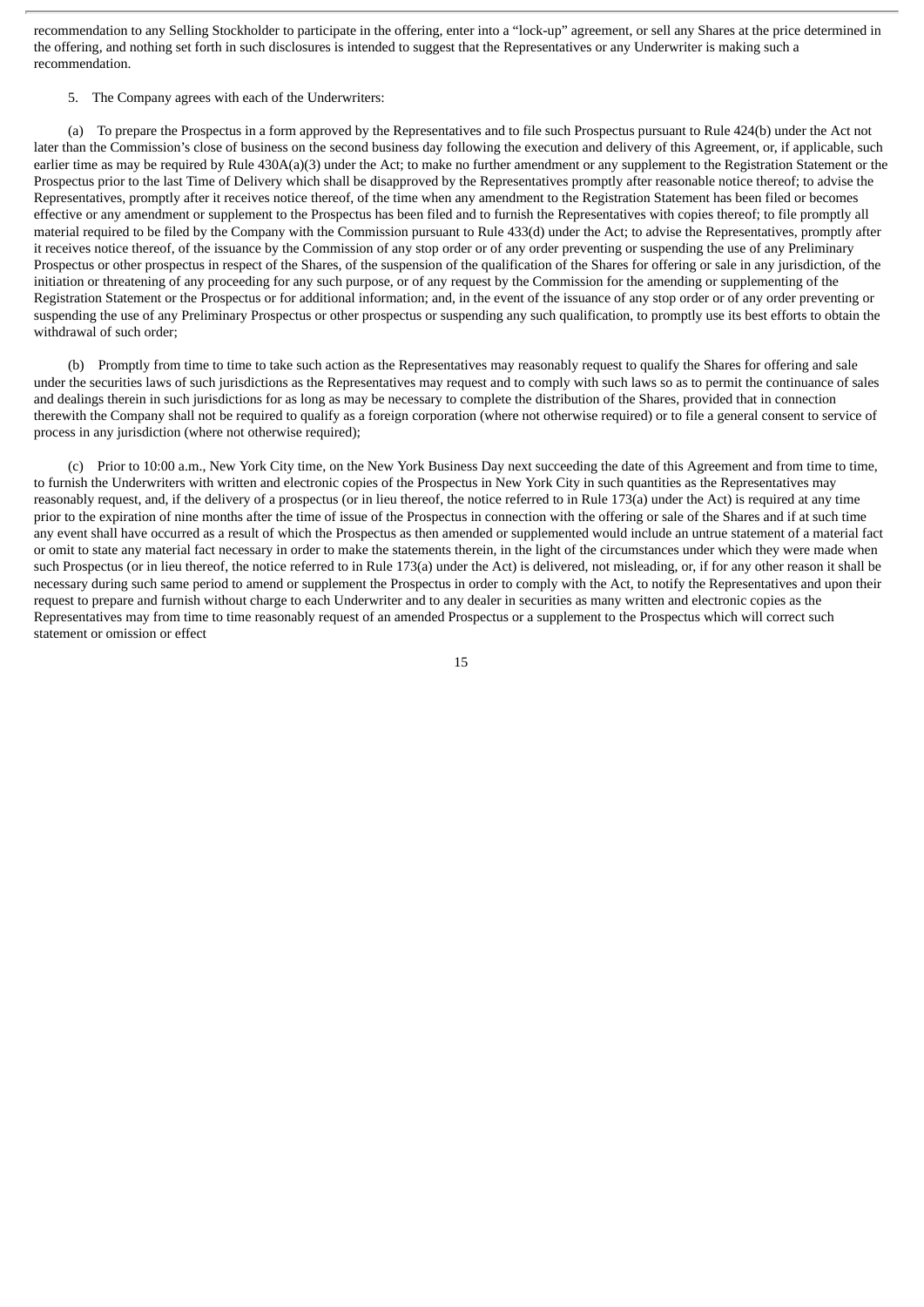such compliance; and in case any Underwriter is required to deliver a prospectus (or in lieu thereof, the notice referred to in Rule 173(a) under the Act) in connection with sales of any of the Shares at any time nine months or more after the time of issue of the Prospectus, upon the Representatives' request but at the expense of such Underwriter, to prepare and deliver to such Underwriter as many written and electronic copies as the Representatives may request of an amended or supplemented Prospectus complying with Section 10(a)(3) of the Act;

(d) To make generally available to its securityholders as soon as practicable (which may be satisfied by filing with the Commission's Electronic Data Gathering Analysis and Retrieval System ("EDGAR")), but in any event not later than sixteen months after the effective date of the Registration Statement (as defined in Rule 158(c) under the Act), an earnings statement of the Company and its subsidiaries (which need not be audited) complying with Section 11(a) of the Act and the rules and regulations of the Commission thereunder (including, at the option of the Company, Rule 158);

(e) (i) During the period beginning from the date hereof and continuing to and including the date 180 days after the date of the Prospectus (the "Company Lock-Up Period"), not to, without the prior written consent of Goldman Sachs & Co. LLC and J.P. Morgan Securities LLC, (i) offer, sell, contract to sell, pledge, grant any option to purchase, make any short sale or otherwise transfer or dispose of, directly or indirectly, or file with or confidentially submit to the Commission a registration statement under the Act relating to, any securities of the Company that are substantially similar to the Shares, including but not limited to any options or warrants to purchase shares of Stock or any securities that are convertible into or exchangeable for, or that represent the right to receive, Stock or any such substantially similar securities, or publicly disclose the intention to make any offer, sale, pledge, disposition or filing; provided that confidential or non-public submissions to the Commission of any registration statements under the Act may be made if (w) no public announcement of such confidential or non-public submission shall be made,  $(x)$  to the extent any demand was made for, or any right exercised with respect to, such registration of shares of Stock or securities convertible, exercisable or exchangeable into Stock, no public announcement of such demand or exercise of rights shall be made, (y) the Company shall have provided written notice at least three business days prior to such confidential or non-public submission to Goldman Sachs & Co. LLC and J.P. Morgan Securities LLC and (z) no such confidential or non-public submission shall become a publicly filed registration statement during the Company Lock-Up Period, or (ii) enter into any swap or other agreement that transfers, in whole or in part, any of the economic consequences of ownership of the Stock or any such other securities, whether any such transaction described in clause (i) or (ii) above is to be settled by delivery of Stock or such other securities, in cash or otherwise (other than (a) the Shares to be sold hereunder or pursuant to employee stock option plans existing on, or upon the conversion or exchange of convertible or exchangeable securities outstanding as of, the date of this Agreement, (b) the issuance by the Company of shares of Stock, options to purchase shares of Stock, including nonqualified stock options and incentive stock options, and other equity incentive compensation, including restricted stock or restricted stock units, stock appreciation rights, dividend equivalents and Stock-based awards, pursuant to equity plans described in the Pricing Prospectus and the Prospectus, (c) any shares of Stock issued upon the exercise of options or the settlement of restricted stock units or other equity-based compensation described in clause (b) granted under such equity plans described in the Pricing Prospectus and the Prospectus, or under equity plans or similar plans of companies acquired by the Company in effect on the date of acquisition, (d) the filing by the Company of any registration statement on Form S-8 with the Commission relating to the offering of securities pursuant to the terms of such equity plans described in the Pricing Prospectus and the Prospectus, (e) the issuance by the Company of shares of Stock or securities convertible into shares of Stock in connection with an acquisition or business combination, provided that the aggregate number of shares of Stock issued pursuant to this clause (e) during the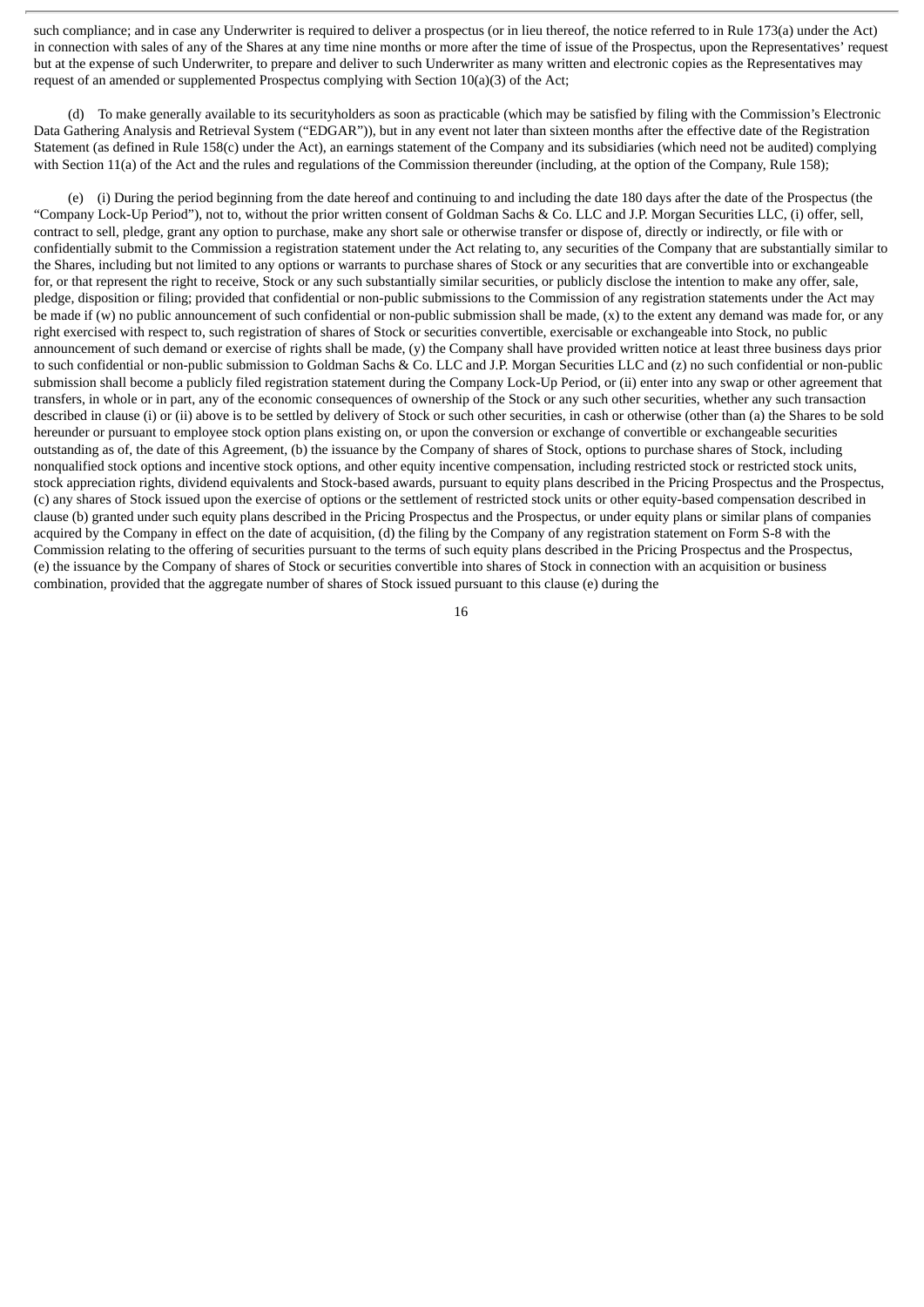Lock-Up Period shall not exceed 10% of the total number of shares of Stock issued and outstanding on the closing date of the offering, and provided further that, in the case of any issuance pursuant to this clause (e), any recipient of shares of Stock shall have executed and delivered to the Representatives a lock-up letter as described in Section 8(k) hereof, or (f) any shares of Stock issued in connection with Offering Reorganization Transactions, as defined in the Pricing Prospectus and the Prospectus and as disclosed therein);

(ii) The Company represents and warrants to, and agrees with, each of the Underwriters that, for the duration of the Company Lock-Up Period, the holders of any options, warrants or other rights to acquire Stock or any securities that are convertible into or exchangeable for, or that represent the right to receive, Stock or any such substantially similar securities are not permitted to (A) exercise any such options, warrants or rights under the terms of the plans, agreements or other arrangements governing such options, warrants or rights, (B) offer, sell, contract to sell, pledge, grant any option to purchase, lend or otherwise dispose of any shares of Stock or such other securities obtained upon the exercise of such options, warrants or rights, (C) engage in any hedging or other transaction or arrangement (including, without limitation, any short sale or the purchase or sale of, or entry into, any put or call option, or combination thereof, forward, swap or any other derivative transaction or instrument, however described or defined) which is designed to or which reasonably could be expected to lead to or result in a sale, loan, pledge or other disposition or transfer of any of the economic consequences of ownership, in whole or in part, directly or indirectly, of Stock or such other securities, whether any such transaction or arrangement (or instrument provided for thereunder) would be settled by delivery of Stock or other securities, in cash or otherwise (any such sale, loan, pledge or other disposition, or transfer of economic consequences, a "Transfer") or (D) otherwise publicly disclose any intention to engage in or cause any action or activity described in clauses (B) and (C) above; and the Company further agrees that it shall not, during the Company Lock-Up Period, without the prior written consent of Goldman Sachs & Co. LLC and J.P. Morgan Securities LLC, amend, waive, supplement or otherwise agree to or permit the modification of any plans, agreements or other arrangements described in clauses (A) through (C) above to permit any such exercise or Transfer, provided that this Section 5(e)(ii) shall not (i) apply to any person or entity that has executed a lock-up letter in the form of Annex II hereto or (ii) prohibit the Company from authorizing any such exercise or Transfer (A) to the extent that such exercise or Transfer would be permitted by such person or entity (other than any such person or entity described in the preceding clause (i)) if such person or entity had executed and delivered a lock-up letter in the form of Annex II hereto or (B) with respect to natural persons who are employees, former employees, or directors of the Company or its subsidiaries (other than any such person described in the preceding clause (i)), to the extent necessary to allow such exercise or Transfer after such person's termination of employment or cessation of service as a director with the Company and its subsidiaries;

(iii) If Goldman Sachs & Co. LLC and J.P. Morgan Securities LLC, in their sole discretion, agree to release or waive the restrictions in lock-up letters pursuant to Section 1(b)(iv) or Section 8(k) hereof, in each case for an officer or director of the Company, and provide the Company with notice of the impending release or waiver at least three business days before the effective date of the release or waiver, the Company agrees to announce the impending release or waiver by a press release substantially in the form of Annex I hereto through a major news service at least two business days before the effective date of the release or waiver;

(f) During a period of three years from the effective date of the Registration Statement, to furnish to its stockholders as soon as practicable after the end of each fiscal year an annual report (including a balance sheet and statements of income, stockholders' equity and cash flows of the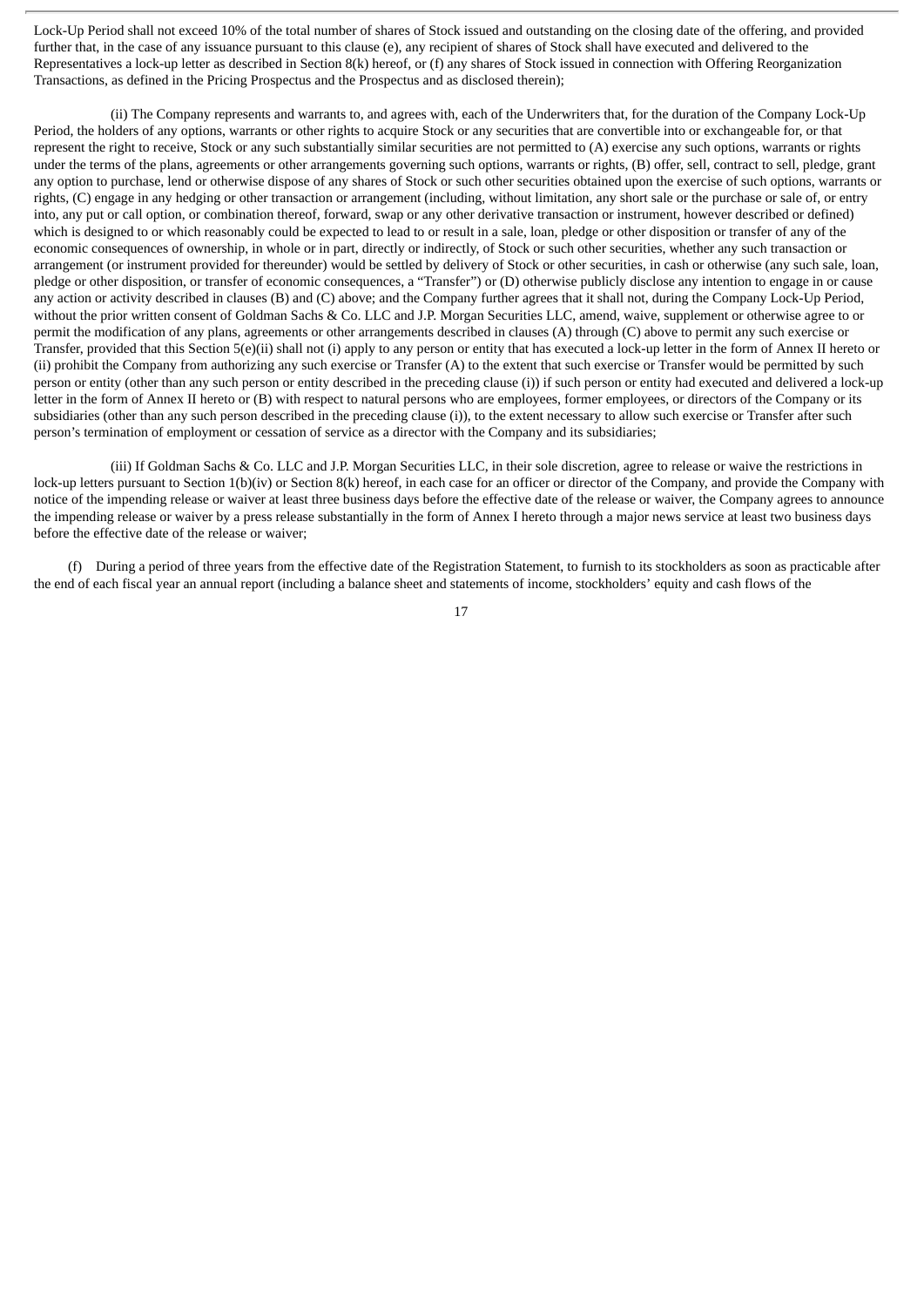Company and its consolidated subsidiaries certified by independent public accountants) and, as soon as practicable after the end of each of the first three quarters of each fiscal year (beginning with the fiscal quarter ending after the effective date of the Registration Statement), to make available to its stockholders consolidated summary financial information of the Company and its subsidiaries for such quarter in reasonable detail; provided, however, that the Company may satisfy the requirements of this Section 5(f) by filing such information through EDGAR;

(g) During a period of three years from the effective date of the Registration Statement, so long as the Company is subject to the reporting requirements of either Section 13 or Section 15(d) of the Exchange Act, to furnish to the Representatives copies of all reports or other communications (financial or other) furnished to stockholders, and to deliver to the Representatives as soon as they are available, copies of any reports and financial statements furnished to or filed with the Commission or any national securities exchange on which any class of securities of the Company is listed; provided, however, that the Company may satisfy the requirements of this Section 5(g) by filing such information through EDGAR;

(h) To use the net proceeds received from the sale of the Shares pursuant to this Agreement in the manner specified in the Pricing Prospectus under the caption "Use of Proceeds";

(i) To use its reasonable best efforts to list for trading, subject to official notice of issuance, the Shares on the Exchange;

(j) To file with the Commission such information on Form 10-Q or Form 10-K as may be required by Rule 463 under the Act;

(k) If the Company elects to rely upon Rule 462(b), the Company shall file a Rule 462(b) Registration Statement with the Commission in compliance with Rule 462(b) by 10:00 p.m., Washington, D.C. time, on the date of this Agreement, and the Company shall at the time of filing either pay to the Commission the filing fee for the Rule 462(b) Registration Statement or give irrevocable instructions for the payment of such fee pursuant to Rule 3a(c) of the Commission's Informal and Other Procedures (16 CFR 202.3a);

(l) Upon request of any Underwriter, to furnish, or cause to be furnished, to such Underwriter an electronic version of the Company's corporate logo for use on the website, if any, operated by such Underwriter for the purpose of facilitating the on-line offering of the Shares (the "Underwriter Use"); provided, however, that the Underwriter Use shall be solely for the purpose described above, is permitted without any fee and may not be assigned or transferred or extended to any person other than such Underwriter; and

(m) To promptly notify the Representatives if the Company ceases to be an Emerging Growth Company at any time prior to the later of (i) completion of the distribution of the Shares within the meaning of the Act and (ii) the last Time of Delivery.

6. (a) The Company represents and agrees that, without the prior consent of the Representatives, it has not made and will not make any offer relating to the Shares that would constitute a "free writing prospectus" as defined in Rule 405 under the Act; each Selling Stockholder represents and agrees that, without the prior consent of the Company and the Representatives, it has not made and will not make any offer relating to the Shares that would constitute a free writing prospectus; and each Underwriter represents and agrees that, without the prior consent of the Company and the Representatives, it has not made and will not make any offer relating to the Shares that would constitute a free writing prospectus required to be filed with the Commission; any such free writing prospectus the use of which has been consented to by the Company and the Representatives is listed on Schedule III(a) hereto;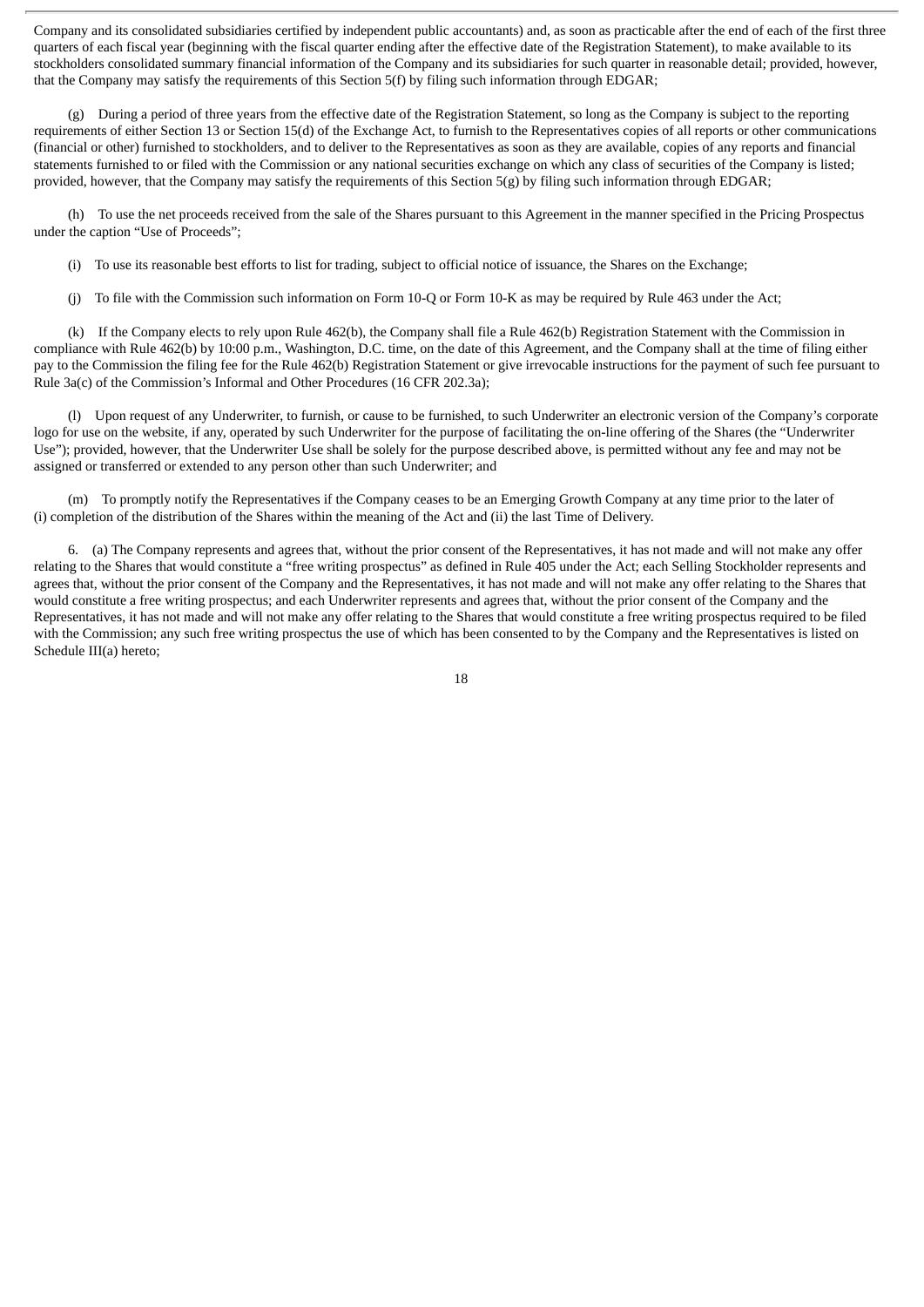(b) The Company has complied and will comply with the requirements of Rule 433 under the Act applicable to any Issuer Free Writing Prospectus, including timely filing with the Commission or retention where required and legending; and the Company represents that it has satisfied and agrees that it will satisfy the conditions under Rule 433 under the Act to avoid a requirement to file with the Commission any electronic road show;

(c) The Company agrees that if at any time following issuance of an Issuer Free Writing Prospectus or Written Testing-the-Waters Communication any event occurred or occurs as a result of which such Issuer Free Writing Prospectus or Written Testing-the-Waters Communication would conflict with the information in the Registration Statement, the Pricing Prospectus or the Prospectus or would include an untrue statement of a material fact or omit to state any material fact necessary in order to make the statements therein, in the light of the circumstances then prevailing, not misleading, the Company will give prompt notice thereof to the Representatives and, if requested by the Representatives, will prepare and furnish without charge to each Underwriter an Issuer Free Writing Prospectus, Written Testing-the-Waters Communication or other document which will correct such conflict, statement or omission;

(d) The Company represents and agrees that (i) it has not engaged in, or authorized any other person to engage in, any Testing-the-Waters Communications, other than Testing-the-Waters Communications with the prior consent of the Representatives with entities that the Company reasonably believes are qualified institutional buyers as defined in Rule 144A under the Act or institutions that are accredited investors as defined in Rule  $501(a)(1)$ , (a)(2), (a)(3), (a)(7) or (a)(8) under the Act; and (ii) it has not distributed, or authorized any other person to distribute, any Written Testing-the-Waters Communication, other than those distributed with the prior consent of the Representatives that are listed on Schedule III(d) hereto; and the Company reconfirms that the Underwriters have been authorized to act on its behalf in engaging in Testing-the-Waters Communications;

(e) Each Underwriter represents and agrees that any Testing-the-Waters Communications undertaken by it were with entities that such Underwriter reasonably believes are qualified institutional buyers as defined in Rule 144A under the Act or institutions that are accredited investors as defined in Rule 501(a)(1), (a)(2), (a)(3), (a)(7) or (a)(8) under the Act.

7. The Company agrees with the several Underwriters that (a) the Company will pay or cause to be paid the following: (i) the fees, disbursements and expenses of the Company's counsel and accountants in connection with the registration of the Shares under the Act and all other expenses in connection with the preparation, printing, reproduction and filing of the Registration Statement, any Preliminary Prospectus, any Written Testing-the-Waters Communication, any Issuer Free Writing Prospectus and the Prospectus and amendments and supplements thereto and the mailing and delivering of copies thereof to the Underwriters and dealers; (ii) the cost of printing or producing this Agreement, the Blue Sky Memorandum, the closing documents (including any compilations thereof) and any other documents in connection with the offering, purchase, sale and delivery of the Shares; (iii) reasonable and documented expenses incurred in connection with the qualification of the Shares for offering and sale under state securities laws as provided in Section 5(b) hereof, including the reasonable and documented fees and disbursements of counsel for the Underwriters in connection with such qualification and in connection with the Blue Sky survey; (iv) all fees and expenses in connection with listing the Shares on the Exchange; and (v) reasonable and documented filing fees incident to, and the fees and disbursements of counsel for the Underwriters in connection with, any required review by the Financial Industry Regulatory Authority ("FINRA") of the terms of the sale of the Shares (provided that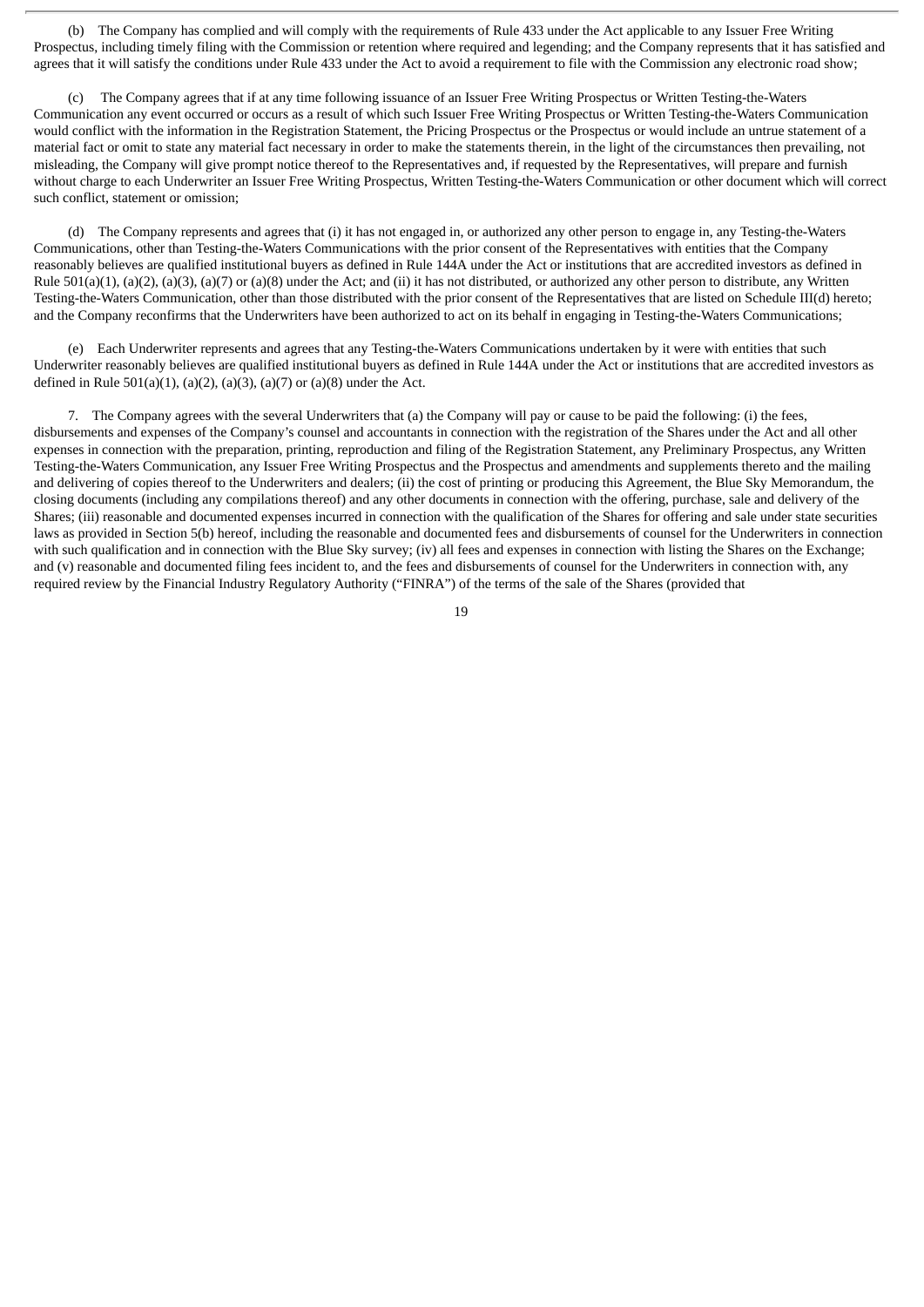aggregate fees and disbursements of counsel for the underwriters pursuant to clause (iii) and this clause (v) shall not exceed \$50,000 in the aggregate); (b) the Company will pay or cause to be paid: (i) the cost of preparing stock certificates; if applicable (ii) the cost and charges of any transfer agent or registrar, and (iii) all other costs and expenses incident to the performance of its obligations hereunder which are not otherwise specifically provided for in this Section; and (c) each Selling Stockholder will pay or cause to be paid all costs and expenses incident to the performance of such Selling Stockholder's obligations hereunder which are not otherwise specifically provided for in this Section, including with respect to (i) any fees and expenses of counsel for such Selling Stockholder other than those being paid for by the Company, (ii) [reserved], and (iii) any taxes incident to the sale and delivery of the Shares to be sold by such Selling Stockholder to the Underwriters hereunder. In connection with clause (c)(iii) of the preceding sentence, the Representatives agree to pay New York State stock transfer tax, and each Selling Stockholder agrees to reimburse the Representatives for associated carrying costs if such tax payment is not rebated on the day of payment and for any portion of such tax payment not rebated. It is understood, however, that the Company shall bear, and the Selling Stockholders shall not be required to pay or to reimburse the Company for, the cost of any other matters not directly relating to the sale and purchase of the Shares pursuant to this Agreement, and that, except as provided in this Section, and Sections 9 and 12 hereof, the Underwriters will pay (i) all of their own costs and expenses, including the fees of their counsel, stock transfer taxes on resale of any of the Shares by them, and any advertising expenses connected with any offers they may make, and (ii) in connection with any "road show" undertaken in connection with the marketing of the offering of the Shares, the travel, lodging and meal expenses of the Underwriters; provided, however, the Representatives and the Company agree that the Underwriters shall pay or cause to be paid fifty percent (50%) of the cost of any aircraft chartered in connection with such road show.

8. The obligations of the Underwriters hereunder, as to the Shares to be delivered at each Time of Delivery, shall be subject, in their discretion, to the condition that all representations and warranties and other statements of the Company and each of the Selling Stockholders herein are, at and as of the Applicable Time and such Time of Delivery, true and correct, the condition that the Company and the Selling Stockholders shall have performed all of its and their obligations hereunder theretofore to be performed, and the following additional conditions:

(a) The Prospectus shall have been filed with the Commission pursuant to Rule 424(b) under the Act within the applicable time period prescribed for such filing by the rules and regulations under the Act and in accordance with Section 5(a) hereof; all material required to be filed by the Company pursuant to Rule 433(d) under the Act shall have been filed with the Commission within the applicable time period prescribed for such filing by Rule 433; if the Company has elected to rely upon Rule 462(b) under the Act, the Rule 462(b) Registration Statement shall have become effective by 10:00 p.m., Washington, D.C. time, on the date of this Agreement; no stop order suspending the effectiveness of the Registration Statement or any part thereof shall have been issued and no proceeding for that purpose shall have been initiated or, to the Company's knowledge, threatened by the Commission no stop order suspending or preventing the use of the Pricing Prospectus, Prospectus or any Issuer Free Writing Prospectus shall have been initiated or, to the Company's knowledge, threatened by the Commission; and all requests for additional information on the part of the Commission shall have been complied with to the Representatives' reasonable satisfaction;

(b) Davis Polk & Wardwell LLP, counsel for the Underwriters, shall have furnished to the Representatives such written opinion or opinions, dated such Time of Delivery, in form and substance satisfactory to the Representatives, and such counsel shall have received such papers and information as they may reasonably request to enable them to pass upon such matters;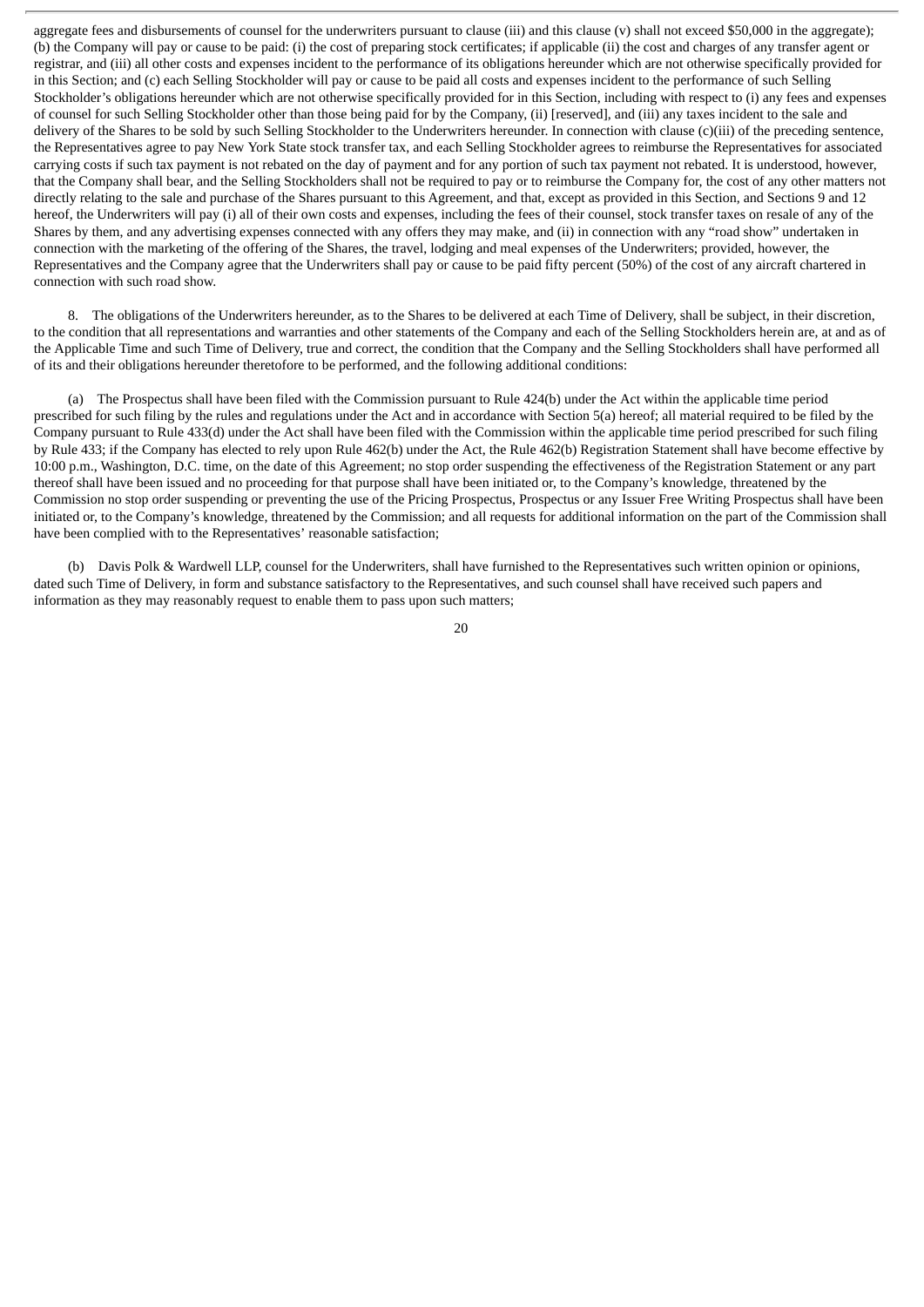(c) Kirkland & Ellis LLP, counsel for the Company, shall have furnished to the Representatives their written opinion and negative assurance letter, in form and substance reasonably satisfactory to the Representatives, dated such Time of Delivery; and

(d) Counsel for the Selling Stockholders shall have furnished to the Representatives its written opinion with respect to the Selling Stockholder, in form and substance reasonably satisfactory to the Representatives, dated such Time of Delivery;

(e) On the date of the Prospectus upon the execution of this Agreement, at 9:30 a.m., New York City time, on the effective date of any posteffective amendment to the Registration Statement filed subsequent to the date of this Agreement and also at each Time of Delivery, Ernst & Young, LLP shall have furnished to you a letter or letters, dated the respective dates of delivery thereof, in form and substance satisfactory to you;

#### (f) [reserved];

(g) (i) The Company and its subsidiaries, taken as a whole, shall not have sustained since the date of the latest audited financial statements included in the Pricing Prospectus any loss or interference with its business from fire, explosion, flood or other calamity, whether or not covered by insurance, or from any labor dispute or court or governmental action, order or decree, otherwise than as set forth or contemplated in the Pricing Prospectus, and (ii) since the respective dates as of which information is given in the Pricing Prospectus there shall not have been any change in the capital stock or long-term debt of the Company or any of its subsidiaries or any change or effect, or any development involving a prospective change or effect, in or affecting (x) the business, properties, general affairs, management, financial position, stockholders' equity or results of operations of the Company and its subsidiaries, taken as a whole, except as set forth or contemplated in the Pricing Prospectus, or  $(y)$  the ability of the Company to perform its obligations under this Agreement, including the issuance and sale of the Shares, or to consummate the transactions contemplated in the Pricing Prospectus and the Prospectus, the effect of which, in any such case described in clause (i) or (ii), is in your judgment so material and adverse as to make it impracticable or inadvisable to proceed with the public offering or the delivery of the Shares being delivered at such Time of Delivery on the terms and in the manner contemplated in the Pricing Prospectus and the Prospectus;

(h) On or after the Applicable Time (i) no downgrading shall have occurred in the rating accorded the Company's debt securities by any "nationally recognized statistical rating organization", as defined in Section 3(a)(62) of the Exchange Act, and (ii) no such organization shall have publicly announced that it has under surveillance or review, with possible negative implications, its rating of any of the Company's debt securities;

(i) On or after the Applicable Time there shall not have occurred any of the following: (i) a suspension or material limitation in trading in securities generally on the Exchange; (ii) a suspension or material limitation in trading in the Company's securities on the Exchange; (iii) a general moratorium on commercial banking activities declared by either Federal or New York State authorities or a material disruption in commercial banking or securities settlement or clearance services in the United States; (iv) the outbreak or escalation of hostilities involving the United States or the declaration by the United States of a national emergency or war or (v) the occurrence of any other calamity or crisis or any change in financial, political or economic conditions in the United States or elsewhere, if the effect of any such event specified in clause (iv) or  $(v)$  in your judgment makes it impracticable or inadvisable to proceed with the public offering or the delivery of the Shares being delivered at such Time of Delivery on the terms and in the manner contemplated in the Pricing Prospectus and the Prospectus;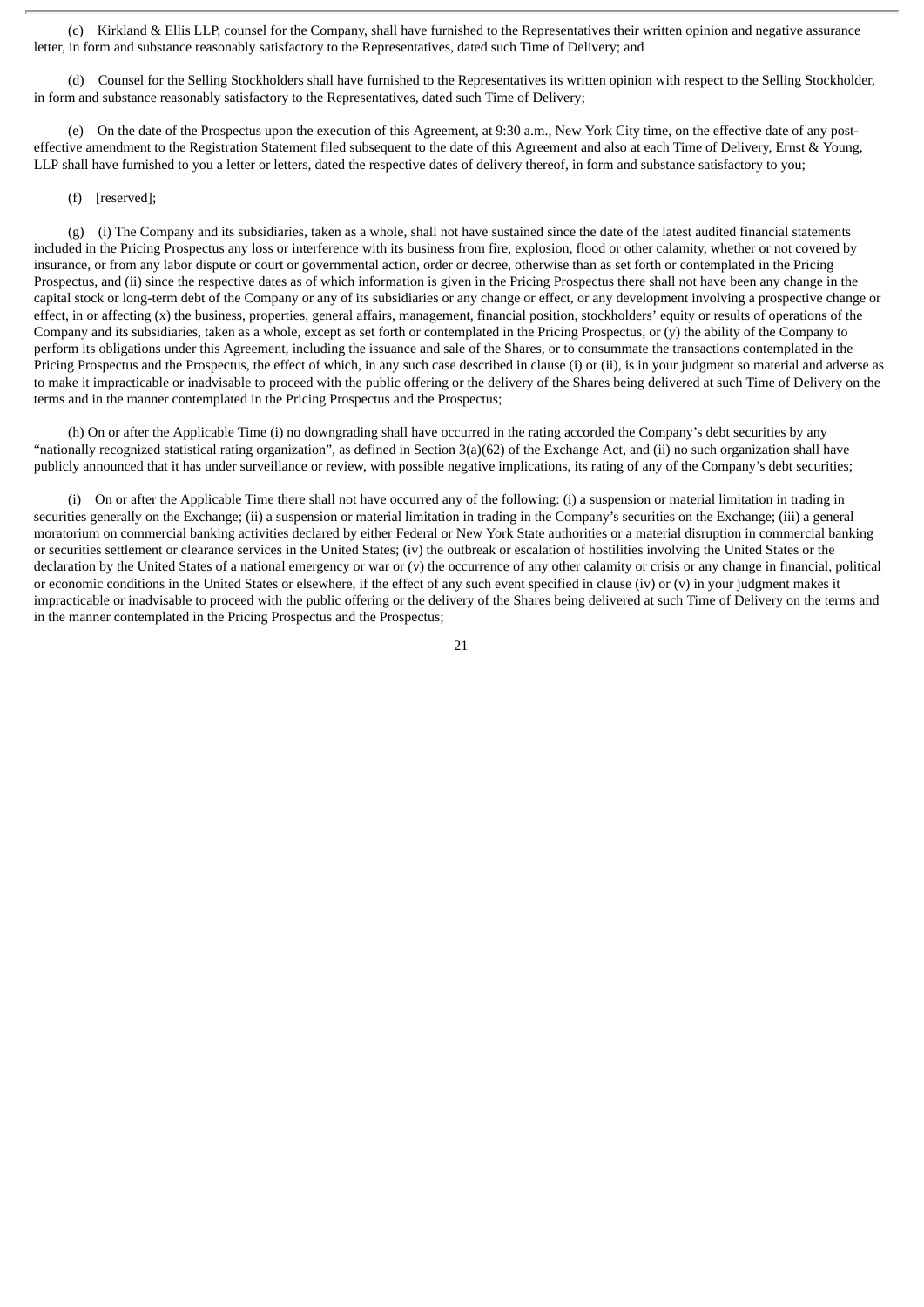(j) The Shares to be sold at such Time of Delivery shall have been duly listed, subject to official notice of issuance, on the Exchange;

(k) The Company shall have obtained and delivered to the Underwriters executed copies of an agreement from each stockholder of the Company listed on Schedule IV hereto, substantially to the effect set forth in Annex II hereto;

(l) The Company shall have complied with the provisions of Section 5(c) hereof with respect to the furnishing of prospectuses on the second New York Business Day next succeeding the date of this Agreement; and

(m) The Company and the Selling Stockholders shall have furnished or caused to be furnished to you at such Time of Delivery certificates of officers of the Company and of the Selling Stockholders (provided that any Selling Stockholder other than Turing EquityCo II L.P. may substitute therefore a certificate of an officer of the Company appointed by it as its attorney-in-fact), respectively, reasonably satisfactory to you as to the accuracy of the representations and warranties of the Company and the Selling Stockholders, respectively, herein at and as of such Time of Delivery, as to the performance in all material respects (except to the extent already qualified by materiality, in which case performance shall be in all respects) by the Company and the Selling Stockholders of all of their respective obligations hereunder to be performed at or prior to such Time of Delivery, and as to such other matters as you may reasonably request (including with respect to certain information included in the Preliminary Prospectus, the Pricing Prospectus and the Prospectus), and the Company shall have furnished or caused to be furnished certificates as to the matters set forth in subsections (a) and (g) of this Section 8.

9. (a) The Company will indemnify and hold harmless each Underwriter and each Selling Stockholder against any losses, claims, damages or liabilities, joint or several, to which such Underwriter or Selling Stockholder may become subject, under the Act or otherwise, insofar as such losses, claims, damages or liabilities (or actions in respect thereof) arise out of or are based upon an untrue statement or alleged untrue statement of a material fact contained in the Registration Statement, any Preliminary Prospectus, the Pricing Prospectus or the Prospectus, or any amendment or supplement thereto, any Issuer Free Writing Prospectus, any "roadshow" as defined in Rule 433(h) under the Act (a "roadshow"), any "issuer information" filed or required to be filed pursuant to Rule 433(d) under the Act or any Testing-the-Waters Communication, or arise out of or are based upon the omission or alleged omission to state therein a material fact required to be stated therein or necessary to make the statements therein not misleading, and will reimburse each Underwriter and Selling Stockholder for any legal or other expenses reasonably incurred by such Underwriter or Selling Stockholder in connection with investigating or defending any such action or claim as such expenses are incurred; provided, however, that the Company shall not be liable in any such case to the extent that any such loss, claim, damage or liability arises out of or is based upon an untrue statement or alleged untrue statement or omission or alleged omission made in the Registration Statement, any Preliminary Prospectus, the Pricing Prospectus or the Prospectus, or any amendment or supplement thereto, or any Issuer Free Writing Prospectus or any Testing-the-Waters Communication, in reliance upon and in conformity with the Underwriter Information or Selling Stockholders Information.

(b) Each of the Selling Stockholders, will indemnify and hold harmless each Underwriter and the Company against any losses, claims, damages or liabilities, to which such Underwriter or the Company may become subject, under the Act or otherwise, insofar as such losses, claims, damages or liabilities (or actions in respect thereof) arise out of or are based upon an untrue statement or alleged untrue statement of a material fact contained in the Registration Statement, any Preliminary Prospectus, the Pricing Prospectus or the Prospectus, or any amendment or supplement thereto, any Issuer Free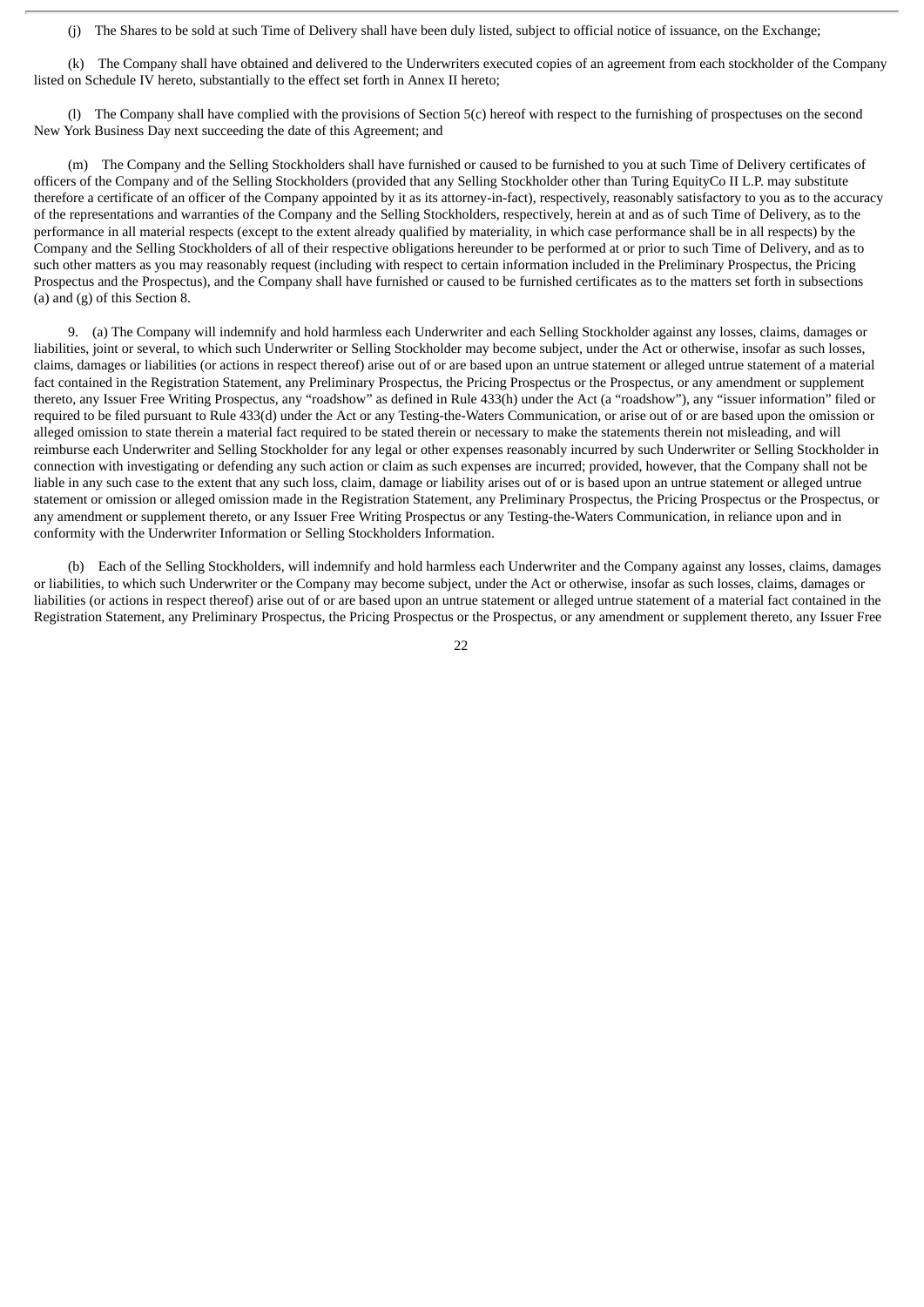Writing Prospectus, any roadshow or any Testing-the-Waters Communication, or arise out of or are based upon the omission or alleged omission to state therein a material fact required to be stated therein or necessary to make the statements therein not misleading, in each case to the extent, but only to the extent, that such untrue statement or alleged untrue statement or omission or alleged omission was made in the Registration Statement, any Preliminary Prospectus, the Pricing Prospectus or the Prospectus, or any amendment or supplement thereto or any Issuer Free Writing Prospectus, or any roadshow or any Testing-the-Waters Communication, in reliance upon and in conformity with written information furnished to the Company and Representatives by such Selling Stockholder which constitutes Selling Stockholders Information; and will reimburse each Underwriter and the Company for any legal or other expenses reasonably incurred by such Underwriter or the Company in connection with investigating or defending any such action or claim as such expenses are incurred; provided, that the liability of such Selling Stockholders pursuant to this subsection (b) shall not exceed the net proceeds after underwriting commissions and discounts but before deducting expenses from the sale of Shares sold by the Selling Stockholders hereunder (the "Selling Stockholders Proceeds").

(c) Each Underwriter, severally and not jointly, will indemnify and hold harmless the Company and the Selling Stockholders against any losses, claims, damages or liabilities to which the Company or the Selling Stockholder may become subject, under the Act or otherwise, insofar as such losses, claims, damages or liabilities (or actions in respect thereof) arise out of or are based upon an untrue statement or alleged untrue statement of a material fact contained in the Registration Statement, any Preliminary Prospectus, the Pricing Prospectus or the Prospectus, or any amendment or supplement thereto, or any Issuer Free Writing Prospectus, or any roadshow, or any Testing-the-Waters Communication, or arise out of or are based upon the omission or alleged omission to state therein a material fact required to be stated therein or necessary to make the statements therein not misleading, in each case to the extent, but only to the extent, that such untrue statement or alleged untrue statement or omission or alleged omission was made in the Registration Statement, any Preliminary Prospectus, the Pricing Prospectus or the Prospectus, or any amendment or supplement thereto, or any Issuer Free Writing Prospectus, or any roadshow, or any Testing-the-Waters Communication, in reliance upon and in conformity with the Underwriter Information; and will reimburse the Company and the Selling Stockholder for any legal or other expenses reasonably incurred by the Company or the Selling Stockholder in connection with investigating or defending any such action or claim as such expenses are incurred. As used in this Agreement with respect to an Underwriter and an applicable document, "Underwriter Information" shall mean the written information furnished to the Company by such Underwriter through the Representatives expressly for use therein; it being understood and agreed upon that the only such information furnished by any Underwriter consists of the following information in the Prospectus furnished on behalf of each Underwriter: the concession and reallowance figures appearing in the fourth paragraph under the caption "Underwriting", and the information contained in the fourteenth and fifteenth paragraphs under the caption "Underwriting".

(d) Promptly after receipt by an indemnified party under subsection (a) (b) or (c) of this Section 9 of notice of the commencement of any action, such indemnified party shall, if a claim in respect thereof is to be made against the indemnifying party under such subsection, notify the indemnifying party in writing of the commencement thereof; provided that the failure to notify the indemnifying party shall not relieve it from any liability that it may have under the preceding paragraphs of this Section 9 except to the extent that it has been materially prejudiced (through the forfeiture of substantive rights or defenses) by such failure; and provided further that the failure to notify the indemnifying party shall not relieve it from any liability that it may have to an indemnified party otherwise than under the preceding paragraphs of this Section 9. In case any such action shall be brought against any indemnified party and it shall notify the indemnifying party of the commencement thereof, the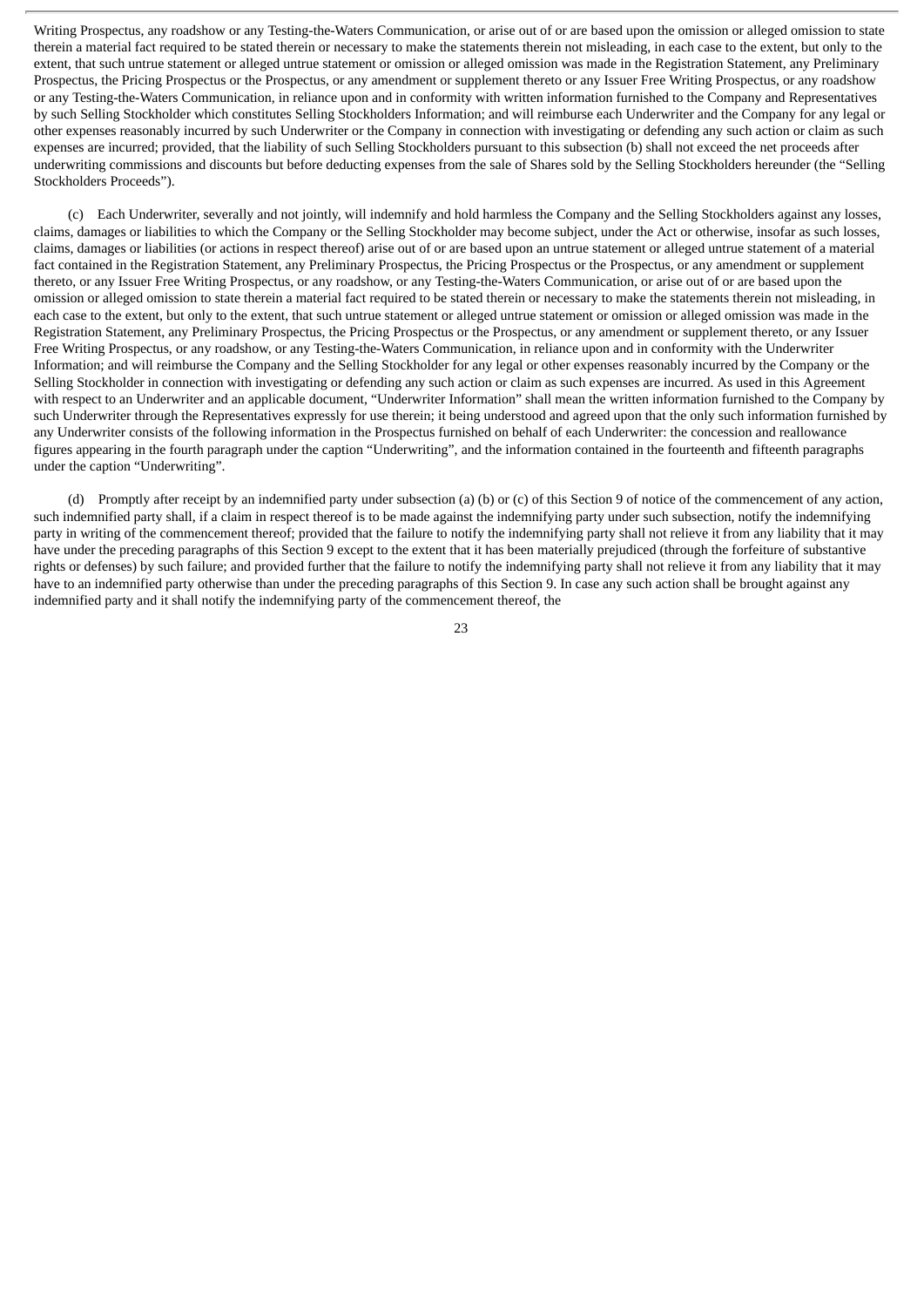indemnifying party shall be entitled to participate therein and, to the extent that it shall wish, jointly with any other indemnifying party similarly notified, to assume the defense thereof, with counsel reasonably satisfactory to such indemnified party (who shall not, except with the consent of the indemnified party, be counsel to the indemnifying party), and, after notice from the indemnifying party to such indemnified party of its election so to assume the defense thereof, the indemnifying party shall not be liable to such indemnified party under such subsection for any legal expenses of other counsel or any other expenses, in each case subsequently incurred and documented by such indemnified party, in connection with the defense thereof other than reasonable costs of investigation. No indemnifying party shall, without the written consent of the indemnified party, effect the settlement or compromise of, or consent to the entry of any judgment with respect to, any pending or threatened action or claim in respect of which indemnification or contribution may be sought hereunder (whether or not the indemnified party is an actual or potential party to such action or claim) unless such settlement, compromise or judgment (i) includes an unconditional release of the indemnified party from all liability arising out of such action or claim and (ii) does not include a statement as to or an admission of fault, culpability or a failure to act, by or on behalf of any indemnified party.

(e) If the indemnification provided for in this Section 9 is unavailable to or insufficient to hold harmless an indemnified party under subsection (a), (b) or (c) above in respect of any losses, claims, damages or liabilities (or actions in respect thereof) referred to therein, then each indemnifying party shall contribute to the amount paid or payable by such indemnified party as a result of such losses, claims, damages or liabilities (or actions in respect thereof) in such proportion as is appropriate to reflect the relative benefits received by the Company and the Selling Stockholders on the one hand and the Underwriters on the other from the offering of the Shares. If, however, the allocation provided by the immediately preceding sentence is not permitted by applicable law, then each indemnifying party shall contribute to such amount paid or payable by such indemnified party in such proportion as is appropriate to reflect not only such relative benefits but also the relative fault of the Company and the Selling Stockholders on the one hand and the Underwriters on the other in connection with the statements or omissions which resulted in such losses, claims, damages or liabilities (or actions in respect thereof), as well as any other relevant equitable considerations. The relative benefits received by the Company and the Selling Stockholders on the one hand and the Underwriters on the other shall be deemed to be in the same proportion as the total net proceeds from the offering (before deducting expenses) received by the Company and the Selling Stockholders bear to the total underwriting discounts and commissions received by the Underwriters, in each case as set forth in the table on the cover page of the Prospectus. The relative fault shall be determined by reference to, among other things, whether the untrue or alleged untrue statement of a material fact or the omission or alleged omission to state a material fact relates to information supplied by the Company or the Selling Stockholders on the one hand or the Underwriters on the other and the parties' relative intent, knowledge, access to information and opportunity to correct or prevent such statement or omission. The Company, the Selling Stockholders and the Underwriters agree that it would not be just and equitable if contribution pursuant to this subsection (e) were determined by pro rata allocation (even if the Underwriters were treated as one entity for such purpose) or by any other method of allocation which does not take account of the equitable considerations referred to above in this subsection (e). The amount paid or payable by an indemnified party as a result of the losses, claims, damages or liabilities (or actions in respect thereof) referred to above in this subsection (e) shall be deemed to include any legal or other expenses reasonably incurred by such indemnified party in connection with investigating or defending any such action or claim. Notwithstanding the provisions of this subsection (e), (i) no Underwriter shall be required to contribute any amount in excess of the amount by which the total price at which the Shares underwritten by it and distributed to the public were offered to the public exceeds the amount of any damages which such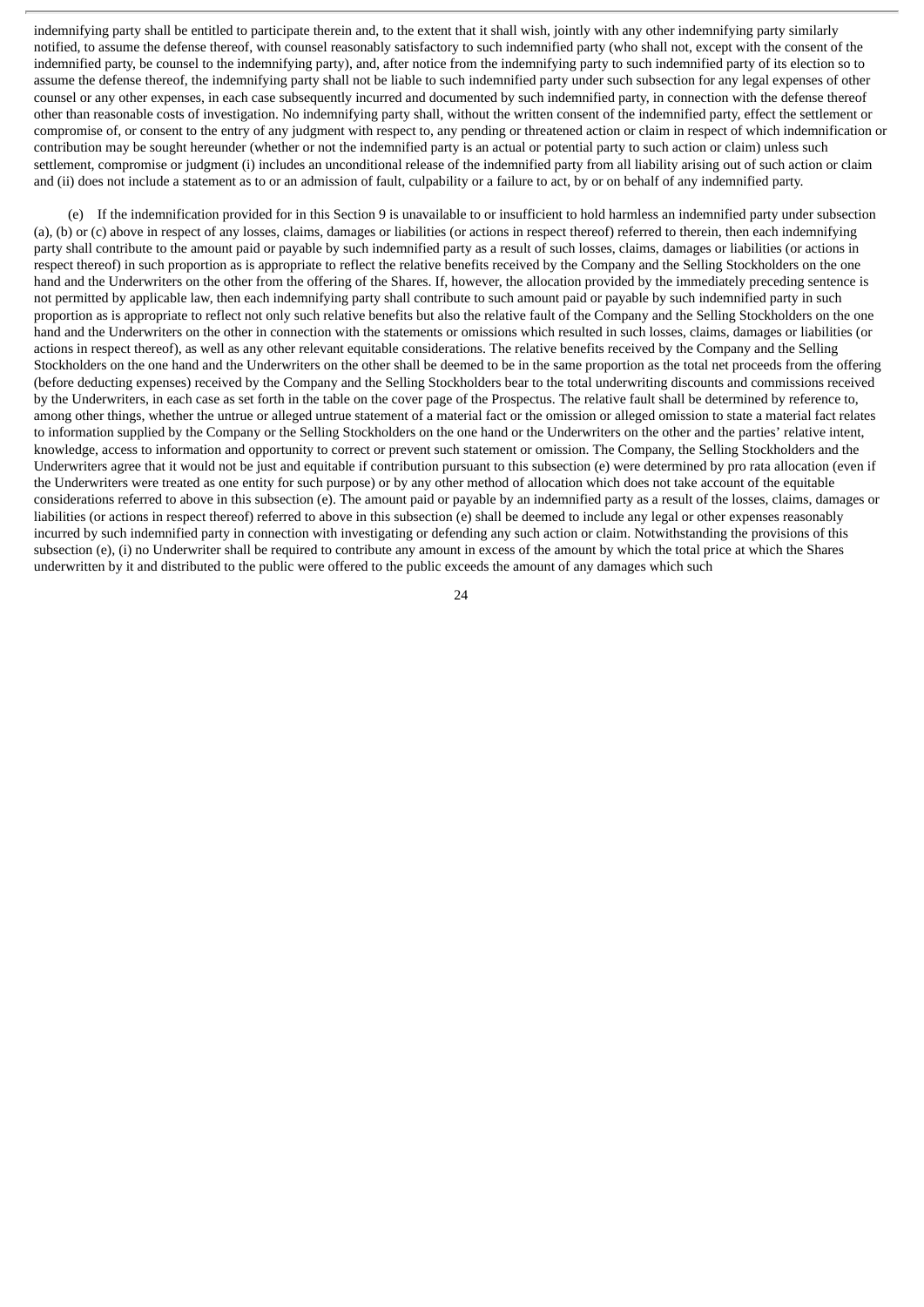Underwriter has otherwise been required to pay by reason of such untrue or alleged untrue statement or omission or alleged omission (including pursuant to Section 9(c) hereof) and (ii) in no event shall any Selling Stockholder be required to contribute any amount in excess of the amount by which the Selling Stockholder Proceeds received by such Selling Stockholder exceeds the damages that such Selling Stockholder may otherwise be required to pay by reason of such untrue or alleged untrue statement or omission or alleged omission (including pursuant to Section 9(b) hereof). No person guilty of fraudulent misrepresentation (within the meaning of Section 11(f) of the Act) shall be entitled to contribution from any person who was not guilty of such fraudulent misrepresentation. The Underwriters' obligations in this subsection (e) to contribute are several in proportion to their respective underwriting obligations and not joint and each Selling Stockholder's obligations in this subsection (e) to contribute are several in proportion to their Selling Stockholders Proceeds and not joint.

(f) The obligations of the Company and the Selling Stockholders under this Section 9 shall be in addition to any liability which the Company and the Selling Stockholders may otherwise have and shall extend, upon the same terms and conditions, to each employee, officer and director of each Underwriter and each person, if any, who controls any Underwriter within the meaning of the Act and each broker-dealer or other affiliate of any Underwriter; and the obligations of the Underwriters under this Section 9 shall be in addition to any liability which the respective Underwriters may otherwise have and shall extend, upon the same terms and conditions, to each officer and director of the Company (including any person who, with his or her consent, is named in the Registration Statement as about to become a director of the Company) and to each person, if any, who controls the Company or any Selling Stockholder within the meaning of the Act.

10. (a) If any Underwriter shall default in its obligation to purchase the Shares that it has agreed to purchase hereunder at a Time of Delivery, the Representatives may in their discretion arrange for the Representatives or another party or other parties satisfactory to the Company to purchase such Shares on the terms contained herein. If within thirty-six hours after such default by any Underwriter the Representatives do not arrange for the purchase of such Shares, then the Company and the Selling Stockholders shall be entitled to a further period of thirty-six hours within which to procure another party or other parties satisfactory to the Representatives to purchase such Shares on such terms. In the event that, within the respective prescribed periods, the Representatives notify the Company and the Selling Stockholders that the Representatives have so arranged for the purchase of such Shares, or the Company or the Selling Stockholders notifies the Representatives that it has so arranged for the purchase of such Shares, the Representatives or the Company or the Selling Stockholders shall have the right to postpone such Time of Delivery for a period of not more than seven days, in order to effect whatever changes may thereby be made necessary in the Registration Statement or the Prospectus, or in any other documents or arrangements, and the Company agrees to file promptly any amendments or supplements to the Registration Statement or the Prospectus which in the Representatives' opinion may thereby be made necessary. The term "Underwriter" as used in this Agreement shall include any person substituted under this Section with like effect as if such person had originally been a party to this Agreement with respect to such Shares.

(b) If, after giving effect to any arrangements for the purchase of the Shares of a defaulting Underwriter or Underwriters by the Representatives, the Company and the Selling Stockholders as provided in subsection (a) above, the aggregate number of such Shares which remains unpurchased does not exceed one-eleventh of the aggregate number of all the Shares to be purchased at such Time of Delivery, then the Company and the Selling Stockholders shall have the right to require each non-defaulting Underwriter to purchase the number of Shares which such Underwriter agreed to purchase hereunder at such Time of Delivery and, in addition, to require each non-defaulting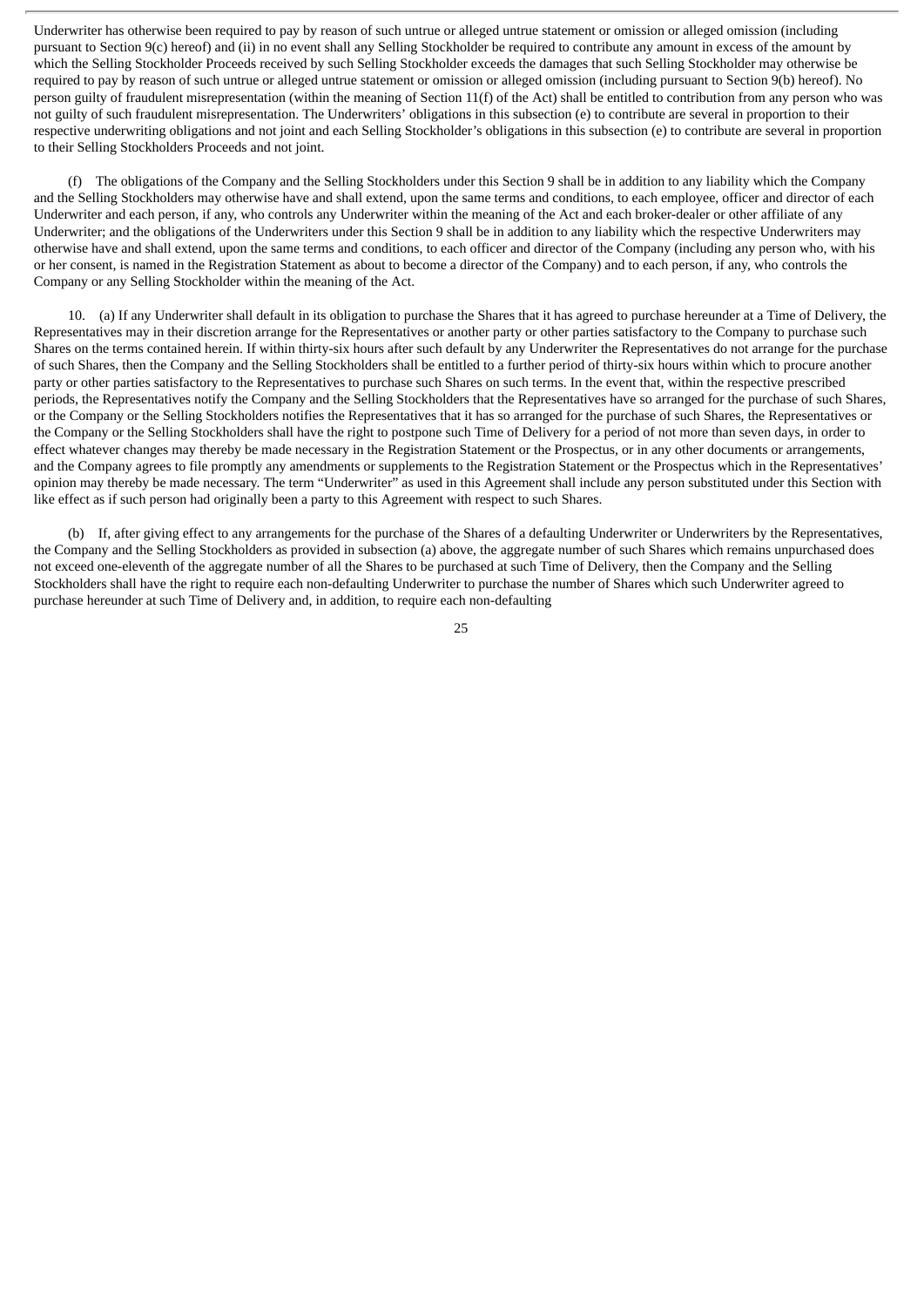Underwriter to purchase its pro rata share (based on the number of Shares which such Underwriter agreed to purchase hereunder) of the Shares of such defaulting Underwriter or Underwriters for which such arrangements have not been made; but nothing herein shall relieve a defaulting Underwriter from liability for its default.

(c) If, after giving effect to any arrangements for the purchase of the Shares of a defaulting Underwriter or Underwriters by the Representatives, the Company and the Selling Stockholders as provided in subsection (a) above, the aggregate number of such Shares which remains unpurchased exceeds one-eleventh of the aggregate number of all of the Shares to be purchased at such Time of Delivery, or if the Company and the Selling Stockholders shall not exercise the right described in subsection (b) above to require non-defaulting Underwriters to purchase Shares of a defaulting Underwriter or Underwriters, then this Agreement (or, with respect to a Second Time of Delivery, the obligations of the Underwriters to purchase and of the Selling Stockholders to sell the Optional Shares) shall thereupon terminate, without liability on the part of any non-defaulting Underwriter, the Company or the Selling Stockholders, except for the expenses to be borne by the Company, the Selling Stockholders and the Underwriters as provided in Section 7 hereof and the indemnity and contribution agreements in Section 9 hereof; but nothing herein shall relieve a defaulting Underwriter from liability for its default.

11. The respective indemnities, agreements, representations, warranties and other statements of the Company, the Selling Stockholders and the several Underwriters, as set forth in this Agreement or made by or on behalf of them, respectively, pursuant to this Agreement, shall remain in full force and effect, regardless of any investigation (or any statement as to the results thereof) made by or on behalf of any Underwriter or any controlling person of any Underwriter, or the Company, or any of the Selling Stockholders, or any officer or director or controlling person of the Company, or any controlling person of any Selling Stockholder, and shall survive delivery of and payment for the Shares.

12. If this Agreement shall be terminated pursuant to Section 10 hereof, neither the Company nor the Selling Stockholders shall then be under any liability to any Underwriter except as provided in Sections 7 and 9 hereof; but, if for any other reason any Shares are not delivered by or on behalf of the Company and the Selling Stockholders as provided herein, or the Underwriters decline to purchase the Shares for any reason permitted under this Agreement, then the Company will reimburse the Underwriters through the Representatives for all documented out-of-pocket expenses approved in writing by the Representatives, including reasonably incurred and documented fees and disbursements of counsel, reasonably incurred and documented by the Underwriters in making preparations for the purchase, sale and delivery of the Shares not so delivered, but the Company and the Selling Stockholders shall then be under no further liability to any Underwriter except as provided in Sections 7 and 9 hereof.

13. The Company and each of the Selling Stockholders acknowledge and agree that (a) the purchase and sale of the Shares pursuant to this Agreement, including the determination of the initial public offering price of the Shares and any related discounts and commissions, is an arm's-length commercial transaction between the Company and each Selling Stockholder, on the one hand, and the several Underwriters, on the other hand, and does not constitute a recommendation, investment advice, or solicitation of any action by the Underwriters, (b) in connection with the offering of the Shares and the process leading thereto, each Underwriter is and has been acting solely as a principal and is not the agent or fiduciary of the Company, any of its subsidiaries or any Selling Stockholder, or its respective stockholders, creditors, employees or any other party, (c) no Underwriter has assumed or will assume an advisory or fiduciary responsibility in favor of the Company or any Selling Stockholder with respect to the offering of the Shares or the process leading thereto (irrespective of whether such Underwriter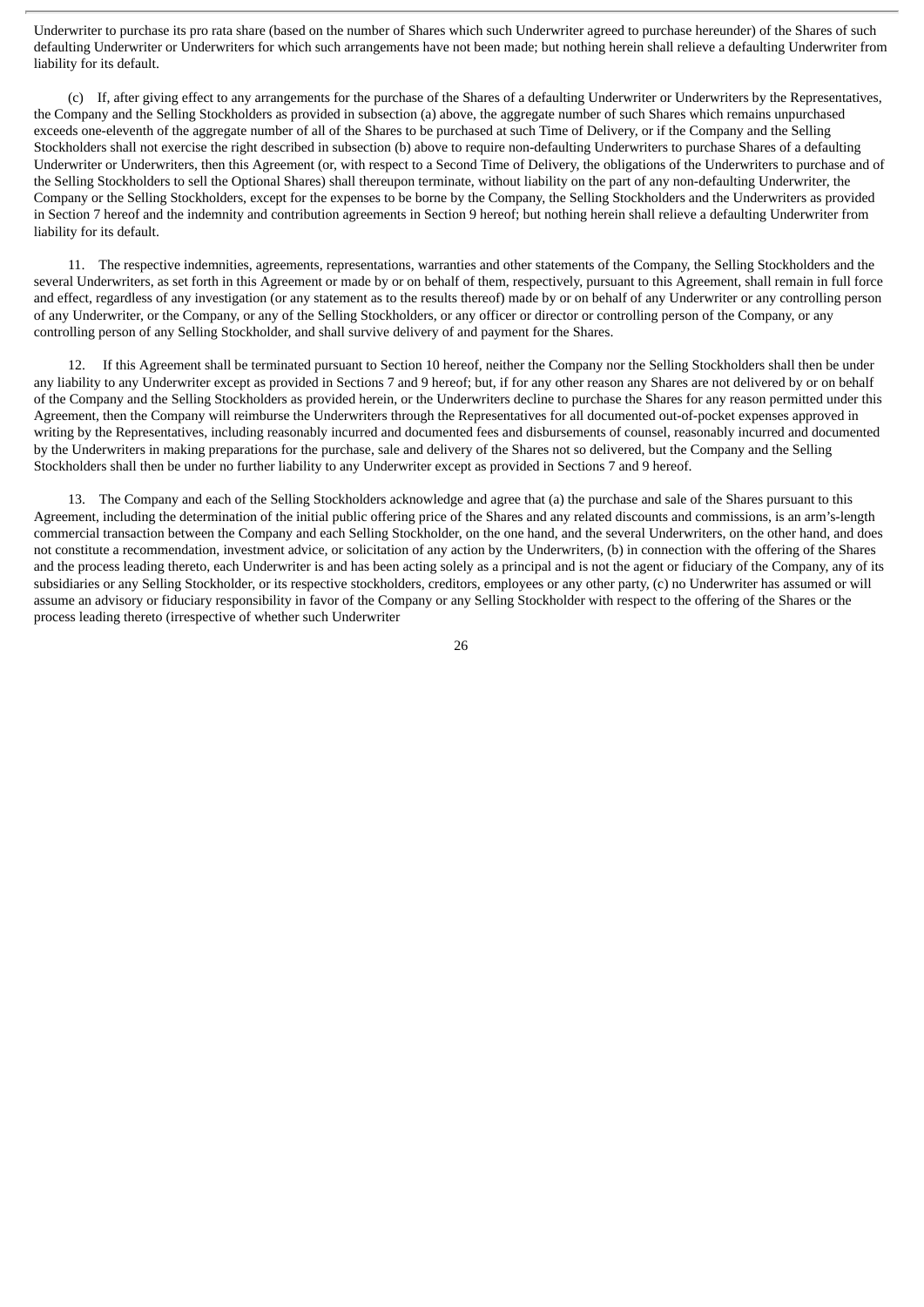has advised or is currently advising the Company, any of its subsidiaries or any Selling Stockholder on other matters) and no Underwriter has any obligation to the Company or any Selling Stockholder with respect to the offering of the Shares except the obligations expressly set forth in this Agreement, (d) the Underwriters and their respective affiliates may be engaged in a broad range of transactions that involve interests that differ from those of each of the Company and the Selling Stockholders, (e) the Underwriters have not provided any legal, accounting, regulatory, investment or tax advice with respect to the offering of the Shares and the Company and each of the Selling Stockholders have consulted its own respective legal, accounting, financial, regulatory and tax advisors to the extent it deemed appropriate, and (f) none of the activities of the Underwriters in connection with the transactions contemplated herein constitutes a recommendation, investment advice or solicitation of any action by the Underwriters with respect to any entity or natural person.

14. In all dealings hereunder, the Representatives shall act on behalf of each of the Underwriters, and the parties hereto shall be entitled to act and rely upon any statement, request, notice or agreement on behalf of any Underwriter made or given by the Representatives jointly or by Goldman Sachs & Co. LLC or J.P. Morgan Securities LLC on behalf of the Representatives.

In accordance with the requirements of the USA Patriot Act (Title III of Pub. L. 107-56 (signed into law October 26, 2001)), the Underwriters are required to obtain, verify and record information that identifies their respective clients, including the Company and the Selling Stockholders, which information may include the name and address of their respective clients, as well as other information that will allow the Underwriters to properly identify their respective clients.

All statements, requests, notices and agreements hereunder shall be in writing, and if to the Underwriters shall be delivered or sent by mail, telex or facsimile transmission to Goldman Sachs & Co. LLC**,** 200 West Street, New York, New York 10282, Attention: Registration Department; and to J.P. Morgan Securities LLC, 383 Madison Avenue, New York, New York 10179, Attention: Equity Syndicate Desk (Fax: (212) 622-8358); if to any Selling Stockholder shall be delivered or sent by mail, telex or facsimile transmission to counsel for the Selling Stockholder at its address set forth in Schedule II hereto; if to the Company shall be delivered or sent by mail, telex or facsimile transmission to the address of the Company set forth on the cover of the Registration Statement, Attention: Secretary; and if to any Selling Stockholder (other than Turing EquityCo II L.P.) shall be delivered or sent by mail, telex or facsimile transmission to each of the Attorneys-in-Fact named in the Power of Attorney, c/o the Company at the address set forth on the cover of the Registration Statement, Attention: General Counsel with a copy to Whalen LLP, 1601 Dove Street, Suite 270, Newport Beach, California 92660; and if to Turing EquityCo II L.P, shall be delivered or sent by mail, telex or facsimile transmission to c/o TW Guernsey L.P., PO Box 656, East Wing, Trafalgar Court, Les Banques, St Peter Port, Guernsey, GY1 3PP with a copy to Kirkland & Ellis LLP, 601 Lexington Ave, New York, NY, 10022, Attention: Joshua Korff, Aaron Schleicher; provided, however, that any notice to an Underwriter pursuant to Section 9(d) hereof shall be delivered or sent by mail, telex or facsimile transmission to such Underwriter at its address set forth in its Underwriters' Questionnaire or telex constituting such Questionnaire, which address will be supplied to the Company or the Selling Stockholders by the Representatives on request; provided further that notices under Section 5(e) shall be in writing, and if to the Underwriters shall be delivered or sent by mail, telex or facsimile transmission to the Representatives at Goldman Sachs & Co. LLC, 200 West Street, New York, New York 10282, Attention: Control Room; and at J.P. Morgan Securities LLC, 383 Madison Avenue, New York, New York 10179, Attention: Equity Syndicate Desk (Fax: (212) 622-8358). Any such statements, requests, notices or agreements shall take effect upon receipt thereof.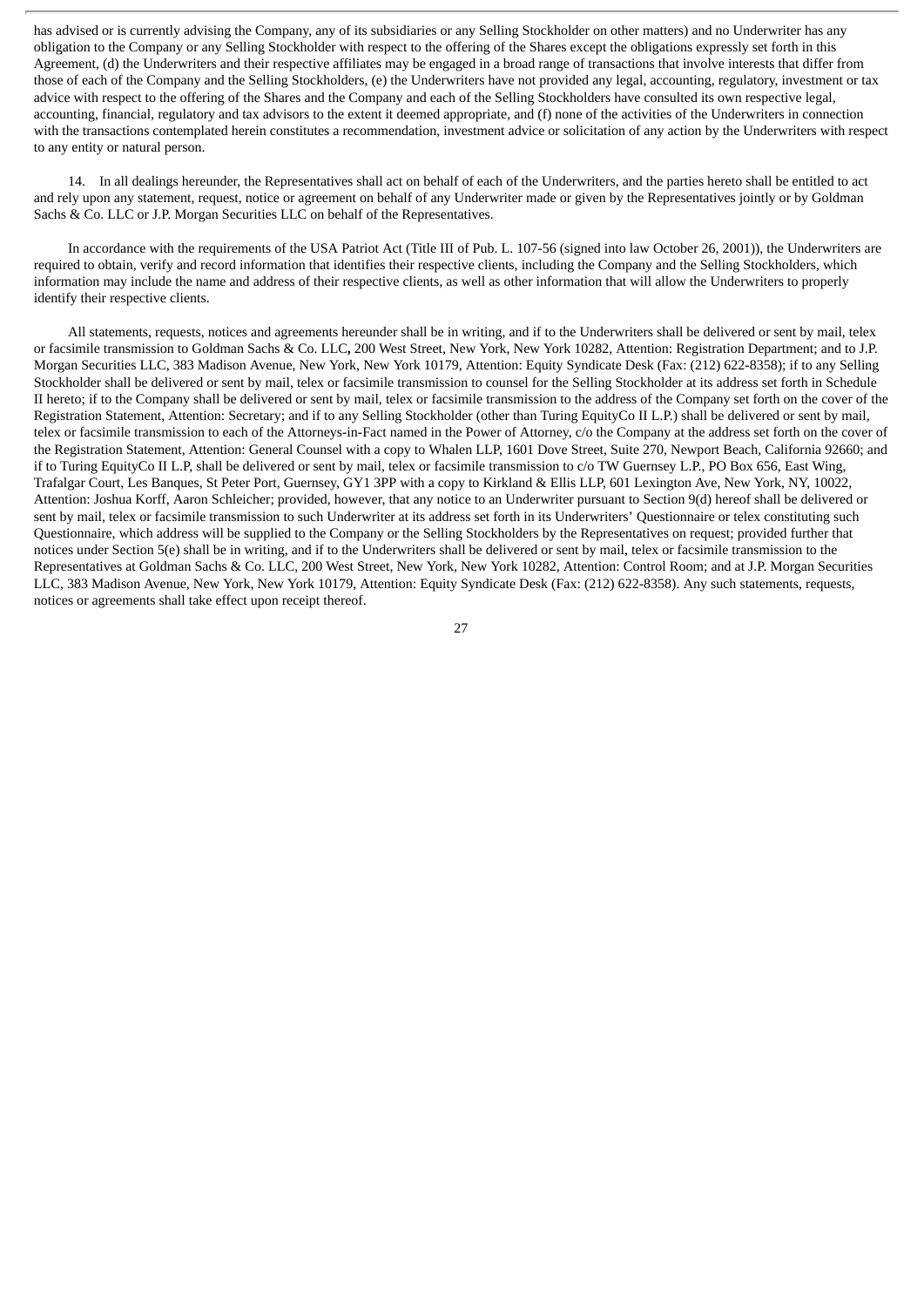15. This Agreement shall be binding upon, and inure solely to the benefit of, the Underwriters, the Company and the Selling Stockholders and, to the extent provided in Sections 9 and 11 hereof, the officers and directors of the Company and each person who controls the Company, any Selling Stockholder or any Underwriter, and their respective heirs, executors, administrators, successors and assigns, and no other person shall acquire or have any right under or by virtue of this Agreement. No purchaser of any of the Shares from any Underwriter shall be deemed a successor or assign by reason merely of such purchase.

16. Time shall be of the essence of this Agreement. As used herein, the term "business day" shall mean any day when the Commission's office in Washington, D.C. is open for business.

17. The Company and each of the Selling Stockholders acknowledge and agree that (i) the purchase and sale of the Shares pursuant to this Agreement is an arm's-length commercial transaction among the Company and the Selling Stockholders, on the one hand, and the several Underwriters, on the other, (ii) in connection therewith and with the process leading to such transaction each Underwriter is acting solely as a principal and not the agent or fiduciary of the Company or any Selling Stockholder, (iii) no Underwriter has assumed an advisory or fiduciary responsibility in favor of the Company or any Selling Stockholder with respect to the offering contemplated hereby or the process leading thereto (irrespective of whether such Underwriter has advised or is currently advising the Company or any Selling Stockholder on other matters) or any other obligation to the Company or any Selling Stockholder except the obligations expressly set forth in this Agreement and (iv) the Company and each Selling Stockholder has consulted its own legal and financial advisors to the extent it deemed appropriate. The Company and each Selling Stockholder agrees that it will not claim that the Underwriters, or any of them, has rendered advisory services of any nature or respect, or owes a fiduciary or similar duty to the Company or any Selling Stockholder, in connection with such transaction or the process leading thereto.

18. This Agreement supersedes all prior agreements and understandings (whether written or oral) between the Company, the Selling Stockholders and the Underwriters, or any of them, with respect to the subject matter hereof.

19. This Agreement and any transaction contemplated by this Agreement and any claim, controversy or dispute arising under or related thereto shall be governed by and construed in accordance with the laws of the State of New York without regard to principles of conflict of laws that would result in the application of any other law than the laws of the State of New York. The parties agree that any suit or proceeding arising in respect of this Agreement or any transaction contemplated by this Agreement will be tried exclusively in the U.S. District Court for the Southern District of New York or, if that court does not have subject matter jurisdiction, in any state court located in The City and County of New York and the Company and each Selling Stockholder agree to submit to the jurisdiction of, and to venue in, such courts.

20. The Company, each of the Selling Stockholders and each of the Underwriters hereby irrevocably waives, to the fullest extent permitted by applicable law, any and all right to trial by jury in any legal proceeding arising out of or relating to this Agreement or the transactions contemplated hereby.

21. This Agreement may be executed by any one or more of the parties hereto in any number of counterparts, each of which shall be deemed to be an original, but all such counterparts shall together constitute one and the same instrument.

22. Counterparts may be delivered via facsimile, electronic mail (including any electronic signature covered by the U.S. federal ESIGN Act of 2000, Uniform Electronic Transactions Act, the Electronic Signatures and Records Act or other applicable law, e.g., www.docusign.com) or other transmission method and any counterpart so delivered shall be deemed to have been duly and validly delivered and be valid and effective for all purposes.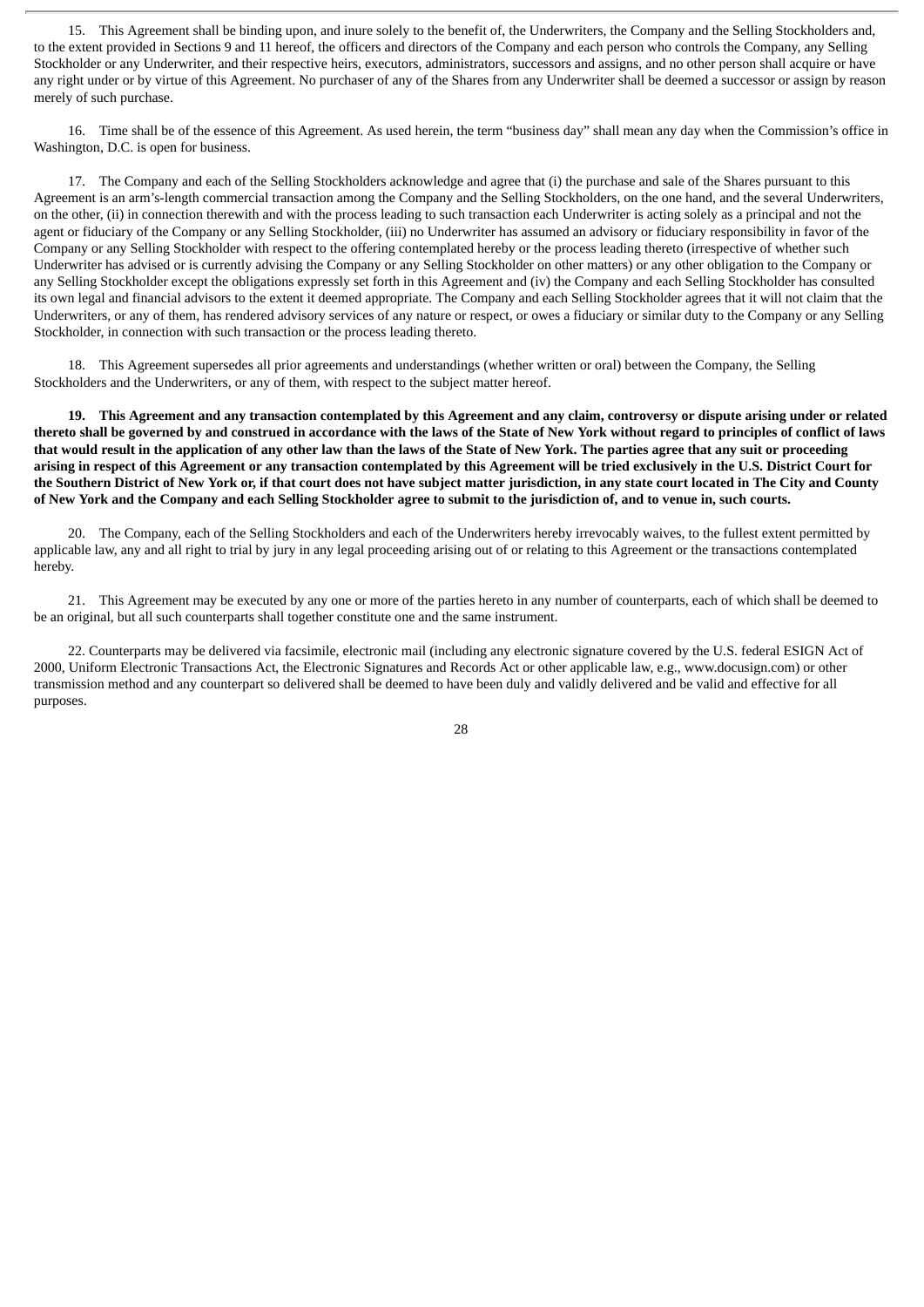23. [reserved].

24. Recognition of the U.S. Special Resolution Regimes.

(a) In the event that any Underwriter that is a Covered Entity becomes subject to a proceeding under a U.S. Special Resolution Regime, the transfer from such Underwriter of this Agreement, and any interest and obligation in or under this Agreement, will be effective to the same extent as the transfer would be effective under the U.S. Special Resolution Regime if this Agreement, and any such interest and obligation, were governed by the laws of the United States or a state of the United States.

(b) In the event that any Underwriter that is a Covered Entity or a BHC Act Affiliate of such Underwriter becomes subject to a proceeding under a U.S. Special Resolution Regime, Default Rights under this Agreement that may be exercised against such Underwriter are permitted to be exercised to no greater extent than such Default Rights could be exercised under the U.S. Special Resolution Regime if this Agreement were governed by the laws of the United States or a state of the United States.

(c) As used in this section:

"BHC Act Affiliate" has the meaning assigned to the term "affiliate" in, and shall be interpreted in accordance with, 12 U.S.C. § 1841(k).

"Covered Entity" means any of the following:

(i) a "covered entity" as that term is defined in, and interpreted in accordance with, 12 C.F.R. § 252.82(b);

(ii) a "covered bank" as that term is defined in, and interpreted in accordance with, 12 C.F.R. § 47.3(b); or

(iii) a "covered FSI" as that term is defined in, and interpreted in accordance with, 12 C.F.R. § 382.2(b).

"Default Right" has the meaning assigned to that term in, and shall be interpreted in accordance with, 12 C.F.R. §§ 252.81, 47.2 or 382.1, as applicable.

"U.S. Special Resolution Regime" means each of (i) the Federal Deposit Insurance Act and the regulations promulgated thereunder and (ii) Title II of the Dodd-Frank Wall Street Reform and Consumer Protection Act and the regulations promulgated thereunder.

If the foregoing is in accordance with the Representatives' understanding, the Representatives should please sign and return to us one for the Company and each of the Representatives plus one for each counsel and the Selling Stockholders' counterparts hereof, and upon the acceptance hereof by the Representatives, on behalf of each of the Underwriters, this letter and such acceptance hereof shall constitute a binding agreement among each of the Underwriters, the Company and the Selling Stockholders. It is understood that the Representatives' acceptance of this letter on behalf of each of the Underwriters is pursuant to the authority set forth in a form of Agreement among Underwriters, the form of which shall be submitted to the Company and the Selling Stockholders for examination, upon request, but without warranty on the Representatives' part as to the authority of the signers thereof.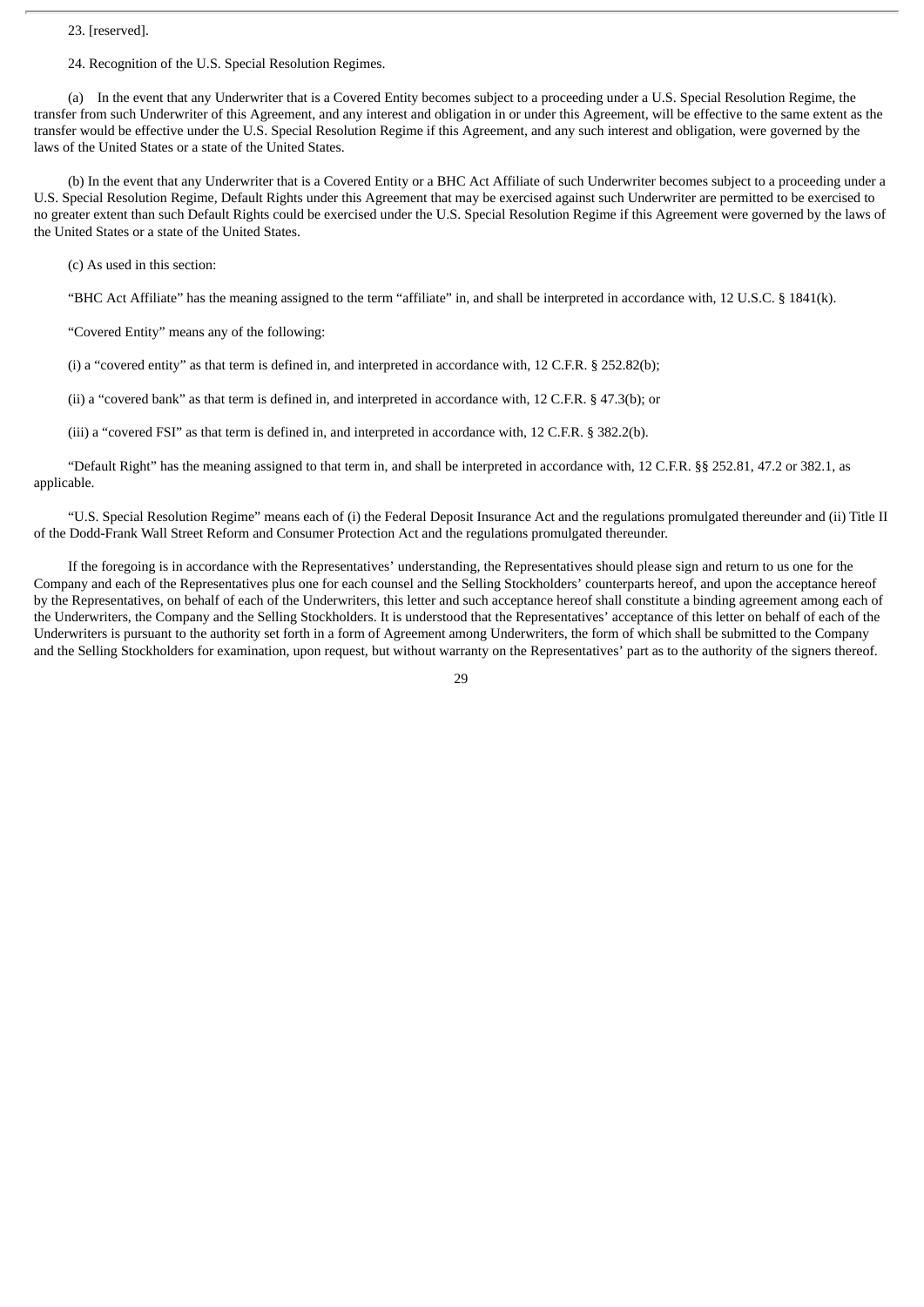Very truly yours,

# **Turing Holding Corp.**

By: /s/ Erin Cummins Name: Erin Cummins

Title: Chief Financial Officer

## **Turing EquityCo II L.P.**

By: Turing GP Co. Limited, its general partner

By: /s/ Mark Babbe

Name: Mark Babbe Title: Director

**Attorneys-in-Fact on behalf of the Selling Shareholders (other than Turing EquityCo II L.P.) named in Schedule II hereto**

By: /s/Xiao Guo

Name: Guo Xiao Title: Attorney-in-Fact

By: /s/ Ramona Mateiu

Name: Ramona Mateiu Title: Attorney-in-Fact

By: /s/ Erin Cummins Name: Erin Cummins

Title: Attorney-in-Fact

*[Signature Page to Underwriting Agreement]*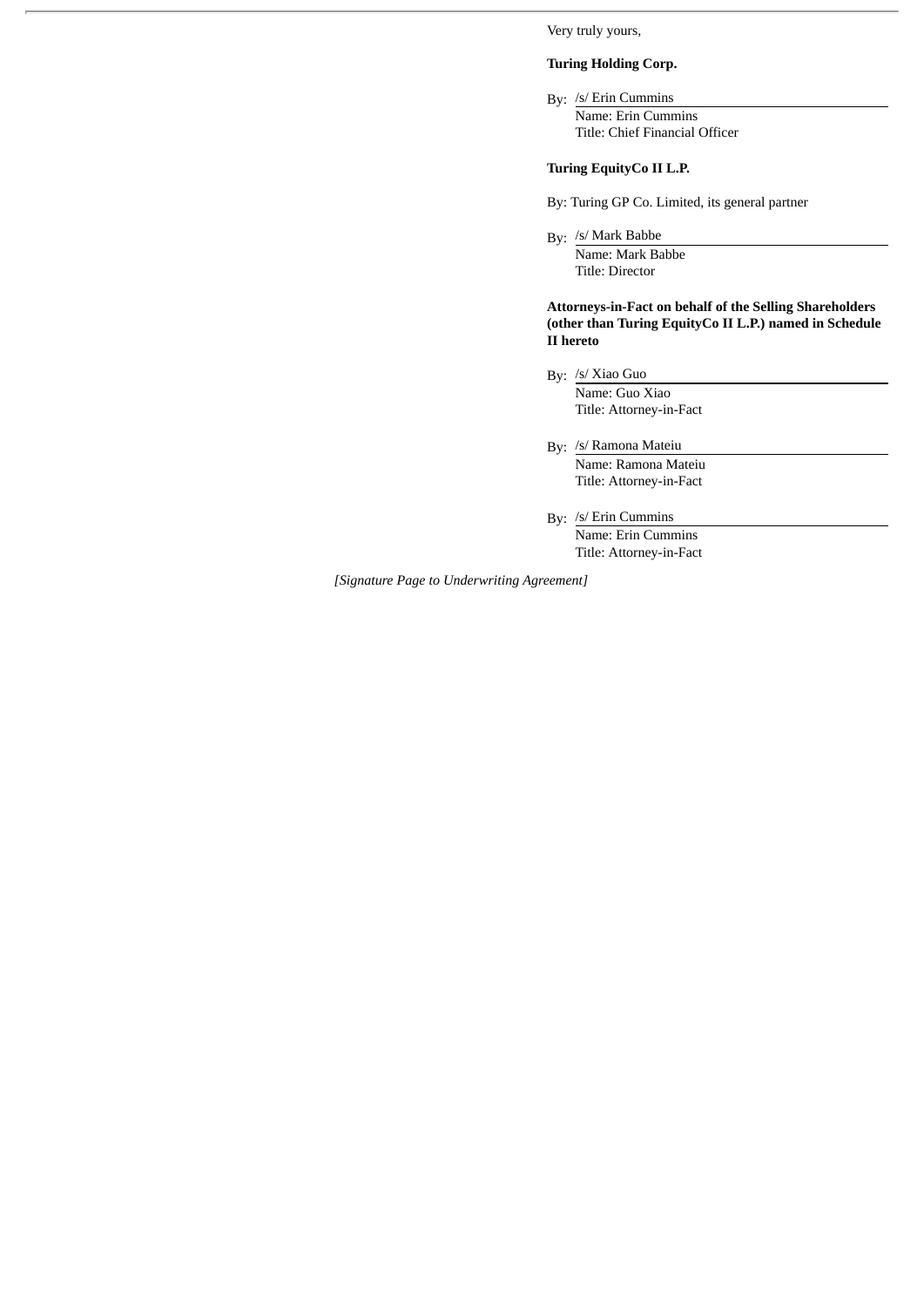Accepted as of the date hereof in New York, New York

**Goldman Sachs & Co. LLC**

By: /s/ Becky Steinthal **Name**: Becky Steinthal **Title**: Managing Director

Accepted as of the date hereof in New York, New York

# **J.P. Morgan Securities LLC**

By: /s/ Ilana Foni **Name**: Ilana Foni **Title**: Vice President

On behalf of each of the Underwriters

*[Signature Page to Underwriting Agreement]*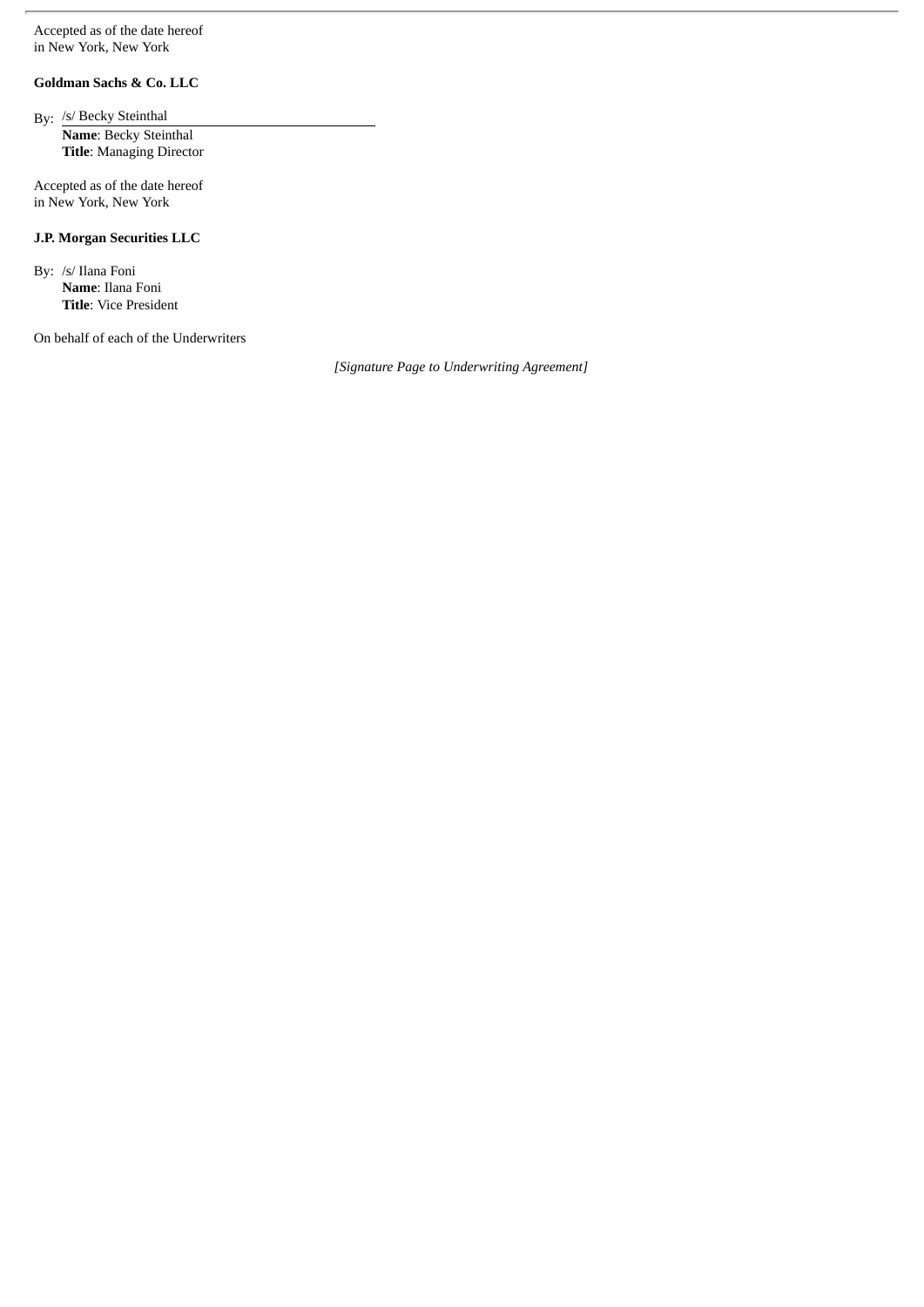#### **SCHEDULE I**

|                                       |                                                                              | <b>Number of</b><br><b>Optional</b><br><b>Shares</b> to<br>be |
|---------------------------------------|------------------------------------------------------------------------------|---------------------------------------------------------------|
| Underwriter                           | <b>Total</b><br><b>Number of</b><br><b>Firm Shares</b><br>to be<br>Purchased | <b>Purchased</b><br>if<br>Maximum<br>Option<br>Exercised      |
| Goldman Sachs & Co. LLC               | 9,553,158                                                                    | 1,432,974                                                     |
| J.P. Morgan Securities LLC            | 9,553,158                                                                    | 1,432,974                                                     |
| Credit Suisse Securities (USA) LLC    | 4,052,631                                                                    | 607,895                                                       |
| BofA Securities, Inc.                 | 1,908,421                                                                    | 286,262                                                       |
| Citigroup Global Markets Inc.         | 1,908,421                                                                    | 286,262                                                       |
| RBC Capital Markets, LLC              | 1,908,421                                                                    | 286,262                                                       |
| HSBC Securities (USA) Inc.            | 1,591,578                                                                    | 238,735                                                       |
| Cowen and Company, LLC                | 954,211                                                                      | 143,132                                                       |
| Nomura Securities International, Inc. | 954,211                                                                      | 143,132                                                       |
| Piper Sandler & Co.                   | 954,211                                                                      | 143,132                                                       |
| Robert W. Baird & Co. Incorporated    | 954,211                                                                      | 143,132                                                       |
| Wedbush Securities Inc.               | 954,211                                                                      | 143,132                                                       |
| William Blair & Company, L.L.C.       | 954,211                                                                      | 143,132                                                       |
| CastleOak Securities, L.P.            | 213,684                                                                      | 32,053                                                        |
| Mischler Financial Group, Inc.        | 213,684                                                                      | 32,053                                                        |
| Siebert Williams Shank & Co., LLC     | 213,684                                                                      | 32,053                                                        |
| Total                                 | 36,842,106                                                                   | 5,526,315                                                     |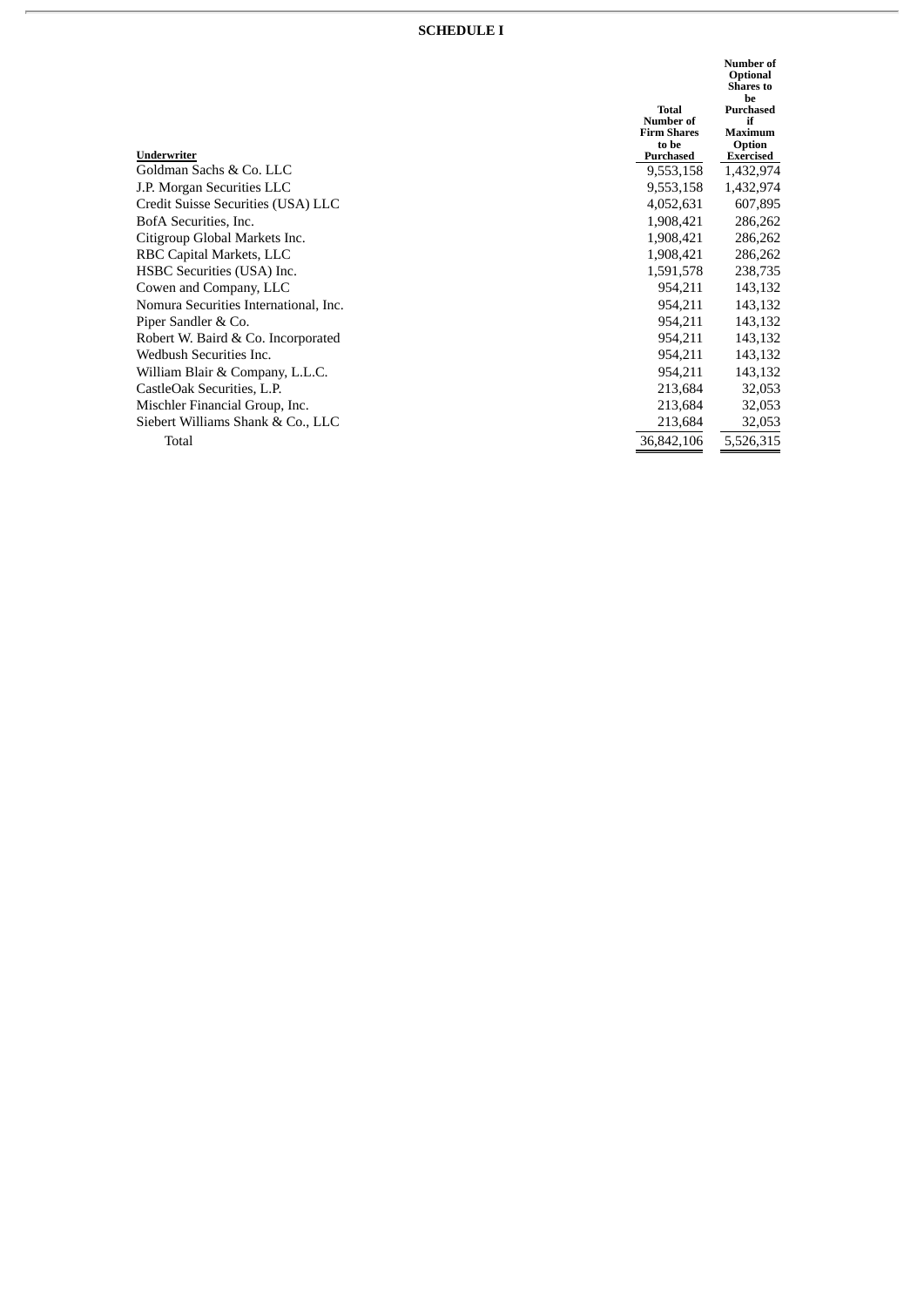# **SCHEDULE II**

|                                                               | Total<br><b>Number of</b><br><b>Firm Shares</b><br>to be Sold | Number of<br><b>Optional</b><br><b>Shares to</b><br>be<br>Sold if<br>Maximum<br>Option<br>Exercised |
|---------------------------------------------------------------|---------------------------------------------------------------|-----------------------------------------------------------------------------------------------------|
| Turing EquityCo II L.P.                                       | 19,159,665                                                    | 5,526,315                                                                                           |
| Family Leisure Properties, LLC - Series E                     | 65,371                                                        |                                                                                                     |
| Chad-Affonso Wathingon + Priscilla Wathington TR UA 3/10/2020 | 58,834                                                        |                                                                                                     |
| Alexey Antonio Villas Boas                                    | 13,075                                                        |                                                                                                     |
| Angela Ferguson                                               | 117,668                                                       |                                                                                                     |
| Anita M. Sands                                                | 59,706                                                        |                                                                                                     |
| Anne Katharina Rhode                                          | 8,717                                                         |                                                                                                     |
| Antonio de Padua Paes Jr                                      | 2,615                                                         |                                                                                                     |
| Caroline Carbonell Cintra                                     | 21,791                                                        |                                                                                                     |
| <b>Christopher Murphy</b>                                     | 86,595                                                        |                                                                                                     |
| Erik Dornenburg                                               | 21,791                                                        |                                                                                                     |
| Erin Cummins                                                  | 104,376                                                       |                                                                                                     |
| Jie Xia                                                       | 13,075                                                        |                                                                                                     |
| Joanna Parke                                                  | 43,581                                                        |                                                                                                     |
| Julie Woods-Moss                                              | 13,075                                                        |                                                                                                     |
| Karin Yvonne Verloop                                          | 55,653                                                        |                                                                                                     |
| Kishore Rachapudi                                             | 26,149                                                        |                                                                                                     |
| Marta Saft                                                    | 21,922                                                        |                                                                                                     |
| Matheus Tait Lima                                             | 12,639                                                        |                                                                                                     |
| Patrick Sarnacke                                              | 10,896                                                        |                                                                                                     |
| Peter Buhrmann                                                | 43,581                                                        |                                                                                                     |
| Rachel Laycock                                                | 73,695                                                        |                                                                                                     |
| Ramona Mateiu                                                 | 20,701                                                        |                                                                                                     |
| Ruth Harrison                                                 | 187,353                                                       |                                                                                                     |
| Sagar Paul                                                    | 4,359                                                         |                                                                                                     |
| Sameer Soman                                                  | 17,781                                                        |                                                                                                     |
| Sudhir Tiwari                                                 | 6,538                                                         |                                                                                                     |
| Wen Shun Wong                                                 | 10,198                                                        |                                                                                                     |
| Xiao Guo                                                      | 130,742                                                       |                                                                                                     |
| Total                                                         | 20,412,142                                                    | 5,526,315                                                                                           |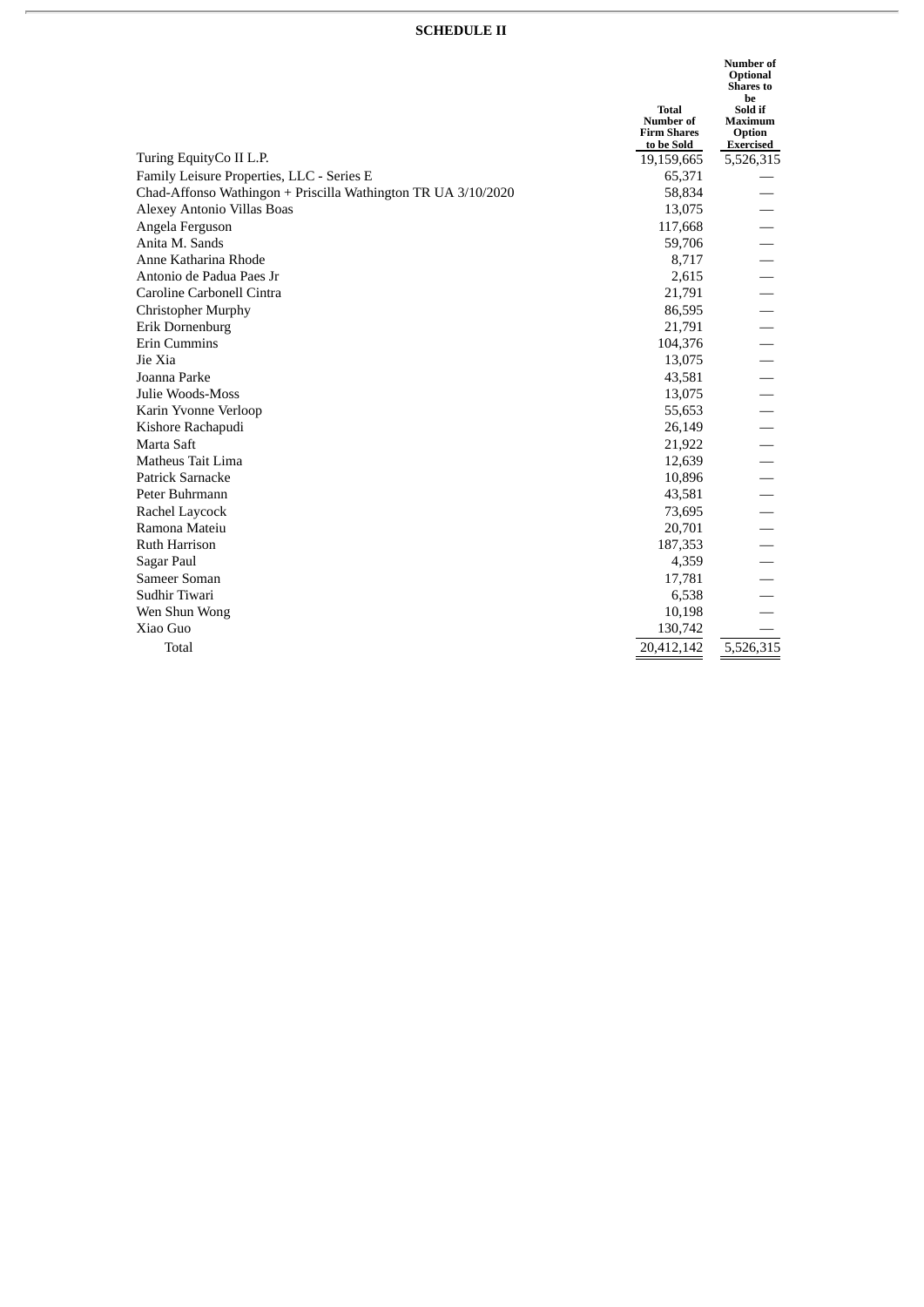## **SCHEDULE III**

- (a) Issuer Free Writing Prospectuses not included in the Pricing Disclosure Package: Electronic Roadshow dated September 7, 2021.
- (b) Additional documents incorporated by reference:

None.

(c) Information other than the Pricing Prospectus that comprise the Pricing Disclosure Package:

The initial public offering price per share for the Shares is \$21.00.

The number of Firm Shares sold by the Company is 16,429,964, and the number of Firm Shares sold by the Selling Stockholders is 20,412,142.

The number of Optional Shares to be sold by the Selling Stockholders is up to 5,526,315.

(d) Written Testing-the-Waters Communications:

Investor Presentation dated July 2021.

Investor Presentation dated August 2021.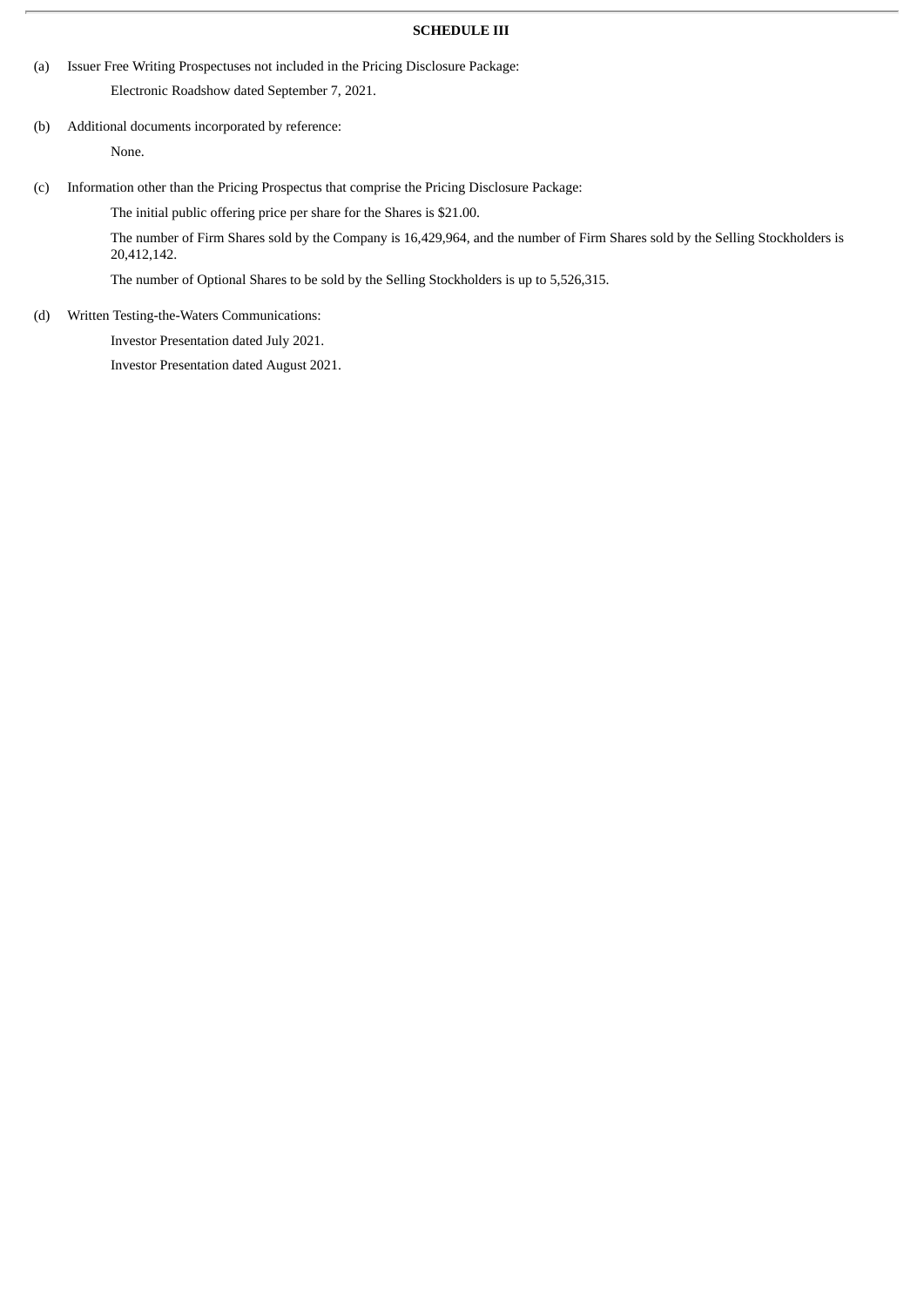# **SCHEDULE IV**

[Lock-Up Parties]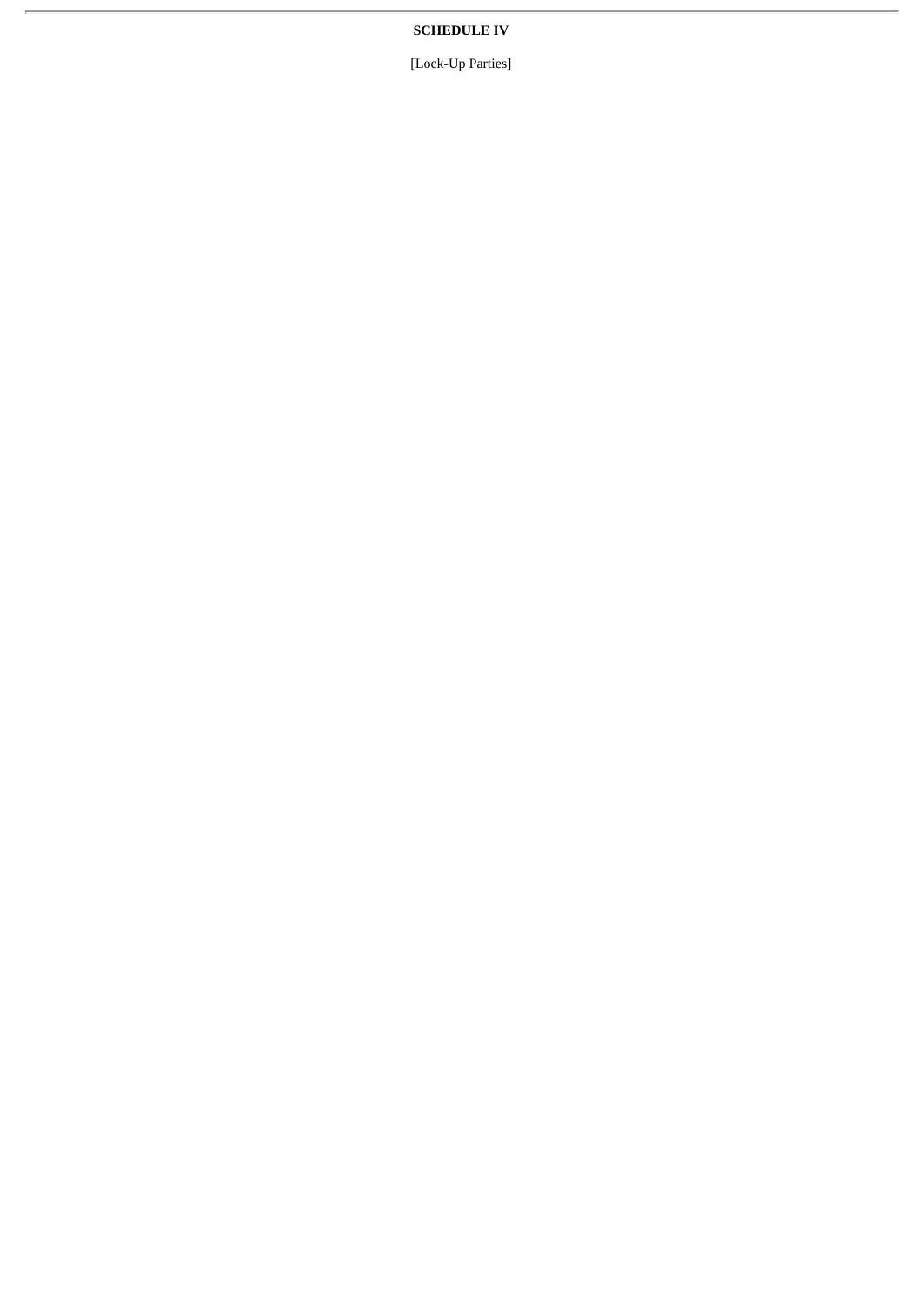## Thoughtworks Holding, Inc. [●], 2021

Thoughtworks Holding, Inc. (the "Company") announced today that Goldman Sachs & Co. LLC and J.P. Morgan Securities LLC, the lead joint book-<br>running managers in the recent public sale of shares of the Company's common stoc shares of the Company's common stock, is releasing a lock-up restriction with respect to shares of the Company's common stock held by certain officers or directors of the Company. The release will take effect on , 2021, and the shares may be sold on or after such date.

This press release is not an offer for sale of the securities in the United States or in any other jurisdiction where such offer is prohibited, and such securities may not be offered or sold in the United States absent registration or an exemption from registration under the United States **Securities Act of 1933, as amended.**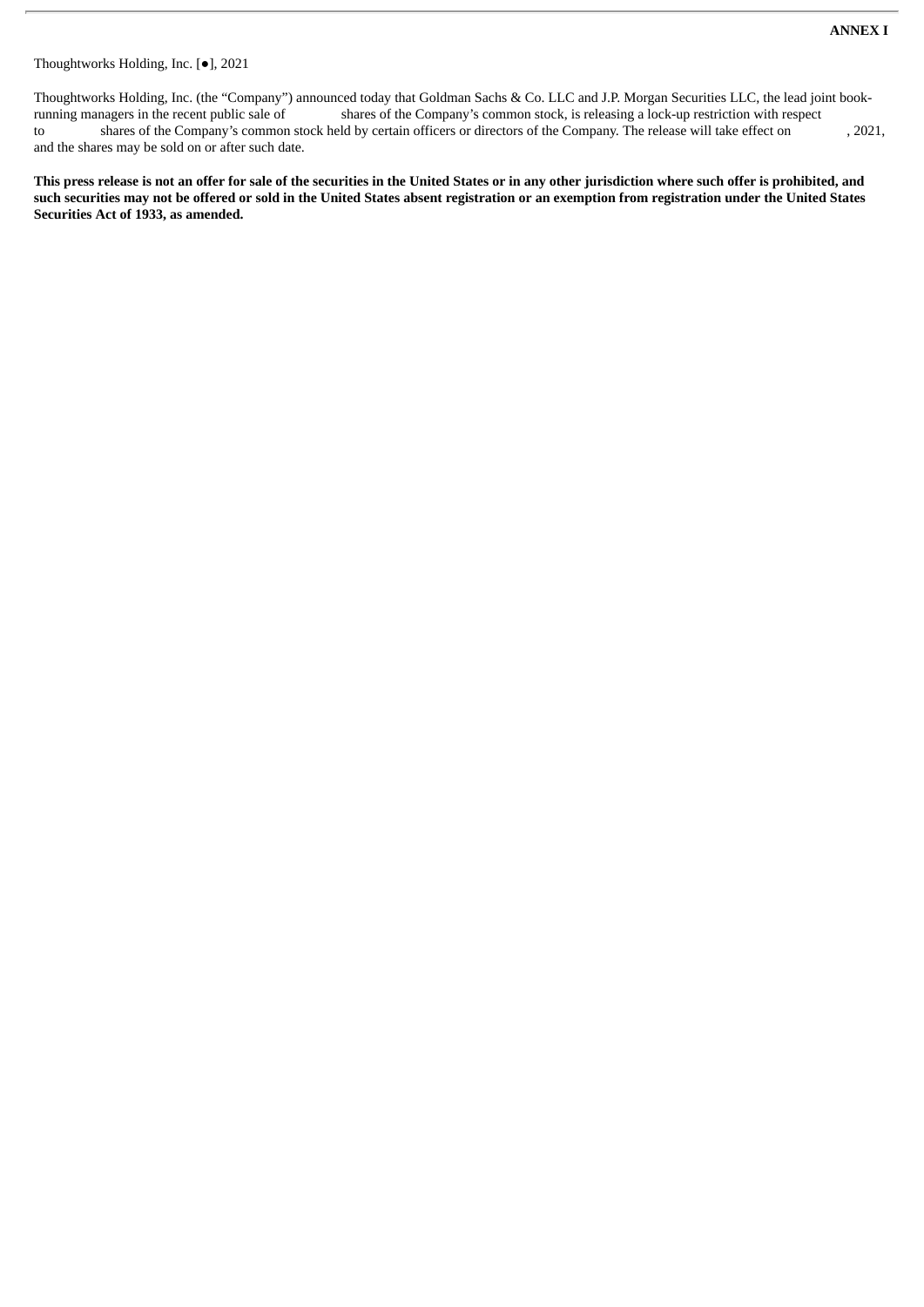## **Turing Holding Corp.**

#### **Lock-Up Agreement**

**, 2021**

Goldman Sachs & Co. LLC J.P. Morgan Securities LLC

c/o Goldman Sachs & Co. LLC 200 West Street New York, NY 10282-2198

c/o J.P. Morgan Securities LLC 383 Madison Avenue New York, New York 10179

Re: Turing Holding Corp. - Lock-Up Agreement

Ladies and Gentlemen:

The undersigned understands that you, as representatives (the "Representatives"), propose to enter into an Underwriting Agreement (the "Underwriting Agreement") on behalf of the several Underwriters named in Schedule I to such agreement (collectively, the "Underwriters"), with Thoughtworks Holding, Inc., a Delaware corporation (the "Company") and the selling stockholder identified therein, providing for a public offering of the common stock, par value \$0.001 per share (the "Common Stock"), of the Company (the "Shares") pursuant to a Registration Statement on Form S-1 (the "Registration Statement") filed with the Securities and Exchange Commission (the "SEC").

In consideration of the agreement by the Underwriters to offer and sell the Shares, and of other good and valuable consideration the receipt and sufficiency of which is hereby acknowledged, the undersigned agrees that, during the period beginning from the date of this Lock-Up Agreement and continuing to and including the date 180 days after the date set forth on the final prospectus used to sell the Shares (the "Lock-Up Period"), the undersigned shall not, and shall not cause or direct any of its affiliates to, (i) offer, sell, contract to sell, pledge, grant any option to purchase, lend or otherwise dispose of any shares of Common Stock of the Company, or any options or warrants to purchase any shares of Common Stock of the Company, or any securities convertible into, exchangeable for or that represent the right to receive shares of Common Stock of the Company (such options, warrants or other securities, collectively, "Derivative Instruments"), including without limitation any such shares of Common Stock or Derivative Instruments now owned or hereafter acquired by the undersigned, (ii) engage in any hedging or other transaction or arrangement (including, without limitation, any short sale or the purchase or sale of, or entry into, any put or call option, or combination thereof, forward, swap or any other derivative transaction or instrument,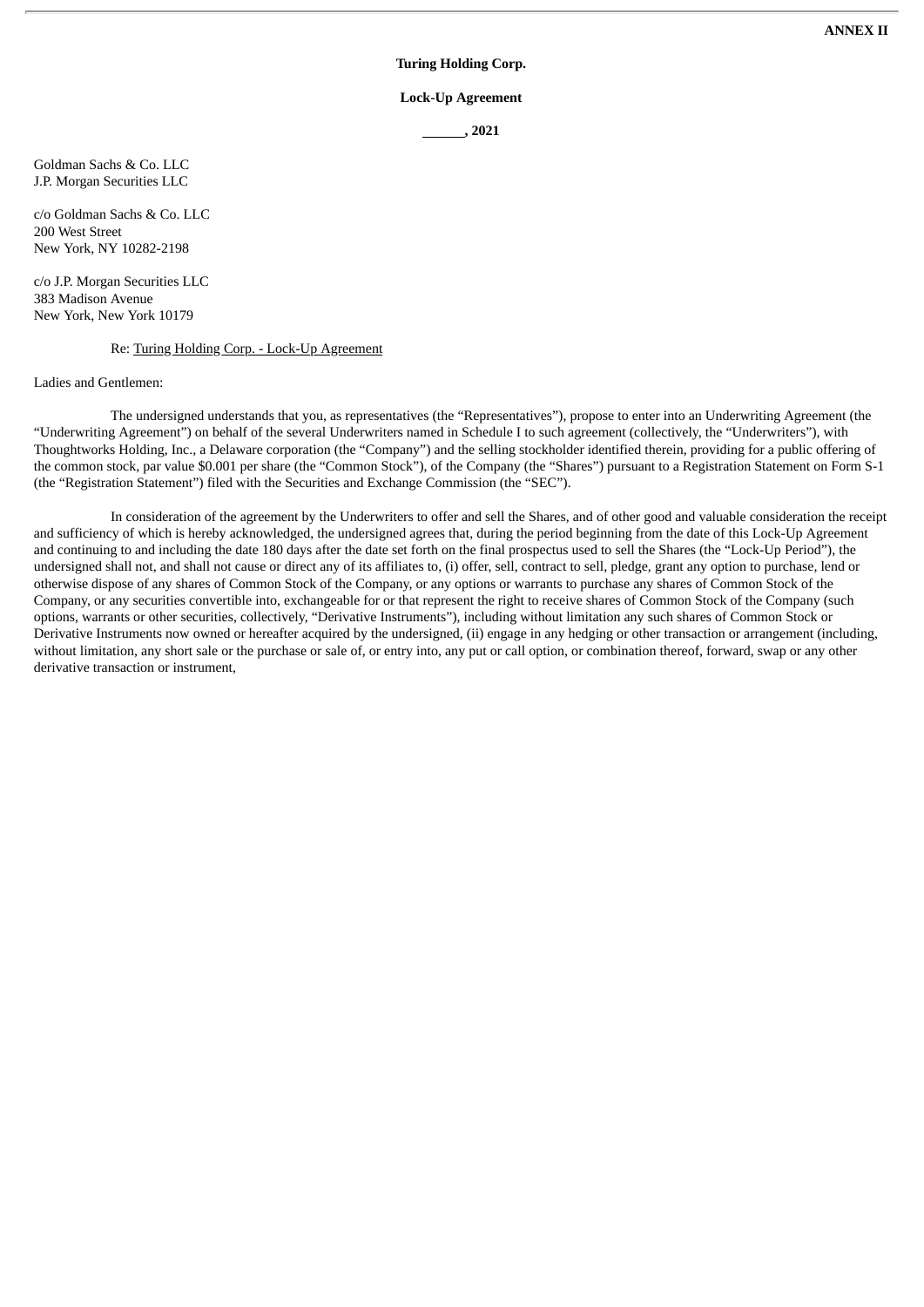however described or defined) which is designed to or which reasonably could be expected to lead to or result in a sale, loan, pledge or other disposition (whether by the undersigned or someone other than the undersigned), or transfer of any of the economic consequences of ownership, in whole or in part, directly or indirectly, of any shares of Common Stock of the Company or Derivative Instruments, whether any such transaction or arrangement (or instrument provided for thereunder) would be settled by delivery of Common Stock or other securities, in cash or otherwise (any such sale, loan, pledge or other disposition, or transfer of economic consequences, a "Transfer") or (iii) otherwise publicly announce any intention to engage in or cause any action or activity described in clause (i) above or transaction or arrangement described in clause (ii) above. The undersigned represents and warrants that the undersigned is not, and has not caused or directed any of its affiliates to be or become, currently a party to any agreement or arrangement that provides for, is designed to or which reasonably could be expected to lead to or result in any Transfer during the Lock-Up Period. For the avoidance of doubt, the undersigned agrees that the foregoing provisions shall be equally applicable to any issuer-directed or other Shares the undersigned may purchase in the offering.

[If the undersigned is not a natural person, the undersigned represents and warrants that no single natural person or entity beneficially owns, directly or indirectly, 50% or more of the equity interests (excluding any non-economic interests) in the undersigned, except for a natural person or entity that has executed a Lock-Up Agreement in substantially the same form as this Lock-Up Agreement. For purposes of this paragraph, "beneficially owns" shall mean solely a pecuniary interest under Rule  $16a-1(a)(2)$  of the rules promulgated under the Exchange Act of 1934, as amended (the "Exchange Act").]1

If the undersigned is an officer or director of the Company, (i) Goldman Sachs & Co. LLC and J.P. Morgan Securities LLC agree that, at least three business days before the effective date of any release or waiver of the foregoing restrictions in connection with a transfer of shares of Common Stock, Goldman Sachs & Co. LLC and J.P. Morgan Securities LLC will notify the Company of the impending release or waiver, and (ii) the Company has agreed in the Underwriting Agreement to announce the impending release or waiver by press release through a major news service at least two business days before the effective date of the release or waiver. Any release or waiver granted by Goldman Sachs & Co. LLC and J.P. Morgan Securities LLC hereunder to any such officer or director shall only be effective two business days after the publication date of such press release. The provisions of this paragraph will not apply if (a) the release or waiver is effected solely to permit a transfer not for consideration and (b) the transferee has agreed in writing to be bound by the same terms described in this letter to the extent and for the duration that such terms remain in effect at the time of the transfer.

Notwithstanding the foregoing, the undersigned may Transfer the undersigned's shares of Common Stock of the Company or Derivative Instruments during the Lock-Up Period:

- (i) to the extent sold by the undersigned pursuant to the Underwriting Agreement and any reclassification, conversion or exchange in connection with such sale of Shares;
- (ii) the conversion or exchange of shares pursuant to the Offering Reorganization Transactions (as defined in the Registration Statement, the preliminary prospectus at the time sales of the shares were confirmed and the final prospectus used to sell the shares, and in each case as disclosed therein), provided that any shares of Common Stock received in connection therewith shall be subject to the restrictions on transfer set forth in this Agreement;
- 1 Applicable only to certain shareholders.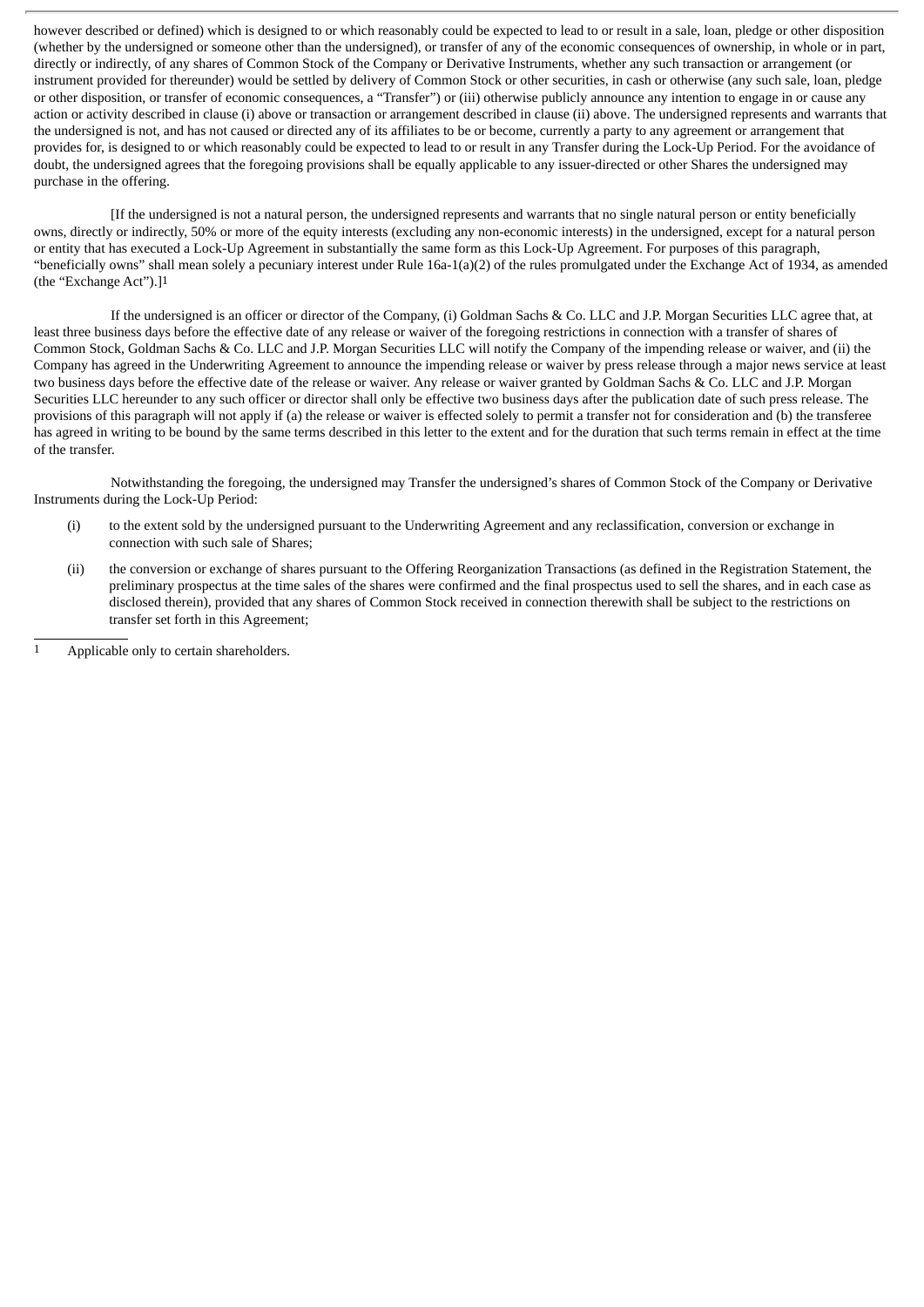- (iii) as a *bona fide* gift or gifts, or as charitable contributions, provided that the donee or donees thereof agree to be bound in writing by the restrictions set forth herein, and provided further that no filing under Section 16(a) of the Exchange Act (other than a required Form 5, which shall not be filed prior to the due date therefor specified in Rule 16a-3(f) under the Exchange Act), reporting a reduction in beneficial ownership of shares of Common Stock, shall be required or shall be voluntarily made during the Lock-Up Period;
- (iv) to any trust, partnership, limited liability company or any other entity for the direct or indirect benefit of the undersigned or the immediate family of the undersigned, provided that the trustee of the trust agrees to be bound in writing by the restrictions set forth herein, and provided further that no filing under Section 16(a) of the Exchange Act (other than a required Form 5, which shall not be filed prior to the due date therefor specified in Rule 16a-3(f) under the Exchange Act), reporting a reduction in beneficial ownership of shares of Common Stock, shall be required or shall be voluntarily made during the Lock-Up Period;
- (v) to any beneficiary of or estate of a beneficiary of the undersigned pursuant to a trust, will, other testamentary document or intestate succession or applicable laws of descent, provided that the beneficiary or the estate of a beneficiary thereof agrees to be bound in writing by the restrictions set forth herein, and provided further that any such transaction shall not involve a disposition for value and that no filing under Section 16(a) of the Exchange Act (other than a required Form 5, which shall not be filed prior to the due date therefor specified in Rule 16a-3(f) under the Exchange Act), reporting a reduction in beneficial ownership of shares of Common Stock, shall be required or shall be voluntarily made during the Lock-Up Period;
- (vi) to a partnership, limited liability company or other entity of which the undersigned and the immediate family of the undersigned are the legal and beneficial owner of all the outstanding equity securities or similar interests, provided that such partnership, limited liability company or other entity agrees to be bound in writing by the restrictions set forth herein, and provided further that no filing under Section 16(a) of the Exchange Act (other than a required Form 5, which shall not be filed prior to the due date therefor specified in Rule 16a-3(f) under the Exchange Act), reporting a reduction in beneficial ownership of shares of Common Stock, shall be required or shall be voluntarily made during the Lock-Up Period;
- (vii) by operation of law, such as pursuant to a qualified domestic order of a court (including a divorce settlement, divorce decree or separation agreement) or regulatory agency, provided that the transferee or transferees thereof agree to be bound in writing by the restrictions set forth herein, and provided further that no filing under Section 16(a) of the Exchange Act (other than a required Form 5, which shall not be filed prior to the due date therefor specified in Rule 16a-3(f) under the Exchange Act), reporting a reduction in beneficial ownership of shares of Common Stock, shall be required or shall be voluntarily made during the Lock-Up Period;
- (viii) in transactions relating to shares of Common Stock acquired in open market transactions after the completion of the public offering, provided that no filing under Section 16(a) of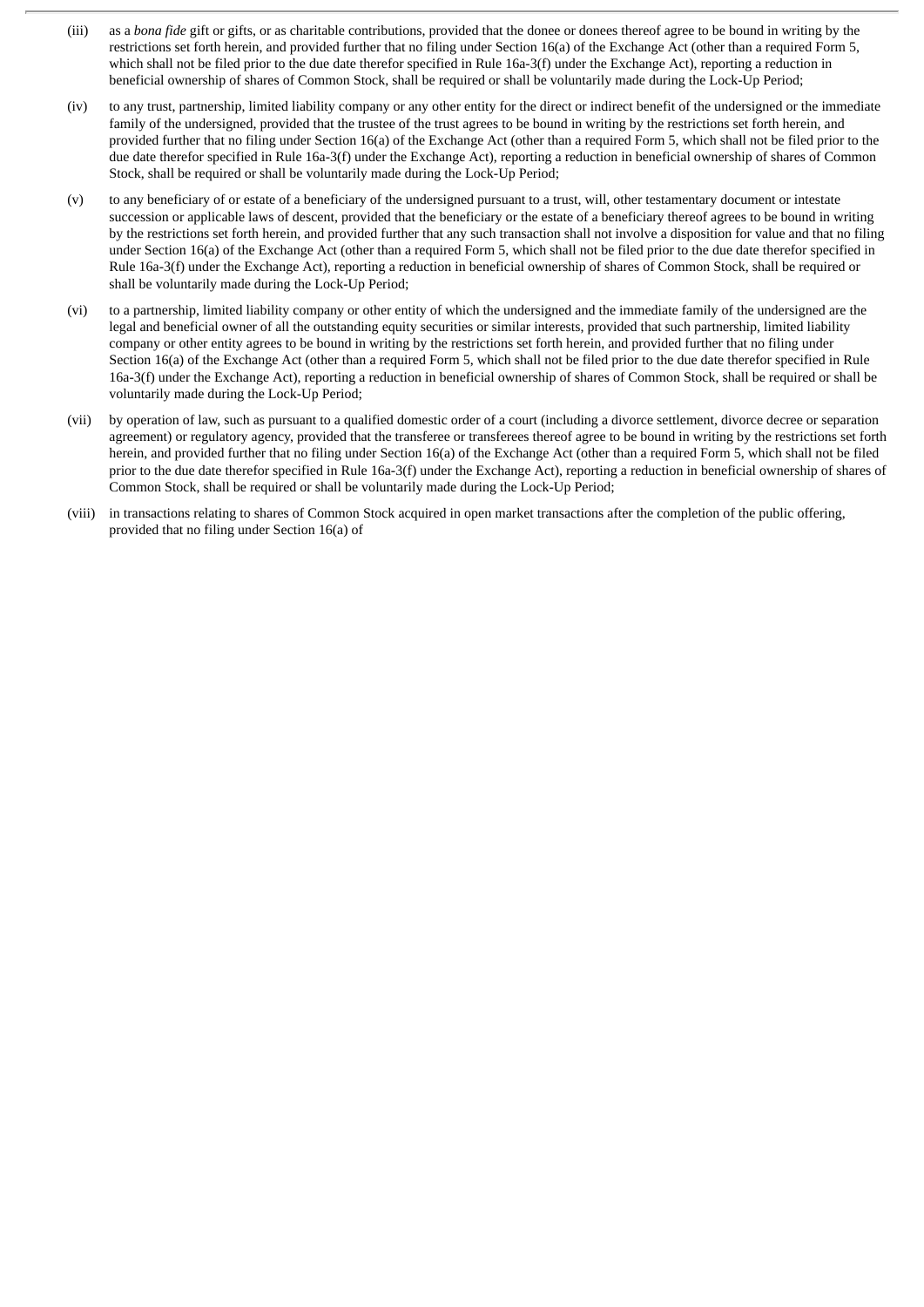the Exchange Act (other than a required Form 5, which shall not be filed prior to the due date therefor specified in Rule 16a-3(f) under the Exchange Act), reporting a reduction in beneficial ownership of such shares of Common Stock, shall be required or shall be voluntarily made during the Lock-Up Period;

- (ix) by (A) the exercise of stock options solely with cash granted pursuant to equity incentive plans described in the Registration Statement, the preliminary prospectus at the time sales of the shares were confirmed and the final prospectus used to sell the shares, and the receipt by the undersigned from the Company of shares of Common Stock upon such exercise; (B) transfers of shares of Common Stock to the Company upon the "net" or "cashless" exercise of stock options or other equity awards granted pursuant to equity incentive plans described in the Registration Statement, the preliminary prospectus at the time sales of the shares were confirmed and the final prospectus used to sell the shares; (C) transfers of shares of Common Stock to the Company for the primary purpose of satisfying any tax or other governmental withholding obligation with respect to any award of equity-based compensation granted pursuant to the Company's equity incentive plans; or (D) forfeitures of shares of Common Stock to the Company to satisfy tax withholding requirements of the undersigned or the Company upon the vesting, during the Lock-Up Period, of equity based awards granted under equity incentive plans or pursuant to other stock purchase arrangements, in each case described in the Registration Statement the preliminary prospectus at the time sales of the shares were confirmed and the final prospectus used to sell the shares; provided that, in each case, the underlying shares of Common Stock shall continue to be subject to the restrictions on transfer set forth in this Lock Up Agreement, and provided further that, if required, any public report or filing under Section 16(a) of the Exchange Act shall indicate in the footnotes thereto the nature of the transaction;
- (x) pursuant to a bona fide third-party tender offer, merger, consolidation or other similar transaction made to all holders of the Company's capital stock after the consummation of the public offering, involving a change of control of the Company, or group of persons, shall become, after the closing of the transaction, the beneficial owner (as defined in Rules 13d-3 and 13d-5 of the Exchange Act) of more than 50% of total voting power of the voting securities of the Company, provided that in the event that such tender offer, merger, consolidation or other such transaction is not completed, the undersigned's shares of Common Stock shall remain subject to the provisions of this Lock-Up Agreement;
- (xi) to the Company in connection with the repurchase by the Company from the undersigned of shares of Common Stock of the Company or Derivative Instruments pursuant to a repurchase right arising upon the termination of the undersigned's employment with the Company; provided that such repurchase right is pursuant to contractual agreements with the Company; and provided further that, if required, any public report or filing under Section 16(a) of the Exchange Act shall indicate in the footnotes thereto the nature of the transaction;
- (xii) the establishment of a trading plan pursuant to Rule 10b5-1 under the Exchange Act for the transfer of shares of Common Stock; provided that (i) such plan does not provide for the transfer of Common Stock during the Lock-Up Period and (ii) no public announcement or filing under the Exchange Act shall be made by or on behalf of the undersigned or the Company regarding the establishment of such plan during the Lock-Up Period;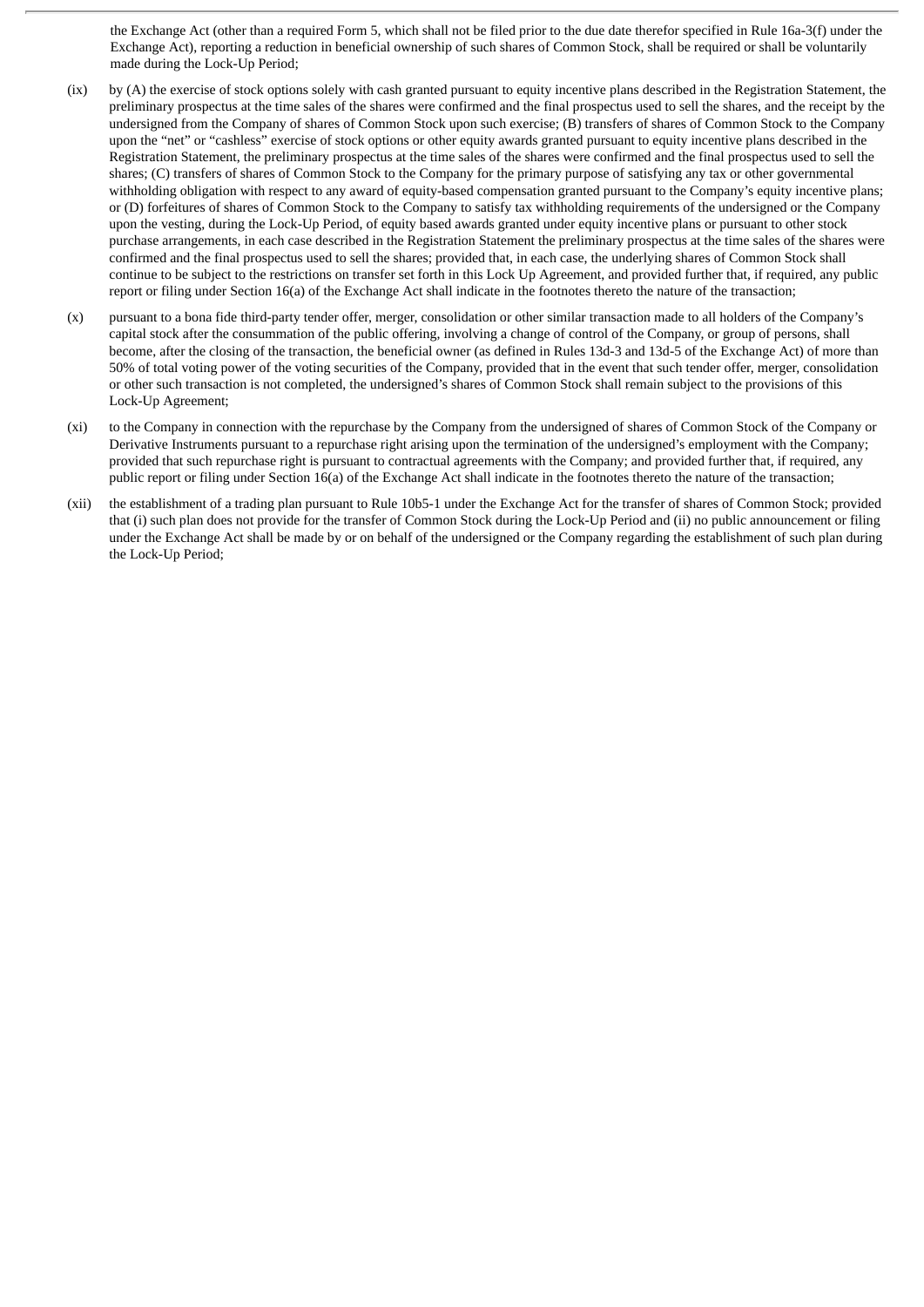- (xiii) if the undersigned is a corporation, partnership, limited liability company or other business entity, by (A) distributions of shares of Common Stock or any Derivative Instrument to limited partners, general partners, members, stockholders or holders of similar interests of the undersigned (or in each case its nominee or custodian) or to any investment holding company controlled or managed by the undersigned or (B) transfers of shares of Common Stock or any Derivative Instrument to affiliates (as defined in Rule 405 of the Securities Act of 1933, as amended) or other entities controlled or managed by the undersigned or any of its affiliates (other than the Company and its subsidiaries); provided that each distributee and transferee agrees to be bound in writing by the restrictions set forth herein, and provided further that no filing under Section 16(a) of the Exchange Act (other than a required Form 5, which shall not be filed prior to the due date therefor specified in Rule 16a-3(f) under the Exchange Act), reporting a reduction in beneficial ownership of shares of Common Stock, shall be required or shall be voluntarily made during the Lock-Up Period;
- (xiv) [to any third-party pledgee in a bona fide transaction as collateral to secure obligations pursuant to lending or other arrangements between such third parties (or their affiliates or designees) and the undersigned and/or its affiliates or any similar arrangement relating to a financing arrangement for the benefit of the undersigned and/or its affiliates, and any Transfer upon foreclosure upon such shares in connection with such arrangement]2; or
- (xv) with the prior written consent of Goldman Sachs & Co. LLC and J.P. Morgan Securities LLC on behalf of the Underwriters.

For purposes of this Lock-Up Agreement, "immediate family" shall mean any relationship by blood, marriage or adoption, not more remote than first cousin, and "change of control" shall mean any bona fide third-party tender offer, merger, consolidation or other similar transaction approved by the board of directors of the Company the result of which is that any "person" (as defined in Section 13(d)(3) of the Exchange Act), or group of persons, other than the Company, shall become, after the closing of the transaction, the beneficial owner (as defined in Rules 13d-3 and 13d-5 of the Exchange Act) of more than 50% of total voting power of the voting stock of the Company. In addition, notwithstanding the foregoing, if the undersigned is a corporation, the corporation may transfer the capital stock of the Company to any wholly-owned subsidiary of such corporation; provided, however, that in any such case, it shall be a condition to the transfer that the transferee execute an agreement stating that the transferee is receiving and holding such capital stock subject to the provisions of this Agreement and there shall be no further transfer of such capital stock except in accordance with this Agreement, and provided further that any such transfer shall not involve a disposition for value.

The undersigned now has, and, except as contemplated above, for the duration of this Lock-Up Agreement will have, good and marketable title to the undersigned's shares of Common Stock of the Company, free and clear of all liens, encumbrances, and claims whatsoever. The undersigned also agrees and consents to the entry of stop transfer instructions with the Company's transfer agent and registrar against the transfer of the undersigned's shares of Common Stock of the Company except in compliance with the foregoing restrictions.

The undersigned understands that the Company and the Underwriters are relying upon this Lock-Up Agreement in proceeding toward consummation of the offering. The undersigned further understands that this Lock-Up Agreement is irrevocable and shall be binding upon the undersigned's heirs, legal representatives, successors, and assigns.

<sup>&</sup>lt;sup>2</sup> Applicable only to a certain shareholder.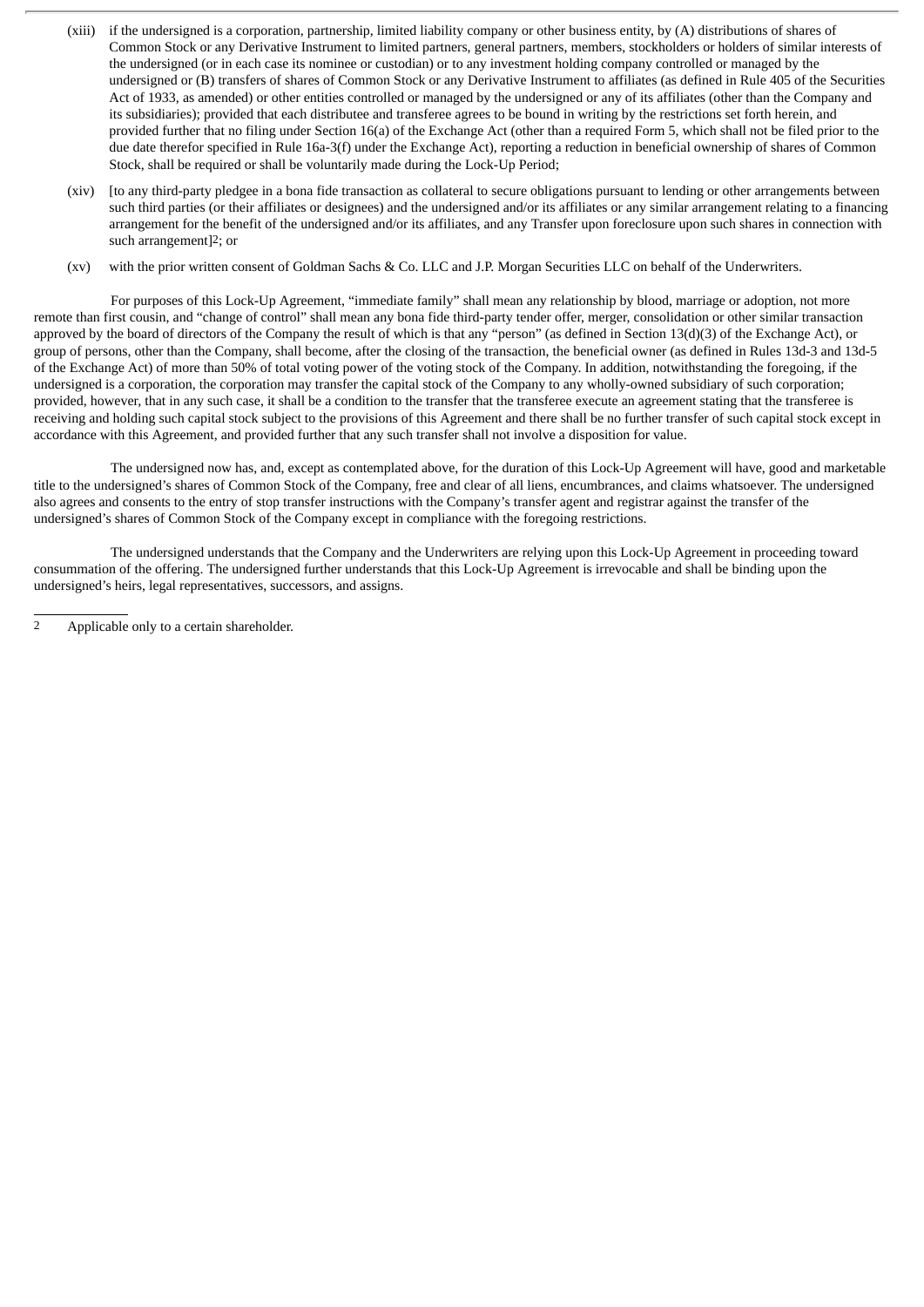The undersigned acknowledges and agrees that the Underwriters have not provided any recommendation or investment advice nor have the Underwriters solicited any action from the undersigned with respect to the public offering of the Common Stock and the undersigned has consulted their own legal, accounting, financial, regulatory and tax advisors to the extent deemed appropriate. The undersigned further acknowledges and agrees that, although the Representatives may be required or choose to provide certain Regulation Best Interest and Form CRS disclosures to you in connection with the public offering, the Representatives and the other Underwriters are not making a recommendation to you to enter into this letter agreement, participate in the public offering, or sell any Shares at the price determined in the public offering, and nothing set forth in such disclosures is intended to suggest that the Representatives or any Underwriter is making such a recommendation.

This Lock-Up Agreement will automatically terminate upon the earliest to occur, if any, of (a) the date that the Company advises Goldman Sachs & Co. LLC and J.P. Morgan Securities LLC, in writing, prior to the execution of the Underwriting Agreement, that it has determined not to proceed with the public offering, (b) the date that Goldman Sachs & Co. LLC and J.P. Morgan Securities LLC advise the Company, in writing, prior to the execution of the Underwriting Agreement, that the Underwriters have determined not to proceed with the public offering (c) the date of termination of the Underwriting Agreement if prior to the closing of the public offering, or (d) December 31, 2021 if the public offering of the Shares has not been completed by such date, provided that the Company shall have the right to extend this date for up to three months in its sole discretion.

[*Signature page follows*]

Very truly yours,

Exact Name of Shareholder

Authorized Signature

Title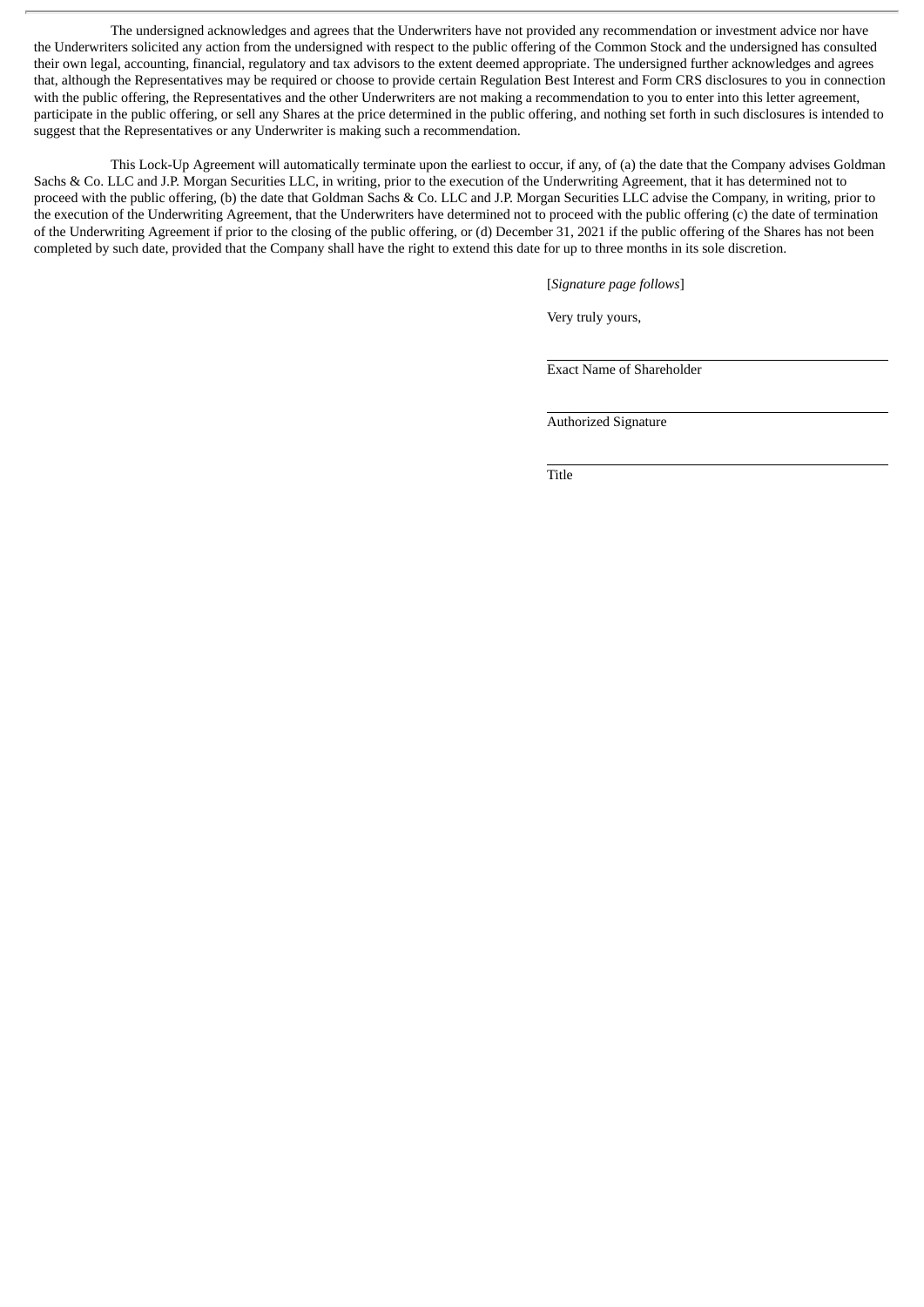## **FOURTH AMENDED AND RESTATED**

#### **CERTIFICATE OF INCORPORATION**

#### **OF**

#### **TURING HOLDING CORP.**

The undersigned, being an authorized officer of Turing Holding Corp. (the "Corporation"), a corporation organized and existing under the General Corporation Law of the State of Delaware ("DGCL"), does hereby certify as follows:

1. The name of the Corporation is Turing Holding Corp. (with such name to be changed as set forth in  $\frac{Exhibit A}{Ex}}$  hereto).

2. The original Certificate of Incorporation of the Corporation was filed with the Secretary of State of the State of Delaware on October 2, 2017 and amended and restated on October 12, 2017 (as amended and restated, the "First Amended and Restated Certificate of Incorporation"), as further amended and restated on December 22, 2020, as amended by the Certificate of Correction, dated January 8, 2021 (as amended and restated, the "Second Amended and Restated Certificate of Incorporation"), and as further amended and restated on June 23, 2021 (as amended and restated, the "Third Amended and Restated Certificate of Incorporation").

3. The provisions of the Third Amended and Restated Certificate of Incorporation as herein amended are hereby restated and integrated into a single instrument which is set forth in Exhibit A hereto, and which is entitled "Fourth Amended and Restated Certificate of Incorporation of Thoughtworks Holding, Inc."

4. The Fourth Amended and Restated Certificate of Incorporation (the "Restated Certificate") herein certified has been duly adopted by the Corporation's board of directors and the Corporation's stockholders in accordance with Sections 228, 242 and 245 of the DGCL.

5. The Fourth Amended and Restated Certificate of Incorporation as amended and restated herein shall, at the effective time of this Restated Certificate, be read in its entirety as set forth in Exhibit A annexed hereto and is hereby incorporated herein by this reference.

**\* \* \* \* \***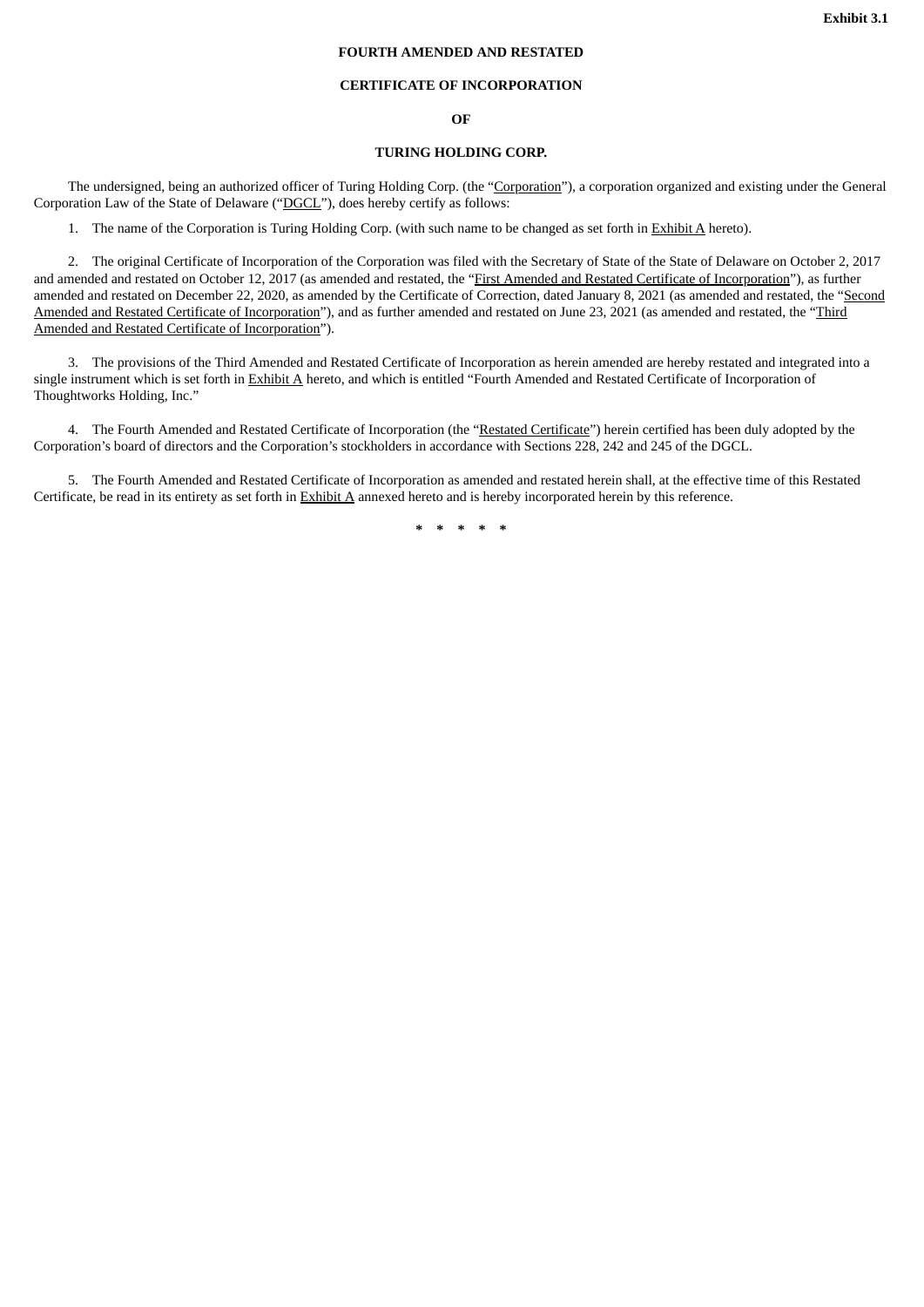**IN WITNESS WHEREOF**, the undersigned, for the purpose of amending and restating the Third Amended and Restated Certificate of Incorporation pursuant to the DGCL, under penalties of perjury does hereby declare and certify that this is the act and deed of the Corporation and the facts stated herein are true, and accordingly has hereunto signed this Restated Certificate this 16th day of September 2021.

# **TURING HOLDING CORP.**

By: /s/ Ramona Mateiu Name: Ramona Mateiu Title: Chief Legal Officer & Chief Compliance Officer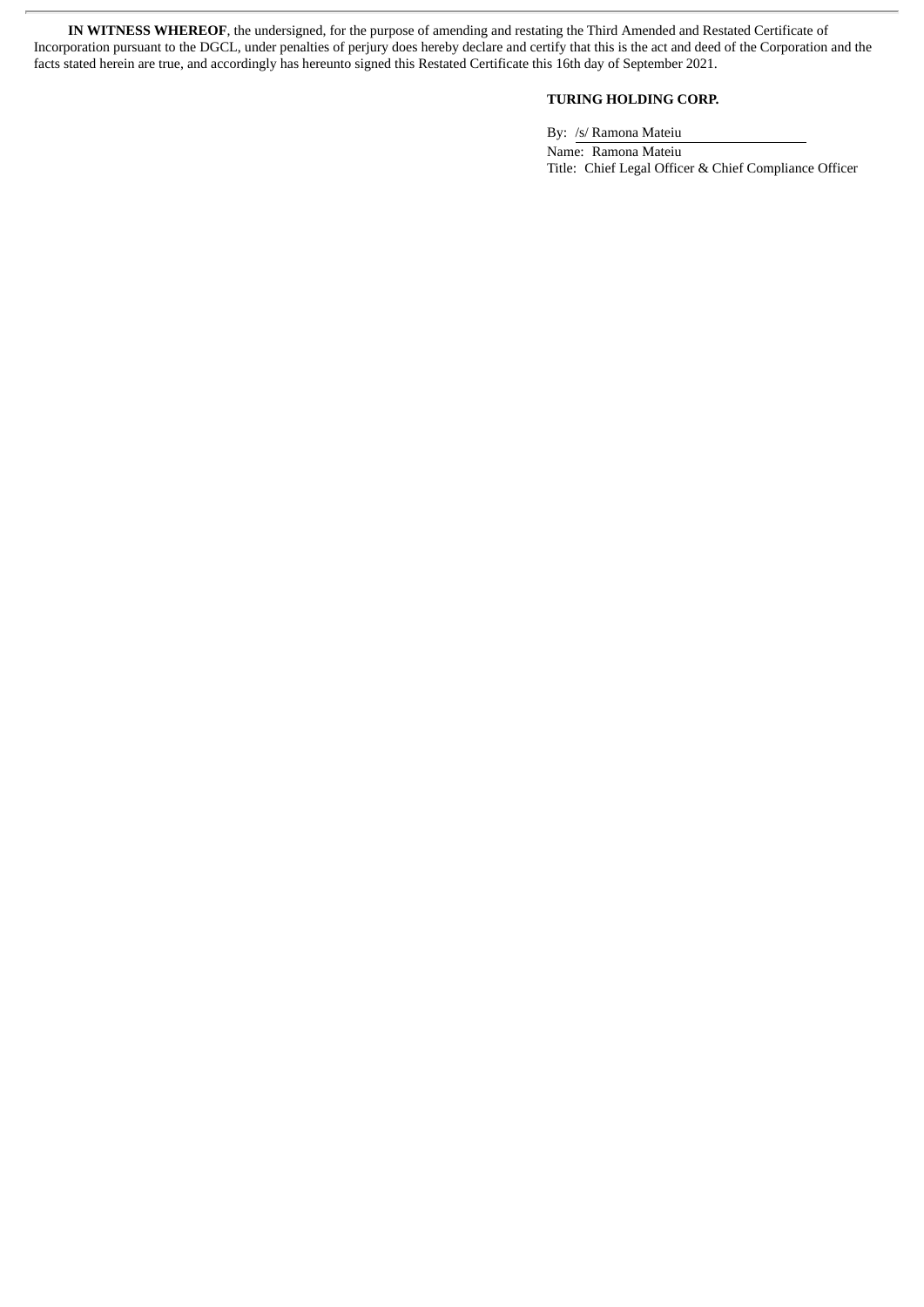#### **Exhibit A**

#### **FOURTH AMENDED AND RESTATED CERTIFICATE OF INCORPORATION OF THOUGHTWORKS HOLDING, INC.**

#### **ARTICLE ONE**

The name of the corporation is Thoughtworks Holding, Inc. (the "Corporation").

#### **ARTICLE TWO**

The address of the Corporation's registered office in the state of Delaware is 251 Little Falls Drive, Wilmington, New Castle County, Delaware 19808. The name of its registered agent at such address is Corporation Service Company.

## **ARTICLE THREE**

The nature and purpose of the business of the Corporation is to engage in any lawful act or activity for which corporations may be organized under the General Corporation Law of the State of Delaware ("DGCL").

## **ARTICLE FOUR**

Section 1. Authorized Shares. The total number of shares of all classes of capital stock which the Corporation shall have authority to issue is 1,100,000,000 shares, consisting of two classes as follows:

- 1. 100,000,000 shares of Preferred Stock, par value \$0.001 per share (the "Preferred Stock"); and
- 2. 1,000,000,000 shares of Common Stock, par value \$0.001 per share (the "Common Stock").

The Preferred Stock and the Common Stock shall have the designations, rights, powers and preferences and the qualifications, restrictions and limitations thereof, if any, set forth below.

Section 2. Conversion of Pre-IPO Stock of the Corporation. Upon the filing of this Fourth Amended and Restated Certificate of Incorporation (as it may be amended, the "Restated Certificate") with the Secretary of State of the State of Delaware (the "Effective Time"), each share of Class A common stock (the "Class A Common Stock"), Class B common stock (the "Class B Common Stock"), Class C common stock (the "Class C Common Stock"), Series A Convertible Preferred Stock (the "Series A Convertible Preferred Stock") and Series B Convertible Preferred Stock ("Series B Convertible Preferred Stock" and, together with each of the foregoing, the "Pre-IPO Stock") of the Corporation heretofore authorized and issued shall automatically, without any action on the part of the holder thereof, be reclassified as and converted into one share of Common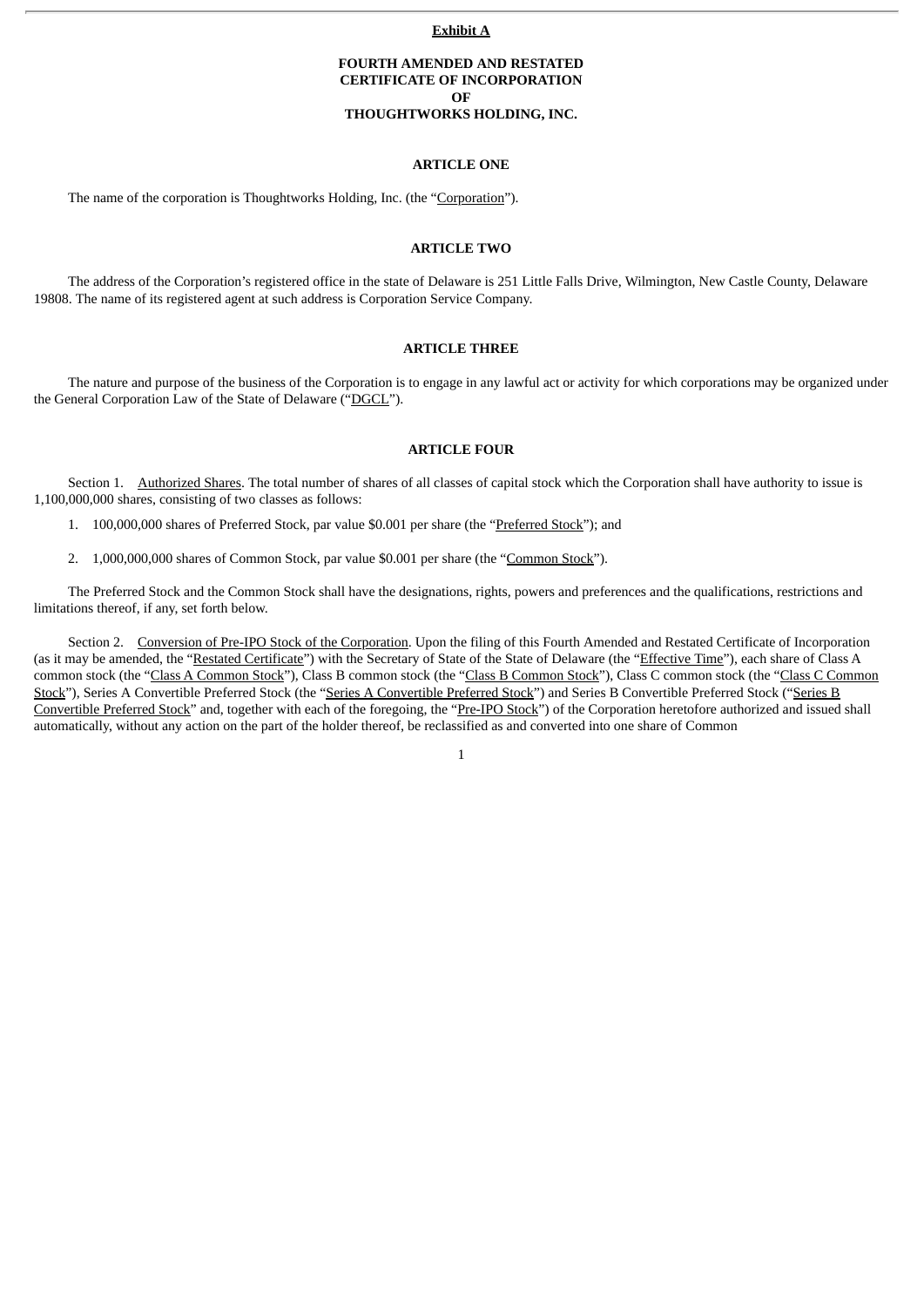Stock. Each certificate previously representing shares of Class A Common Stock, Class B Common Stock, Class C Common Stock, Series A Convertible Preferred Stock or Series B Convertible Preferred Stock, as applicable, outstanding immediately prior to the Effective Time shall represent from and after the Effective Time the number of shares of Common Stock equal to the number of shares of such Pre-IPO Stock, as applicable, shown on the face of such certificate, and such shares of Common Stock shall have the rights specified herein.

Section 3. Stock Split. Immediately following the Effective Time, every one share of Common Stock that is issued and outstanding or held by the Corporation as treasury stock at the Effective Time shall be subdivided into an aggregate of 43.5805262990466 fully paid, nonassessable shares of Common Stock (the "Stock Split"). The authorized number of shares, and par value per share, of the Common Stock shall not be affected by the Stock Split.

Section 4. Fractional Shares. No fractional shares of Common Stock will be issued in connection with the Stock Split. In lieu of fractional shares, the Corporation shall issue to each holder of fractional shares the nearest whole number of shares of Common Stock, rounded up, calculated on the basis of the aggregate number of shares of Common Stock held by such holder immediately after the Stock Split.

Section 5. Preferred Stock. The Board of Directors of the Corporation (the "Board of Directors") is authorized, subject to limitations prescribed by law, to provide, by resolution or resolutions for the issuance of shares of Preferred Stock in one or more series, and with respect to each series, to establish the number of shares to be included in each such series, and to fix the voting powers (if any), designations, powers, preferences, and relative, participating, optional or other special rights, if any, of the shares of each such series, and any qualifications, limitations or restrictions thereof. The powers (including voting powers), preferences, and relative, participating, optional and other special rights of each series of Preferred Stock and the qualifications, limitations or restrictions thereof, if any, may differ from those of any and all other series at any time outstanding. Subject to the rights of the holders of any series of Preferred Stock, the number of authorized shares of Preferred Stock may be increased or decreased (but not below the number of shares thereof then outstanding) by the approval of the Board of Directors and by the affirmative vote of the holders of a majority in voting power of the outstanding shares of capital stock of the Corporation entitled to vote generally in an election of directors, without the separate vote of the holders of the Preferred Stock as a class, irrespective of the provisions of Section 242(b)(2) of the DGCL.

## Section 6. Common Stock.

(a) Except as otherwise provided by the DGCL or this Restated Certificate and subject to the rights of holders of any series of Preferred Stock then outstanding, all of the voting power of the stockholders of the Corporation shall be vested in the holders of the Common Stock. Each share of Common Stock shall entitle the holder thereof to one vote for each share held by such holder on all matters voted upon by the stockholders of the Corporation; *provided*, *however*, that, except as otherwise required by law, holders of Common Stock, as such, shall not be entitled to vote on any amendment to this Restated Certificate (including any certificate of designation relating to any series of Preferred Stock) that relates solely to the terms of one or more outstanding series of Preferred Stock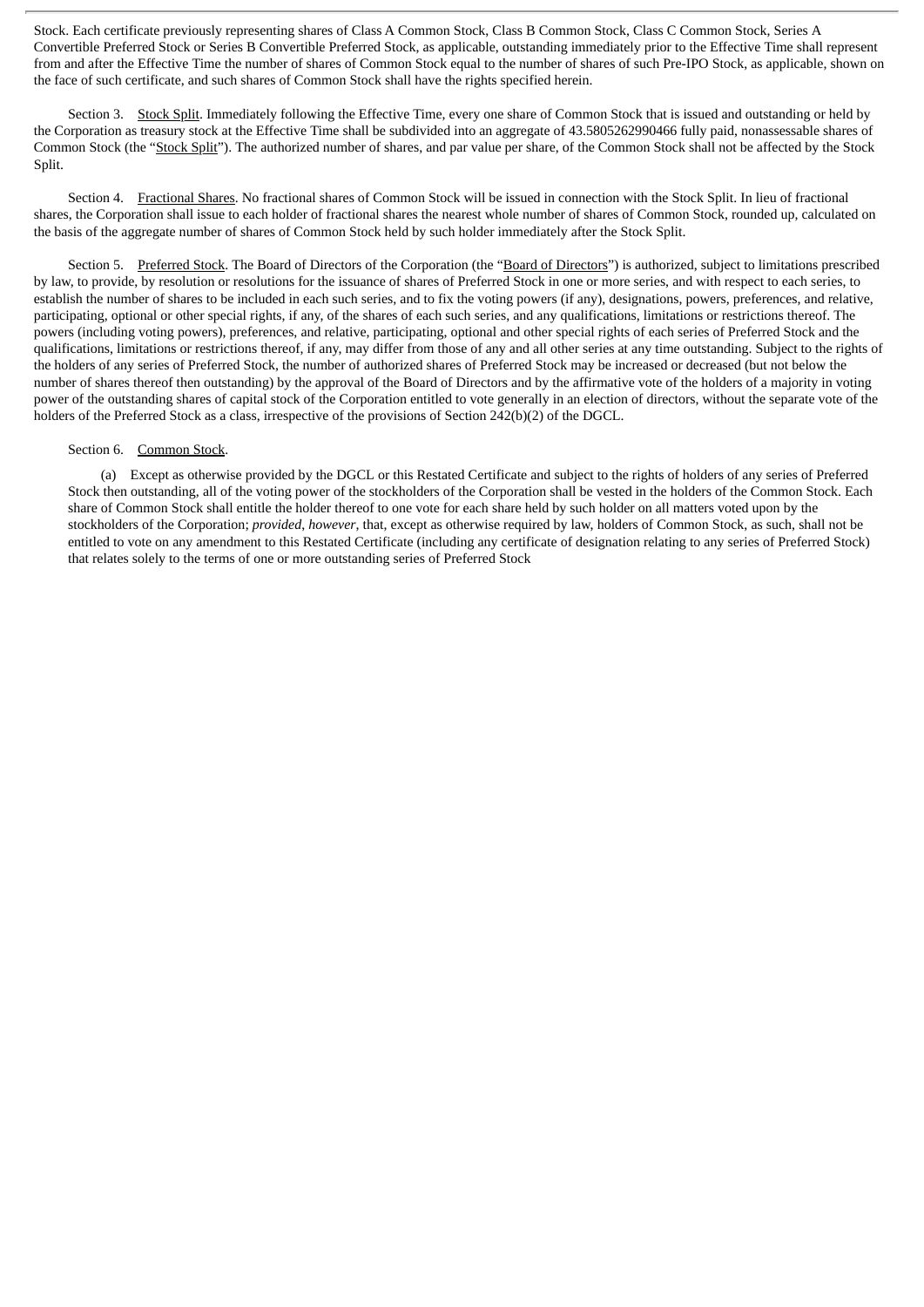if the holders of such affected series are entitled, either separately or together with the holders of one or more other such series, to vote thereon pursuant to this Restated Certificate (including any certificate of designation relating to any series of Preferred Stock) or pursuant to the DGCL.

(b) Except as otherwise required by law or expressly provided in this Restated Certificate, each share of Common Stock shall have the same powers, rights and privileges and shall rank equally, share ratably and be identical in all respects as to all matters.

(c) Subject to the rights of the holders of any series of Preferred Stock then outstanding and to the other provisions of applicable law and this Restated Certificate, holders of Common Stock shall be entitled to receive equally, on a per share basis, such dividends and other distributions in cash, securities or other property of the Corporation if, as and when declared thereon by the Board of Directors from time to time out of assets or funds of the Corporation legally available therefor.

(d) In the event of any liquidation, dissolution or winding up of the affairs of the Corporation, whether voluntary or involuntary, after payment or provision for payment of the Corporation's debts and any other payments required by law and amounts payable upon shares of Preferred Stock ranking senior to the shares of Common Stock upon such dissolution, liquidation or winding up, if any, the remaining net assets of the Corporation shall be distributed to the holders of shares of Common Stock and the holders of shares of any other class or series ranking equally with the shares of Common Stock upon such dissolution, liquidation or winding up, equally on a per share basis. Subject to the rights of the holders of any series of Preferred Stock then outstanding and to the other provisions of this Restated Certificate, a merger or consolidation of the Corporation with or into any other corporation or other entity, or a sale or conveyance of all or any part of the assets of the Corporation (which shall not in fact result in the liquidation of the Corporation and the distribution of assets to its stockholders) shall not be deemed to be a voluntary or involuntary liquidation or dissolution or winding up of the Corporation within the meaning of this paragraph (d).

(e) Subject to the rights of the holders of any series of Preferred Stock then outstanding and to the other provisions of this Restated Certificate no holder of shares of Common Stock or Preferred Stock shall be entitled to preemptive, subscription, conversion or redemption rights.

# **ARTICLE FIVE**

Section 1. Board of Directors. Except as otherwise provided in this Restated Certificate or the DGCL, the business and affairs of the Corporation shall be managed by or under the direction of the Board of Directors.

Section 2. Number of Directors. Subject to any rights of the holders of any class or series of Preferred Stock to elect additional directors under specified circumstances or otherwise, the number of directors which shall constitute the Board of Directors shall initially be nine (9) and thereafter, shall be fixed from time to time exclusively by resolution of the Board.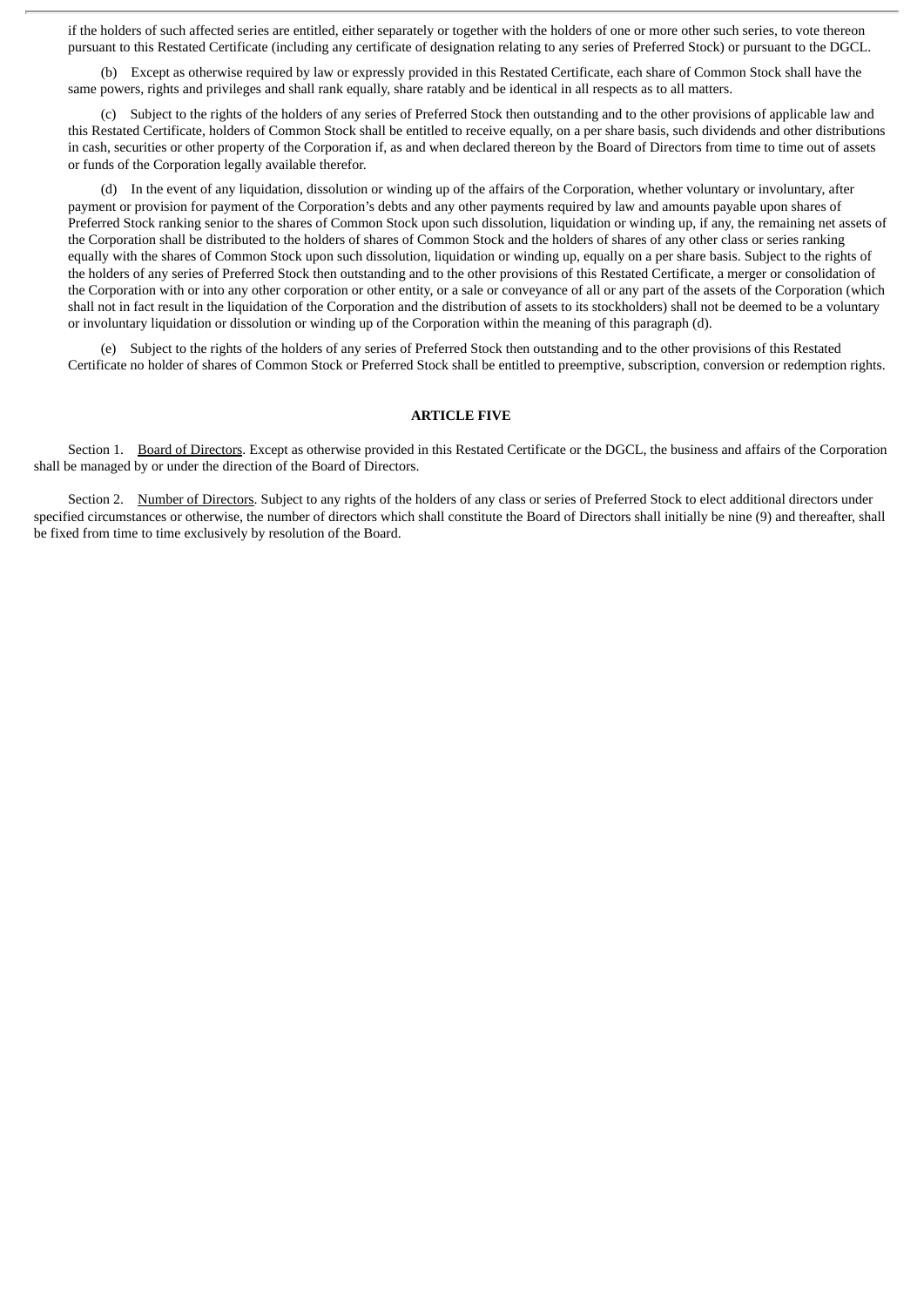Section 3. Classes of Directors. The directors of the Corporation, other than those who may be elected by the holders of any series of Preferred Stock, shall be divided into three classes, as nearly equal in number as possible, designated Class I, Class II and Class III.

Section 4. Election and Term of Office. Subject to the terms of that certain Director Nomination Agreement, dated on or about September 17, 2021 (as amended and/or restated or supplemented in accordance with its terms, the "Nomination Agreement"), by and among the Corporation and the investors named therein, as well as the rights of the holders of any series of Preferred Stock then outstanding, directors shall be elected by a plurality of the votes cast. The term of office of the initial Class I directors shall expire at the first annual meeting of stockholders following the date the Common Stock is first publicly traded (the "IPO Date"), the term of office of the initial Class II directors shall expire at the second succeeding annual meeting of stockholders after the IPO Date and the term of office of the initial Class III directors shall expire at the third succeeding annual meeting of the stockholders after the IPO Date. For the purposes hereof, the Board of Directors may assign directors already in office to Class I, Class II and Class III, in accordance with the terms of the Nomination Agreement. At each annual meeting of stockholders after the IPO Date, directors elected to replace those of a class whose terms expire at such annual meeting shall be elected to hold office until the third succeeding annual meeting after their election and until their respective successors shall have been duly elected and qualified. Each director shall hold office until the annual meeting of stockholders for the year in which such director's term expires and a successor is duly elected and qualified or until his or her earlier death, resignation or removal. Nothing in this Restated Certificate shall preclude a director from serving consecutive terms. Elections of directors need not be by written ballot unless the Bylaws of the Corporation (as amended and/or restated, the "Bylaws") shall so provide.

Section 5. Newly-Created Directorships and Vacancies. Subject to the rights of the holders of any series of Preferred Stock then outstanding and except as otherwise set forth in the Nomination Agreement, newly created directorships resulting from any increase in the authorized number of directors or any vacancies in the Board of Directors resulting from death, resignation, disqualification, removal from office or any other cause may be filled only by resolution of a majority of the directors then in office, although less than a quorum, or by a sole remaining director, and may not be filled in any other manner. A director elected or appointed to fill a vacancy shall serve for the unexpired term of his or her predecessor in office and until his or her successor is elected and qualified or until his or her earlier death, resignation or removal. A director elected or appointed to fill a position resulting from an increase in the number of directors shall hold office until the next election of the class for which such director shall have been elected or appointed and until his or her successor is elected and qualified, or until his or her earlier death, resignation or removal. No decrease in the authorized number of directors shall shorten the term of any incumbent director.

Section 6. Removal and Resignation of Directors. Subject to the rights of the holders of any series of Preferred Stock then outstanding and notwithstanding any other provision of this Restated Certificate, (i) prior to the first date (the "Trigger Date") on which funds advised by Apax Partners, L.L.P. (the "Sponsor") and its Affiliated Companies (as defined herein) cease to beneficially own in the aggregate (directly or indirectly) 50% or more of the voting power of the then outstanding shares of capital stock of the Corporation then entitled to vote generally in the election of directors ("Voting Stock"), (A) any director nominated or designated for nomination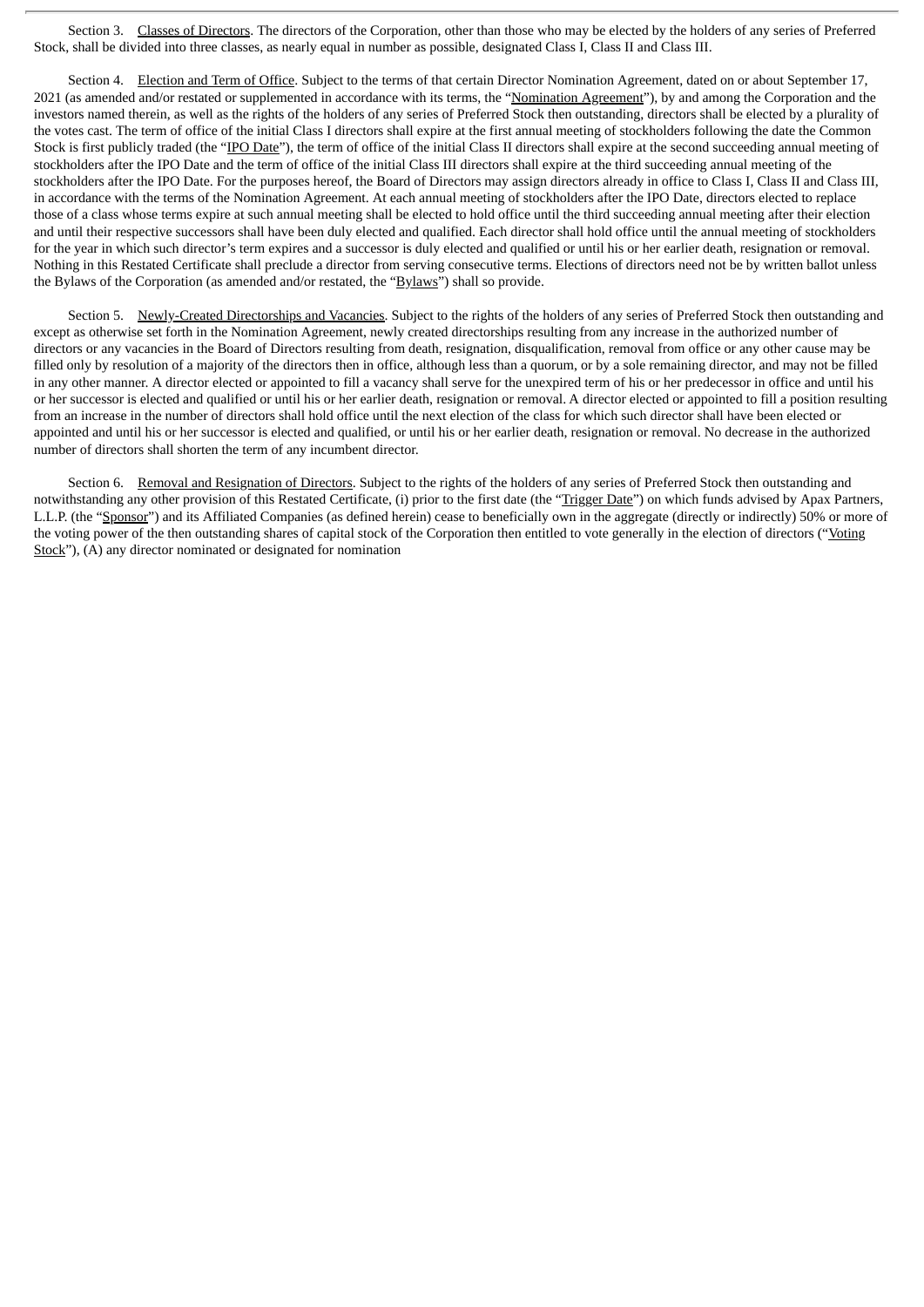by the Sponsor may be removed with or without cause upon the affirmative vote of stockholders representing at least a majority of the voting power of the then outstanding shares of Voting Stock, voting together as a single class and (B) any director who was not nominated or designated for nomination by the Sponsor may only be removed for cause and only upon the affirmative vote of stockholders representing at least sixty-six and two-thirds percent (662⁄3%) of the voting power of the then outstanding shares of Voting Stock, at a meeting of the Corporation's stockholders called for that purpose and (ii) on and after the Trigger Date, directors may only be removed for cause and only upon the affirmative vote of stockholders representing at least sixty-six and two-thirds percent (662⁄3%) of the voting power of the then outstanding shares of Voting Stock, at a meeting of the Corporation's stockholders called for that purpose. Any director may resign at any time upon notice to the Corporation.

Section 7. Rights of Holders of Preferred Stock. During any period when the holders of any series of Preferred Stock, voting separately as a series or together with one or more series, have the right to elect additional directors, then upon commencement and for the duration of the period during which such right continues: (i) the then otherwise total authorized number of directors of the Corporation shall automatically be increased by such specified number of directors, and the holders of such Preferred Stock shall be entitled to elect the additional directors so provided for or fixed pursuant to said provisions, and (ii) each such additional director shall serve until such director's successor shall have been duly elected and qualified, or until such director's right to hold such office terminates pursuant to said provisions, whichever occurs earlier, subject to his or her earlier death, resignation, disqualification or removal. Except as otherwise provided by the Board of Directors in the resolution or resolutions establishing such series, whenever the holders of any series of Preferred Stock having such right to elect additional directors are divested of such right pursuant to the provisions of such stock, the terms of office of all such additional directors elected by the holders of such stock, or elected to fill any vacancies resulting from the death, resignation, disqualification or removal of such additional directors, shall forthwith terminate (in which case each such director thereupon shall cease to be qualified as, and shall cease to be, a director) and the total authorized number of directors of the Corporation shall automatically be reduced accordingly.

Section 8. Advance Notice. Advance notice of stockholder nominations for the election of directors and of business to be brought by stockholders before any meeting of the stockholders of the Corporation shall be given in the manner provided in the Bylaws.

## **ARTICLE SIX**

#### Section 1. Limitation of Liability.

(a) To the fullest extent permitted by the DGCL as it now exists or may hereafter be amended, no director of the Corporation shall be liable to the Corporation or its stockholders for monetary damages arising from a breach of fiduciary duty as a director.

(b) Any amendment, repeal or modification of the foregoing paragraph shall not adversely affect any right or protection of a director of the Corporation existing at the time of such amendment, repeal or modification with respect to any act, omission or other matter occurring prior to such amendment, repeal or modification.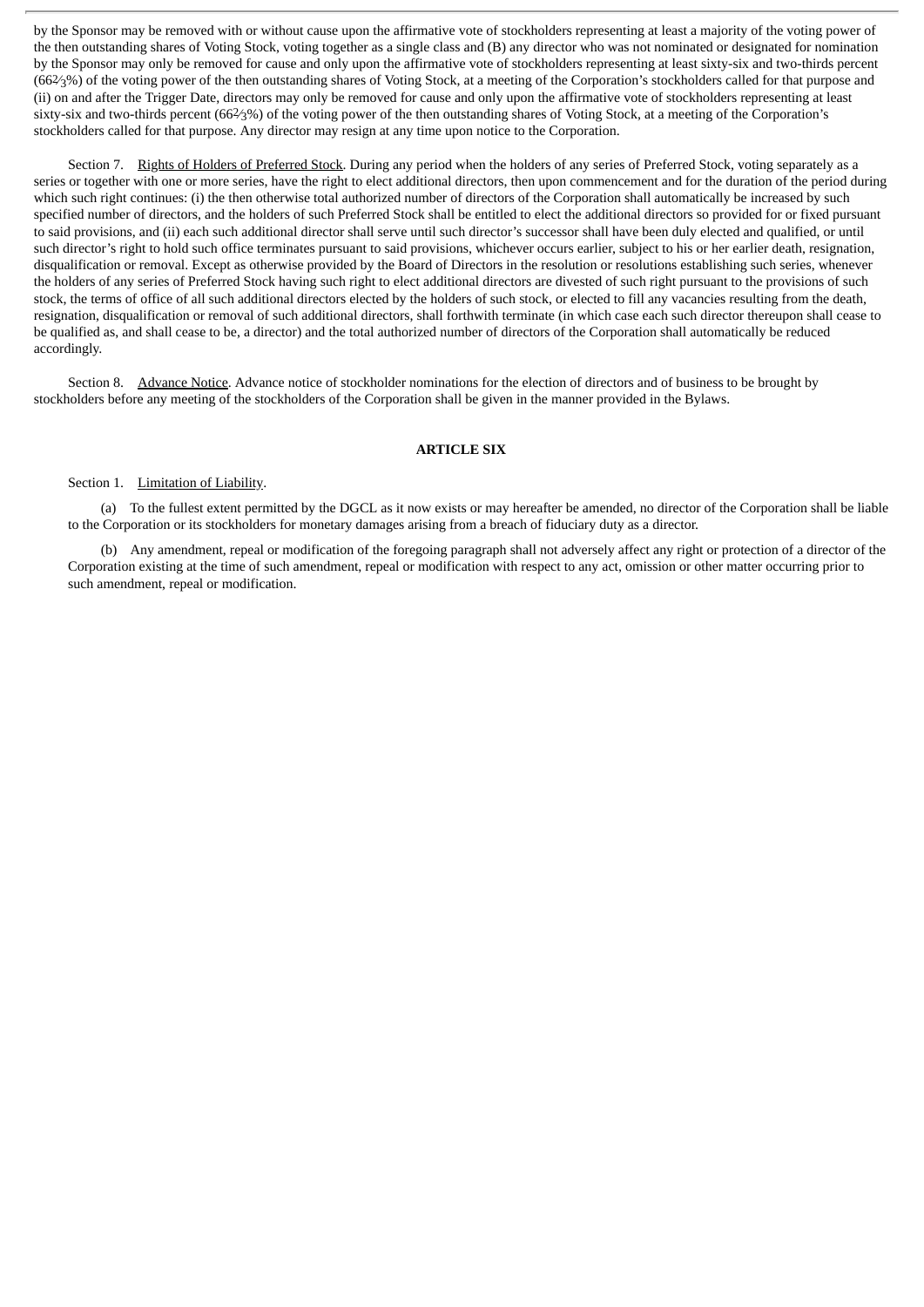## **ARTICLE SEVEN**

Section 1. Action by Written Consent. Prior to the first date (the "Stockholder Consent Trigger Date") on which the Sponsor and its Affiliated Companies (as defined herein) cease to beneficially own in the aggregate (directly or indirectly) at least 50% of the Voting Stock, any action which is required or permitted to be taken by the Corporation's stockholders may be taken without a meeting, without prior notice and without a vote if a consent or consents in writing, setting forth the action so taken, is signed by the holders of outstanding stock having not less than the minimum number of votes that would be necessary to authorize or take such action at a meeting at which all shares of the Corporation's stock entitled to vote thereon were present and voted. From and after the Stockholder Consent Trigger Date, any action required or permitted to be taken by the Corporation's stockholders may be taken only at a duly called annual or special meeting of the Corporation's stockholders and the power of stockholders to consent without a meeting is specifically denied; provided, however, that any action required or permitted to be taken by the holders of Preferred Stock, voting separately as a series or separately as a class with one or more other such series, may be taken without a meeting, without prior notice and without a vote, unless expressly prohibited in the resolutions creating such series of Preferred Stock.

Section 2. Special Meetings of Stockholders. Subject to the rights of the holders of any series of Preferred Stock then outstanding and to the requirements of applicable law, special meetings of stockholders of the Corporation may be called only (i) by or at the direction of the Chairman of the Board of Directors or by the Board of Directors pursuant to a written resolution adopted by the affirmative vote of the majority of the total number of directors that the Corporation would have if there were no vacancies or (ii) prior to the Stockholder Consent Trigger Date, by the Chairman of the Board of Directors at the written request of the Sponsor in the manner provided for in the Bylaws. Any business transacted at any special meeting of stockholders shall be limited to the purpose or purposes stated in the notice of the meeting.

#### **ARTICLE EIGHT**

Section 1. Certain Acknowledgments. In recognition and anticipation that (i) certain of the directors, partners, principals, officers, members, managers and/or employees of the Sponsor or its Affiliated Companies (as defined below) may serve as directors or officers of the Corporation and (ii) the Sponsor and its Affiliated Companies engage and may continue to engage in the same or similar activities or related lines of business as those in which the Corporation, directly or indirectly, may engage and/or other business activities that overlap with or compete with those in which the Corporation, directly or indirectly, may engage, and (iii) that the Corporation and its Affiliated Companies may engage in material business transactions with the Sponsor and its Affiliated Companies, and that the Corporation is expected to benefit therefrom, the provisions of this ARTICLE EIGHT are set forth to regulate and define the conduct of certain affairs of the Corporation as they may involve the Sponsor and/or its Affiliated Companies and/or their respective directors, partners, principals, officers, members, managers and/or employees, including any of the foregoing who serve as officers or directors of the Corporation (collectively, the "Exempted Persons"), and the powers, rights, duties and liabilities of the Corporation and its officers, directors and stockholders in connection therewith. As used in this Restated Certificate, "Affiliated Companies" shall mean (a) in respect of the Sponsor, any entity that controls, is controlled by or under common control with the Sponsor (other than the Corporation and any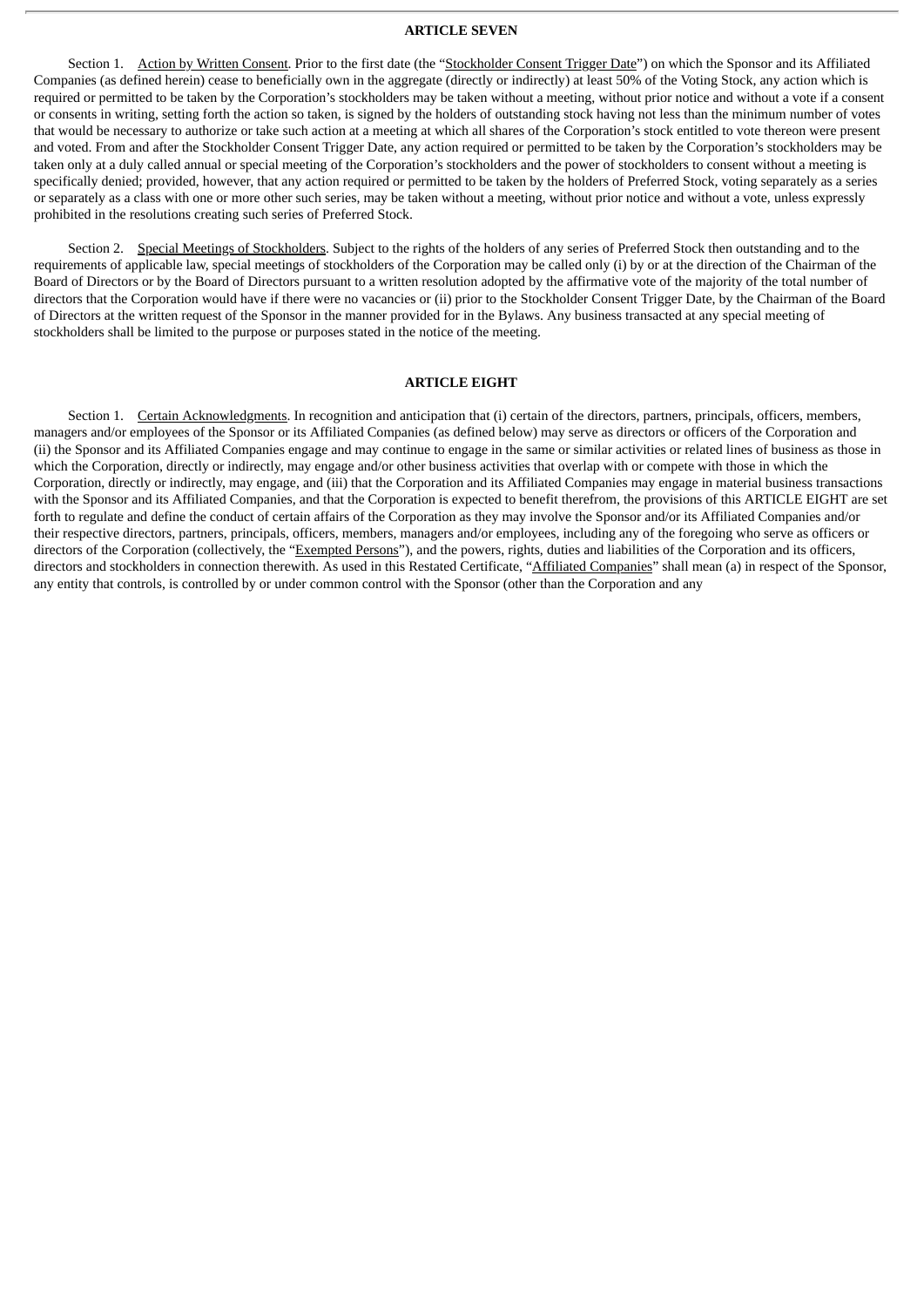company that is controlled by the Corporation) and any investment entities managed by the Sponsor or any of its Affiliated Companies (as general partner, sole member or otherwise) and (b) in respect of the Corporation, any entity controlled by the Corporation.

Section 2. Competition and Corporate Opportunities. To the fullest extent permitted by applicable law, none of the Sponsor, its Affiliated Companies or any of the Exempted Persons shall have any fiduciary duty to refrain from engaging directly or indirectly in the same or similar business activities or lines of business as the Corporation or any of its Affiliated Companies, and none of the Sponsor, its Affiliated Companies or any of the Exempted Persons shall be liable to the Corporation or its stockholders for breach of any fiduciary or other duty (whether contractual or otherwise) solely by reason of any such activities of the Sponsor, its Affiliated Companies or any of the Exempted Persons. To the fullest extent permitted by applicable law, the Corporation, on behalf of itself and its Affiliated Companies, renounces any interest or expectancy of the Corporation and its Affiliated Companies in, or in being offered an opportunity to participate in, business opportunities that are from time to time presented to the Sponsor, its Affiliated Companies or any of the Exempted Persons, even if the opportunity is one that the Corporation or its Affiliated Companies might reasonably be deemed to have pursued or had the ability or desire to pursue if granted the opportunity to do so, and the Sponsor, its Affiliated Companies and the Exempted Persons shall have no duty to communicate or offer such business opportunity to the Corporation or its Affiliated Companies and, to the fullest extent permitted by applicable law, shall not be liable to the Corporation, any of its Affiliated Companies or its stockholders for breach of any fiduciary or other duty (whether contractual or otherwise), as a director, officer or stockholder of the Corporation solely, by reason of the fact that the Sponsor, its Affiliated Companies or any such Exempted Person pursues or acquires such business opportunity, sells, assigns, transfers or directs such business opportunity to another person or fails to present such business opportunity, or information regarding such business opportunity, to the Corporation or any of its Affiliated Companies. For the avoidance of doubt, the Sponsor, its Affiliated Companies and the Exempted Persons shall, to the fullest extent permitted by law, have the right to, and shall have no duty (whether contractual or otherwise) not to, directly or indirectly: (A) engage in the same, similar or competing business activities or lines of business as the Corporation or its Affiliated Companies, (B) do business with any client or customer of the Corporation or its Affiliated Companies, or (C) make investments in competing businesses of the Corporation or its Affiliated Companies, and such acts shall not be deemed wrongful or improper. Notwithstanding anything to the contrary in this Section 2, the Corporation does not renounce any interest or expectancy it may have in any business opportunity that is expressly offered to any Exempted Person solely in his or her capacity as a director or officer of the Corporation.

Section 3. Certain Matters Deemed Not Corporate Opportunities. In addition to and notwithstanding the foregoing provisions of this ARTICLE EIGHT, a corporate opportunity shall not be deemed to be a potential corporate opportunity for the Corporation if it is a business opportunity the Corporation is not financially able or contractually permitted or legally able to undertake, or that is, from its nature, not in the line of the Corporation's business or is of no practical advantage to it or that is one in which the Corporation has no interest or reasonable expectancy.

Section 4. Amendment of this Article. Notwithstanding anything to the contrary elsewhere contained in this Restated Certificate, subject to the rights of the holders of any series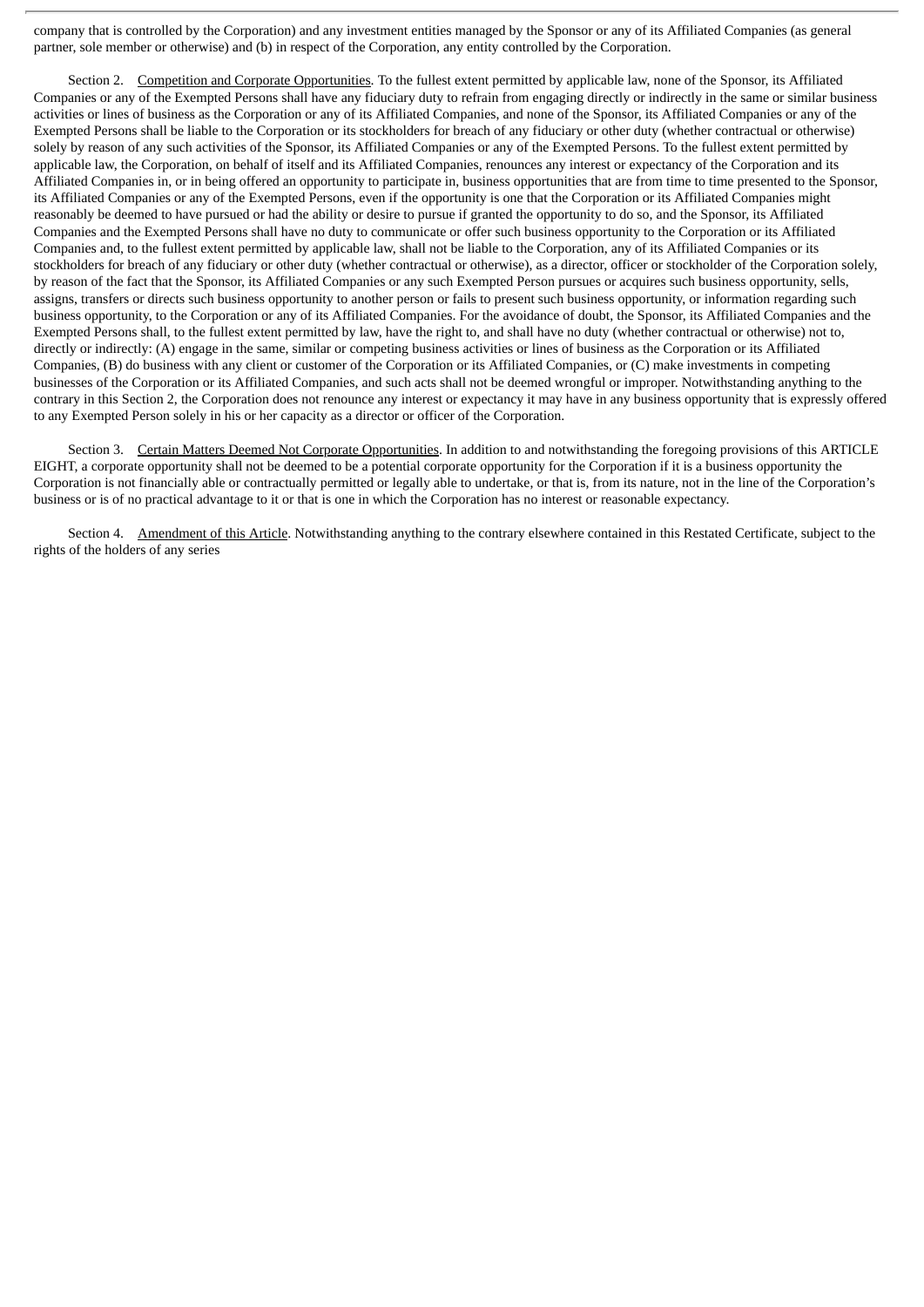of Preferred Stock then outstanding, and in addition to any vote required by applicable law, the affirmative vote of the holders of at least eighty percent (80%) of the voting power of the then outstanding shares of Voting Stock, voting together as a single class, shall be required to alter, amend or repeal, or to adopt any provision inconsistent with, this ARTICLE EIGHT; *provided however*, that, to the fullest extent permitted by law, neither the alteration, amendment or repeal of this ARTICLE EIGHT nor the adoption of any provision of this Restated Certificate inconsistent with this ARTICLE EIGHT shall apply to or have any effect on the liability or alleged liability of any Exempted Person for or with respect to any activities or opportunities which such Exempted Person becomes aware prior to such alteration, amendment, repeal or adoption.

Section 5. Deemed Notice. Any person or entity purchasing or otherwise acquiring or holding any interest in any shares of the Corporation shall be deemed to have notice of and to have consented to the provisions of this ARTICLE EIGHT.

## **ARTICLE NINE**

Section 1. Section 203 of the DGCL. The Corporation expressly elects not to be subject to the provisions of Section 203 of the DGCL.

Section 2. Business Combinations with Interested Stockholders. Notwithstanding any other provision in this Restated Certificate to the contrary, the Corporation shall not engage in any Business Combination (as defined hereinafter), at any point in time at which the Common Stock is registered under Section 12(b) or 12(g) of the Exchange Act of 1934, as amended (the "Exchange Act"), with any Interested Stockholder (as defined hereinafter) for a period of three years following the time that such stockholder became an Interested Stockholder, unless:

(a) prior to such time the Board of Directors approved either the Business Combination or the transaction which resulted in such stockholder becoming an Interested Stockholder;

(b) upon consummation of the transaction which resulted in such stockholder becoming an Interested Stockholder, such stockholder owned at least eighty-five percent (85%) of the Voting Stock of the Corporation outstanding at the time the transaction commenced, excluding for purposes of determining the Voting Stock outstanding (but not the outstanding Voting Stock owned by such Interested Stockholder) those shares owned (i) by Persons (as defined hereinafter) who are directors and also officers of the Corporation and (ii) employee stock plans of the Corporation in which employee participants do not have the right to determine confidentially whether shares held subject to the plan will be tendered in a tender or exchange offer; or

(c) at or subsequent to such time, the Business Combination is approved by the Board of Directors and authorized at an annual or special meeting of stockholders, and not by written consent, by the affirmative vote of at least sixty-six and two-thirds percent (662/3%) of the outstanding Voting Stock which is not owned by such Interested Stockholder.

Section 3. Exceptions to Prohibition on Interested Stockholder Transactions. The restrictions contained in this ARTICLE NINE shall not apply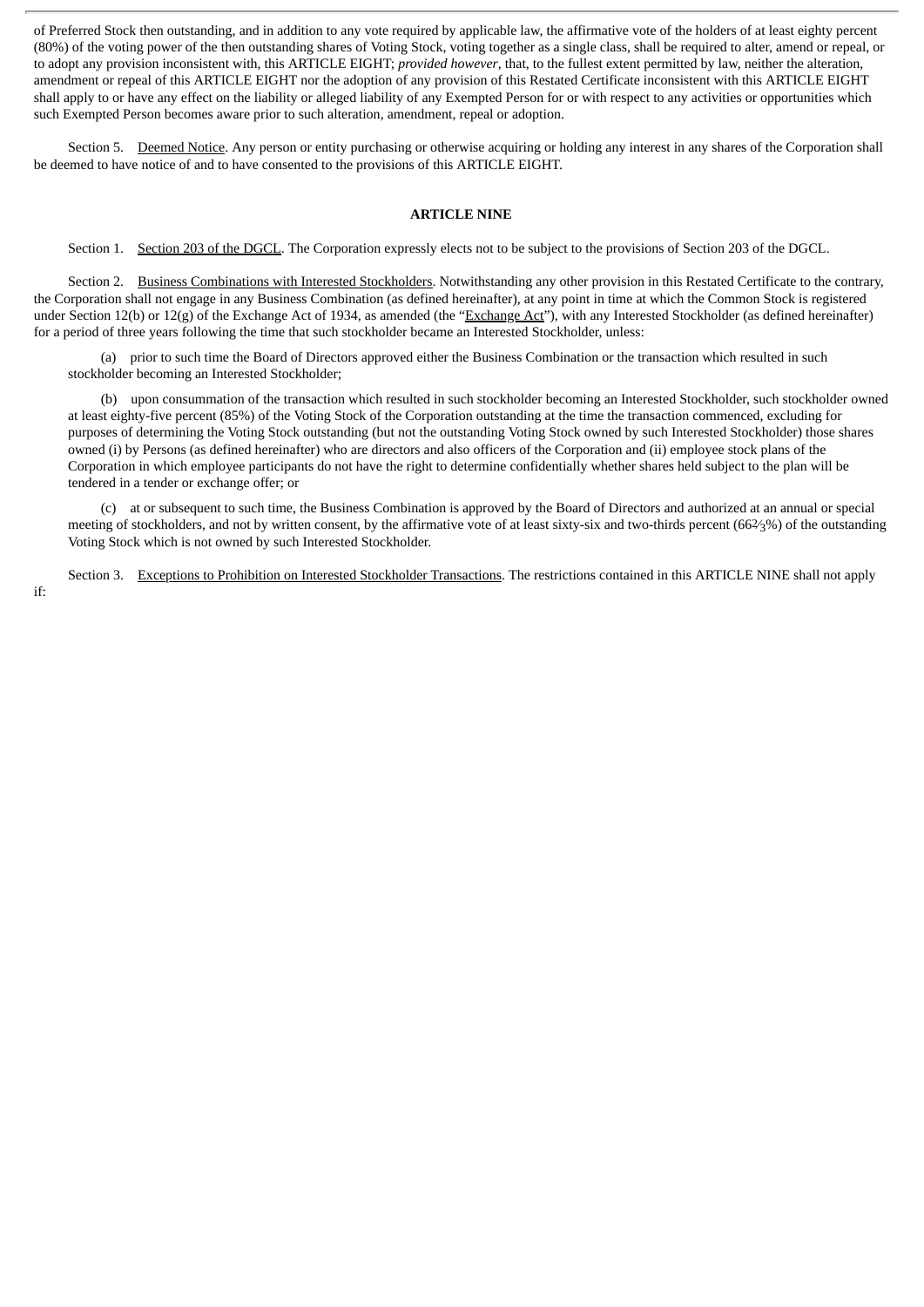(a) a stockholder becomes an Interested Stockholder inadvertently and (i) as soon as practicable divests itself of ownership of sufficient shares so that the stockholder ceases to be an Interested Stockholder; and (ii) would not, at any time within the three- year period immediately prior to a Business Combination between the Corporation and such stockholder, have been an Interested Stockholder but for the inadvertent acquisition of ownership; or

(b) the Business Combination is proposed prior to the consummation or abandonment of and subsequent to the earlier of the public announcement or the notice required hereunder of a proposed transaction which (i) constitutes one of the transactions described in the second sentence of this Section 3(b) of ARTICLE NINE; (ii) is with or by a Person who either was not an Interested Stockholder during the previous three years or who became an Interested Stockholder with the approval of the Board of Directors; and (iii) is approved or not opposed by a majority of the directors then in office (but not less than one) who were directors prior to any Person becoming an Interested Stockholder during the previous three years or were recommended for election or elected to succeed such directors by a majority of such directors. The proposed transactions referred to in the preceding sentence are limited to (x) a merger or consolidation of the Corporation (except for a merger in respect of which, pursuant to Section 251(f) of the DGCL, no vote of the stockholders of the Corporation is required); (y) a sale, lease, exchange, mortgage, pledge, transfer or other disposition (in one transaction or a series of transactions), whether as part of a dissolution or otherwise, of assets of the Corporation or of any direct or indirect majority-owned subsidiary of the Corporation (other than to any direct or indirect wholly-owned subsidiary or to the Corporation) having an aggregate market value equal to fifty percent (50%) or more of either that aggregate market value of all of the assets of the Corporation determined on a consolidated basis or the aggregate market value of all the outstanding Stock (as defined hereinafter) of the Corporation; or (z) a proposed tender or exchange offer for fifty percent (50%) or more of the outstanding Voting Stock of the Corporation. The Corporation shall give not less than 20 days' notice to all Interested Stockholders prior to the consummation of any of the transactions described in clause (x) or (y) of the second sentence of this Section 3(b) of ARTICLE NINE.

Section 4. Definitions. As used in this ARTICLE NINE only, and unless otherwise provided by the express terms of this ARTICLE NINE, the following terms shall have the meanings ascribed to them as set forth in this Section 4 and, to the extent such terms are defined elsewhere in this Restated Certificate, such definitions shall not apply to this Article NINE:

(a) "Affiliate" means a Person that directly, or indirectly through one or more intermediaries, controls, or is controlled by, or is under common control with, another Person;

(b) "Associate," when used to indicate a relationship with any Person, means: (i) any corporation, partnership, unincorporated association or other entity of which such Person is a director, officer or general partner or is, directly or indirectly, the owner of twenty percent (20%) or more of any class of Voting Stock; (ii) any trust or other estate in which such Person has at least a twenty percent (20%) beneficial interest or as to which such Person serves as trustee or in a similar fiduciary capacity; and (iii) any relative or spouse of such Person, or any relative of such spouse, who has the same residence as such Person;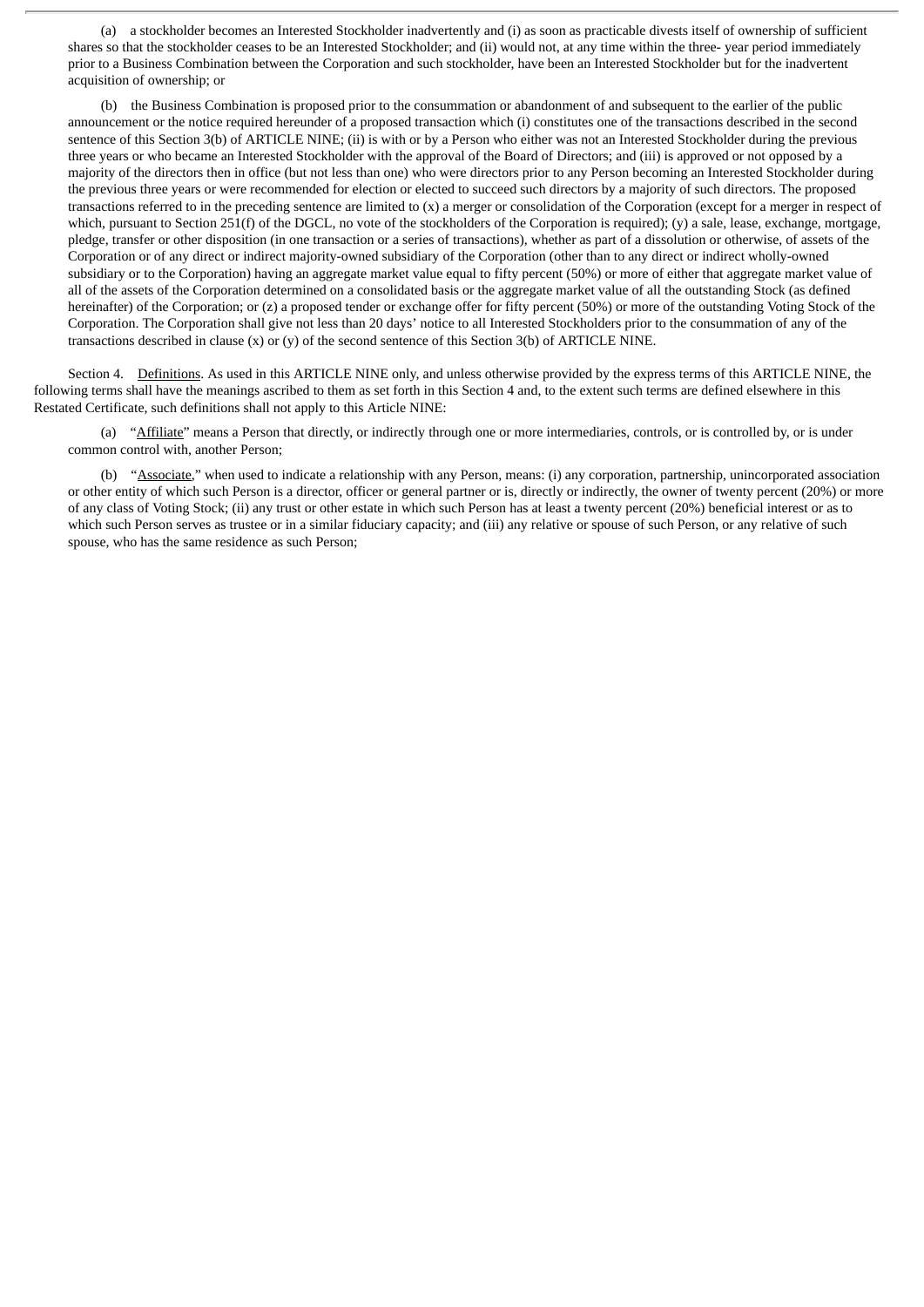## (c) "Business Combination" means:

(i) any merger or consolidation of the Corporation or any direct or indirect majority-owned subsidiary of the Corporation with (A) the Interested Stockholder, or (B) any other corporation, partnership, unincorporated association or entity if the merger or consolidation is caused by the Interested Stockholder and as a result of such merger or consolidation Section 2 of this ARTICLE NINE is not applicable to the surviving entity;

(ii) any sale, lease, exchange, mortgage, pledge, transfer or other disposition (in one transaction or a series of transactions), except proportionately as a stockholder of the Corporation, to or with the Interested Stockholder, whether as part of a dissolution or otherwise, of assets of the Corporation or of any direct or indirect majority-owned subsidiary of the Corporation which assets have an aggregate market value equal to ten percent (10%) or more of either the aggregate market value of all the assets of the Corporation determined on a consolidated basis or the aggregate market value of all the outstanding Stock of the Corporation;

(iii) any transaction which results in the issuance or transfer by the Corporation or by any direct or indirect majority-owned subsidiary of the Corporation of any Stock of the Corporation or of such subsidiary to the Interested Stockholder, except: (A) pursuant to the exercise, exchange or conversion of securities exercisable for, exchangeable for or convertible into Stock of the Corporation or any such subsidiary which securities were outstanding prior to the time that the Interested Stockholder became such; (B) pursuant to a merger under Section 251(g) of the DGCL; (C) pursuant to a dividend or distribution paid or made, or the exercise, exchange or conversion of securities exercisable for, exchangeable for or convertible into Stock of the Corporation or any such subsidiary which security is distributed, pro rata to all holders of a class or series of Stock of the Corporation subsequent to the time the Interested Stockholder became such; (D) pursuant to an exchange offer by the Corporation to purchase Stock made on the same terms to all holders of such Stock; or (E) any issuance or transfer of Stock by the Corporation; *provided however*, that in no case under items (C)-(E) of this Section 4(c)(iii) of ARTICLE NINE shall there be an increase in the Interested Stockholder's proportionate share of the Stock of any class or series of the Corporation or of the Voting Stock of the Corporation;

(iv) any transaction involving the Corporation or any direct or indirect majority-owned subsidiary of the Corporation which has the effect, directly or indirectly, of increasing the proportionate share of the Stock of any class or series, or securities convertible into the Stock of any class or series, of the Corporation or of any such subsidiary which is owned by the Interested Stockholder, except as a result of immaterial changes due to fractional share adjustments or as a result of any purchase or redemption of any shares of Stock not caused, directly or indirectly, by the Interested Stockholder; or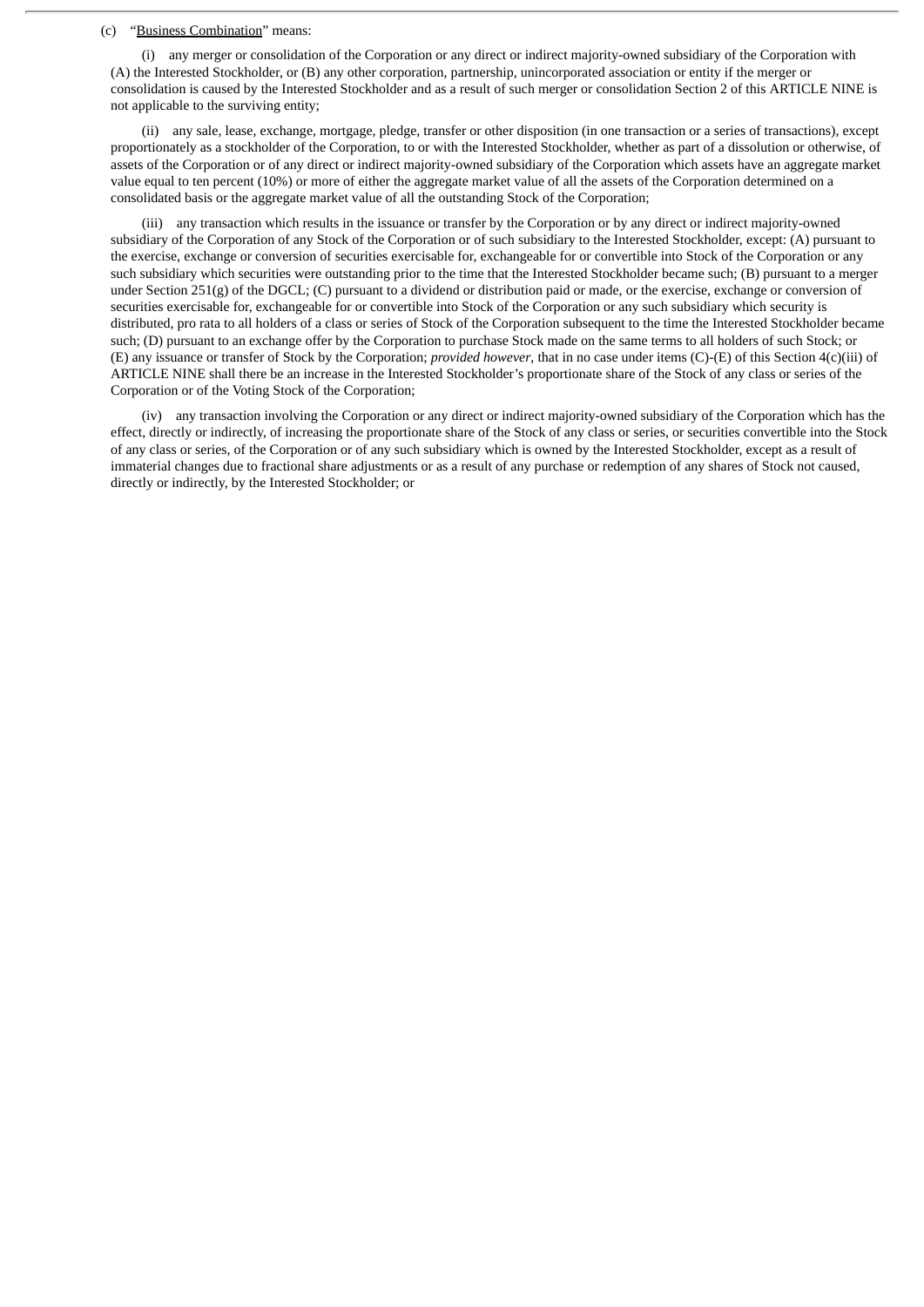(v) any receipt by the Interested Stockholder of the benefit, directly or indirectly (except proportionately as a stockholder of the Corporation), of any loans, advances, guarantees, pledges or other financial benefits (other than those expressly permitted in Sections 4(c) (i)-(iv) of ARTICLE NINE) provided by or through the Corporation or any direct or indirect majority-owned subsidiary of the Corporation;

(d) "control," including the terms "controlling," "controlled by" and "under common control with," means the possession, directly or indirectly, of the power to direct or cause the direction of the management and policies of a Person, whether through the ownership of Voting Stock, by contract or otherwise. A Person who is the owner of twenty percent (20%) or more of the outstanding Voting Stock of any corporation, partnership, unincorporated association or other entity shall be presumed to have control of such entity, in the absence of proof by a preponderance of the evidence to the contrary; notwithstanding the foregoing, a presumption of control shall not apply where such Person holds Voting Stock, in good faith and not for the purpose of circumventing this ARTICLE NINE, as an agent, bank, broker, nominee, custodian or trustee for one or more owners who do not individually or as a group (as such term is used in Rule 13d-5 under the Securities Exchange Act of 1934, as such Rule is in effect as of the date of this Restated Certificate) have control of such entity;

(e) "Interested Stockholder" means any Person (other than the Corporation and any direct or indirect majority-owned subsidiary of the Corporation) that (i) is the owner of fifteen percent (15%) or more of the outstanding Voting Stock of the Corporation, or (ii) is an Affiliate or Associate of the Corporation and was the owner of fifteen percent (15%) or more of the outstanding Voting Stock of the Corporation at any time within the three-year period immediately prior to the date on which it is sought to be determined whether such Person is an Interested Stockholder, and the affiliates and associates of such Person. Notwithstanding anything in this ARTICLE NINE to the contrary, the term "Interested Stockholder" shall not include: (x) the Sponsor or any of its Affiliated Companies, any direct or indirect transferees of the Sponsor or any of its Affiliated Companies, or any other Person with whom any of the foregoing are acting as a group or in concert for the purpose of acquiring, holding, voting or disposing of shares of Stock of the Corporation, (y) any Person who would otherwise be an Interested Stockholder either in connection with or because of a transfer, sale, assignment, conveyance, hypothecation, encumbrance, or other disposition of five percent (5%) or more of the outstanding Voting Stock of the Corporation (in one transaction or a series of transactions) by the Sponsor or any of its affiliates or associates to such Person; *provided*, *however*, that such Person was not an Interested Stockholder prior to such transfer, sale, assignment, conveyance, hypothecation, encumbrance, or other disposition; or (z) any Person whose ownership of shares in excess of the fifteen percent (15%) limitation set forth herein is the result of action taken solely by the Corporation, *provided that*, for purposes of this clause (z) only, such Person shall be an Interested Stockholder if thereafter such Person acquires additional shares of Voting Stock of the Corporation, except as a result of further action by the Corporation not caused, directly or indirectly, by such Person;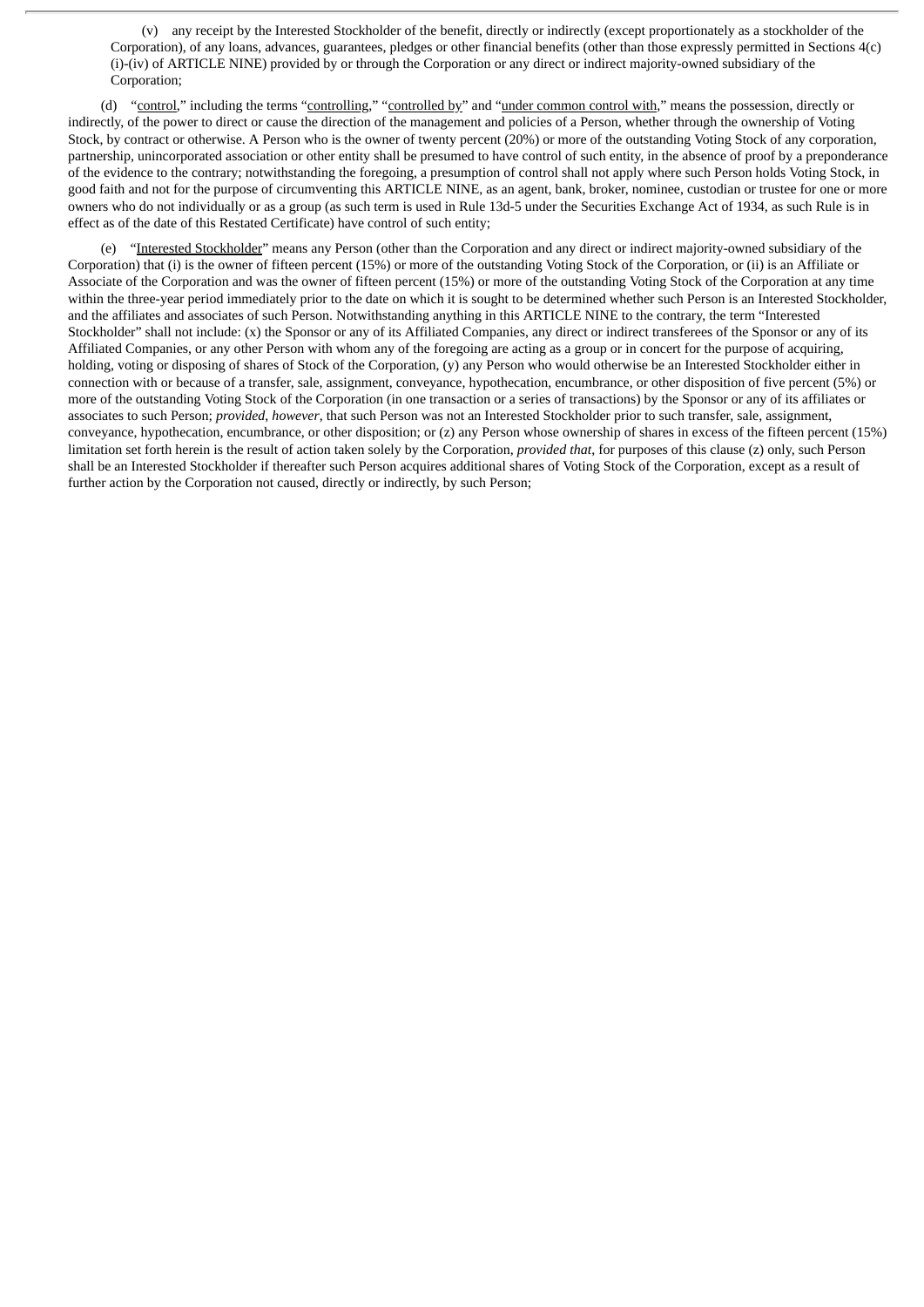(f) "Owner," including the terms "own" and "owned," when used with respect to any Stock, means a Person that individually or with or through any of its Affiliates or Associates beneficially owns such Stock, directly or indirectly; or has (A) the right to acquire such Stock (whether such right is exercisable immediately or only after the passage of time) pursuant to any agreement, arrangement or understanding, or upon the exercise of conversion rights, exchange rights, warrants or options, or otherwise; *provided*, *however*, that a Person shall not be deemed the owner of Stock tendered pursuant to a tender or exchange offer made by such Person or any of such Person's Affiliates or Associates until such tendered Stock is accepted for purchase or exchange; or (B) the right to vote such Stock pursuant to any agreement, arrangement or understanding; *provided*, *however*, that a Person shall not be deemed the owner of any Stock because of such Person's right to vote such Stock if the agreement, arrangement or understanding to vote such Stock arises solely from a revocable proxy or consent given in response to a proxy or consent solicitation made to 10 or more Persons; or (C) has any agreement, arrangement or understanding for the purpose of acquiring, holding, voting (except voting pursuant to a revocable proxy or consent as described in (B) of this Section 4(f) of ARTICLE NINE), or disposing of such Stock with any other Person that beneficially owns, or whose affiliates or associates beneficially own, directly or indirectly, such Stock; *provided*, that, for the purpose of determining whether a Person is an Interested Stockholder, the Voting Stock of the Corporation deemed to be outstanding shall include Stock deemed to be owned by the Person through application of this definition of "owned" but shall not include any other unissued Stock of the Corporation which may be issuable pursuant to any agreement, arrangement or understanding, or upon exercise of conversion rights, warrants or options, or otherwise;

 $(g)$  "Person" means any individual, corporation, partnership, unincorporated association or other entity;

(h) "Stock" means, with respect to any corporation, any capital stock of such corporation and, with respect to any other entity, any equity interest of such entity; and

(i) "Voting Stock" means, with respect to any corporation, Stock of any class or series entitled to vote generally in the election of directors and, with respect to any entity that is not a corporation, any equity interest entitled to vote generally in the election of the governing body of such entity. Every reference to a percentage of Voting Stock shall refer to such percentage of the votes of such Voting Stock.

## **ARTICLE TEN**

Section 1. Amendments to the Bylaws. Subject to the rights of holders of any series of Preferred Stock then outstanding, in furtherance and not in limitation of the powers conferred by law, prior to the first date (the "Amendment Trigger Date") on which the Sponsor ceases to beneficially own in the aggregate (directly or indirectly) at least 50% of the Voting Stock, the Bylaws may be amended, altered or repealed and new bylaws made by (i) the Board or (ii) in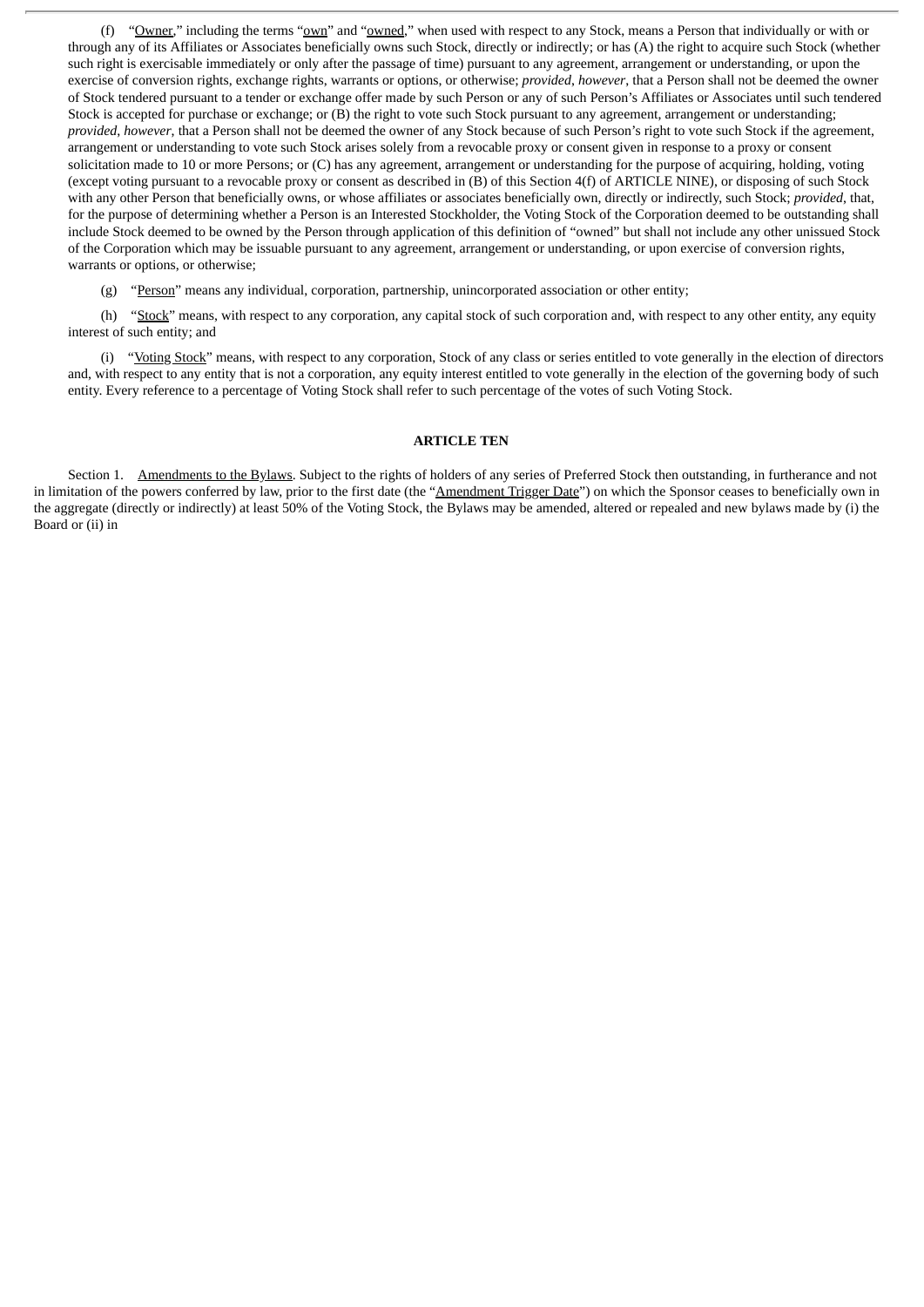addition to any of the holders of any class or series of capital stock of the Corporation required herein (including any certificate of designation relating to any series of Preferred Stock), the Bylaws or applicable law, the affirmative vote of the holders of at least a majority of the voting power of the then outstanding Voting Stock, voting together as a single class. On and after the Amendment Trigger Date, the Bylaws may be amended, altered or repealed and new bylaws made by (i) the Board or (ii) in addition to any of the holders of any class or series of capital stock of the Corporation required herein (including any certificate of designation relating to any series of Preferred Stock), the Bylaws or applicable law, the affirmative vote of the holders of at least sixty-six and two-thirds percent (662⁄3%) of the voting power of the then outstanding Voting Stock, voting together as a single class.

Section 2. Amendments to this Restated Certificate. Subject to the rights of holders of any series of Preferred Stock then outstanding, notwithstanding any other provision of this Restated Certificate or the Bylaws, and in addition to any affirmative vote of the holders of any particular class or series of the capital stock required by law, this Restated Certificate or otherwise, no provision of ARTICLE FIVE, ARTICLE SIX, ARTICLE SEVEN, ARTICLE NINE, ARTICLE TEN or ARTICLE ELEVEN of this Restated Certificate may be altered, amended or repealed in any respect, nor may any provision of this Restated Certificate or the Bylaws inconsistent therewith be adopted, unless such alteration, amendment, repeal or adoption is approved (i) prior to the Amendment Trigger Date, by the affirmative vote of holders of a majority of the voting power of the then outstanding shares of Voting Stock, voting together as a single class, and (ii) from and after the Amendment Trigger Date, by the affirmative vote of holders of at least sixty-six and two-thirds percent (662⁄3%) of the voting power of all outstanding shares of Voting Stock, voting together as a single class.

## **ARTICLE ELEVEN**

#### Section 1. Exclusive Forum.

(a) Unless this Corporation consents in writing to the selection of an alternative forum, (A) the Court of Chancery of the State of Delaware (or, if the Court of Chancery does not have jurisdiction, the United States District Court for the District of Delaware) shall, to the fullest extent permitted by law, be the sole and exclusive forum for (i) any derivative action or proceeding brought on behalf of the Corporation, (ii) any action asserting a claim of breach of fiduciary duty owed by, or other wrongdoing by, any Director, officer, employee or agent of the Corporation to the Corporation or the Corporation's stockholders, creditors or other constituents, or a claim of aiding and abetting any such breach of fiduciary duty, (iii) any action asserting a claim against the Corporation or any Director or officer or other employee of the Corporation arising pursuant to any provision of the DGCL or this Restated Certificate or the Bylaws of the Corporation (as either may be amended, restated, modified, supplemented or waived from time to time), (iv) any action to interpret, apply, enforce or determine the validity of this Restated Certificate or the Bylaws of the Corporation, (v) any action asserting a claim against the Corporation or any Director or officer or other employee of the Corporation governed by the internal affairs doctrine or (vi) any action asserting an "internal corporate claim" as that term is defined in Section 115 of the DGCL. For the avoidance of doubt, this Section 1(a) of ARTICLE ELEVEN shall not apply to any action or proceeding asserting a claim under the Securities Act of 1933 or the Exchange Act of 1934, each as amended.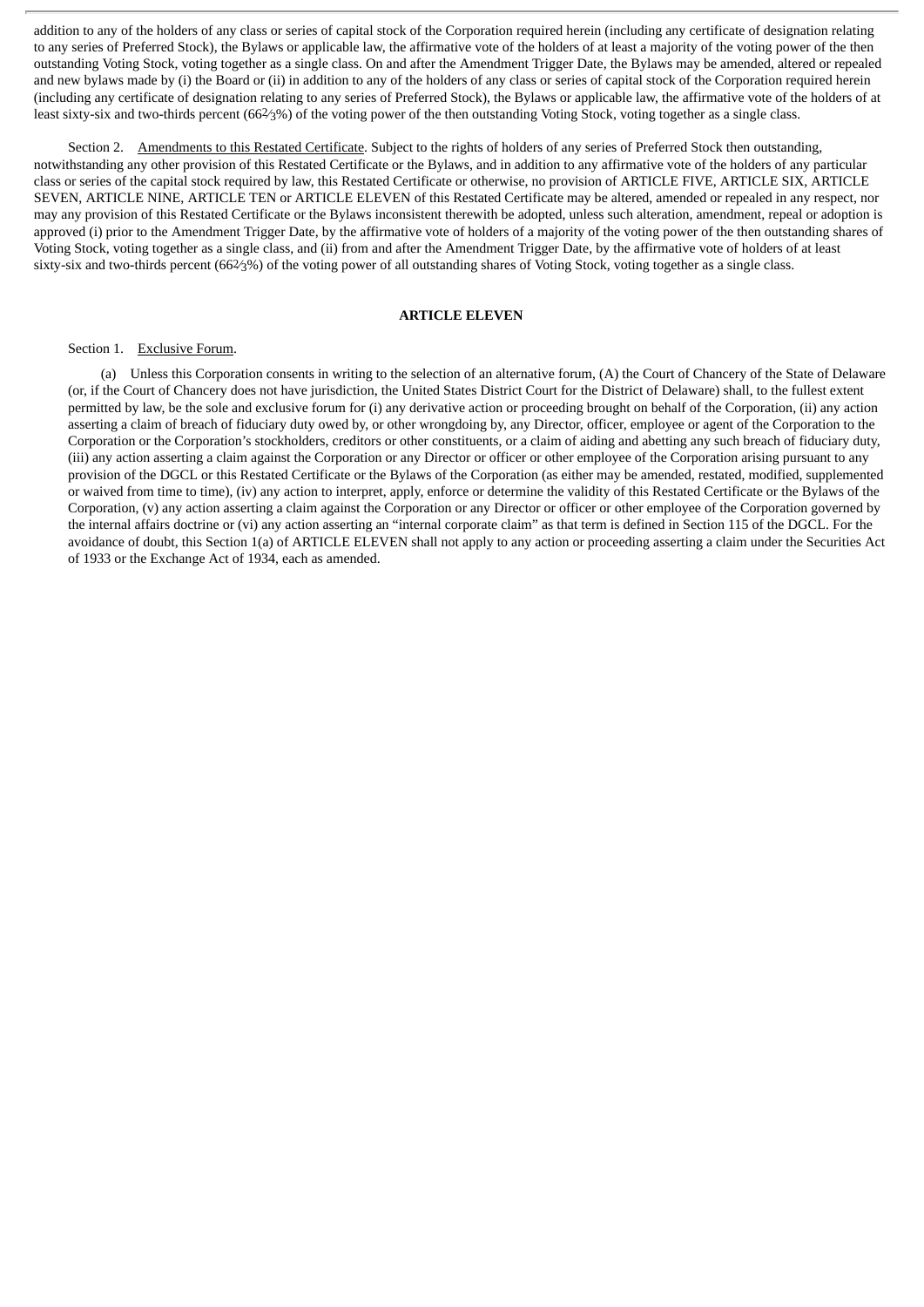(b) Unless the Corporation consents in writing to the selection of an alternative forum, the federal district courts of the United States shall be the exclusive forum for the resolution of any complaint asserting a cause of action arising under the Securities Act of 1933, as amended, against the Corporation or any director, officer, employee or agent of the corporation.

Section 2. Notice. Any Person purchasing or otherwise acquiring or holding any interest in shares of capital stock of the Corporation (including, without limitation, shares of Common Stock) shall be deemed to have notice of and to have consented to the provisions of this ARTICLE ELEVEN.

## **ARTICLE TWELVE**

If any provision or provisions of this Restated Certificate shall be held to be invalid, illegal or unenforceable as applied to any circumstance for any reason whatsoever, the validity, legality and enforceability of such provisions in any other circumstance and of the remaining provisions of this Restated Certificate (including, without limitation, each portion of any paragraph of this Restated Certificate containing any such provision held to be invalid, illegal or unenforceable that is not itself held to be invalid, illegal or unenforceable) shall not, to the fullest extent permitted by applicable law, in any way be affected or impaired thereby.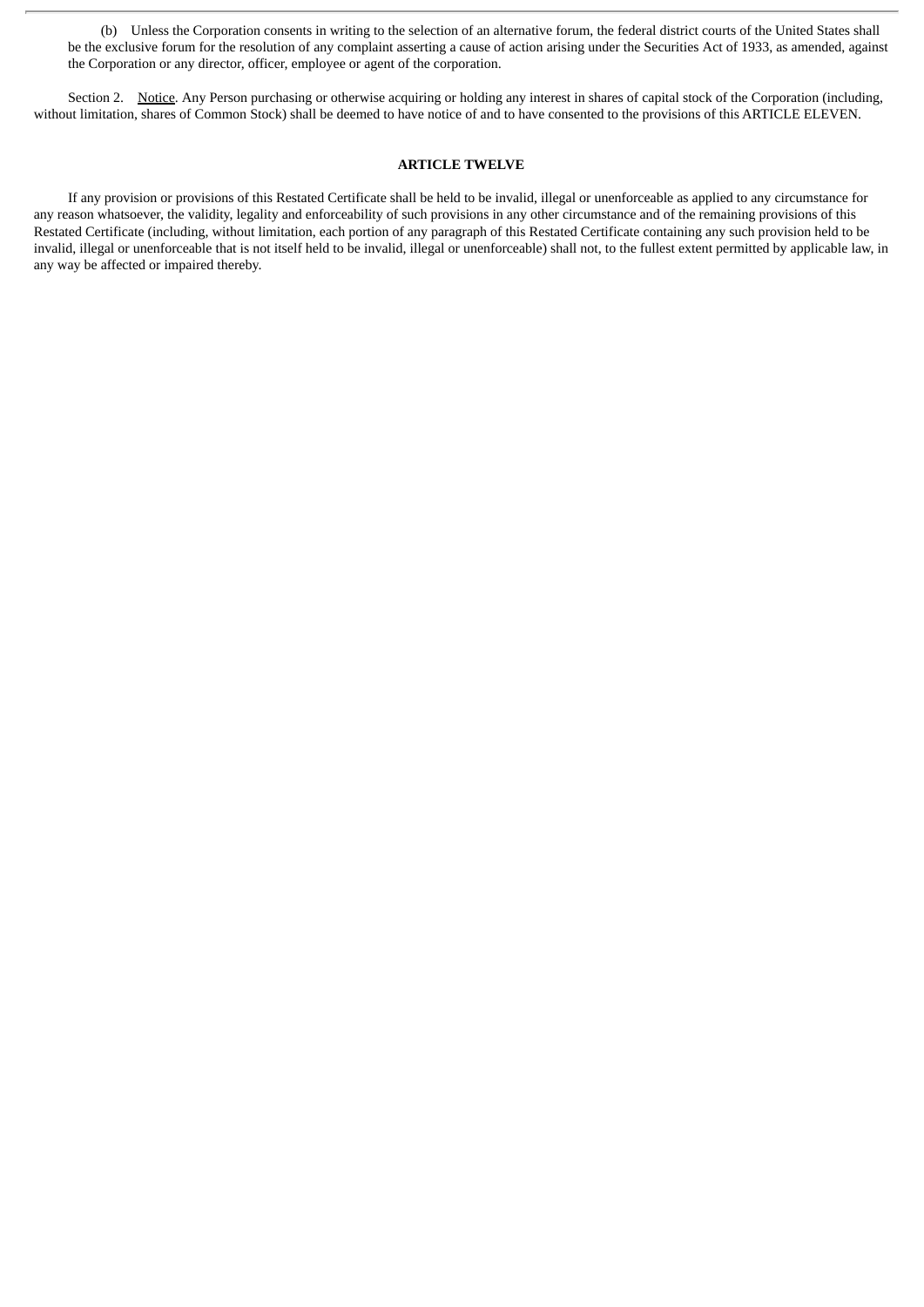#### **THIRD AMENDED AND RESTATED BYLAWS**

#### **OF**

#### **THOUGHTWORKS HOLDING, INC.**

## *A Delaware corporation* (Adopted as of September 16, 2021)

Thoughtworks Holding, Inc. (the "Corporation"), pursuant to the provisions of Section 109 of the General Corporation Law of the State of Delaware (the "DGCL"), hereby adopts these Third Amended and Restated Bylaws (these "Bylaws"), which restate, amend and supersede the bylaws of the Corporation in their entirety as described below:

#### ARTICLE I **OFFICES**

Section 1. Offices. The Corporation may have an office or offices other than its registered office at such place or places, either within or outside the State of Delaware, as the Board of Directors of the Corporation (the "Board of Directors") may from time to time determine or the business of the Corporation may require. The registered office of the Corporation in the State of Delaware shall be as stated in the Corporation's certificate of incorporation as then in effect (the "Certificate of Incorporation").

## ARTICLE II MEETINGS OF STOCKHOLDERS

Section 1. Place of Meetings. The Board of Directors may designate a place, if any, either within or outside the State of Delaware, as the place of meeting for any annual meeting or for any special meeting of stockholders.

Section 2. Annual Meeting. An annual meeting of the stockholders shall be held at such date and time as is specified by resolution of the Board of Directors. At the annual meeting, stockholders shall elect directors to succeed those whose terms expire at such annual meeting and transact such other business as properly may be brought before the annual meeting pursuant to Section 11 of this ARTICLE II of these Bylaws. The Board of Directors may postpone, reschedule or cancel any annual meeting of stockholders previously scheduled by the Board of Directors.

Section 3. Special Meetings. Special meetings of the stockholders may only be called in the manner provided in the Certificate of Incorporation. Business transacted at any special meeting of stockholders shall be limited to the purposes stated in the notice. The Board of Directors may postpone, reschedule or cancel any special meeting of stockholders previously scheduled by the Board of Directors; *provided*, that prior to the Stockholder Consent Trigger Date (as defined in the Certificate of Incorporation) any special meeting called at the request of the Sponsor (as defined herein) may not be postponed, rescheduled or canceled without the consent of the Sponsor.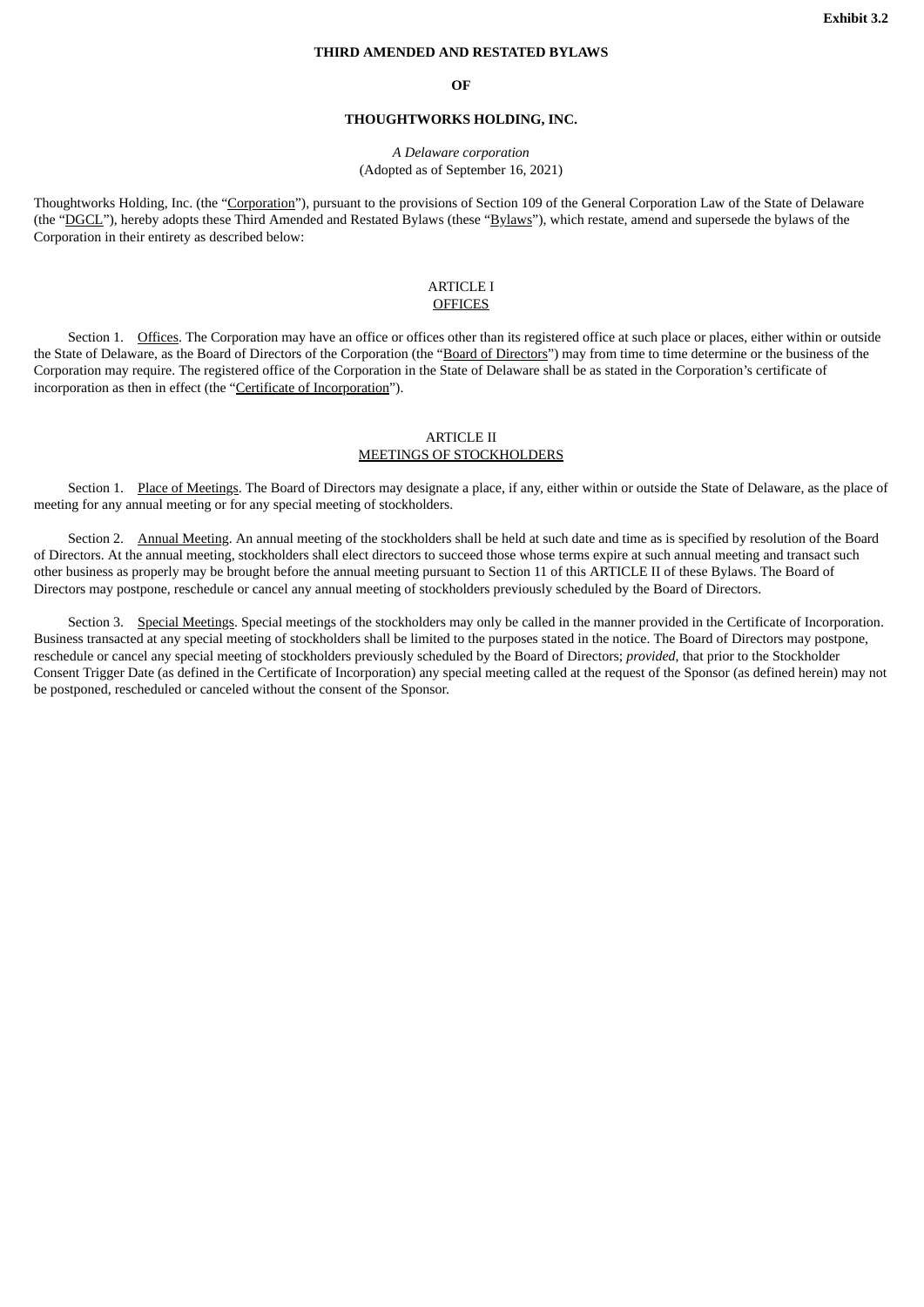Section 4. Notice of Meetings. Whenever stockholders are required or permitted to take action at a meeting, notice of the meeting shall be given that shall state the place, if any, date, and time of the meeting of the stockholders, the means of remote communications, if any, by which stockholders and proxyholders not physically present may be deemed to be present in person and vote at such meeting, the record date for determining the stockholders entitled to vote at the meeting, if such date is different from the record date for determining stockholders entitled to notice of the meeting, and, in the case of a special meeting, the purpose or purposes for which the meeting is called, shall be given, not less than 10 nor more than 60 days before the date on which the meeting is to be held, to each stockholder entitled to vote at such meeting as of the record date for determining the stockholders entitled to notice of the meeting, except as otherwise provided herein or required by law (meaning, here and hereinafter, as required from time to time by the DGCL) or the Certificate of Incorporation.

(a) Form of Notice. All such notices shall be delivered in writing or in any other manner permitted by the DGCL. If mailed, such notice shall be deemed given when deposited in the United States mail, postage prepaid, addressed to the stockholder at his, her or its address as the same appears on the records of the Corporation. If given by courier, such notice shall be deemed given at the earlier of when the notice is received or left at such stockholder's address. Subject to the limitations of Section 4(c) of this ARTICLE II, if given by electronic transmission, such notice shall be deemed to be delivered: (i) if given by facsimile telecommunication, when directed to a number at which the stockholder has consented to receive notice by facsimile; (ii) if by electronic mail, when directed to such stockholder's electronic mail address; (iii) if by a posting on an electronic network together with separate notice to the stockholder of such specific posting, upon the later of  $(x)$  such posting and  $(y)$  the giving of such separate notice; and  $(iv)$  if by any other form of electronic transmission, when directed to the stockholder. An affidavit of the secretary or an assistant secretary of the Corporation, the transfer agent of the Corporation or any other agent of the Corporation that the notice has been given shall, in the absence of fraud, be *prima facie* evidence of the facts stated therein.

(b) Waiver of Notice. Whenever notice is required to be given under any provisions of the DGCL, the Certificate of Incorporation or these Bylaws, a written waiver thereof, signed by the stockholder entitled to notice, or a waiver by electronic transmission given by the stockholder entitled to notice, whether before or after the time stated therein, shall be deemed equivalent to notice. Neither the business to be transacted at, nor the purpose of, any meeting of the stockholders of the Corporation need be specified in any waiver of notice of such meeting. Attendance of a stockholder of the Corporation at a meeting of such stockholders shall constitute a waiver of notice of such meeting, except when the stockholder attends for the express purpose of objecting at the beginning of the meeting to the transaction of any business because the meeting is not lawfully called or convened and does not further participate in the meeting.

(c) Notice by Electronic Transmission. Without limiting the manner by which notice otherwise may be given effectively to stockholders of the Corporation pursuant to the DGCL, the Certificate of Incorporation or these Bylaws, any notice to stockholders of the Corporation given by the Corporation under any provision of the DGCL, the Certificate of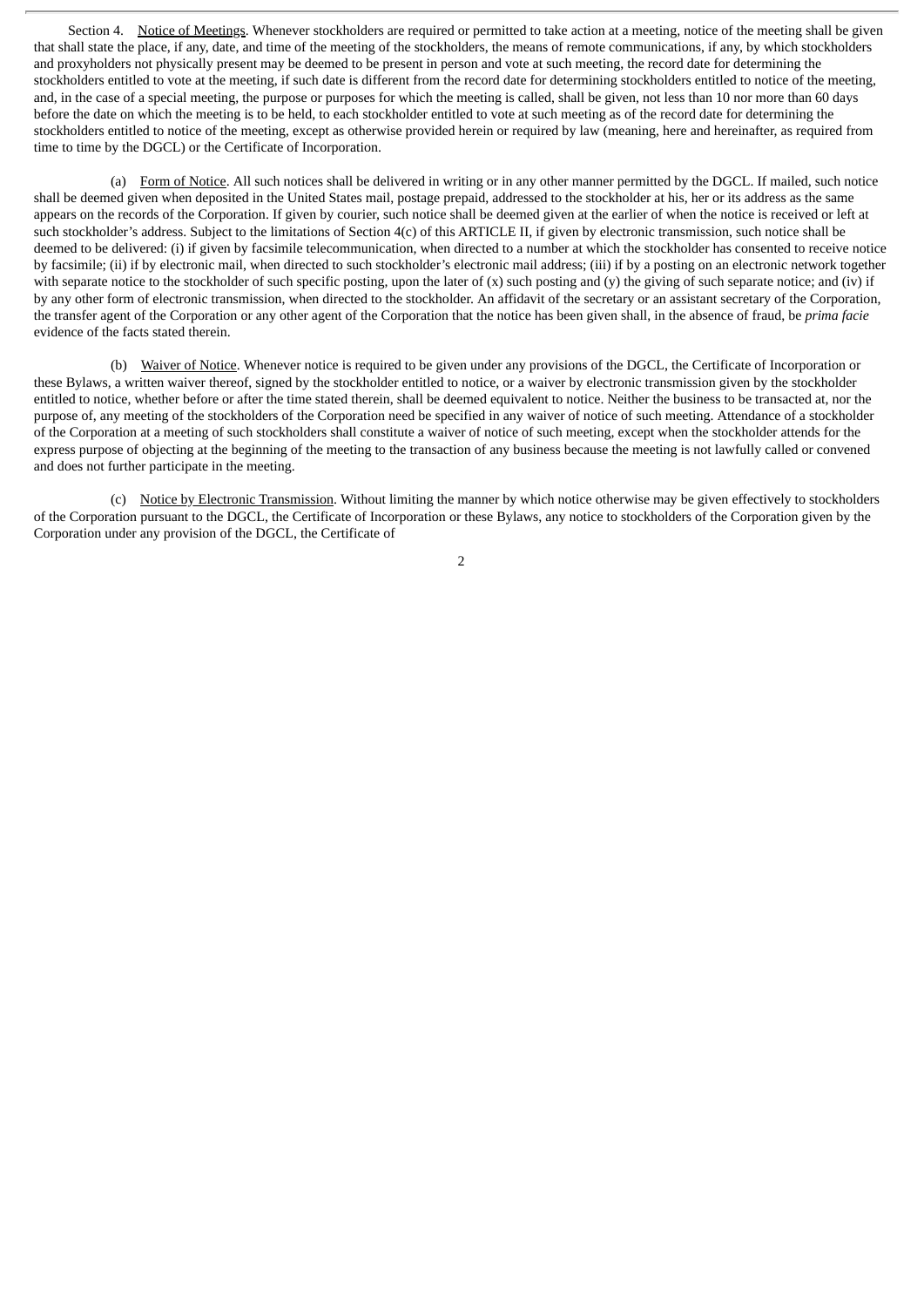Incorporation or these Bylaws shall be effective if given by electronic mail complying with the DGCL or other form of electronic transmission which other form has been consented to by the stockholder of the Corporation to whom the notice is given. Any such consent is revocable by the stockholder by notice to the Corporation. Notice may not be given by electronic transmission from and after the time: (i) the Corporation is unable to deliver by electronic transmission two (2) consecutive notices given by the Corporation; and (ii) such inability becomes known to the secretary or an assistant secretary of the Corporation or to the transfer agent or other person responsible for the giving of notice; provided, however, that the inadvertent failure to discover such inability shall not invalidate any meeting or other action. For purposes of these Bylaws, except as otherwise limited by applicable law, the term "electronic transmission" means any form of communication not directly involving the physical transmission of paper, including the use of, or participation in, one or more electronic networks or databases (including one or more distributed electronic networks), that creates a record that may be retained, retrieved and reviewed by a recipient thereof, and that may be directly reproduced in paper form by such recipient through an automated process.

Section 5. List of Stockholders. The Corporation shall prepare, at least 10 days before each meeting of stockholders, a complete list of the stockholders entitled to vote at the meeting, provided, however, if the record date for determining the stockholders entitled to vote is less than 10 days before the meeting date, the list shall reflect the stockholders entitled to vote as of the 10th day before the meeting date, arranged in alphabetical order and showing the address of each such stockholder and the number of shares registered in the name of each such stockholder. Nothing contained in this section shall require the Corporation to include electronic mail addresses or other electronic contact information on such list. Such list shall be open to the examination of any stockholder, for any purpose germane to the meeting for a period of at least 10 days prior to the meeting: (a) on a reasonably accessible electronic network, provided that the information required to gain access to such list is provided with the notice of the meeting, or (b) during ordinary business hours, at the principal place of business of the Corporation. In the event the Corporation determines to make the list available on an electronic network, the Corporation may take reasonable steps to ensure that such information is available only to stockholders of the Corporation. If the meeting is to be held at a place, the list shall also be produced and kept at the time and place of the meeting during the whole time thereof, and may be inspected by any stockholder who is present. If the meeting is to be held solely by means of remote communication, then the list shall also be open to the examination of any stockholder during the whole time of the meeting on a reasonably accessible electronic network, and the information required to access such list shall be provided with the notice of the meeting. Except as otherwise provided by law, the list shall be the only evidence as to who are the stockholders entitled to examine the list of stockholders required by this Section 5 or to vote in person or by proxy at any meeting of stockholders.

Section 6. Quorum. The holders of a majority in voting power of the outstanding capital stock entitled to vote at the meeting, present in person or represented by proxy, shall constitute a quorum at all meetings of the stockholders, except as otherwise provided by law, by the Certificate of Incorporation or these Bylaws. If a quorum is not present, the chairperson of the meeting or the holders of a majority of the voting power present in person or represented by proxy at the meeting and entitled to vote at the meeting may adjourn the meeting to another time and/or place from time to time until a quorum shall be present in person or represented by proxy. When a specified item of business requires a vote by a class or series (if the Corporation shall then have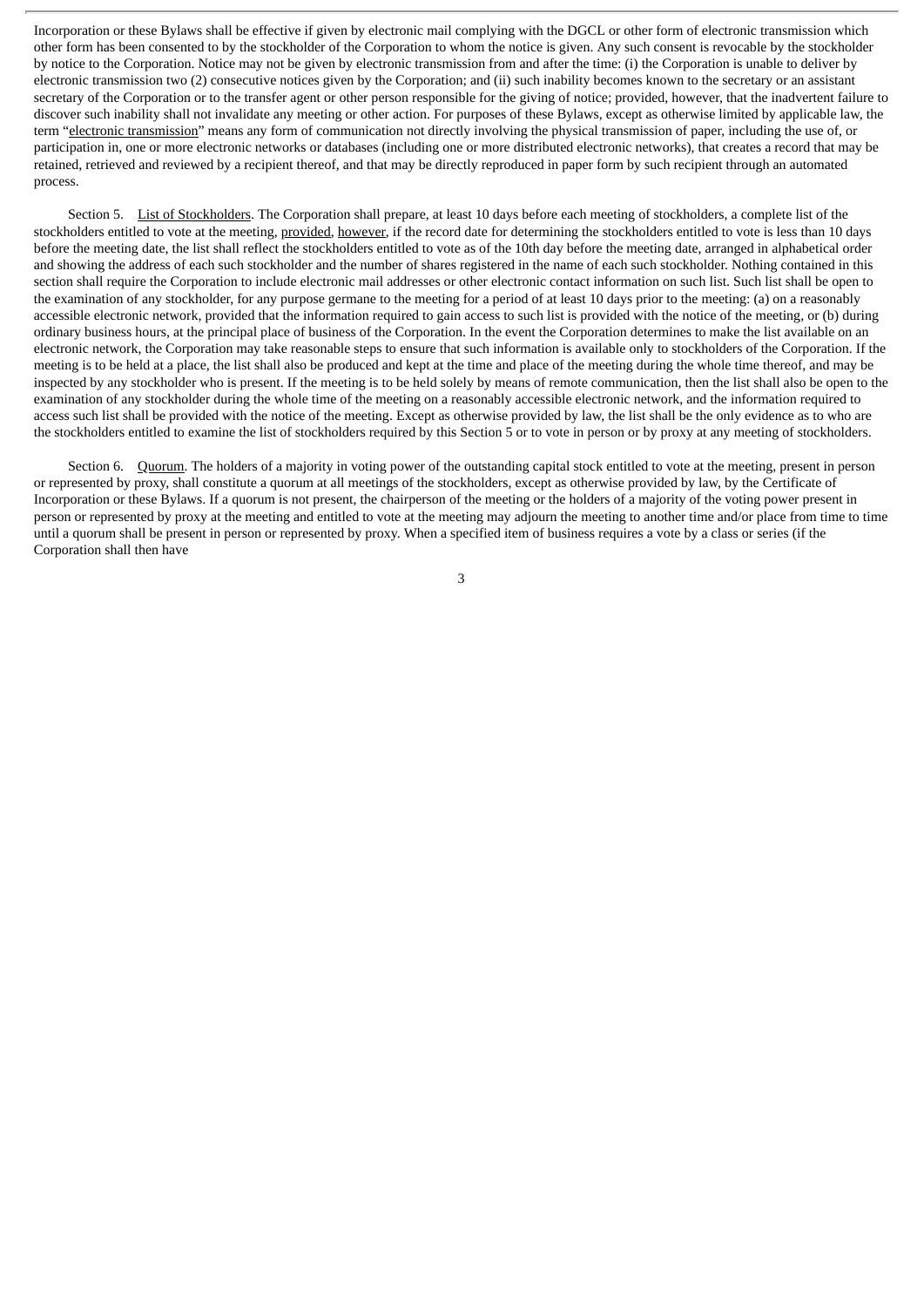outstanding shares of more than one class or series) voting as a separate class or series, the holders of a majority in voting power of the outstanding stock of such class or series shall constitute a quorum (as to such class or series) for the transaction of such item of business. A quorum once established at a meeting shall not be broken by the withdrawal of enough votes to leave less than a quorum.

Section 7. Adjourned Meetings. Any meeting of stockholders, annual or special, may adjourn from time to time to reconvene at the same or some other place. When a meeting is adjourned to another time and place, notice need not be given of the adjourned meeting if the time and place thereof are announced at the meeting at which the adjournment is taken. At the adjourned meeting the Corporation may transact any business which might have been transacted at the original meeting. If the adjournment is for more than 30 days, a notice of the adjourned meeting shall be given to each stockholder of record entitled to vote at the meeting. If after the adjournment a new record date for stockholders entitled to vote is fixed for the adjourned meeting, the Board of Directors shall fix a new record date for notice of such adjourned meeting, which record date shall not precede the date upon which the resolution fixing the record date is adopted by the Board of Directors and, except as otherwise required by law, shall not be more than 60 days nor less than 10 days before the date of such adjourned meeting, and shall give notice of the adjourned meeting to each stockholder of record entitled to vote at such adjourned meeting as of the record date fixed for notice of such adjourned meeting.

Section 8. Vote Required. Subject to the rights of the holders of any series of preferred stock then outstanding, when a quorum has been established, all matters other than the election of directors shall be determined by the affirmative vote of the majority of voting power of capital stock present in person or represented by proxy at the meeting and entitled to vote on the subject matter, unless by express provisions of an applicable law, the rules of any stock exchange upon which the Corporation's securities are listed, any regulation applicable to the Corporation or its securities, the Certificate of Incorporation or these Bylaws a minimum or different vote is required, in which case such minimum or different vote shall be the vote required on such matter. Except as otherwise provided in the Certificate of Incorporation, directors shall be elected by a plurality of the votes cast.

Section 9. Voting Rights. Subject to the rights of the holders of any series of preferred stock then outstanding, except as otherwise provided by the DGCL, or the Certificate of Incorporation, each stockholder entitled to vote at any meeting of stockholders shall be entitled to one vote in person or by proxy for each share of capital stock held by such stockholder which has voting power upon the matter in question. Voting at meetings of stockholders need not be by written ballot.

Section 10. Proxies. Each stockholder entitled to vote at a meeting of stockholders or to express consent to corporate action in writing without a meeting may authorize another person or persons to act for such stockholder by proxy, but no such proxy shall be voted or acted upon after three years from its date, unless the proxy provides for a longer period. A duly executed proxy shall be irrevocable if it states that it is irrevocable and if, and only as long as, it is coupled with an interest sufficient in law to support an irrevocable power. A proxy may be made irrevocable regardless of whether the interest with which it is coupled is an interest in the stock itself or an interest in the Corporation generally.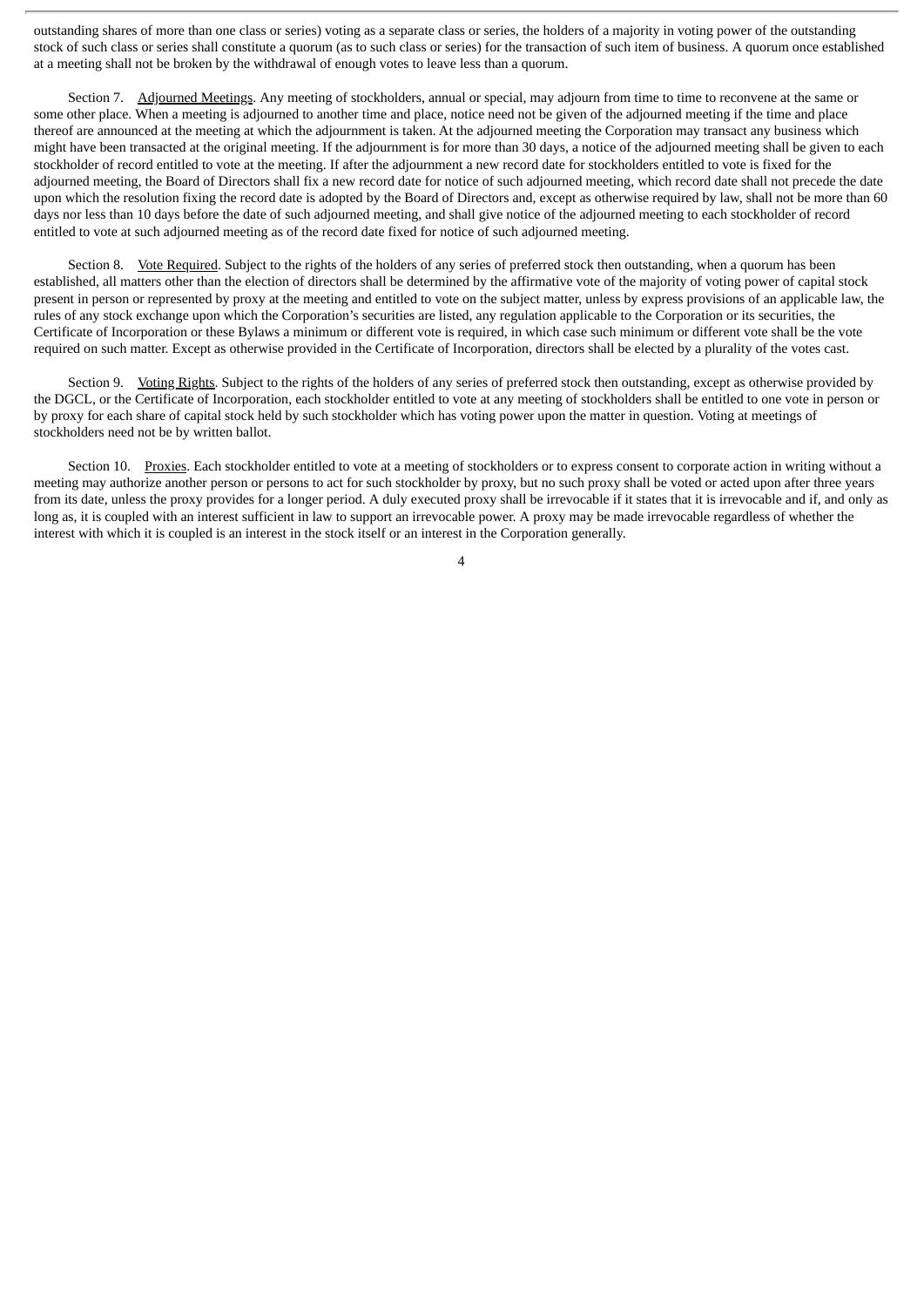#### Section 11. Advance Notice of Stockholder Business and Director Nominations.

(a) Annual Meetings of Stockholders. Nominations of persons for election to the Board and the proposal of other business to be considered by the stockholders may be made at an annual meeting of the stockholders only as (A) specified in the notice of meeting (or any supplement thereto) given by or at the direction of the Board of Directors or any duly authorized committee thereof, (B) brought by or at the direction of the Board of Directors or any duly authorized committee thereof, or (C) otherwise properly brought by any stockholder of the Corporation who (1) was a stockholder of record (a) at the time of giving of notice provided for in Section 11(a)(ii) of this ARTICLE II, (b) on the record date for determination of stockholders of the Corporation entitled to vote at the meeting, and (c) at the time of the annual meeting, (2) is entitled to vote at the meeting and (3) complies with the notice procedures set forth in Section 11(a)(ii) of this ARTICLE II. For the avoidance of doubt, the foregoing clause (C) of this Section 11(a) of ARTICLE II shall be the exclusive means for a stockholder to nominate for election or reelection to the Board any director or propose such business (other than business included in the Corporation's proxy materials pursuant to Rule 14a-8 under the Securities Exchange Act of 1934, as amended (the "Exchange Act")) before an annual meeting of stockholders.

(i) In addition to any other applicable requirements, for any business or nominations to be properly brought before an annual meeting by a stockholder, the stockholder must have given timely notice thereof in proper form and in writing to the Secretary and any such proposed business must be a proper matter for stockholder action. To be timely, a stockholder's notice for such business must be delivered to the Secretary at the principal executive offices of the Corporation not earlier than the Close of Business on the 120th day prior to the first anniversary of the date of the preceding year's annual meeting of stockholders nor later than the Close of Business on the 90th day prior to the first anniversary of the date of the preceding year's annual meeting of stockholders (which date shall, for purposes of the Corporation's first annual meeting of stockholders after its shares of Common Stock are first publicly traded, be deemed to have occurred on December 31, 2021); provided that if the date of the annual meeting is more than 30 days before or more than 70 days after such anniversary date, or if no annual meeting was held in the preceding year (other than for purposes of the Corporation's first annual meeting of stockholders after its shares of Common Stock are first publicly traded), such stockholder's notice to be timely must be so delivered not earlier than the Close of Business on the 120th day prior to the date of such annual meeting and not later than the Close of Business on the later of (A) the tenth day following the day the Public Announcement (as defined in Section 11(c)(iv) of this ARTICLE II) of the date of the annual meeting is first made or (B) the 90th day prior to the date of the annual meeting. In no event shall any adjournment or postponement of an annual meeting or the announcement thereof commence a new time period (or extend any time period) for the giving of a stockholder's notice as described above. For the avoidance of doubt, a stockholder shall not be entitled to make additional or substitute nominations following the expiration of the time periods set forth in these Bylaws.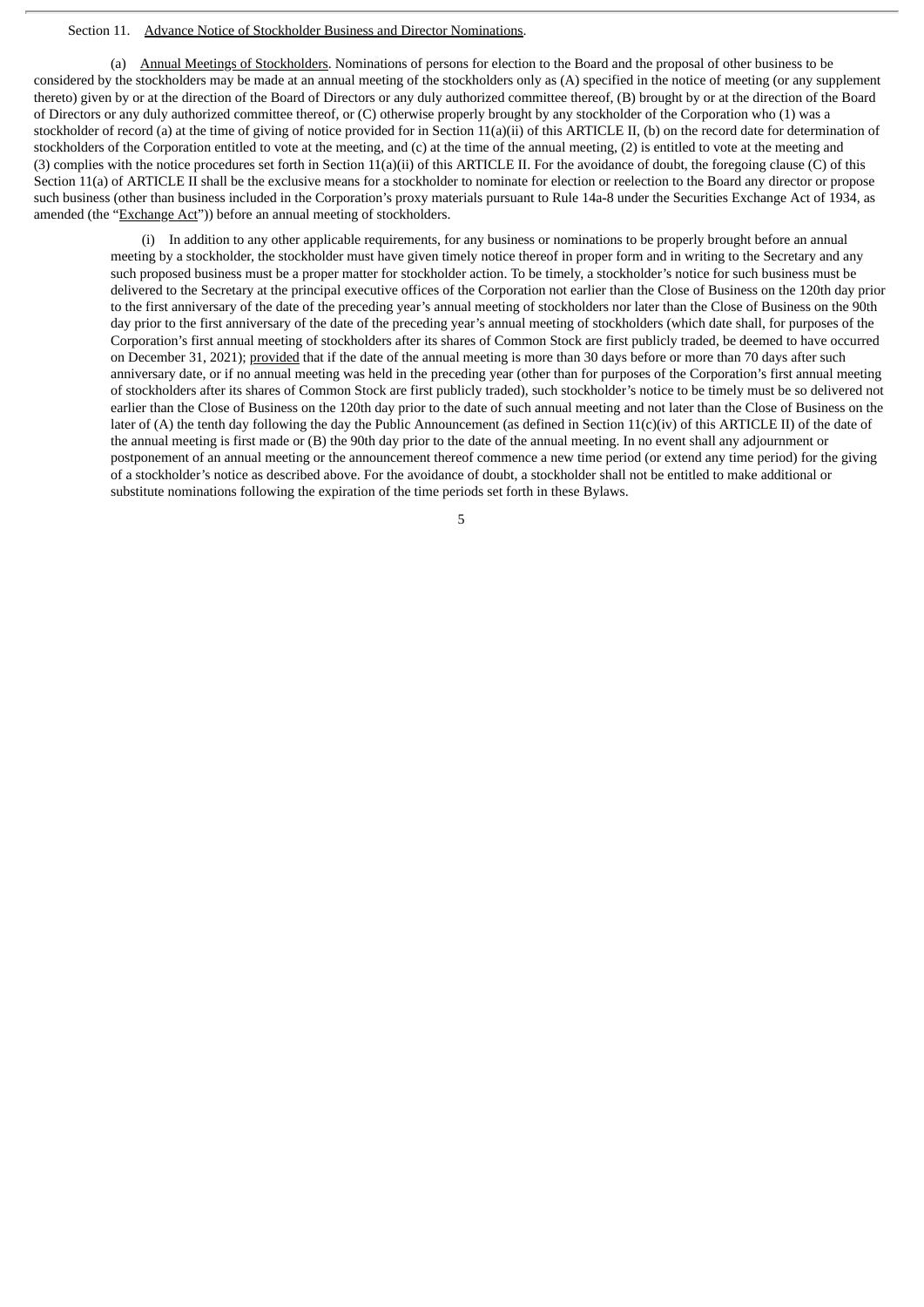(ii) To be in proper form, a stockholder's notice to the Secretary (whether given pursuant to Section 11(a) or Section 11(b) of this ARTICLE II) must:

(A) if the notice relates to any business other than the nomination of a director or directors that the stockholder proposes to bring before the meeting, set forth (1)(a) a brief description of the business desired to be brought before the annual meeting and (b) the text, if any, of the proposal or business (including the text of any resolutions or actions proposed for consideration and if such business includes a proposal to amend these Bylaws, the specific language of the proposed amendment), (2) the reasons for conducting such business at the meeting and any material interest in such business of each Holder and any Stockholder Associated Person (as such terms are defined below), and (3) a description of all agreements, arrangements and understandings between each Holder and any Stockholder Associated Person and any other person or persons (including their names) in connection with the proposal of such business by such stockholder;

(B) set forth, as to the stockholder giving the notice (the "Noticing Stockholder") and the beneficial owner, if any, on whose behalf the nomination or proposal is made (collectively with the Noticing Stockholder, the "Holders" and each a "Holder"): (1) the name and address, as they appear on the Corporation's books, of each Holder and the name and address of any Stockholder Associated Person, (2)(a) the class or series and number of shares of stock of the Corporation which are directly or indirectly held of record or beneficially owned by each Holder and any Stockholder Associated Person (provided that, for the purposes of this Section 11(a)(ii), any such person shall in all events be deemed to beneficially own any shares of the Corporation as to which such person has a right to acquire beneficial ownership at any time in the future), (b) any option, warrant, convertible security, stock appreciate right, or similar right with an exercise or conversion privilege or a settlement payment or mechanism at a price related to any class or series of shares of the Corporation or with a value derived, in whole or in part, from the value of any class or series of shares of the Corporation, whether or not such instrument or right shall be subject to settlement in the underlying class or series of capital stock of the Corporation or otherwise (a "Derivative Instrument") directly or indirectly held or beneficially held by each Holder and any Stockholder Associated Person, and any other direct or indirect opportunity to profit or share in any profit derived from any increase or decrease in the value of any security of the Corporation, (c) any proxy, contract, arrangement, understanding or relationship pursuant to which each Holder and any Stockholder Associated Person has a right to vote or has granted a right to vote any security of the Corporation, (d) any Short Interest (as defined below) held by each Holder and any Stockholder Associated Person presently or within the last 12 months in any security of the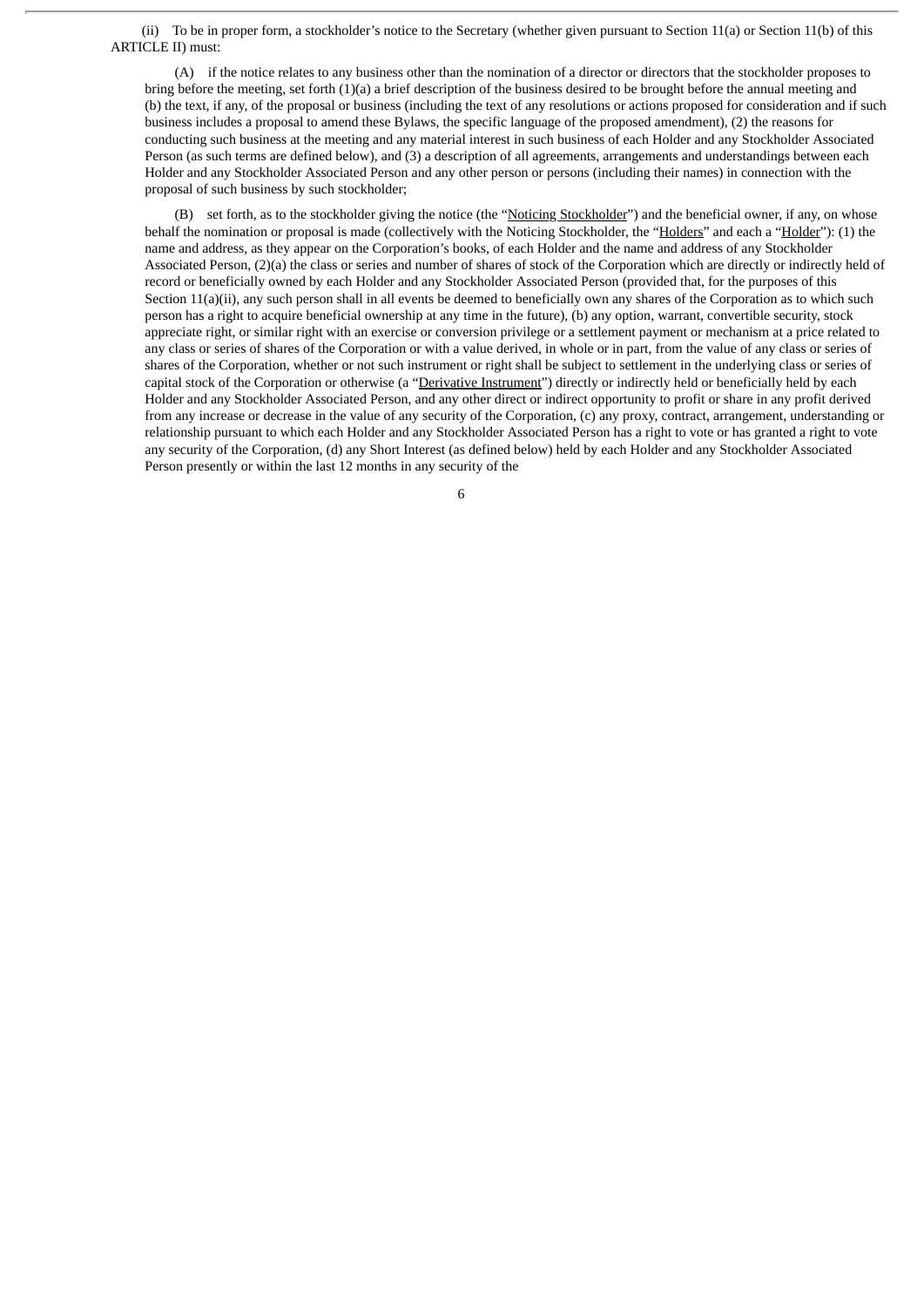Corporation (for purposes of these Bylaws, a person shall be deemed to have a "Short Interest" in a security if such person, directly or indirectly, though any contract, arrangement, understanding, relationship or otherwise, has the opportunity to profit or share in any profit derived from any decrease in the value of the subject security), (e) any agreement, arrangement or understanding (including any contract to purchase or sell, acquisition or grant of any option, right or warrant to purchase or sell, swap or other instrument) between and among each Holder and/or any Stockholder Associated Person, on the one hand, and any person acting in concert with any such person, on the other hand, with the intent to, or the effect of which may be to, transfer to or from any such person, in whole or in part, any of the economic consequences of ownership of any security of the Corporation or to increase or decrease the voting power of any such person with respect to any security of the Corporation, (f) any direct or indirect legal, economic or financial interest (including Short Interest) of each Holder and any Stockholder Associated Person in the outcome of any (I) vote to be taken at any annual or special meeting of stockholders of the Corporation or (II) any meeting of stockholders of any other entity with respect to any matter that is related, directly or indirectly, to any nomination or business proposed by any Holder under this Bylaw, (g) any rights to dividends on any security of the Corporation owned beneficially by each Holder and any Stockholder Associated Person that are separated or separable from the underlying security of the Corporation, (h) any proportionate interest in any security of the Corporation or Derivative Instruments held, directly or indirectly, by a general or limited partnership or limited liability company or similar entity in which any Holder or any Stockholder Associated Person is a general partner or, directly or indirectly, beneficially owns any interest in a general partner or is the manager or managing member or, directly or indirectly, beneficially owns any interest in the manager or managing member of a limited liability company or similar entity, (i) any performance-related fees (other than an asset-based fee) that each Holder and any Stockholder Associated Person is entitled to based on any increase or decrease in the value of securities of the Corporation or Derivative Instruments, if any, as of the date of such notice, and (j) any direct or indirect legal, economic or financial interest (including Short Interest) in any principal competitor of the Corporation held by each Holder and any Stockholder Associated Person (sub-clauses (a) through (j) of this Section 11(a)(ii)(B)(2) shall be referred to as the "Ownership Information"), (3) a representation by the Noticing Stockholder that such stockholder is a holder of record of stock of the Corporation entitled to vote at such meeting, will continue to be a stockholder of record of the Corporation entitled to vote at such meeting through the date of such meeting and intends to appear in person or by proxy at the meeting to propose such business or nomination, (4) a representation as to whether any Holder and/or any Stockholder Associated Person intends or is part of a group which intends (a) to deliver a proxy statement and/or form of proxy to holders of at least the percentage of the Corporation's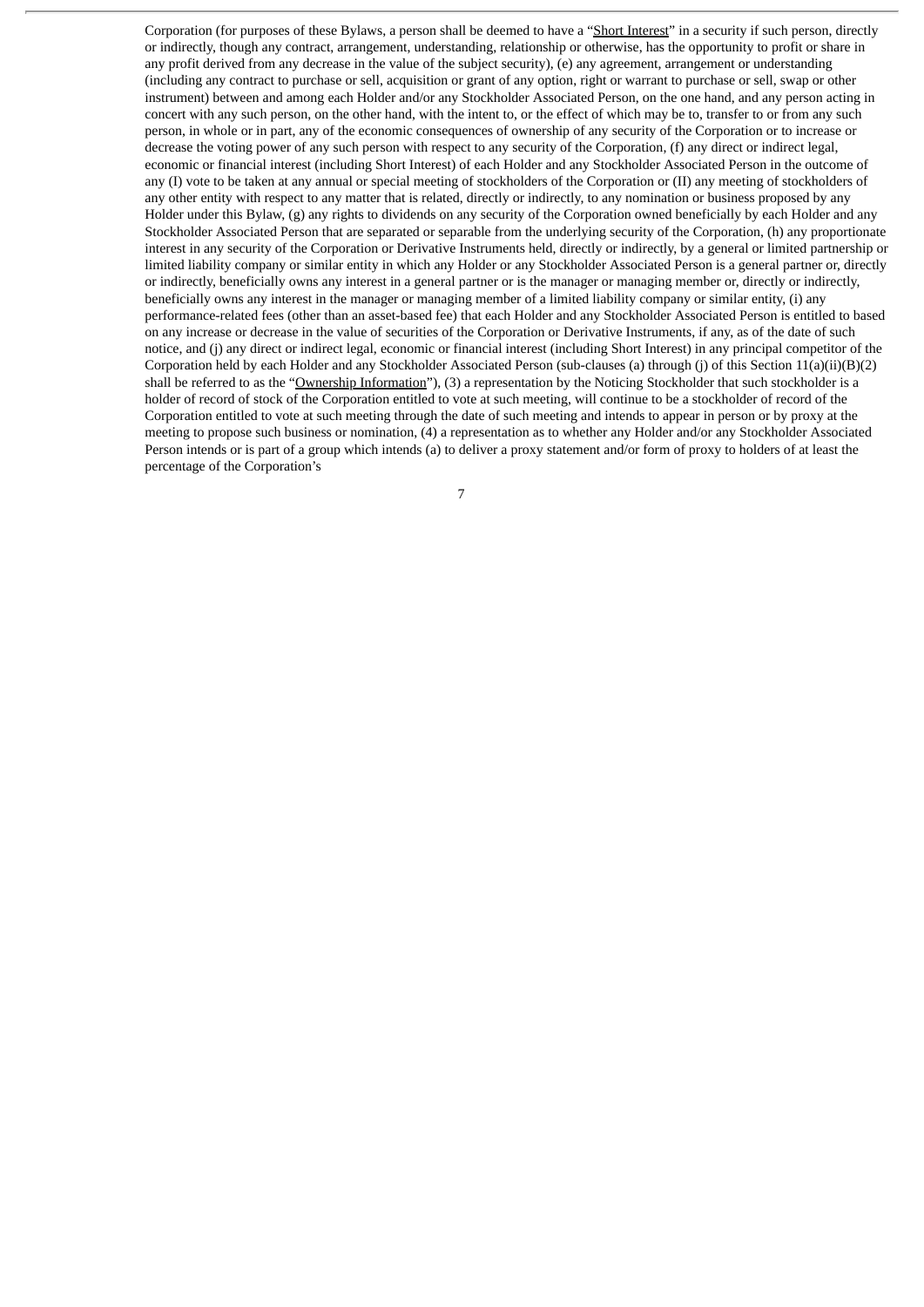outstanding capital stock required to approve or adopt the proposal or elect any nominee and/or (b) otherwise to solicit proxies or votes from stockholders in support of such proposal or nomination or nominations, (5) a certification that each Holder and any Stockholder Associated Person has complied with all applicable federal, state and other legal requirements in connection with its acquisition of shares or other securities of the Corporation and such person's acts or omissions as a stockholder of the Corporation, and (6) a representation as to the accuracy of the information set forth in the notice;

(C) set forth, as to each person, if any, whom the Noticing Stockholder proposes to nominate for election or reelection to the Board (1) the name, age, business address and residence address of such person, (2) the principal occupation or employment of such person (present and for the past five years), (3) the Ownership Information for such person and any member of the immediate family of such person, or any Affiliate or Associate (as such terms are defined below) of such person, or any person acting in concert therewith, (4) all information relating to such person that would be required to be disclosed in a proxy statement or other filings required to be made in connection with solicitations of proxies for election of directors in a contested election pursuant to Section 14 of the Exchange Act and the rules and regulations promulgated thereunder (including such person's written consent to being named in the proxy statement as a nominee and to serving as a director if elected), (5) a complete and accurate description of all direct and indirect compensation and other material monetary agreements, arrangements and understandings (whether written or oral) during the past three years, and any other material relationships, between or among the Holders and/or any Stockholder Associated Person, on the one hand, and each proposed nominee and any member of the immediate family of such proposed nominee, and his or her respective Affiliates and Associates, or others acting in concert therewith, on the other hand, including, without limitation, all biographical and related party transaction and other information that would be required to be disclosed pursuant to the federal and state securities laws, including Rule 404 promulgated under Regulation S-K under the Securities Act of 1933 (the "Securities Act") (or any successor provision), if any Holder and/or any Stockholder Associated Person were the "registrant" for purposes of such rule and the nominee were a director or executive officer of such registrant; and

(D) with respect to each nominee for election or reelection to the Board, include a completed and signed questionnaire, representation and agreement and any and all other information required by Section 11(d) hereof.

(iii) A Noticing Stockholder shall further update and supplement its notice of any nomination or other business proposed to be brought before a meeting,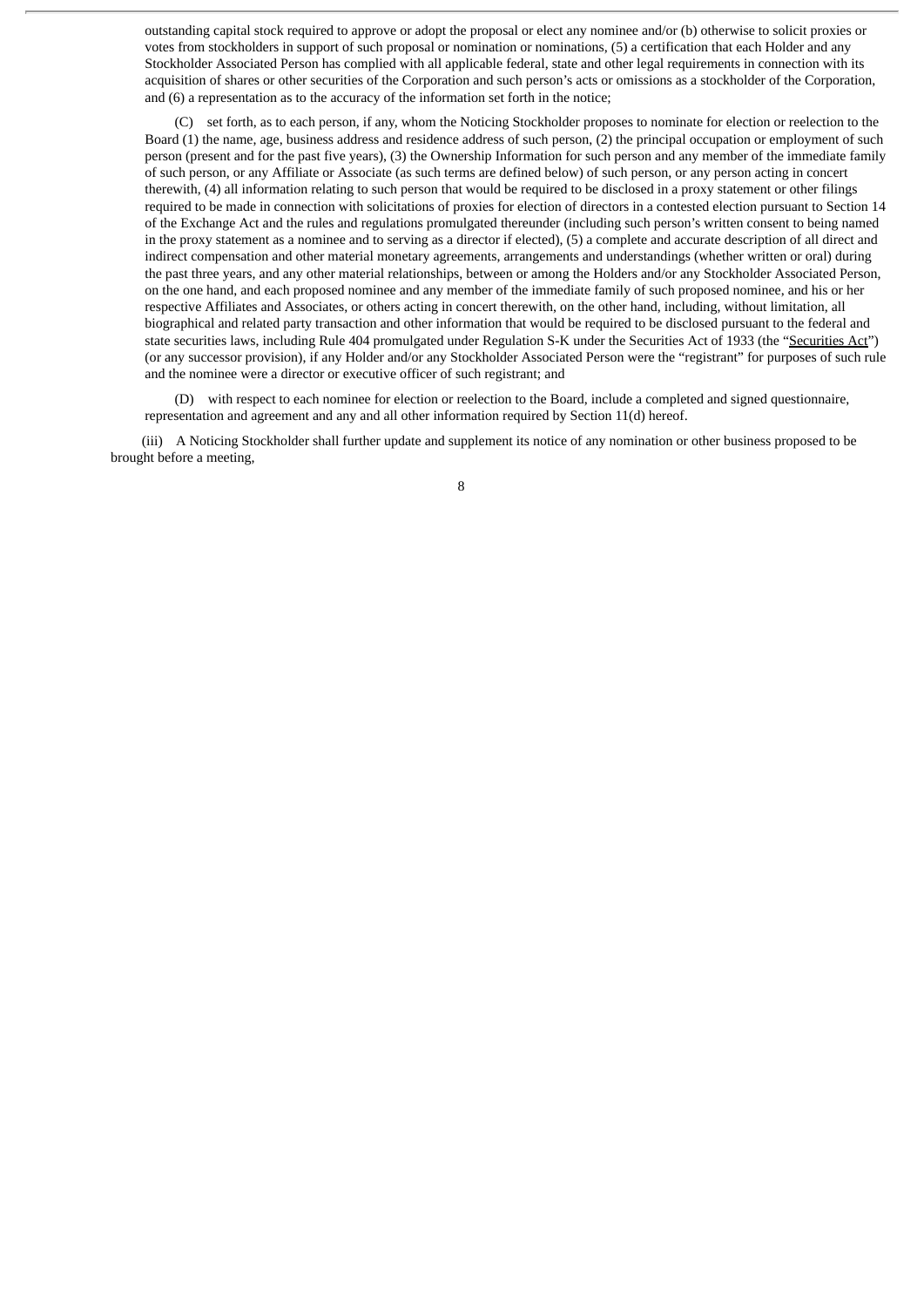if necessary, so that the information provided or required to be provided in such notice pursuant to this Section 11(a) shall be true and correct  $(A)$  as of the record date for the meeting and  $(B)$  as of the date that is ten Business Days prior to the meeting or any adjournment. recess, rescheduling or postponement thereof. Such update and supplement shall be delivered to the Secretary not later than three Business Days after the later of the record date or the date a Public Announcement of the notice of the Record Date is first made (in the case of the update and supplement required to be made as of the record date for the meeting) and not later than seven Business Days prior to the date of the meeting, if practicable (or, if not practicable, on the first practicable date prior to the meeting), or any adjournment, recess, rescheduling or postponement thereof (in the case of the update and supplement required to be made as of ten Business Days prior to the meeting or any adjournment, recess, rescheduling or postponement thereof).

(iv) The Corporation may also, as a condition to any such nomination or business being deemed properly brought before an annual meeting, require any Holder or any proposed nominee to deliver to the Secretary, within five Business Days of any such request, such other information as may be reasonably be requested by the Corporation, including, without limitation, such other information as may be reasonably required by the Board, in its sole discretion, to determine (1) the eligibility of such proposed nominee to serve as a director of the Corporation, (2) whether such nominee qualifies as an "independent director" or "audit committee financial expert" under applicable law, securities exchange rule or regulation, or any publicly disclosed corporate governance guideline or committee charter of the Corporation and (3) that the Board determines, in its sole discretion, could be material to a reasonable stockholder's understanding of the independence, or lack thereof, of such nominee.

(b) Special Meetings of Stockholders. Only such business shall be conducted at a special meeting of stockholders as shall have been brought before the meeting pursuant to the notice of meeting. In the event that a special meeting of stockholders is called for the purpose of electing one or more directors to the Board, nominations of persons for election to the Board may be made at such special meeting (i) by a stockholder who submitted a request for a special meeting in the manner provided for in the Certificate of Incorporation prior to the Stockholder Consent Date (if stockholders are permitted to call a special meeting pursuant to Section 2 of ARTICLE SEVEN of the Certificate of Incorporation), (ii) by or at the direction of the Board of Directors or any duly authorized committee thereof or (iii) by any stockholder (if stockholders are permitted to call a special meeting of stockholders pursuant to Section 2 of ARTICLE SEVEN of the Certificate of Incorporation) other than any stockholder who submitted a request for a special meeting in accordance with Section 2 of ARTICLE SEVEN of the Certificate of Incorporation that included the election of directors in the request who (A) is a stockholder of record (1) at the time of giving of notice provided for in this Bylaw, (2) on the record date for the determination of stockholders of the Corporation entitled to vote at the meeting, and (3) at the time of the special meeting, (B) is entitled to vote at the meeting and (C) complies with the notice procedures provided for in Section 11(a) of this ARTICLE II, including delivering the stockholder's notice required by Section 11(a) of this ARTICLE II with respect to any nomination (including the completed and signed questionnaire, representation and agreement required by Section 11(a)(ii)(D) of this ARTICLE II)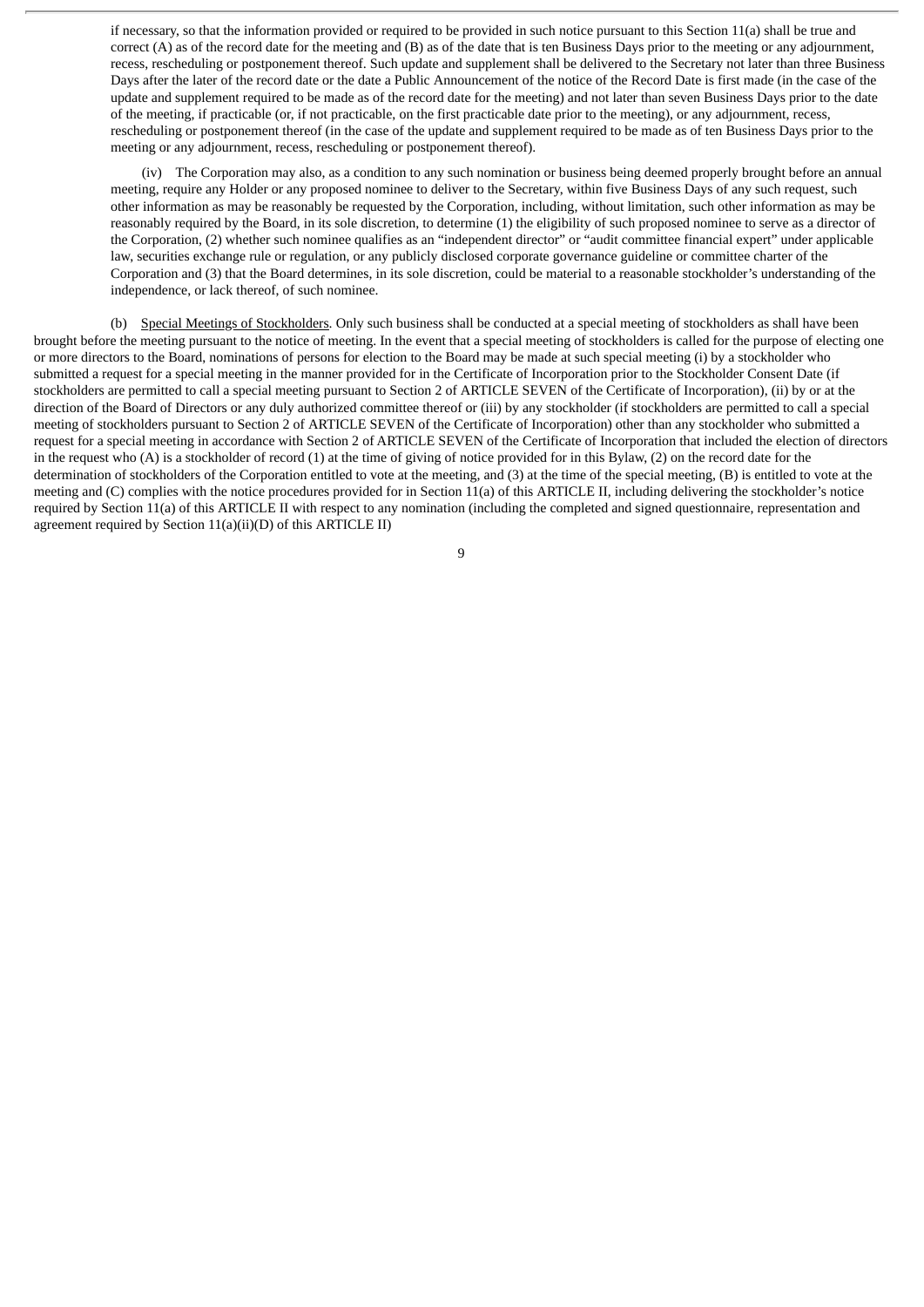to the Secretary not earlier than the Close of Business on the 120<sup>th</sup> day prior to such special meeting, nor later than the Close of Business on the later of the 90<sup>th</sup> day prior to such special meeting or the 10<sup>th</sup> day following the date on which Public Announcement is first made by the Corporation of the special meeting and of the nominees, if any, proposed by the Board to be elected at such meeting. In no event shall the Public Announcement of an adjournment or postponement of a special meeting commence a new time period (or extend any time period) for the giving of a stockholder's notice as described above.

## (c) General.

(i) Only such persons who are nominated in accordance with the procedures set forth in this Section 11 of ARTICLE II shall be eligible to be elected at an annual or special meeting of stockholders of the Corporation to serve as directors and only such business shall be conducted at a meeting of stockholders as shall have been brought before the meeting in accordance with the procedures set forth in this Bylaw, except as may be otherwise provided by the terms of one or more series of Preferred Stock with respect to the rights of holders of one or more series of Preferred Stock to elect directors or pursuant to that Director Nomination Agreement, dated as of on or about September 17, 2021 (as amended and/or restated or supplemented from time to time, the "Nomination Agreement"), by and among the Corporation and the investors named therein. Nothing in this Section 11 of ARTICLE II shall be deemed to affect any rights of the holders of Preferred Stock or the parties to the Nomination Agreement to elect directors pursuant to the Certificate of Incorporation or the Nomination Agreement, as applicable, or the right of the Board to fill newly created directorships or vacancies on the Board pursuant to the Certificate of Incorporation. Except as otherwise provided by law, the chairperson of the meeting shall have the power and duty (a) to determine whether a nomination or any business proposed to be brought before the meeting was made or proposed, as the case may be, in accordance with the procedures set forth in this Bylaw (including whether the Holder, if any, on whose behalf the nomination or proposal is made, solicited (or is part of a group which solicited) or did not so solicit, as the case may be, proxies in support of such Holder's nominee or proposal in compliance with such Holder's representation as required by Section  $11(a)(ii)(B)(4)$  of ARTICLE II) and (b) if any proposed nomination or business was not made or proposed in compliance with this Bylaw, to declare that such nomination shall be disregarded or that such proposed business shall not be transacted. The number of nominees a Noticing Stockholder may nominate for election at a meeting of stockholders (or in the case of a Noticing Stockholder giving the notice on behalf of a beneficial owner, the number of nominees a Noticing Stockholder may nominate for election at the annual meeting on behalf of such beneficial owner) shall not exceed the number of directors to be elected at such meeting.

(ii) Notwithstanding the foregoing provisions of this Bylaw, unless otherwise required by law, if the Noticing Stockholder (or a Qualified Representative thereof) does not appear at the annual or special meeting of stockholders of the Corporation to present a nomination or propose business, such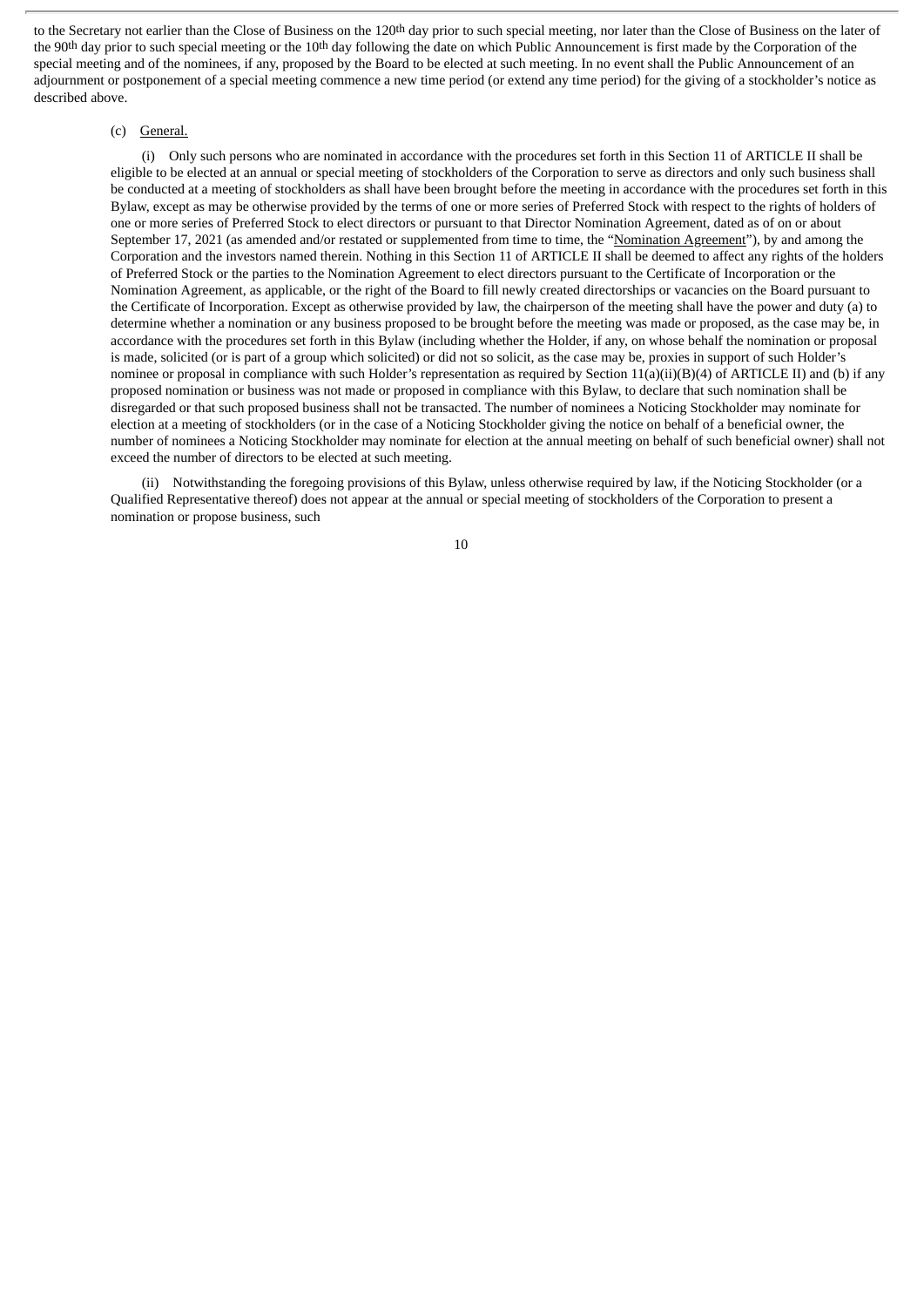nomination shall be disregarded and such business shall not be transacted, notwithstanding that proxies in respect of such vote may have been received by the Corporation.

(iii) For purposes of this Section 11 of ARTICLE II, delivery of any notice or materials by a stockholder as required under this Section 11 of ARTICLE II shall be made by both (1) hand delivery, overnight courier service, or by certified or registered mail, return receipt requested, in each case to the Secretary at the principal executive offices of the Corporation and (2) electronic mail to the Secretary.

(iv) Definitions. For purposes of these Bylaws, the term:

(A) "Affiliate" shall have the meaning attributed to such term in Rule 12b-2 under the Exchange Act and the rules and regulations promulgated thereunder.

(B) "Associate" shall have the meaning attributed to such term in Rule 12b-2 under the Exchange Act and the rules and regulations promulgated thereunder.

(C) "Business Day" shall mean each Monday, Tuesday, Wednesday, Thursday and Friday that is not a day on which banking institutions in Denver, Colorado or New York, New York are authorized or obligated by law or executive order to close.

(D) "Close of Business" shall mean 5:00 p.m. local time at the principal executive offices of the Corporation, and if an applicable deadline falls on the Close of Business on a day that is not a Business Day, then the applicable deadline shall be deemed to be the Close of Business on the immediately preceding Business Day.

(E) "Public Announcement" means any method (or combination of methods) of disclosure that is reasonably designed to provide broad, non-exclusionary distribution of the information to the public or the furnishing or filing of any document publicly filed by the Corporation with the Securities and Exchange Commission pursuant to Sections 13, 14 or 15(d) of the Exchange Act and the rules and regulations promulgated thereunder;

(F) "Qualified Representative" of any stockholder means a duly authorized officer, manager or partner of such stockholder or authorized by a writing executed by such stockholder (or a reliable reproduction or electronic transmission of the writing) delivered to the Corporation prior to the presentation of any matters at any meeting of stockholders stating that such person is authorized to act for such stockholder as proxy at such meeting of stockholders; and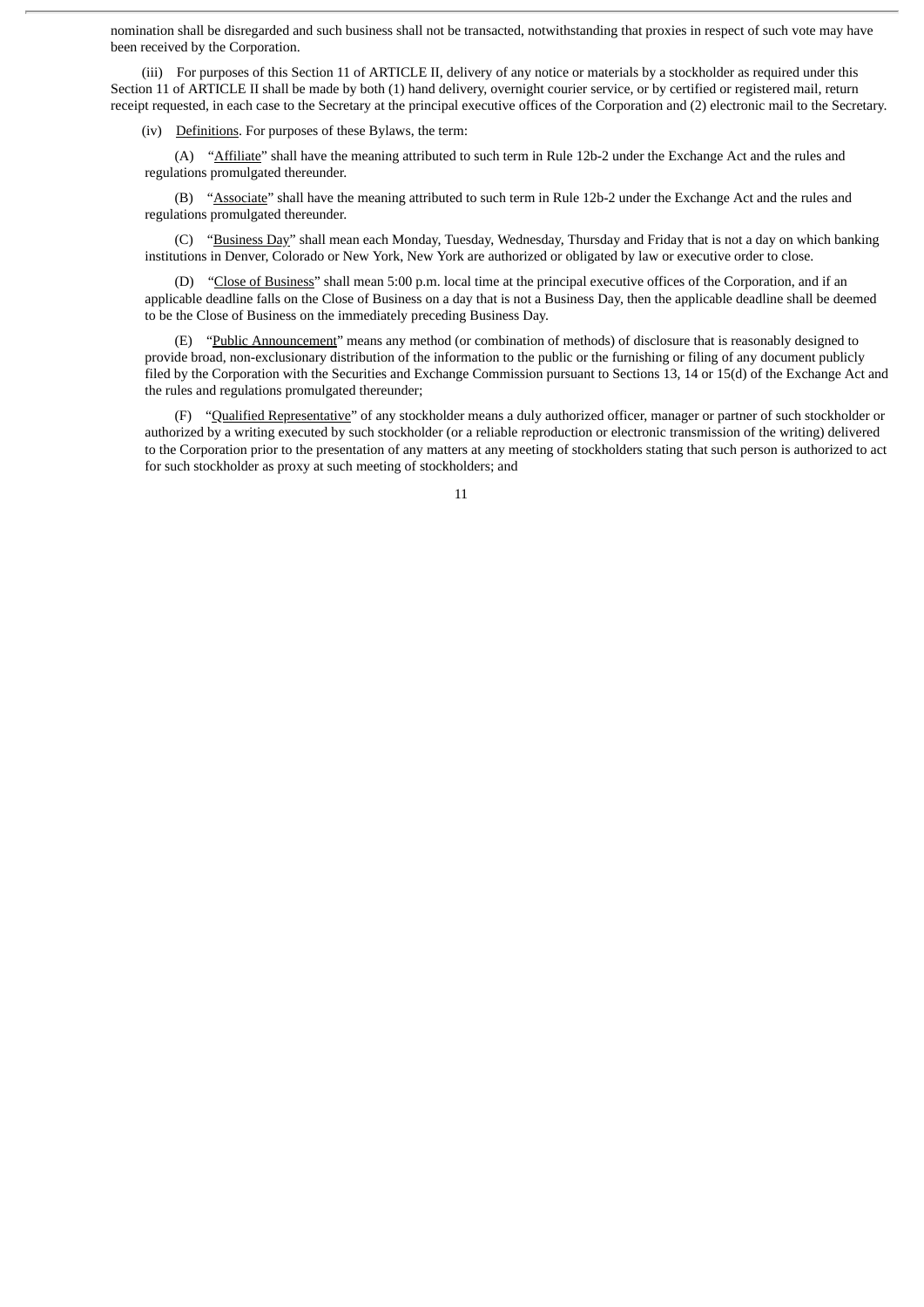(G) "Stockholder Associated Person" of any Holder means (1) any person acting in concert with such Holder, (2) any person controlling, controlled by or under common control with such Holder or any of their respective Affiliates and Associates, or person acting in concert therewith and (3) any member of the immediate family of such Holder or an Affiliate or Associate of such Holder.

(v) Notwithstanding the foregoing provisions of this Section 11 of ARTICLE II, a stockholder must also comply with all applicable requirements of the Exchange Act and the rules and regulations promulgated thereunder with respect to the matters set forth in this Bylaw; provided that any references in these Bylaws to the Exchange Act or the rules and regulations promulgated thereunder are not intended to and shall not limit the requirements applicable to nominations or proposals as to any other business to be considered pursuant to Section 11(a) or Section 11(b) of ARTICLE II. Nothing in this Bylaw shall be deemed to affect any rights of stockholders to request inclusion of proposals in the Corporation's proxy statement pursuant to Rule 14a-8 under the Exchange Act or any other applicable federal or state securities law with respect to that stockholder's request to include proposals in the Corporation's proxy statement.

(d) Submission of Questionnaire, Representation and Agreement. To be qualified to be a nominee for election or re-election as a director of the Corporation, a person must deliver in writing (in accordance with the time periods prescribed for delivery of notice under this Section 11 of ARTICLE II) to the Secretary at the principal executive offices of the Corporation (A) a written questionnaire with respect to the background and qualification of such person and the background of any other person or entity on whose behalf the nomination is being made (which questionnaire shall be provided by the Secretary upon written request of any stockholder of record identified by name within five Business Days of such written request) and (B) a written representation and agreement (in the form provided by the Secretary upon written request of any stockholder of record identified by name within five Business Days of such written request) that such person (1) is not and will not become a party to (x) any agreement, arrangement or understanding (whether written or oral) with, and has not given any commitment or assurance to, any person or entity as to how such person, if elected as a director of the Corporation, will act or vote on any issue or question (a "Voting Commitment") that has not been disclosed to the Corporation or (y) any Voting Commitment that could limit or interfere with such person's ability to comply, if elected as a director of the Corporation, with such person's fiduciary duties under applicable law, (2) is not and will not become a party to any agreement, arrangement or understanding with any person or entity other than the Corporation with respect to any direct or indirect compensation, reimbursement or indemnification in connection with service or action as a director that has not been disclosed to the Corporation, (3) in such person's individual capacity and on behalf of any person or entity on whose behalf the nomination is being made, would be in compliance, if elected as a director of the Corporation, and will comply with all applicable rules of the exchanges upon which the securities of the Corporation are listed and all applicable publicly disclosed corporate governance, conflict of interest, confidentiality and stock ownership and trading policies and guidelines of the Corporation, and (4) in such person's individual capacity and on behalf of any Holder on whose behalf the nomination is being made, intends to serve a full term if elected as a director of the Corporation.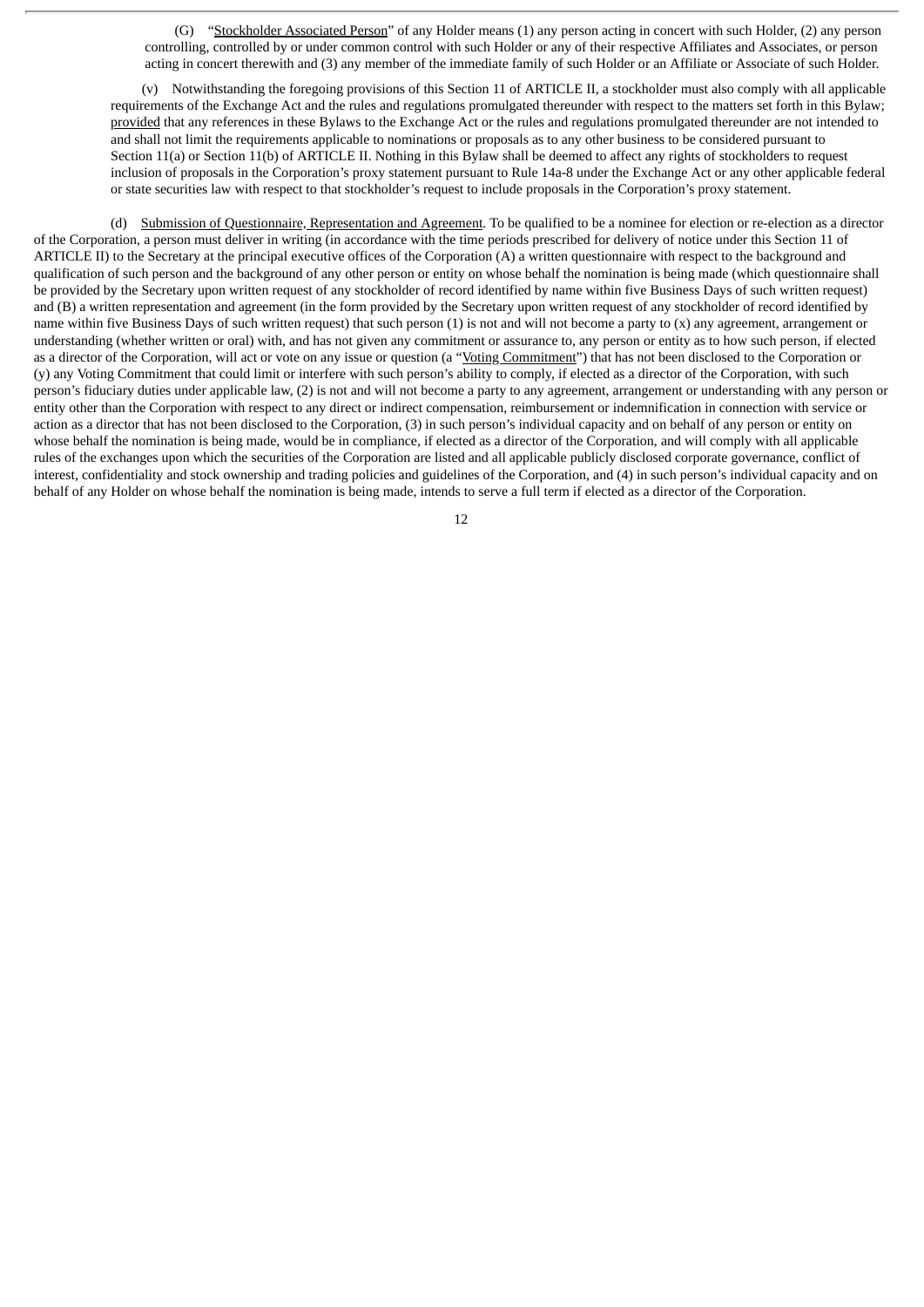Section 12. Fixing a Record Date for Stockholder Meetings. In order that the Corporation may determine the stockholders entitled to notice of any meeting of stockholders or any adjournment thereof, the Board of Directors may fix a record date, which record date shall not precede the date upon which the resolution fixing the record date is adopted by the Board of Directors, and which record date shall not be more than 60 days nor less than 10 days before the date of such meeting. If the Board of Directors so fixes a date, such date shall also be the record date for determining the stockholders entitled to vote at such meeting unless the Board of Directors determines, at the time it fixes such record date, that a later date on or before the date of the meeting shall be the date for making such determination. If no record date is fixed by the Board of Directors, the record date for determining stockholders entitled to notice of or to vote at a meeting of stockholders shall be the Close of Business on the next day preceding the day on which notice is first given, or, if notice is waived, at the Close of Business on the day next preceding the day on which the meeting is held. A determination of stockholders of record entitled to notice of or to vote at a meeting of stockholders shall apply to any adjournment of the meeting; provided, however, that the Board of Directors may fix a new record date for the adjourned meeting in conformity herewith; and in such case shall also fix as the record date for stockholders entitled to notice of such adjourned meeting the same or an earlier date as that fixed for determination of stockholders entitled to vote in accordance with the foregoing provisions of this Section 12 at the adjourned meeting.

Section 13. Action by Stockholders Without a Meeting. So long as stockholders of the Corporation have the right to act by written consent in accordance with Section 1 of ARTICLE SEVEN of the Certificate of Incorporation, the following provisions shall apply:

(a) Record Date. For the purpose of determining the stockholders entitled to consent to corporate action without a meeting as may be permitted by the Certificate of Incorporation or the certificate of designation relating to any outstanding class or series of preferred stock, the Board of Directors may fix a record date, which record date shall not precede the date on which the resolution fixing the record date is adopted by the Board of Directors, and which record date shall not be more than ten (10) (or the maximum number permitted by applicable law) days after the date on which the resolution fixing the record date is adopted by the Board of Directors. Any stockholder of record seeking to have the stockholders authorize or take action by consent shall, by written notice delivered by hand to the Secretary at the Corporation's principal place of business during regular business hours, request that the Board of Directors fix a record date, which notice shall include the text of any proposed resolutions. Notices delivered pursuant to Section 13(a) of this ARTICLE II will be deemed received on any given day only if received prior to the Close of Business on such day (and otherwise shall be deemed received on the next succeeding Business Day). The Board of Directors shall promptly, but in all events within ten (10) days after the date on which such written notice is properly delivered to and deemed received by the Secretary, adopt a resolution fixing the record date (unless a record date has previously been fixed by the Board of Directors pursuant to the first sentence of this Section 13(a)). If no record date has been fixed by the Board of Directors pursuant to this Section 13(a) or otherwise within ten (10) days of receipt of a valid request by a stockholder, the record date for determining stockholders entitled to consent to corporate action without a meeting, when no prior action by the Board of Directors is required pursuant to applicable law, shall be the first date after the expiration of such ten (10) day time period on which a signed consent setting forth the action taken or proposed to be taken is delivered to the Corporation pursuant to Section 13(b); provided, however,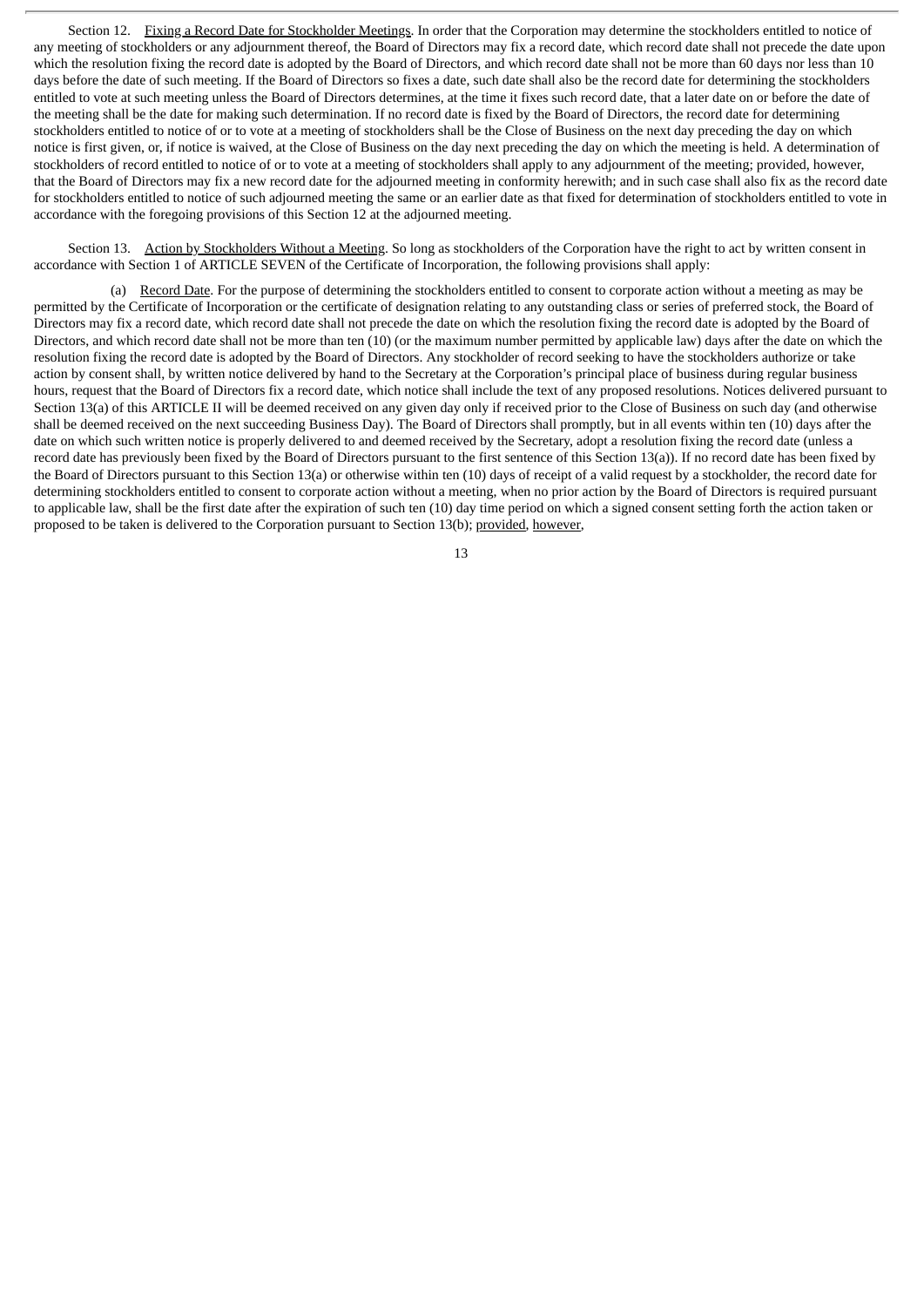that if prior action by the Board of Directors is required by applicable law, the record date for determining stockholders entitled to consent to corporate action without a meeting shall in such an event be at the Close of Business on the day on which the Board of Directors adopts the resolution taking such prior action.

(b) Generally. No consent shall be effective to take the corporate action referred to therein unless written or electronic consents signed by a sufficient number of stockholders to take such action are delivered to the Corporation, in the manner required by this Section 13 and applicable law, within sixty (60) (or the maximum number permitted by applicable law) days of the first date on which a consent is delivered to the Corporation in the manner required by applicable law and this Section 13. The validity of any consent executed by a proxy for a stockholder pursuant to an electronic transmission transmitted to such proxy holder by or upon the authorization of the stockholder shall be determined by or at the direction of the Secretary. A written record of the information upon which the person making such determination relied shall be made and kept in the records of the proceedings of the stockholders. Any such consent shall be inserted in the minute book as if it were the minutes of a meeting of stockholders. Prompt notice of the taking of the corporate action without a meeting by less than unanimous written consent shall be given by the Corporation (at its expense) to those stockholders who have not consented in writing or by electronic transmission and who, if the action had been taken at a meeting, would have been entitled to notice of the meeting if the record date for notice of such meeting had been the date that consents signed by a sufficient number of holders to take the action were delivered to the Corporation.

### Section 14. Conduct of Meetings.

(a) Generally. Meetings of stockholders shall be presided over by the Chairperson of the Board, if any, or in the Chairperson's absence or disability, by the Chief Executive Officer, or in the Chief Executive Officer's absence or disability, by the President, or in the President's absence or disability, by a Vice President (in the order as determined by the Board of Directors), or in the absence or disability of the foregoing persons by a chairperson designated by the Board of Directors, or in the absence or disability of such person, by a chairperson chosen at the meeting. The Secretary shall act as secretary of the meeting, but in the Secretary's absence or disability the chairperson of the meeting may appoint any person to act as secretary of the meeting.

(b) Rules, Regulations and Procedures. The Board of Directors may adopt by resolution such rules, regulations and procedures for the conduct of any meeting of stockholders of the Corporation as it shall deem appropriate including, without limitation, such guidelines and procedures as it may deem appropriate regarding the participation by means of remote communication of stockholders and proxyholders not physically present at a meeting. Except to the extent inconsistent with such rules, regulations and procedures as adopted by the Board of Directors, the chairperson of any meeting of stockholders shall have the right and authority to prescribe such rules, regulations and procedures and to do all such acts as, in the judgment of such chairperson, are appropriate for the proper conduct of the meeting. Such rules, regulations or procedures, whether adopted by the Board of Directors or prescribed by the chairperson of the meeting, may include, without limitation, the following: (i) the establishment of an agenda or order of business for the meeting; (ii) rules and procedures for maintaining order at the meeting and the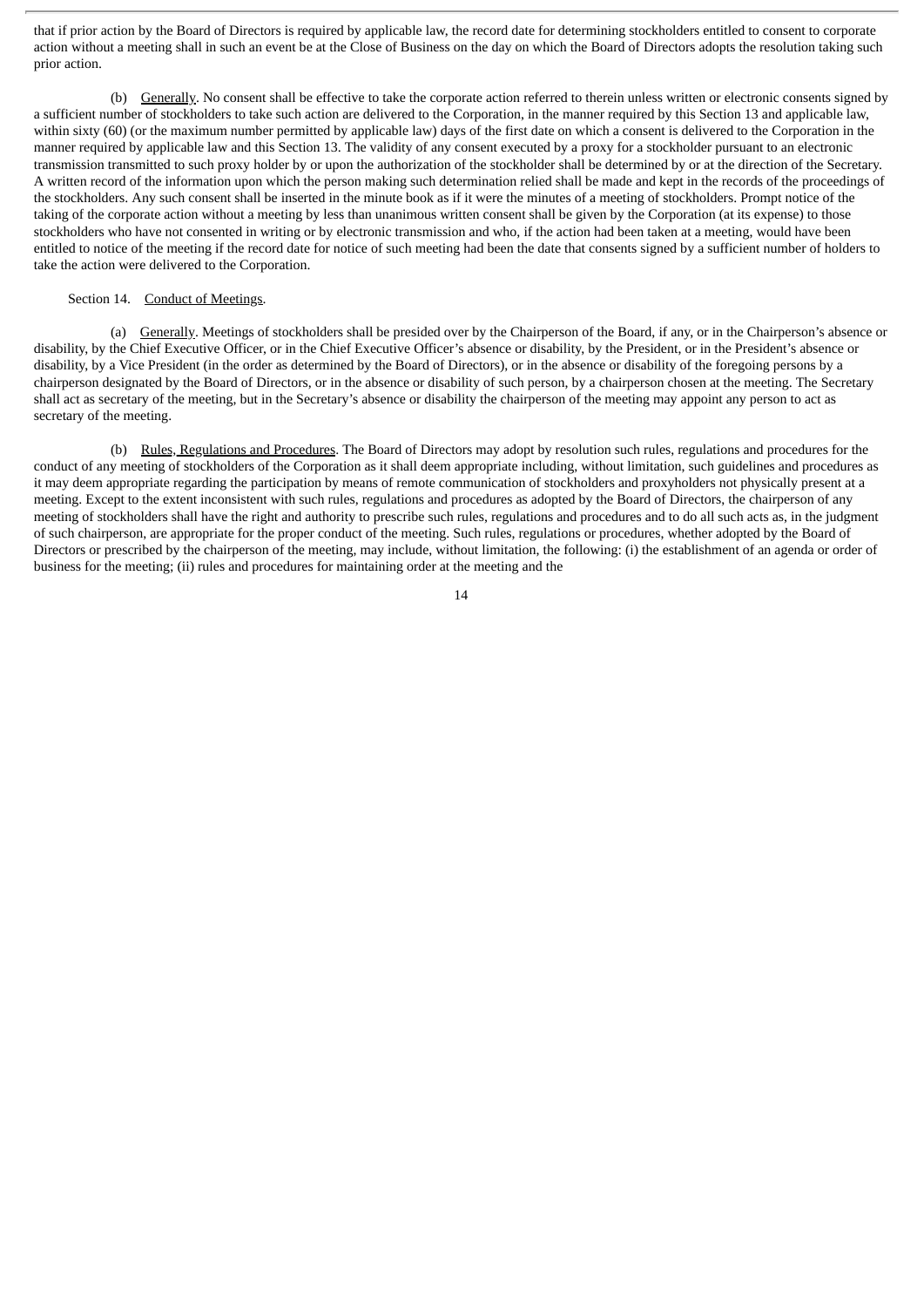safety of those present; (iii) limitations on attendance at or participation in the meeting to stockholders of record of the Corporation, their duly authorized and constituted proxies or such other persons as the chairperson of the meeting shall determine; (iv) restrictions on entry to the meeting after the time fixed for the commencement thereof; (v) limitations on the time allotted to questions or comments by participants; and (vi) restrictions on the use of mobile phones, audio or video recording devices and similar devices at the meeting. The chairperson of the meeting of stockholders, in addition to making any other determinations that may be appropriate to the conduct of the meeting, shall, if the facts warrant, determine and declare to the meeting that a nomination or matter or business was not properly brought before the meeting and if such chairperson should so determine, such chairperson shall so declare to the meeting and any such matter or business not properly brought before the meeting shall not be transacted or considered. Unless and to the extent determined by the Board of Directors or the chairperson of the meeting, meetings of stockholders shall not be required to be held in accordance with the rules of parliamentary procedure. The chairperson of the meeting shall announce at the meeting when the polls for each matter to be voted upon at the meeting will be opened and closed. After the polls close, no ballots, proxies or votes or any revocations or changes thereto may be accepted. The chairperson of the meeting shall have the power, right and authority, for any or no reason, to convene, recess and/or adjourn any meeting of stockholders.

(c) Inspectors of Elections. The Corporation may, and to the extent required by law shall, in advance of any meeting of stockholders, appoint one or more inspectors of election to act at the meeting and make a written report thereof. One or more other persons may be designated as alternate inspectors to replace any inspector who fails to act. If no inspector or alternate is able to act at a meeting of stockholders, the chairperson of the meeting shall appoint one or more inspectors to act at the meeting. Unless otherwise required by law, inspectors may be officers, employees or agents of the Corporation. No person who is a candidate for an office at an election may serve as an inspector at such election. Each inspector, before entering upon the discharge of such inspector's duties, shall take and sign an oath faithfully to execute the duties of inspector with strict impartiality and according to the best of such inspector's ability. The inspector shall have the duties prescribed by law and, when the vote is completed, shall make a certificate of the result of the vote taken and of such other facts as may be required by law.

### ARTICLE III **DIRECTORS**

Section 1. General Powers. Except as otherwise provided in this Certificate of Incorporation or the DGCL, the business and affairs of the Corporation shall be managed by or under the direction of the Board of Directors.

Section 2. Annual Meetings. The annual meeting of the Board of Directors shall be held without other notice than this Bylaw immediately after, and at the same place as, the annual meeting of stockholders. In the event that the annual meeting of stockholders takes place telephonically or through any other means by which the stockholders do not convene in any one location, the annual meeting of the Board of Directors shall be held at the principal offices of the Corporation immediately after the annual meeting of the stockholders.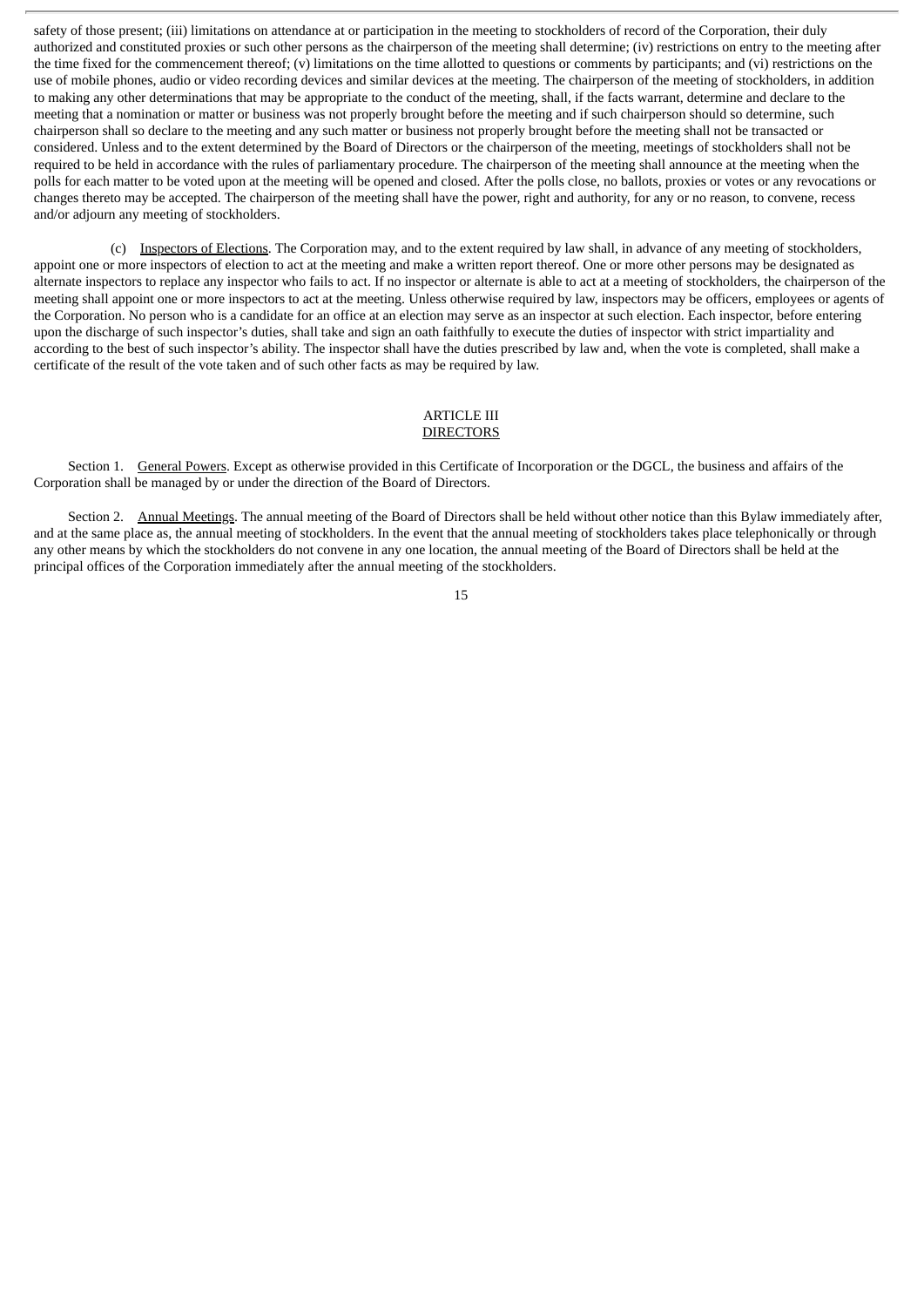Section 3. Regular Meetings and Special Meetings. Regular meetings, other than the annual meeting, of the Board of Directors may be held without notice at such time and at such place as shall from time to time be determined by resolution of the Board of Directors and publicized among all directors. Special meetings of the Board of Directors may be called by (i) the Chairperson of the Board, if any, (ii) by the Secretary upon the written request of a majority of the directors then in office or (iii) if the Board of Directors then includes a director nominated or designated for nomination by the Sponsor, by any director nominated or designated for nomination by the Sponsor, and in each case shall be held at the place, if any, on the date and at the time as he, she or they shall fix. Any and all business may be transacted at a special meeting of the Board of Directors.

Section 4. Notice of Meetings. Notice of regular meetings of the Board of Directors need not be given except as otherwise required by law or these Bylaws. Notice of each special meeting of the Board of Directors, and of each regular and annual meeting of the Board of Directors for which notice is required, shall be given by the Secretary as hereinafter provided in this Section 4. Such notice shall be state the date, time and place, if any, of the meeting. Notice of any special meeting, and of any regular or annual meeting for which notice is required, shall be given to each director at least (a) twenty-four (24) hours before the meeting if by telephone or by being personally delivered or sent by overnight courier, telecopy, electronic transmission, email or similar means or (b) five (5) days before the meeting if delivered by mail to the director's residence or usual place of business. Such notice shall be deemed to be delivered when deposited in the United States mail so addressed, with postage prepaid, or when transmitted if sent by telex, telecopy, electronic transmission, email or similar means. Neither the business to be transacted at, nor the purpose of, any special meeting of the Board of Directors need be specified in the notice or waiver of notice of such meeting.

Section 5. Waiver of Notice. Any director may waive notice of any meeting of directors by a writing signed by the director or by electronic transmission. Any member of the Board of Directors or any committee thereof who is present at a meeting shall have waived notice of such meeting except when such member attends for the express purpose of objecting at the beginning of the meeting to the transaction of any business because the meeting is not lawfully called or convened and does not further participate in the meeting. Such member shall be conclusively presumed to have assented to any action taken unless his or her dissent shall be entered in the minutes of the meeting or unless his or her written dissent to such action shall be filed with the person acting as the secretary of the meeting before the adjournment thereof or shall be forwarded by registered mail to the secretary of the Corporation immediately after the adjournment of the meeting. Such right to dissent shall not apply to any member who voted in favor of such action.

Section 6. Chairperson of the Board, Quorum, Required Vote and Adjournment. The Board of Directors may elect a Chairperson of the Board. The Chairperson of the Board must be a director and may be an officer of the Corporation. Subject to the provisions of these Bylaws and the direction of the Board of Directors, the chairperson shall perform all duties and have all powers which are commonly incident to the position of Chairperson of the Board or which are delegated to him or her by the Board of Directors, preside at all meetings of the stockholders and Board of Directors at which he or she is present and have such powers and perform such duties as the Board of Directors may from time to time prescribe. If the Chairperson of the Board is not present at a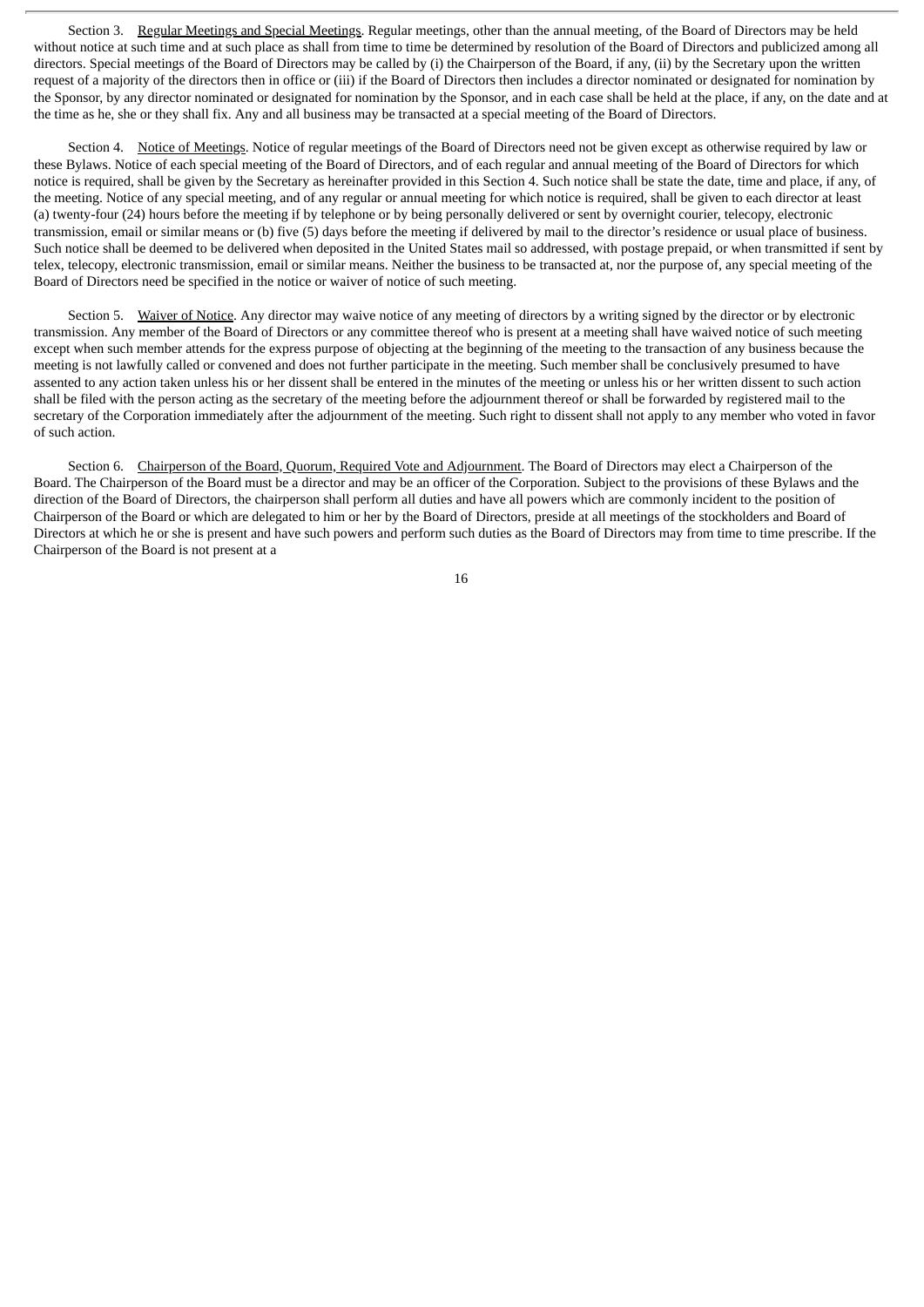meeting of the Board of Directors, the Chief Executive Officer (if the Chief Executive Officer is a director and is not also the Chairperson of the Board) shall preside at such meeting, and, if the Chief Executive Officer is not present at such meeting, a majority of the directors present at such meeting shall elect one of the directors present at the meeting to so preside. At all meetings of the Board of Directors prior to the date when the Sponsor ceases to beneficially own 30% of the voting power of the then-outstanding shares of capital stock of the Corporation then entitled to vote generally in the election of directors (the "Quorum Trigger Date"), a majority of the directors then in office, including at least one director nominated by the Sponsor, shall constitute a quorum for the transactions of business; provided, however, that a quorum shall never be less than one-third the total number of directors. At all meetings of the Board of Directors following the Quorum Trigger Date, a majority of the directors then in office shall constitute a quorum for the transaction of business, provided, however, that a quorum shall never be less than one-third of the total number of directors. Unless by express provision of an applicable law, the Certificate of Incorporation or these Bylaws a different vote is required, the vote of a majority of directors present at a meeting at which a quorum is present shall be the act of the Board of Directors. At any meeting of the Board of Directors, business shall be transacted in such order and manner as the Board of Directors may from time to time determine. If a quorum shall not be present at any meeting of the Board of Directors, the directors present thereat may, to the fullest extent permitted by law, adjourn the meeting from time to time, without notice other than announcement at the meeting, until a quorum shall be present.

### Section 7. Committees.

(a) The Board of Directors may designate one or more committees, including an executive committee, consisting of one or more of the directors of the Corporation, and any committees required by the rules and regulations of such exchange as any securities of the Corporation are listed. The Board of Directors may designate one or more directors as alternate members of any committee, who may replace any absent or disqualified member at any meeting of the committee. Except to the extent restricted by applicable law or the Certificate of Incorporation, each such committee, to the extent provided by the DGCL and in the resolution creating it, shall have and may exercise all the powers and authority of the Board of Directors. Each such committee shall serve at the pleasure of the Board of Directors. Each committee shall keep regular minutes of its meetings and report the same to the Board of Directors upon request.

(b) Each committee of the Board of Directors may fix its own rules of procedure and shall hold its meetings as provided by such rules, except as may otherwise be provided by a resolution of the Board of Directors designating such committee. Unless otherwise provided in such a resolution, the presence of at least a majority of the members of the committee shall be necessary to constitute a quorum. All matters shall be determined by a majority vote of the members present at a meeting at which a quorum is present. Unless otherwise provided in such a resolution, in the event that a member and that member's alternate, if alternates are designated by the Board of Directors, of such committee is or are absent or disqualified, the member or members present at any meeting and not disqualified from voting, whether or not such member or members constitute a quorum, may unanimously appoint another member of the Board of Directors to act at the meeting in place of any such absent or disqualified member.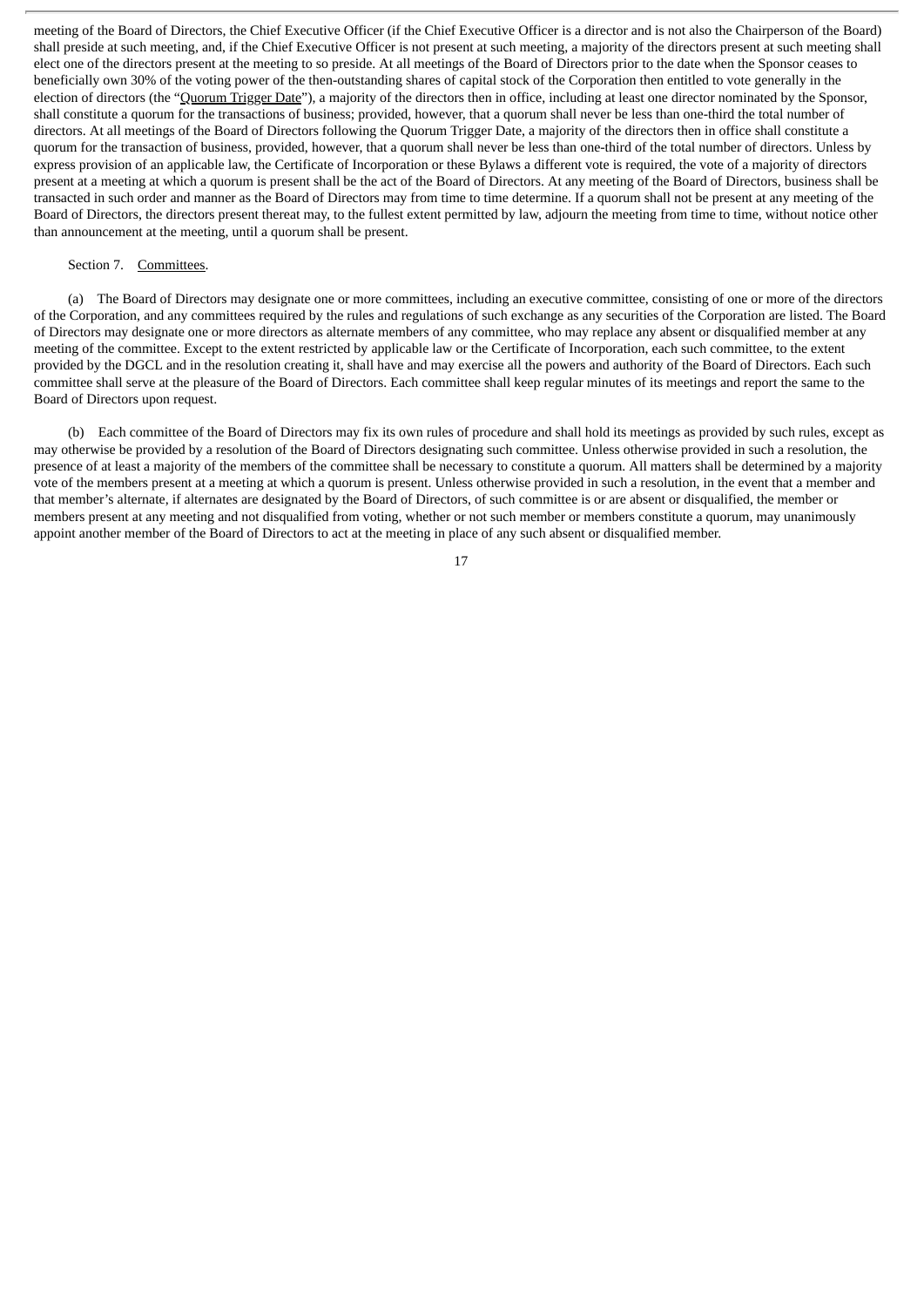Section 8. Action by Written Consent. Unless otherwise restricted by the Certificate of Incorporation or these Bylaws, any action required or permitted to be taken at any meeting of the Board of Directors, or of any committee thereof, may be taken without a meeting if all members of the Board of Directors or such committee, as the case may be, consent thereto in writing or by electronic transmission. After an action is taken, the consent or consents relating thereto shall be filed with the minutes of proceedings of the board or committee. Such filing shall be in paper form if the minutes are maintained in paper form and shall be in electronic form if the minutes are maintained in electronic form.

Section 9. Compensation. The Board of Directors shall have the authority to fix the compensation, including fees, reimbursement of expenses and equity compensation, of directors for services to the Corporation in any capacity, including for attendance of meetings of the Board of Directors or participation on any committees. No such payment shall preclude any director from serving the Corporation in any other capacity and receiving compensation therefor.

Section 10. Reliance on Books and Records. A member of the Board of Directors, or a member of any committee designated by the Board of Directors shall, in the performance of such member's duties, be fully protected in relying in good faith upon records of the Corporation and upon such information, opinions, reports or statements presented to the Corporation by any of the Corporation's officers or employees, or committees of the Board of Directors, or by any other person as to matters the member reasonably believes are within such other person's professional or expert competence and who has been selected with reasonable care by or on behalf of the Corporation.

Section 11. Telephonic and Other Meetings. Unless restricted by the Certificate of Incorporation, any one or more members of the Board of Directors or any committee thereof may participate in a meeting of the Board of Directors or such committee by means of conference telephone or other communications equipment by means of which all persons participating in the meeting can hear each other. Participation by such means shall constitute presence in person at a meeting.

## ARTICLE IV **OFFICERS**

Section 1. Number and Election. Subject to the authority of Chief Executive Officer to appoint officers as set forth in Section 11 of this ARTICLE IV, the officers of the Corporation shall be elected by the Board of Directors and shall consist of a Chief Executive Officer, a President, one or more Vice Presidents, a Secretary, a Chief Financial Officer, a Treasurer and such other officers and assistant officers as may be deemed necessary or desirable by the Board of Directors. Any number of offices may be held by the same person. In its discretion, the Board of Directors may choose not to fill any office for any period as it may deem advisable.

Section 2. Term of Office. Each officer shall hold office until a successor is duly elected and qualified or until his or her earlier death, resignation or removal as hereinafter provided.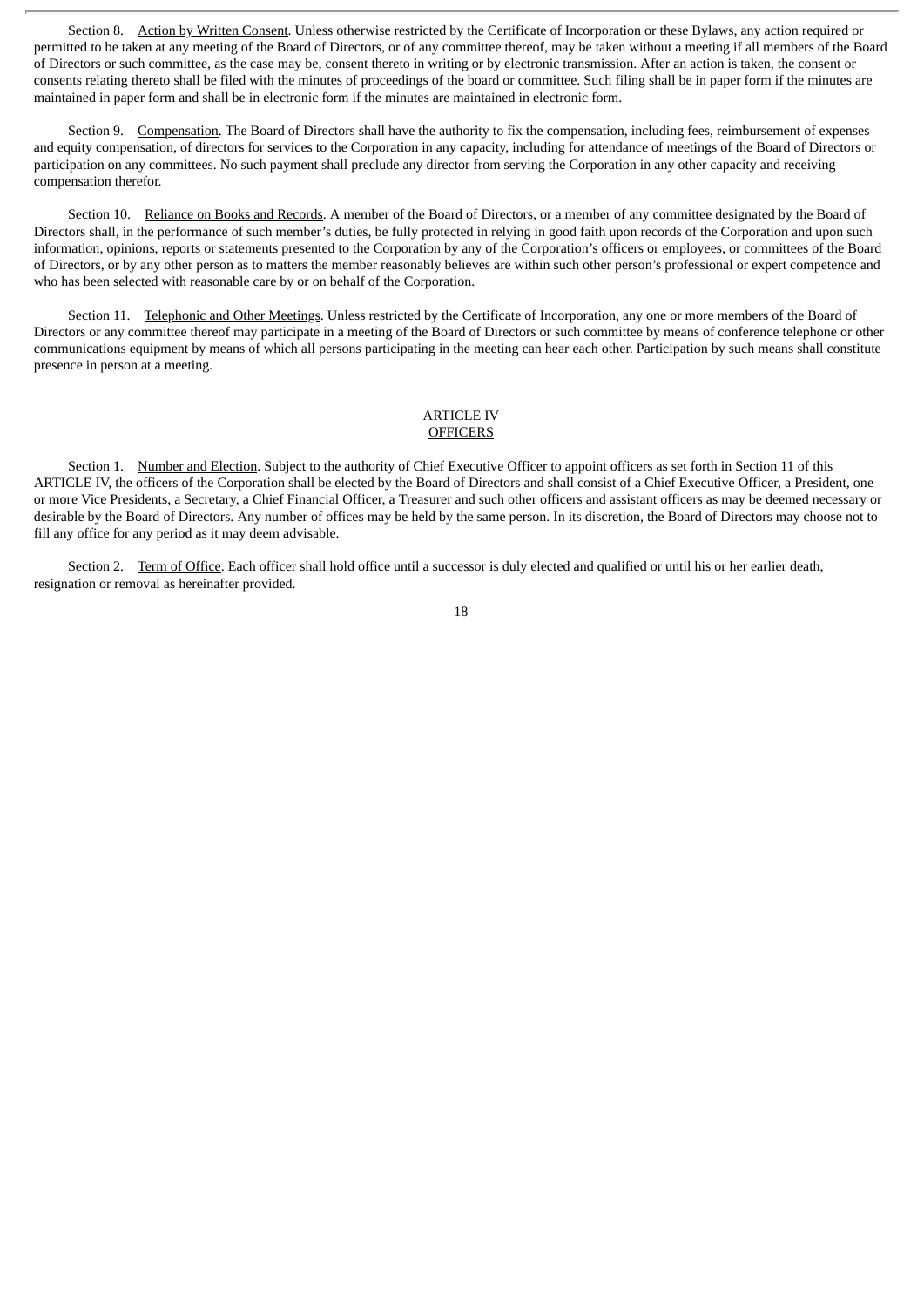Section 3. Removal. Any officer or agent of the Corporation may be removed with or without cause by the Board of Directors, a duly authorized committee thereof or by such officers as may be designated by a resolution of the Board of Directors, but such removal shall be without prejudice to the contract rights, if any, of the person so removed. Any officer appointed by the Chief Executive Officer in accordance with Section 11 of this ARTICLE IV may also be removed by the Chief Executive Officer in his or her sole discretion.

Section 4. Vacancies. Any vacancy occurring in any office because of death, resignation, removal, disqualification or otherwise may be filled by the Board of Directors or the Chief Executive Officer in accordance with Section 11 of this ARTICLE IV.

Section 5. Compensation. Compensation of all executive officers shall be approved by the Board of Directors or a duly authorized committee thereof, and no officer shall be prevented from receiving such compensation by virtue of his or her also being a director of the Corporation.

Section 6. Chief Executive Officer. The Chief Executive Officer shall have the powers and perform the duties incident to that position. The Chief Executive Officer shall, in the absence of the Chairperson of the Board, or if a Chairperson of the Board shall not have been elected, preside at each meeting of (a) the Board of Directors if the Chief Executive Officer is a director and (b) the stockholders. Subject to the powers of the Board of Directors and the Chairperson of the Board, the Chief Executive Officer shall be in general and active charge of the entire business and affairs of the Corporation, and shall be its chief policy making officer. The Chief Executive Officer shall have such other powers and perform such other duties as may be prescribed by the Board of Directors or provided in these Bylaws. The Chief Executive Officer is authorized to execute bonds, mortgages and other contracts requiring a seal, under the seal of the Corporation, except where required or permitted by law to be otherwise signed and executed and except where the signing and execution thereof shall be expressly delegated by the Board of Directors to some other officer or agent of the Corporation. Whenever the President is unable to serve, by reason of sickness, absence or otherwise, the Chief Executive Officer shall perform all the duties and responsibilities and exercise all the powers of the President.

Section 7. The President. The President of the Corporation shall, subject to the powers of the Board of Directors, the Chairperson of the Board and the Chief Executive Officer, have general charge of the business, affairs and property of the Corporation, and control over its officers, agents and employees. The President shall see that all orders and resolutions of the Board of Directors are carried into effect. The President is authorized to execute bonds, mortgages and other contracts requiring a seal, under the seal of the Corporation, except where required or permitted by law to be otherwise signed and executed and except where the signing and execution thereof shall be expressly delegated by the Board of Directors to some other officer or agent of the Corporation. The President shall, in the absence of the Chief Executive Officer, act with all of the powers and be subject to all of the restrictions of the Chief Executive Officer. The President shall have such other powers and perform such other duties as may be prescribed by the Chairperson of the Board, the Chief Executive Officer, the Board of Directors or as may be provided in these Bylaws.

Section 8. Vice Presidents. The Vice President, or if there shall be more than one, the Vice Presidents, in the order determined by the Board of Directors or the Chairperson of the Board,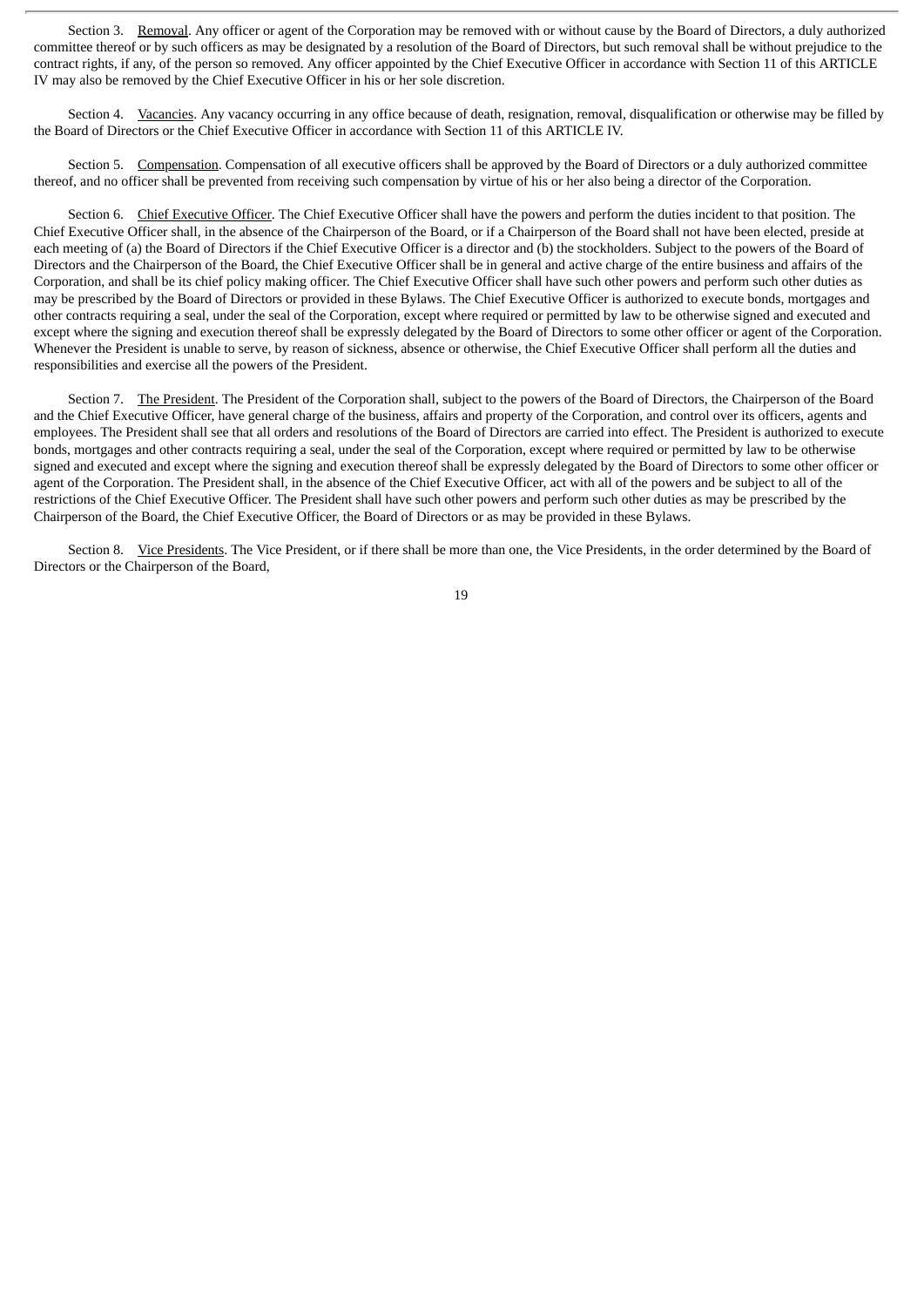shall, perform such duties and have such powers as the Board of Directors, the Chairperson of the Board, the Chief Executive Officer, the President or these Bylaws may, from time to time, prescribe. The Vice Presidents may also be designated as Executive Vice Presidents or Senior Vice Presidents, as the Board of Directors may from time to time prescribe.

Section 9. The Secretary and Assistant Secretaries. The Secretary shall attend all meetings of the Board of Directors (other than executive sessions thereof) and all meetings of the stockholders and record all the proceedings of the meetings in a book or books to be kept for that purpose or shall ensure that his or her designee attends each such meeting to act in such capacity. Under the Board of Directors' supervision, the Secretary shall give, or cause to be given, all notices required to be given by these Bylaws or by law; shall have such powers and perform such duties as the Board of Directors, the Chairperson of the Board, the Chief Executive Officer, the President or these Bylaws may, from time to time, prescribe; and shall have custody of the corporate seal of the Corporation. The Secretary, or an Assistant Secretary, shall have authority to affix the corporate seal to any instrument requiring it and when so affixed, it may be attested by his or her signature or by the signature of such Assistant Secretary. The Board of Directors may give general authority to any other officer to affix the seal of the Corporation and to attest the affixing by his or her signature. The Assistant Secretary, or if there be more than one, any of the assistant secretaries, shall in the absence or disability of the Secretary, perform the duties and exercise the powers of the Secretary and shall perform such other duties and have such other powers as the Board of Directors, the Chairperson of the Board, the Chief Executive Officer, the President, or Secretary may, from time to time, prescribe.

Section 10. The Chief Financial Officer and the Treasurer. The Chief Financial Officer shall have the custody of the corporate funds and securities; shall keep full and accurate accounts of receipts and disbursements in books belonging to the Corporation as shall be necessary or desirable in accordance with applicable law or generally accepted accounting principles; shall deposit all monies and other valuable effects in the name and to the credit of the Corporation as may be ordered by the Chairperson of the Board or the Board of Directors; shall receive, and give receipts for, moneys due and payable to the Corporation from any source whatsoever; shall cause the funds of the Corporation to be disbursed when such disbursements have been duly authorized, taking proper vouchers for such disbursements; and shall render to the Board of Directors, at its regular meeting or when the Board of Directors so requires, an account of the financial condition and operations of the Corporation; shall have such powers and perform such duties as the Board of Directors, the Chairperson of the Board, the Chief Executive Officer, the President or these Bylaws may, from time to time, prescribe. The Treasurer, if any, shall in the absence or disability of the chief financial officer, perform the duties and exercise the powers of the chief financial officer, subject to the power of the board of directors. The Treasurer, if any, shall perform such other duties and have such other powers as the board of directors may, from time to time, prescribe.

Section 11. Appointed Officers. In addition to officers designated by the Board in accordance with this ARTICLE IV, the Chief Executive Officer shall have the authority to appoint other officers below the level of Board-appointed Vice President as the Chief Executive Officer may from time to time deem expedient and may designate for such officers titles that appropriately reflect their positions and responsibilities. Such appointed officers shall have such powers and shall perform such duties as may be assigned to them by the Chief Executive Officer or the senior officer to whom they report, consistent with corporate policies. An appointed officer shall serve until the earlier of such officer's resignation or such officer's removal by the Chief Executive Officer or the Board of Directors at any time, either with or without cause.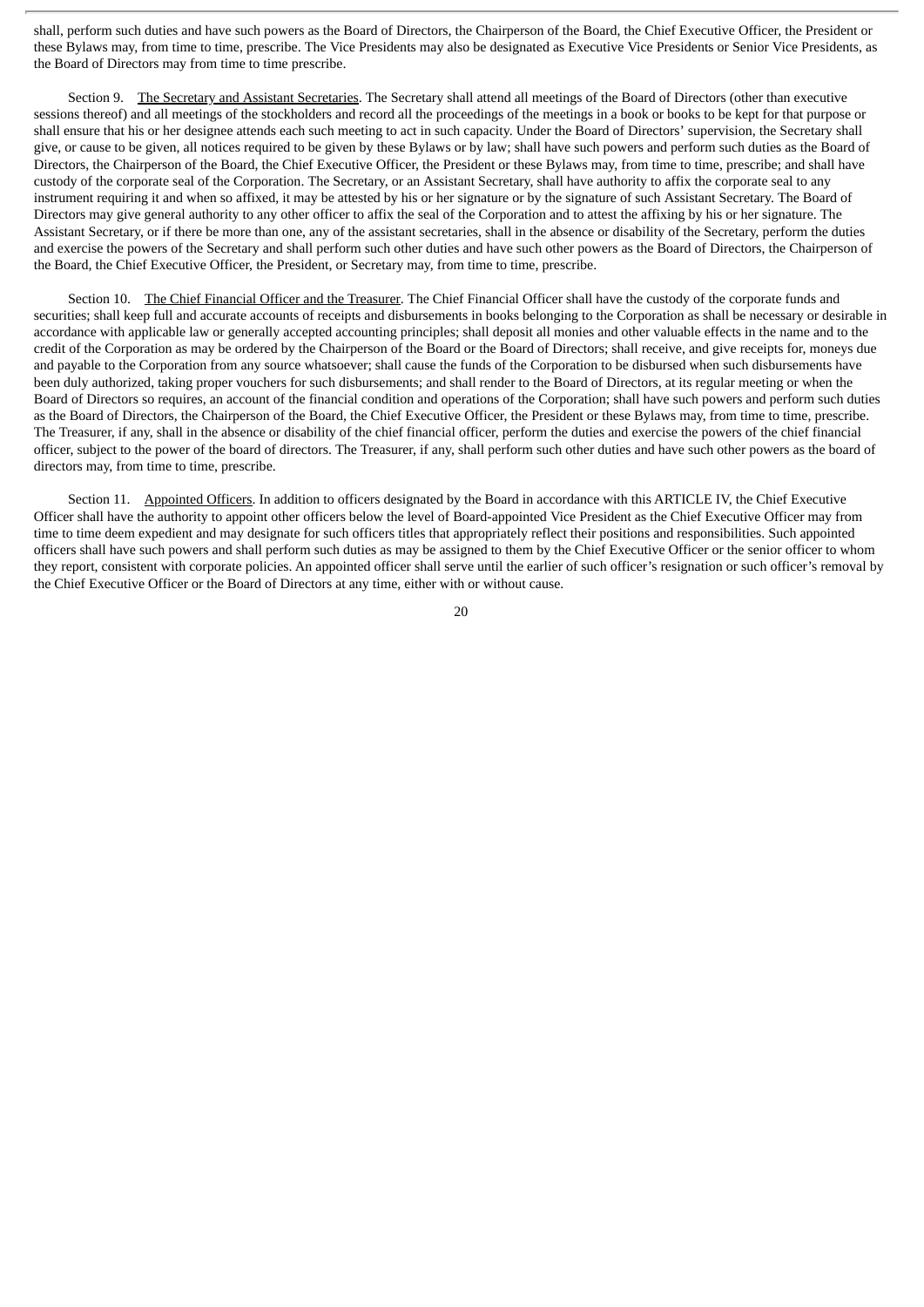Section 12. Other Officers, Assistant Officers and Agents. Officers, assistant officers and agents, if any, other than those whose duties are provided for in these Bylaws, shall have such authority and perform such duties as may from time to time be prescribed by resolution of the Board of Directors and, to the extent not so provided, as generally pertain to their respective offices, subject to the control of the Board of Directors.

Section 13. Officers' Bonds or Other Security. If required by the Board of Directors, any officer of the Corporation shall give a bond or other security for the faithful performance of his duties, in such amount and with such surety as the Board of Directors may require.

Section 14. Delegation of Authority. The Board of Directors may by resolution delegate the powers and duties of such officer to any other officer or to any director, or to any other person whom it may select.

# ARTICLE V CERTIFICATES OF STOCK

Section 1. Form. The shares of stock of the Corporation shall be uncertificated, provided that the Board of Directors may provide by resolution that some or all of any or all classes or series of its stock shall be represented by certificates. If shares are represented by certificates, the certificates shall be in such form as required by applicable law and as determined by the Board of Directors. Each certificate shall certify the number of shares owned by such holder in the Corporation and shall be signed by, or in the name of the Corporation by two authorized officers of the Corporation including, but not limited to, the Chairperson of the Board (if an officer), the President, a Vice President, the Treasurer, the Secretary and an Assistant Secretary of the Corporation. Any or all signatures on the certificate may be a facsimile. In case any officer, transfer agent or registrar who has signed, or whose facsimile signature or signatures have been used on, any such certificate or certificates shall cease to be such officer, transfer agent or registrar of the Corporation whether because of death, resignation or otherwise before such certificate or certificates have been issued by the Corporation, such certificate or certificates may nevertheless be issued as though the person or persons who signed such certificate or certificates or whose facsimile signature or signatures have been used thereon had not ceased to be such officer, transfer agent or registrar of the Corporation at the date of issue. All certificates for shares shall be consecutively numbered or otherwise identified. The Board of Directors may appoint a bank or trust company organized under the laws of the United States or any state thereof to act as its transfer agent or registrar, or both in connection with the transfer of any class or series of securities of the Corporation. The Corporation, or its designated transfer agent or other agent, shall keep a book or set of books to be known as the stock transfer books of the Corporation, containing the name of each holder of record, together with such holder's address and the number and class or series of shares held by such holder and the date of issue. When shares are represented by certificates, the Corporation shall issue and deliver to each holder to whom such shares have been issued or transferred, certificates representing the shares owned by such holder, and shares of stock of the Corporation shall only be transferred on the books of the Corporation by the holder of record thereof or by such holder's attorney duly authorized in writing, upon surrender to the Corporation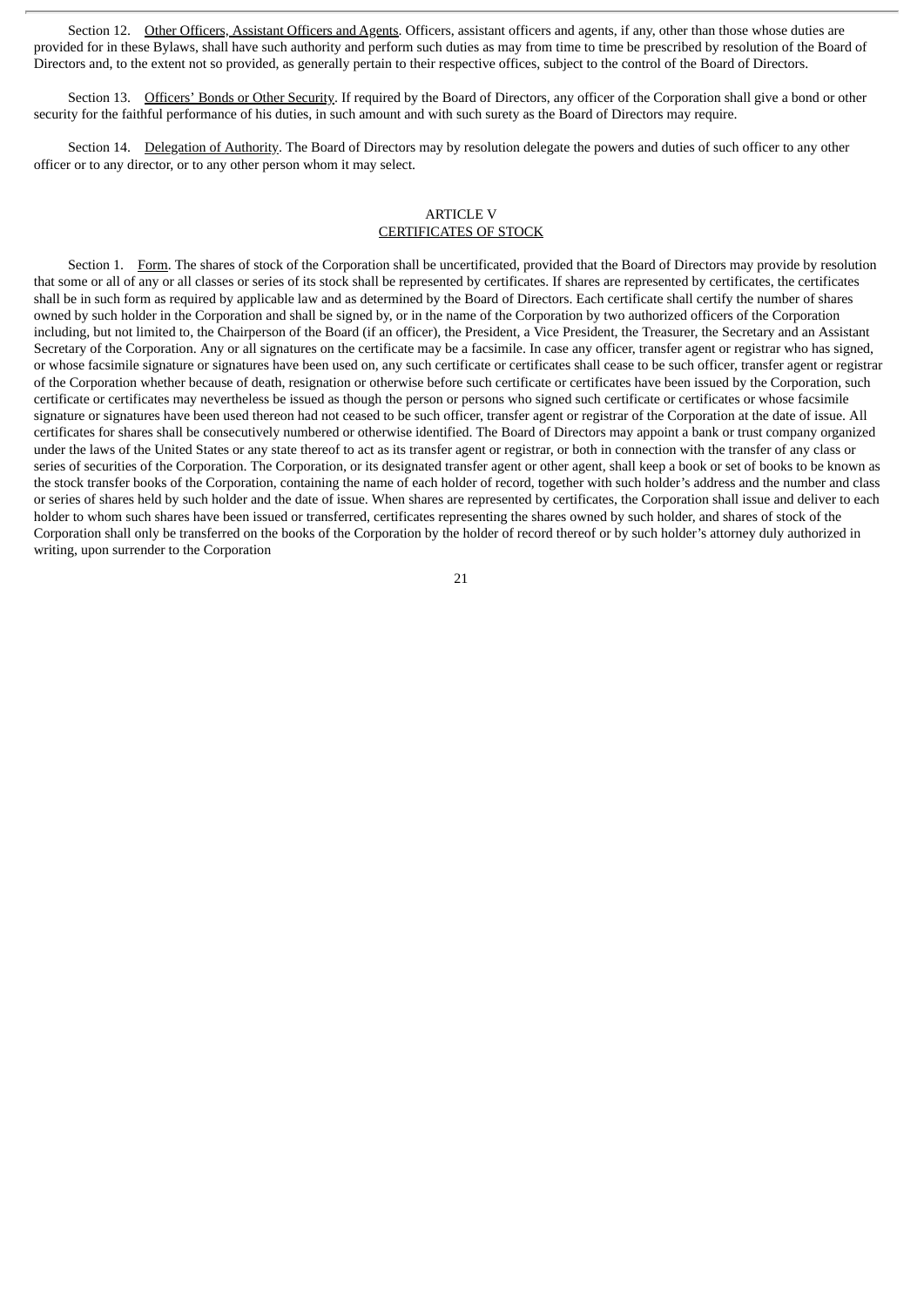or its designated transfer agent or other agent of the certificate or certificates for such shares endorsed by the appropriate person or persons, with such evidence of the authenticity of such endorsement, transfer, authorization and other matters as the Corporation may reasonably require, and accompanied by all necessary stock transfer stamps. In that event, it shall be the duty of the Corporation to issue a new certificate to the person entitled thereto, cancel the old certificate or certificates and record the transaction on its books. When shares are not represented by certificates, shares of stock of the Corporation shall only be transferred on the books of the Corporation by the holder of record thereof or by such holder's attorney duly authorized in writing, with such evidence of the authenticity of such transfer, authorization and other matters as the Corporation may reasonably require, and accompanied by all necessary stock transfer stamps, and within a reasonable time after the issuance or transfer of such shares, the Corporation shall, if required by applicable law, send the holder to whom such shares have been issued or transferred a written statement of the information required by applicable law. Unless otherwise provided by applicable law, the Certificate of Incorporation, Bylaws or any other instrument, the rights and obligations of the holders of uncertificated stock and the rights and obligations of the holders of certificates representing stock of the same class and series shall be identical.

Section 2. Lost Certificates. The Corporation may issue or direct a new certificate or certificates or uncertificated shares to be issued in place of any certificate or certificates previously issued by the Corporation alleged to have been lost, stolen or destroyed, upon the making of an affidavit of that fact by the owner of the lost, stolen or destroyed certificate. When authorizing such issue of a new certificate or certificates or uncertificated shares, the Corporation may, in its discretion and as a condition precedent to the issuance thereof, require the owner of such lost, stolen or destroyed certificate or certificates, or his or her legal representative, to give the Corporation a bond in such sum as it may direct, sufficient to indemnify the Corporation against any claim that may be made against the Corporation on account of the alleged loss, theft or destruction of any such certificate or the issuance of such new certificate or uncertificated shares.

Section 3. Registered Stockholders. The Corporation shall be entitled to recognize the exclusive right of a person registered on its records as the owner of shares of stock to receive dividends, to vote, to receive notifications and otherwise to exercise all the rights and powers of an owner, except as otherwise required by applicable law. The Corporation shall not be bound to recognize any equitable or other claim to or interest in such share or shares of stock on the part of any other person, whether or not it shall have express or other notice thereof, except as otherwise required by applicable law.

Section 4. Fixing a Record Date for Purposes Other Than Stockholder Meetings or Actions by Written Consent. In order that the Corporation may determine the stockholders entitled to receive payment of any dividend or other distribution or allotment or any rights or the stockholders entitled to exercise any rights in respect of any change, conversion or exchange of stock, or for the purposes of any other lawful action (other than stockholder meetings and stockholder written consents which are expressly governed by Sections 12 and 13 of ARTICLE II hereof), the Board of Directors may fix a record date, which record date shall not precede the date upon which the resolution fixing the record date is adopted, and which record date shall be not more than 60 days prior to such action. If no record date is fixed, the record date for determining stockholders for any such purpose shall be at the Close of Business on the day on which the Board of Directors adopts the resolution relating thereto.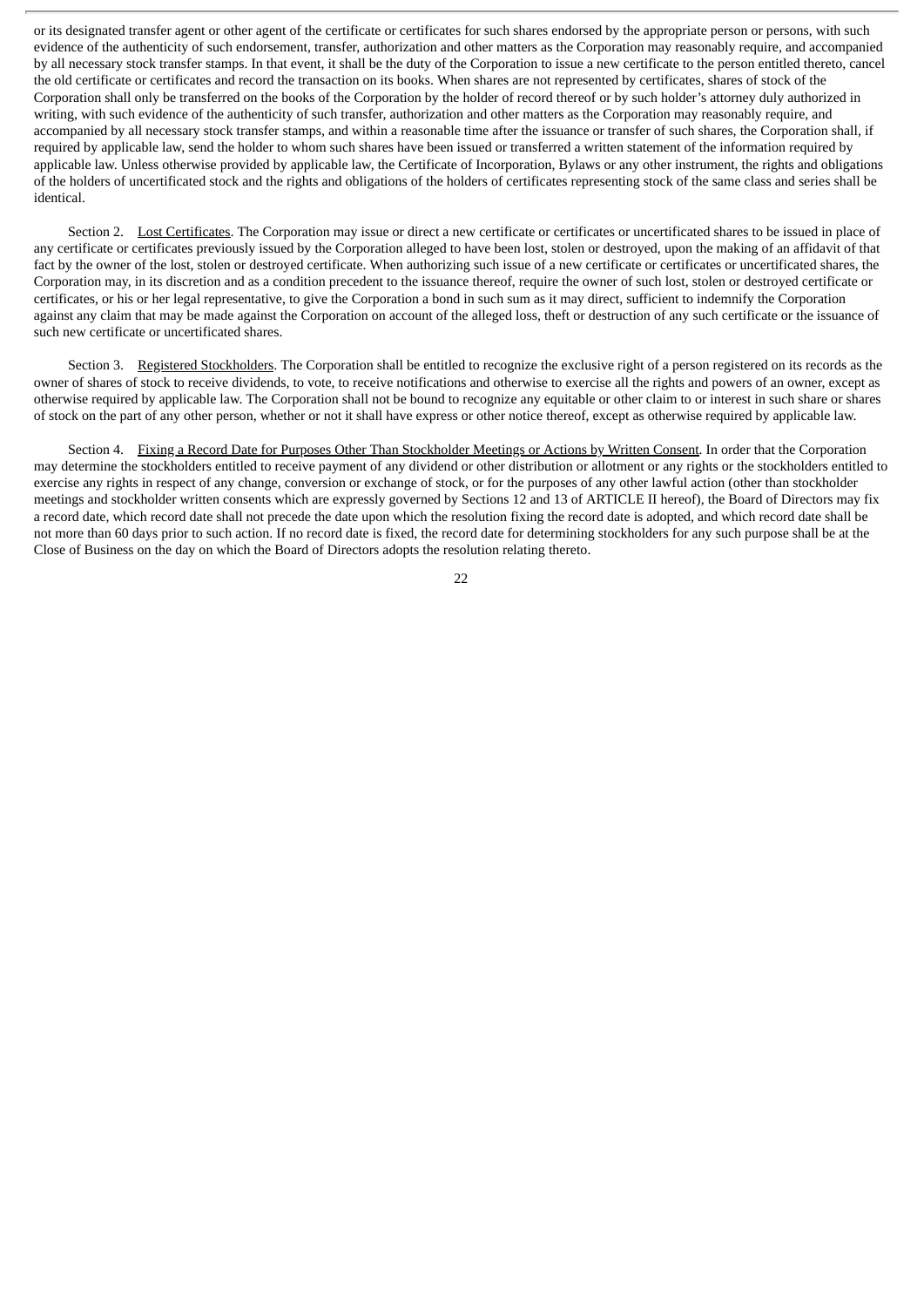### ARTICLE VI GENERAL PROVISIONS

Section 1. Dividends. Subject to and in accordance with applicable law, the Certificate of Incorporation and any certificate of designation relating to any series of preferred stock, dividends upon the shares of capital stock of the Corporation may be declared and paid by the Board of Directors, in accordance with applicable law. Dividends may be paid in cash, in property or in shares of the Corporation's capital stock, subject to the provisions of applicable law and the Certificate of Incorporation. Before payment of any dividend, there may be set aside out of any funds of the Corporation available for dividends a reserve or reserves for any proper purpose. The Board of Directors may modify or abolish any such reserves in the manner in which they were created.

Section 2. Checks, Notes, Drafts, Etc. All checks, notes, drafts or other orders for the payment of money of the Corporation shall be signed, endorsed or accepted in the name of the Corporation by such officer, officers, person or persons as from time to time may be designated by the Board of Directors or by an officer or officers authorized by the Board of Directors to make such designation.

Section 3. Contracts. In addition to the powers otherwise granted to officers pursuant to ARTICLE IV hereof, the Board of Directors may authorize any officer or officers, or any agent or agents, in the name and on behalf of the Corporation to enter into or execute and deliver any and all deeds, bonds, mortgages, contracts and other obligations or instruments, and such authority may be general or confined to specific instances.

Section 4. Fiscal Year. The fiscal year of the Corporation shall be fixed by resolution of the Board of Directors.

Section 5. Corporate Seal. The Board of Directors may provide a corporate seal which shall be in the form of a circle and shall have inscribed thereon the name of the Corporation and the words "Corporate Seal, Delaware." The seal may be used by causing it or a facsimile thereof to be impressed or affixed or reproduced or otherwise. Notwithstanding the foregoing, no seal shall be required by virtue of this Section.

Section 6. Voting Securities Owned By Corporation. Voting securities in any other corporation or entity held by the Corporation shall be voted by the Chairperson of the Board, Chief Executive Officer, the President or the Chief Financial Officer, unless the Board of Directors specifically confers authority to vote with respect thereto, which authority may be general or confined to specific instances, upon some other person or officer. Any person authorized to vote securities shall have the power to appoint proxies, with general power of substitution.

Section 7. Facsimile Signatures. In addition to the provisions for use of facsimile signatures elsewhere specifically authorized in these Bylaws and subject to applicable law, facsimile and any other forms of electronic signatures of any officer or officers of the Corporation may be used.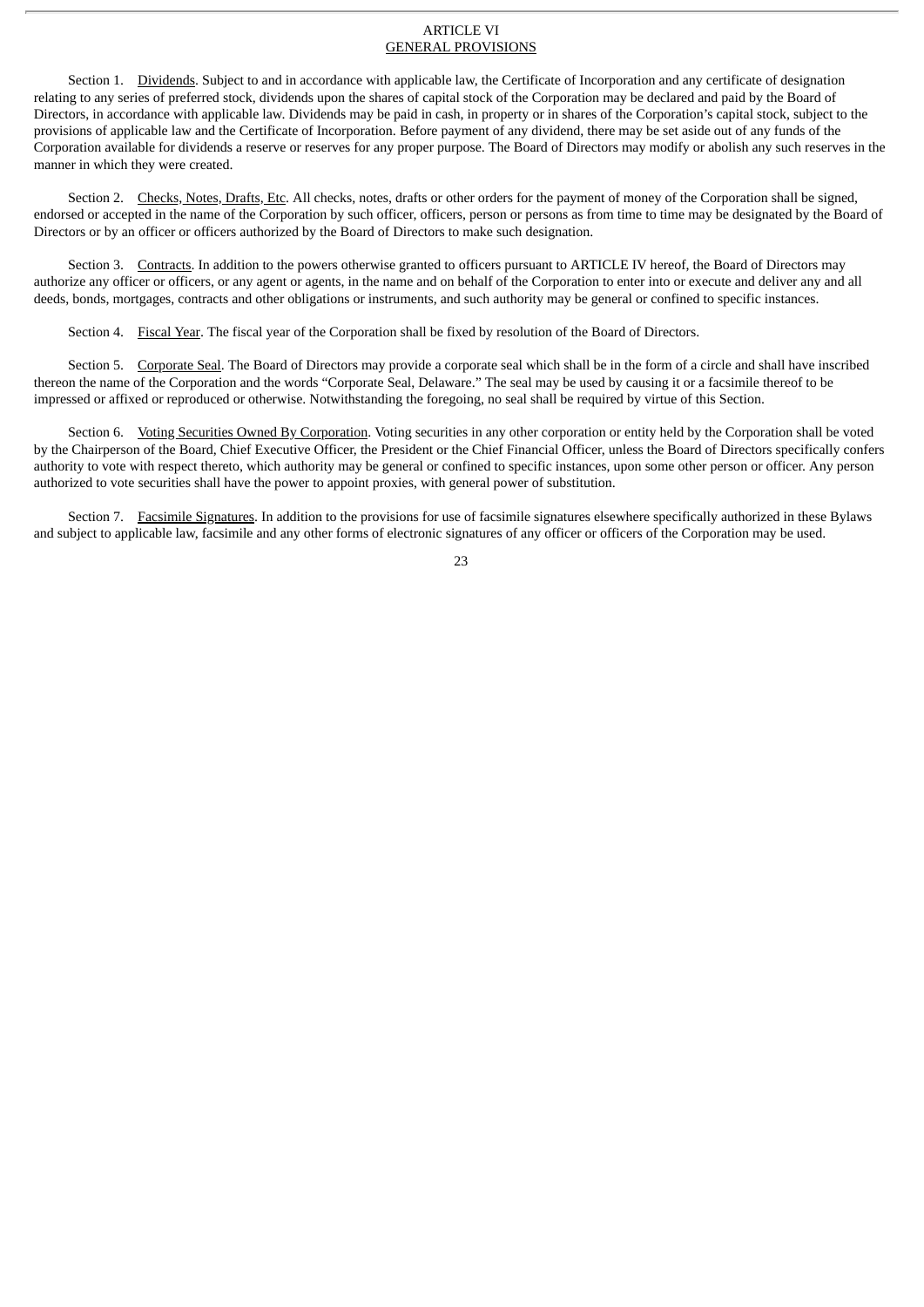Section 8. Section Headings. Section headings in these Bylaws are for convenience of reference only and shall not be given any substantive effect in limiting or otherwise construing any provision herein.

Section 9. Inconsistent Provisions. In the event that any provision (or part thereof) of these Bylaws is or becomes inconsistent with any provision of the Certificate of Incorporation, the DGCL, any other applicable law or the Nomination Agreement, the provision (or part thereof) of these Bylaws shall be construed to be consistent with such other provision or provisions, and to the extent such provision may not be so construed, such provision shall be deemed amended to incorporate such other provision so as to eliminate such inconsistency and as so amended shall be given full force and effect.

#### ARTICLE VII INDEMNIFICATION

Section 1. Right to Indemnification and Advancement. Each person who was or is made a party or is threatened to be made a party to or is otherwise involved (including involvement, without limitation, as a witness) in any actual or threatened action, suit or proceeding, whether civil, criminal, administrative or investigative (a "proceeding"), by reason of the fact that he or she is or was a director or officer of the Corporation or, while a director or officer of the Corporation, is or was serving at the request of the Corporation as a director, officer, employee or agent of another corporation or of a partnership, joint venture, trust or other enterprise, including service with respect to an employee benefit plan (an "indemnitee"), whether the basis of such proceeding is alleged action in an official capacity as a director or officer or in any other capacity while serving as a director or officer, shall be indemnified and held harmless by the Corporation to the fullest extent authorized by the DGCL, as the same exists or may hereafter be amended (but, in the case of any such amendment, only to the extent that such amendment permits the Corporation to provide broader indemnification rights than permitted prior thereto), against all expense, liability and loss (including attorneys' fees and related disbursements, judgments, fines, excise taxes or penalties under the Employee Retirement Income Security Act of 1974, as amended from time to time ("ERISA") and any other penalties and amounts paid or to be paid in settlement) reasonably incurred or suffered by such indemnitee in connection therewith and such indemnification shall continue as to an indemnitee who has ceased to be a director, officer, employee or agent and shall inure to the benefit of the indemnitee's heirs, executors and administrators; provided, however, that, except as provided in this Section 2 of this ARTICLE VII with respect to proceedings to enforce rights to indemnification and advance of expenses (as defined below), the Corporation shall indemnify any such indemnitee in connection with a proceeding (or part thereof) initiated by such indemnitee only if such proceeding (or part thereof) was authorized in the specific case by the Board of Directors of the Corporation. The rights to indemnification and advance of expenses conferred in this Section 1 of ARTICLE VII shall be contract rights. In addition to the right to indemnification conferred herein, an indemnitee shall also have the right, to the fullest extent not prohibited by law, to be paid by the Corporation the expenses incurred in defending any such proceeding in advance of its final disposition (an "advance of expenses"); provided, however, that if and to the extent that the DGCL requires, an advance of expenses shall be made only upon delivery to the Corporation of an undertaking (an "undertaking"), by or on behalf of such indemnitee, to repay all amounts so advanced if it shall ultimately be determined by final judicial decision from which there is no further right to appeal (a "final adjudication") that such indemnitee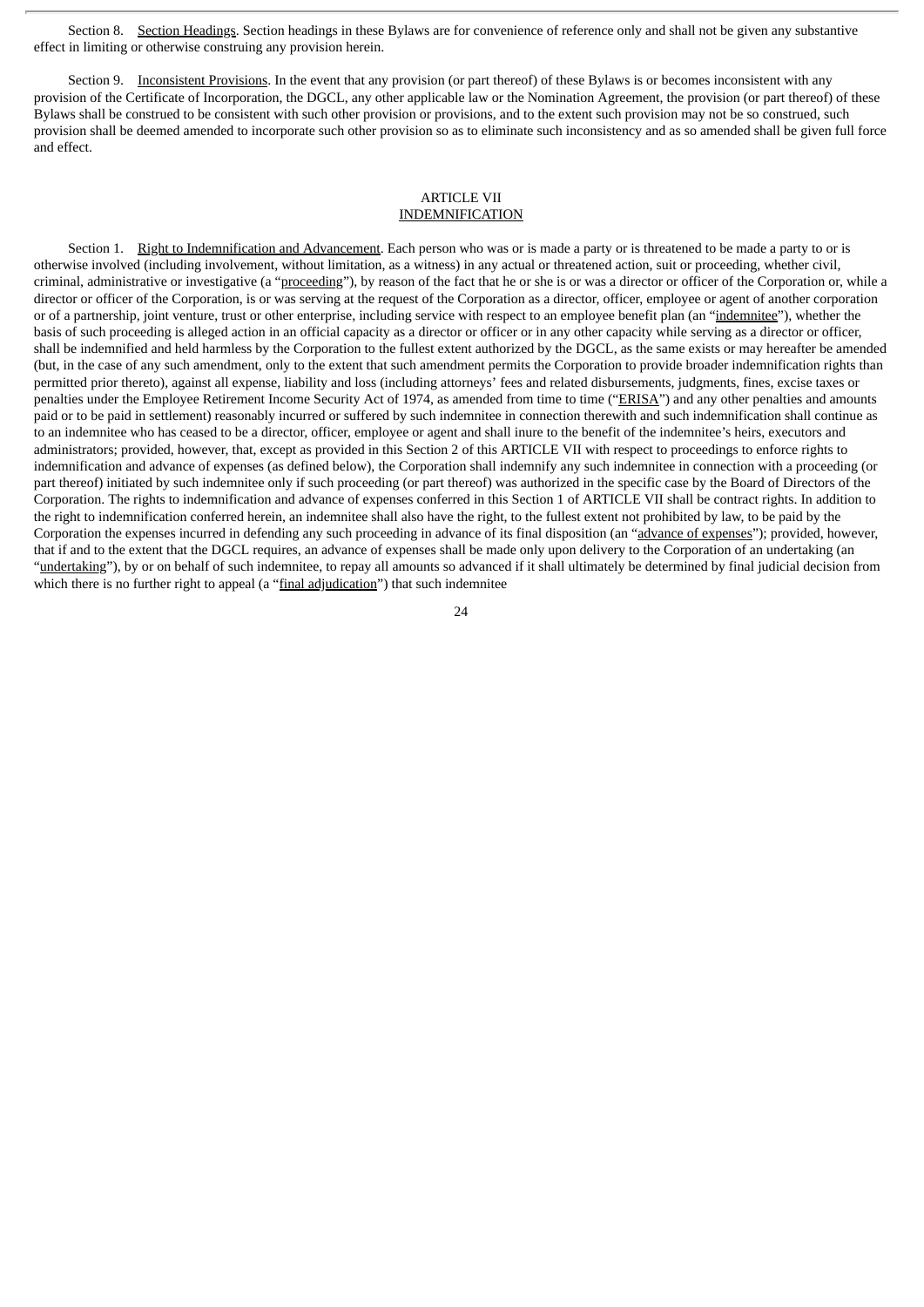is not entitled to be indemnified for such expenses under this Section 1 or otherwise. The Corporation may also, by action of its Board of Directors, provide indemnification and advancement to employees and agents of the Corporation. Any reference to an officer of the Corporation in this ARTICLE VII shall be deemed to refer exclusively to the Chairperson of the Board of Directors, Chief Executive Officer, President, Secretary and Treasurer of the Corporation appointed pursuant to ARTICLE IV, and to any Vice President, Assistant Secretary, Assistant Treasurer or other officer of the Corporation appointed by the Board of Directors pursuant to ARTICLE IV of these By-laws, and any reference to an officer of any other enterprise shall be deemed to refer exclusively to an officer appointed by the board of directors or equivalent governing body of such other entity pursuant to the Certificate of Incorporation and bylaws or equivalent organizational documents of such other enterprise. The fact that any person who is or was an employee of the Corporation or an employee of any other enterprise has been given or has used the title of "Vice President" or any other title that could be construed to suggest or imply that such person is or may be an officer of the Corporation or of such other enterprise, including any titled granted to such person by the Chief Executive Officer pursuant to ARTICLE IV, Section 11, shall not result in such person being constituted as, or being deemed to be, an officer of the Corporation or of such other enterprise for purposes of this ARTICLE VII unless such person's appointment to such office was approved by the Board of Directors pursuant to ARTICLE IV.

Section 2. Procedure for Indemnification. Any claim for indemnification or advance of expenses by an indemnitee under this Section 2 of ARTICLE VII shall be made promptly, and in any event within forty-five days (or, in the case of an advance of expenses, twenty days, provided that the director or officer has delivered the undertaking contemplated by Section 1 of this ARTICLE VII if required), upon the written request of the indemnitee. If the Corporation denies a written request for indemnification or advance of expenses, in whole or in part, or if payment in full pursuant to such request is not made within forty-five days (or, in the case of an advance of expenses, twenty days, provided that the indemnitee has delivered the undertaking contemplated by Section 1 of this ARTICLE VII if required), the right to indemnification or advances as granted by this ARTICLE VII shall be enforceable by the indemnitee in any court of competent jurisdiction. Such person's costs and expenses incurred in connection with successfully establishing his or her right to indemnification, in whole or in part, in any such action shall also be indemnified by the Corporation to the fullest extent permitted by applicable law. It shall be a defense to any such action (other than an action brought to enforce a claim for the advance of expenses where the undertaking required pursuant to Section 1 of this ARTICLE VII, if any, has been tendered to the Corporation) that the claimant has not met the applicable standard of conduct which make it permissible under the DGCL for the Corporation to indemnify the claimant for the amount claimed, but the burden of proof shall be on the Corporation to the fullest extent permitted by law. Neither the failure of the Corporation (including its Board of Directors, a committee thereof, independent legal counsel or its stockholders) to have made a determination prior to the commencement of such action that indemnification of the claimant is proper in the circumstances because he or she has met the applicable standard of conduct set forth in the DGCL, nor an actual determination by the Corporation (including its Board of Directors, independent legal counsel or its stockholders) that the claimant has not met such applicable standard of conduct, shall be a defense to the action or create a presumption that the claimant has not met the applicable standard of conduct.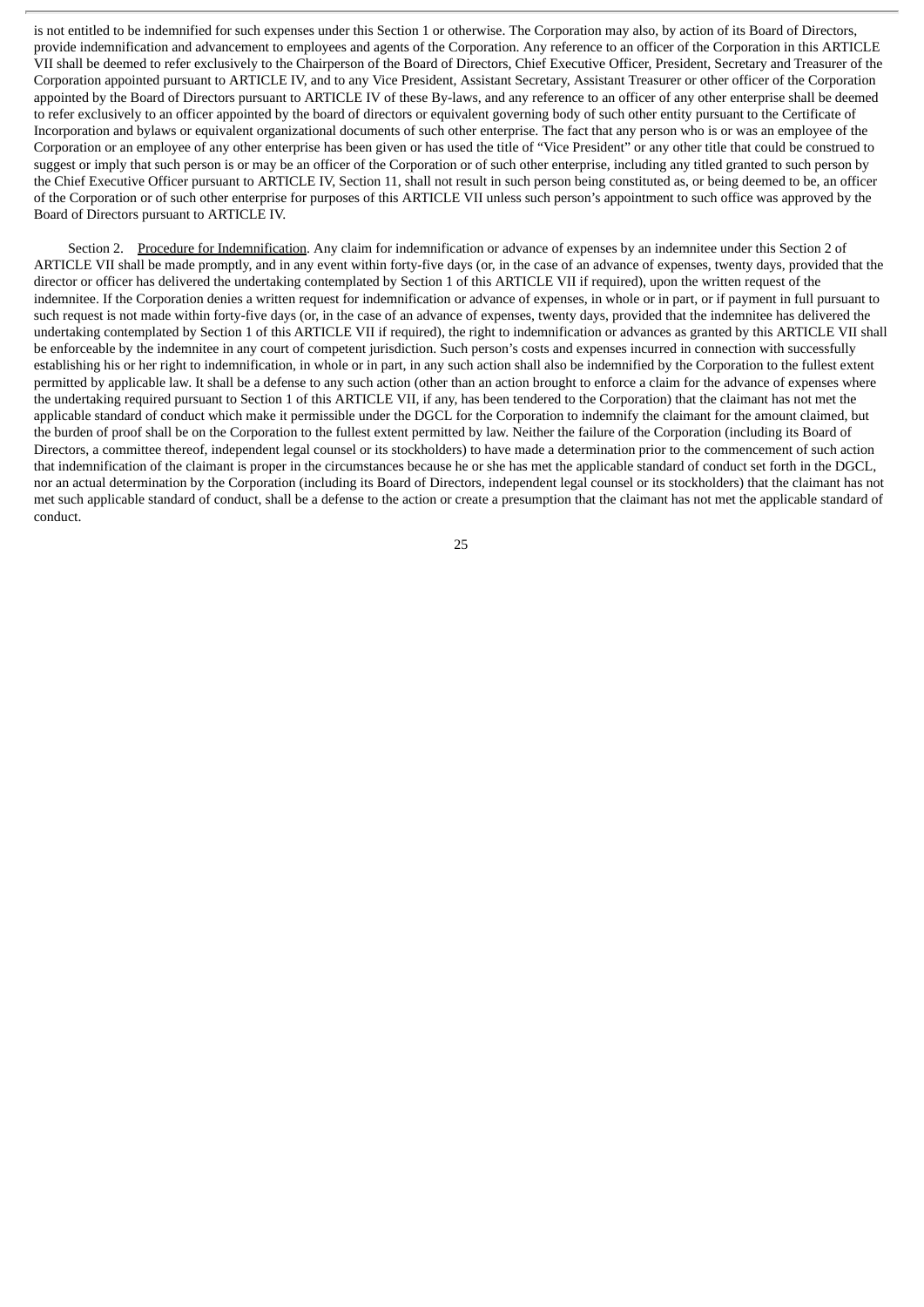Section 3. Insurance. The Corporation may purchase and maintain insurance on its own behalf and on behalf of any person who is or was or has agreed to become a director, officer, employee or agent of the Corporation or is or was serving at the request of the Corporation as a director, officer, partner, member, trustee, administrator, employee or agent of another corporation, partnership, joint venture, limited liability company, trust or other enterprise against any expense, liability or loss asserted against him or her and incurred by him or her in any such capacity, or arising out of his or her status as such, whether or not the Corporation would have the power to indemnify such person against such expenses, liability or loss under the DGCL.

Section 4. Service for Subsidiaries. Any person serving as a director, officer, partner, member, trustee, administrator, employee or agent of another corporation, partnership, limited liability company, joint venture, trust or other enterprise, at least 50% of whose equity interests are owned by the Corporation (a "subsidiary" for purposes of this ARTICLE VII) shall be conclusively presumed to be serving in such capacity at the request of the Corporation.

Section 5. Reliance. Persons who after the date of the adoption of this provision become or remain directors or officers of the Corporation or who, while a director or officer of the Corporation, become or remain a director, officer, employee or agent of a subsidiary, shall be conclusively presumed to have relied on the rights to indemnity, advance of expenses and other rights contained in this ARTICLE VII in entering into or continuing such service. To the fullest extent permitted by law, the rights to indemnification and to the advance of expenses conferred in this ARTICLE VII shall apply to claims made against an indemnitee arising out of acts or omissions which occurred or occur both prior and subsequent to the adoption hereof. Any amendment, alteration or repeal of this ARTICLE VII that adversely affects any right of an indemnitee or its successors shall be prospective only and shall not limit, eliminate, or impair any such right with respect to any proceeding involving any occurrence or alleged occurrence of any action or omission to act that took place prior to such amendment or repeal.

Section 6. Non-Exclusivity of Rights; Continuation of Rights of Indemnification. The rights to indemnification and to the advance of expenses conferred in this ARTICLE VII shall not be exclusive of any other right which any person may have or hereafter acquire under the Certificate of Incorporation or under any statute, by-law, agreement, vote of stockholders or disinterested directors or otherwise. All rights to indemnification under this ARTICLE VII shall be deemed to be a contract between the Corporation and each director or officer of the Corporation who serves or served in such capacity at any time while this ARTICLE VII is in effect. Any repeal or modification of this ARTICLE VII or repeal or modification of relevant provisions of the DGCL or any other applicable laws shall not in any way diminish any rights to indemnification and advancement of expenses of such director or officer or the obligations of the Corporation arising hereunder with respect to any proceeding arising out of, or relating to, any actions, transactions or facts occurring prior to the final adoption of such repeal or modification.

Section 7. Merger or Consolidation. For purposes of this ARTICLE VII, references to the "Corporation" shall include, in addition to the resulting corporation, any constituent corporation (including any constituent of a constituent) absorbed in a consolidation or merger which, if its separate existence had continued, would have had power and authority to indemnify its directors, officers and employees or agents, so that any person who is or was a director, officer, employee or agent of such constituent corporation, or is or was serving at the request of such